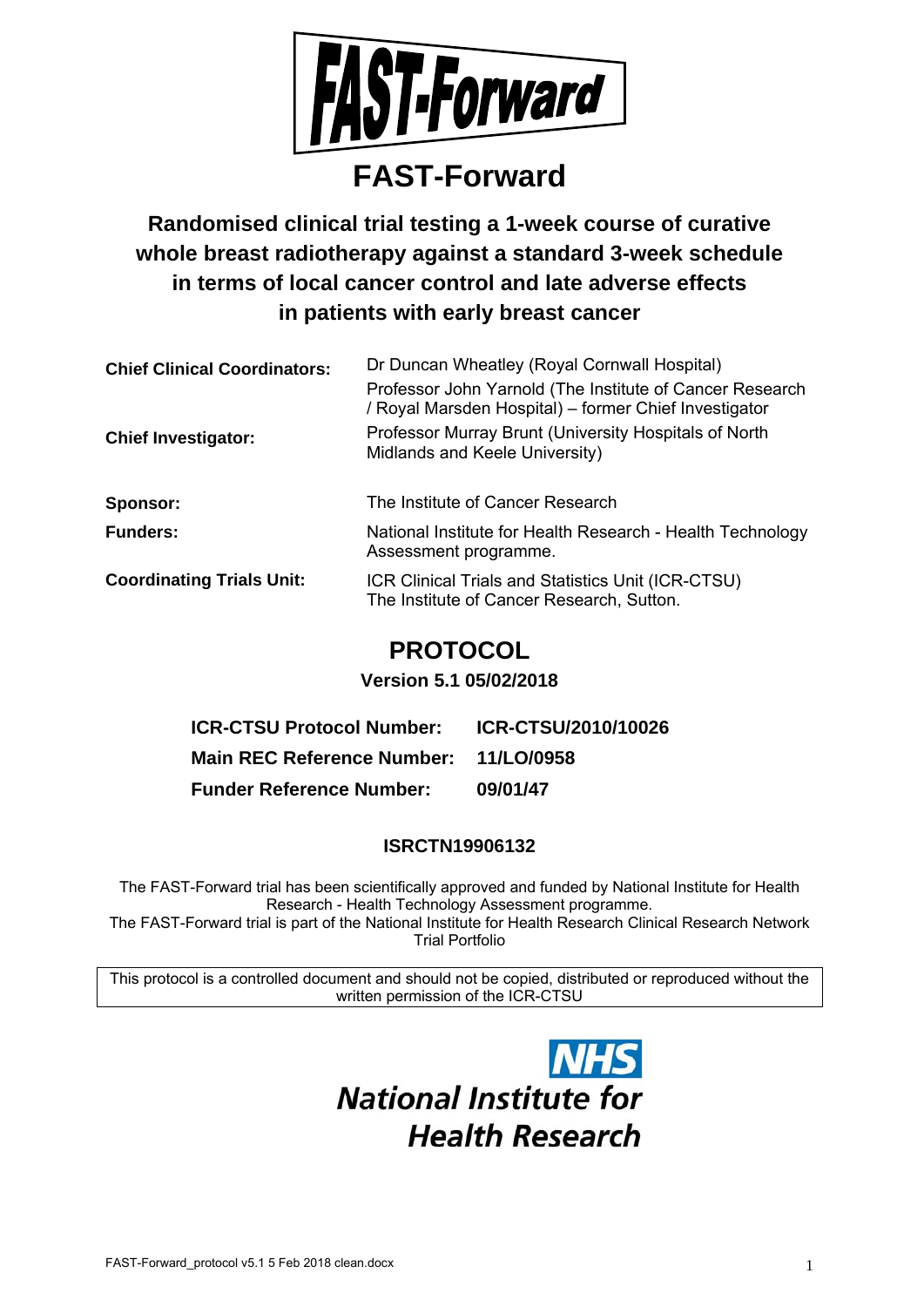# **ADMINISTRATION**

# **1. Clinical Coordination**

| <b>Chief Clinical Co-ordinators</b>                                                                                                                                             | <b>Chief Investigator</b>              |
|---------------------------------------------------------------------------------------------------------------------------------------------------------------------------------|----------------------------------------|
| Dr Duncan Wheatley                                                                                                                                                              | <b>Professor Murray Brunt</b>          |
| Royal Cornwall Hospital                                                                                                                                                         | University Hospitals of North Midlands |
| Truro                                                                                                                                                                           | Stoke-on-Trent and Keele University    |
| TR <sub>1</sub> 3LJ                                                                                                                                                             | ST4 6QG                                |
| Tel: 01872 258303                                                                                                                                                               | Tel: 01782 672565                      |
| Email: duncanwheatley@nhs.net                                                                                                                                                   | Email: murray.brunt@uhnm.nhs.uk        |
| Professor John Yarnold - former Chief<br>Investigator<br>The Institute of Cancer Research / Royal<br>Marsden Hospital<br>Sutton Surrey SM2 5PT<br>Email: john.yarnold@icr.ac.uk |                                        |

# **2. Biological Co-ordination**

| <b>Blood Sample Collection</b><br>Mark Sydenham<br>The Institute of Cancer Research<br>Sutton, Surrey SM2 5NG | <b>Tissue Sample Collection</b><br>Mark Sydenham<br>The Institute of Cancer Research<br>Sutton, Surrey SM2 5NG |
|---------------------------------------------------------------------------------------------------------------|----------------------------------------------------------------------------------------------------------------|
| Tel: 020 8722 4104                                                                                            | Tel: 020 8722 4104                                                                                             |
| Email: mark.sydenham@icr.ac.uk                                                                                | Email: mark.sydenham@icr.ac.uk                                                                                 |

# **3. Trial Coordination**

ICR Clinical Trials & Statistics Unit (ICR-CTSU), Division of Clinical Studies, The Institute of Cancer Research, Sir Richard Doll Building, Cotswold Road, Sutton, Surrey SM2 5NG

ICR-CTSU (a UKCRC registered and NCRI Cancer clinical trials unit) is responsible for the day to day conduct of the trial

| <b>ICR-CTSU Scientific Lead: Judith Bliss</b>                                        | <b>FAST-Forward Trial Manager: Mark Sydenham</b> |
|--------------------------------------------------------------------------------------|--------------------------------------------------|
| Tel: 020 8722 4297                                                                   | Tel: 020 8722 4104                               |
| Email: judith.bliss@icr.ac.uk                                                        | Email: mark.sydenham@icr.ac.uk                   |
| <b>PROMS co-ordinator:</b> Lisa Lloyd                                                | <b>FAST-Forward Statistician: Clare Griffin</b>  |
| Tel: 020 8722 4063                                                                   | Tel: 020 8722 4062                               |
| Email: fastforward-icrctsu@icr.ac.uk                                                 | Email: clare.griffin@icr.ac.uk                   |
| <b>FAST-Forward Senior Statistician: Jo Haviland</b><br>Email: Jo.Haviland@icr.ac.uk |                                                  |

Any questions relating to this protocol should be addressed in the first instance to the FAST-Forward Trial Manager within ICR-CTSU:

**Email:** fastforward-icrctsu@icr.ac.uk **General enquiries:** 0208 722 4104

**Fax:** 0208 770 7876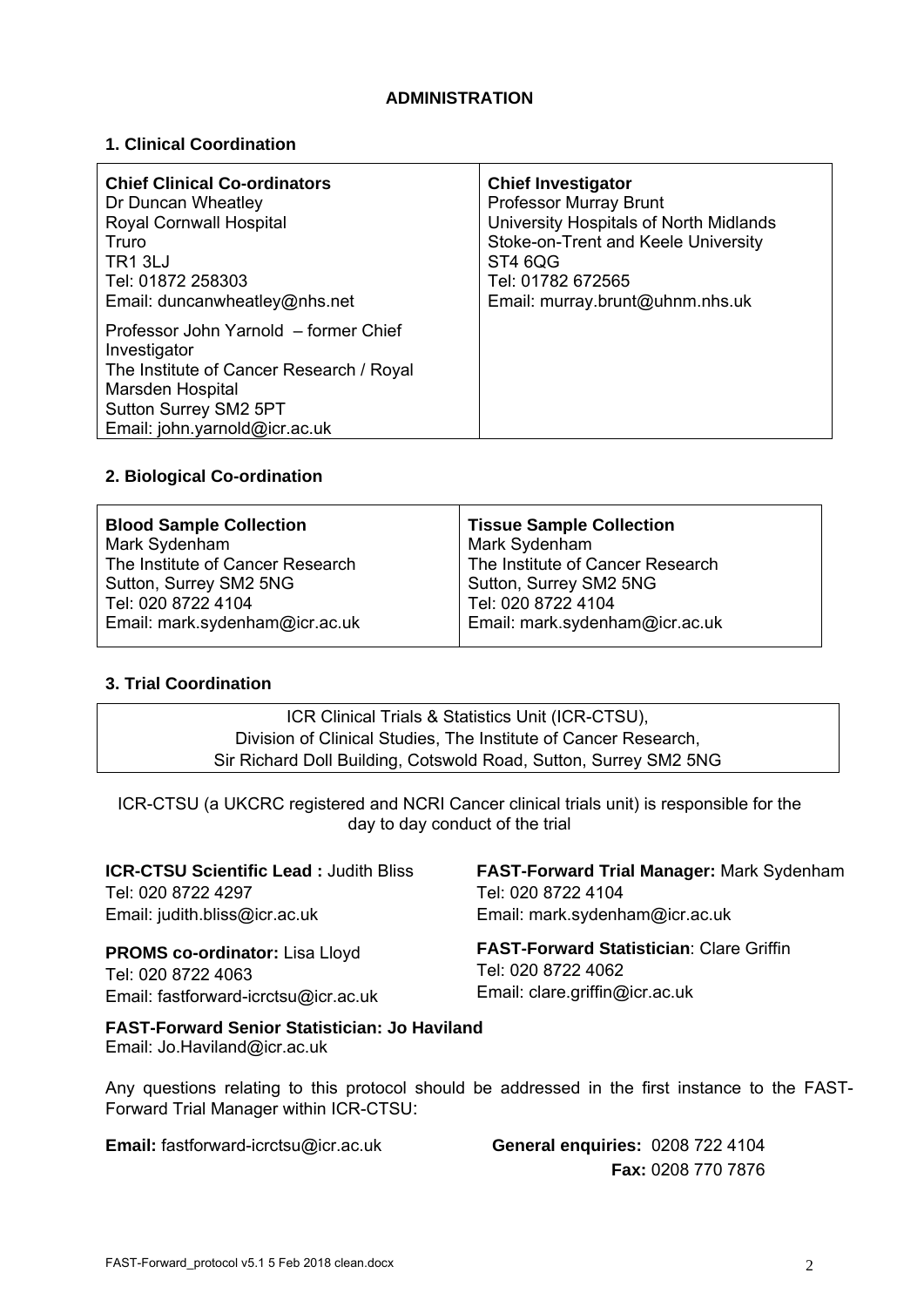# **Protocol Development Group**

Rajiv Agrawal, Royal Shrewsbury Hospital; Abdulla Alhasso, Beatson Oncology Centre; Peter Barrett-Lee, Velindre Hospital; Jane Beety, Norfolk and Norwich Hospital; Judith Bliss, ICR-CTSU, Sutton; Peter Bliss, Torbay Hospital; David Bloomfield, Royal Sussex County Hospital; Jo Bowen, Cheltenham General Hospital; Murray Brunt, University Hospital of North Staffordshire; Mark Churn, New Cross Hospital, Wolverhampton; Laura Ciurlionis, NCRI QA Team, Mount Vernon Hospital; Suzy Cleator, St Mary's Hospital, Paddington; Charlotte Coles, Addenbrooke's Hospital; John Dewar, Ninewells Hospital; Ellen Donovan, RMH Sutton; Paul Dyson, Cumberland Infirmary; Marie Emson, ICR-CTSU, Sutton; Andrew Goodman, Torbay Hospital; Susan Griffin, Centre for Health Economics, York; Sam Guglani, Cheltenham General Hospital; Adrian Harnett, Norfolk and Norwich University Hospital; Jo Haviland, ICR-CTSU, Sutton; Penny Hopwood, ICR-CTSU, Sutton; Judith Mills, ICR-CTSU, Sutton; Sarah McKenna, Independent Cancer Patients Voice; Carolyn Morris, Independent Cancer Patients Voice; Helen Passant, Velindre Hospital, Cardiff; Christine Rawlings, Torbay District General Hospital; Anne Robinson, Southend General Hospital; Elinor Sawyer, Guy's and St Thomas' Hospital; Mark Sculpher, Centre for Health Economics, York; Judith Sinclair, Charing Cross Hospital; Navita Somaiah, Radiobiology Institute, University of Oxford; Emma Staples, Queens Hospital, Romford; Georges Sumo, ICR-CTSU, Sutton; Mark Sydenham, ICR-CTSU, Sutton; Isabel Syndikus, Clatterbridge Centre for Oncology; Jean Tremlett , Royal Sussex County Hospital; Yat Tsang, NCRI QA Team, Mount Vernon Hospital; Karen Venables, NCRI QA Team, Mount Vernon Hospital; Duncan Wheatley, Royal Cornwall Hospital, Treliske; John Yarnold, Royal Marsden Hospital, Sutton

The Trial Management Group (TMG) will be constituted from members of the Protocol Development Group and principal investigators from a subset of participating centres. A copy of the current membership of the TMG can be obtained from the FAST-Forward Trial Manager within ICR-CTSU.

# **Protocol Authorised by:**

| <b>Name and Role</b>          | <b>Date</b> | <b>Signature</b> |
|-------------------------------|-------------|------------------|
| <b>Professor Murray Brunt</b> | 05/02/2018  |                  |
| (Chief Investigator)          |             | $u_{1}$          |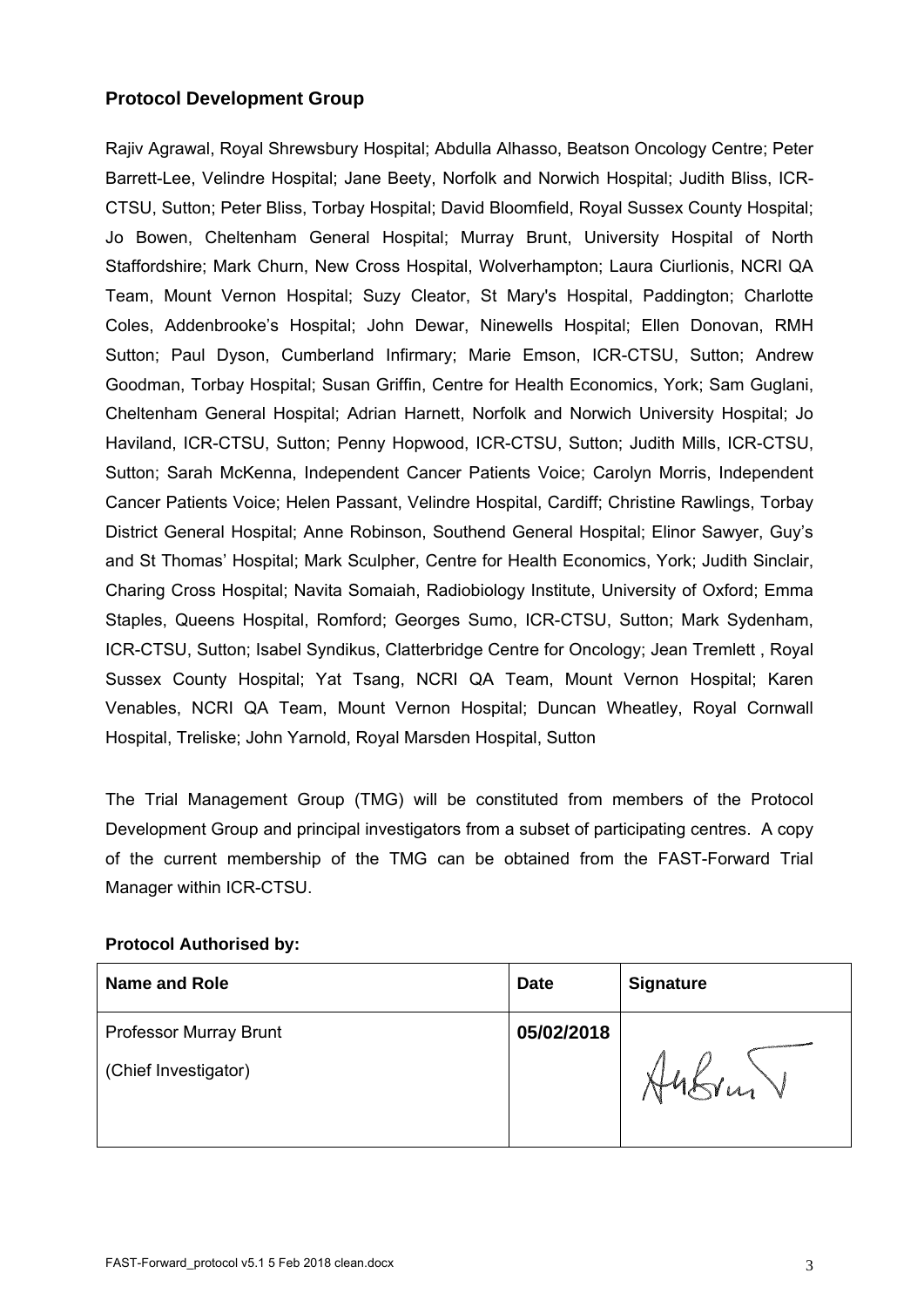This protocol describes the FAST-Forward trial and provides information about procedures for entering patients. The protocol should not be used as a guide for the treatment of other patients. Every care has been taken in the preparation of this protocol, but corrections or amendments may be necessary. These will be circulated to investigators in the trial, but centres entering patients for the first time are advised to contact ICR-CTSU to confirm they have the most recent version. Protocol amendments will be circulated to participating centres as they occur.

This study will adhere to the principles outlined in the NHS Research Governance Framework for Health and Social Care and the principles of good clinical practice. It will be conducted in compliance with the protocol, the Data Protection Act and other regulatory requirements as appropriate.

This protocol is a controlled document and should not be copied, distributed or reproduced without the written permission of the ICR-CTSU.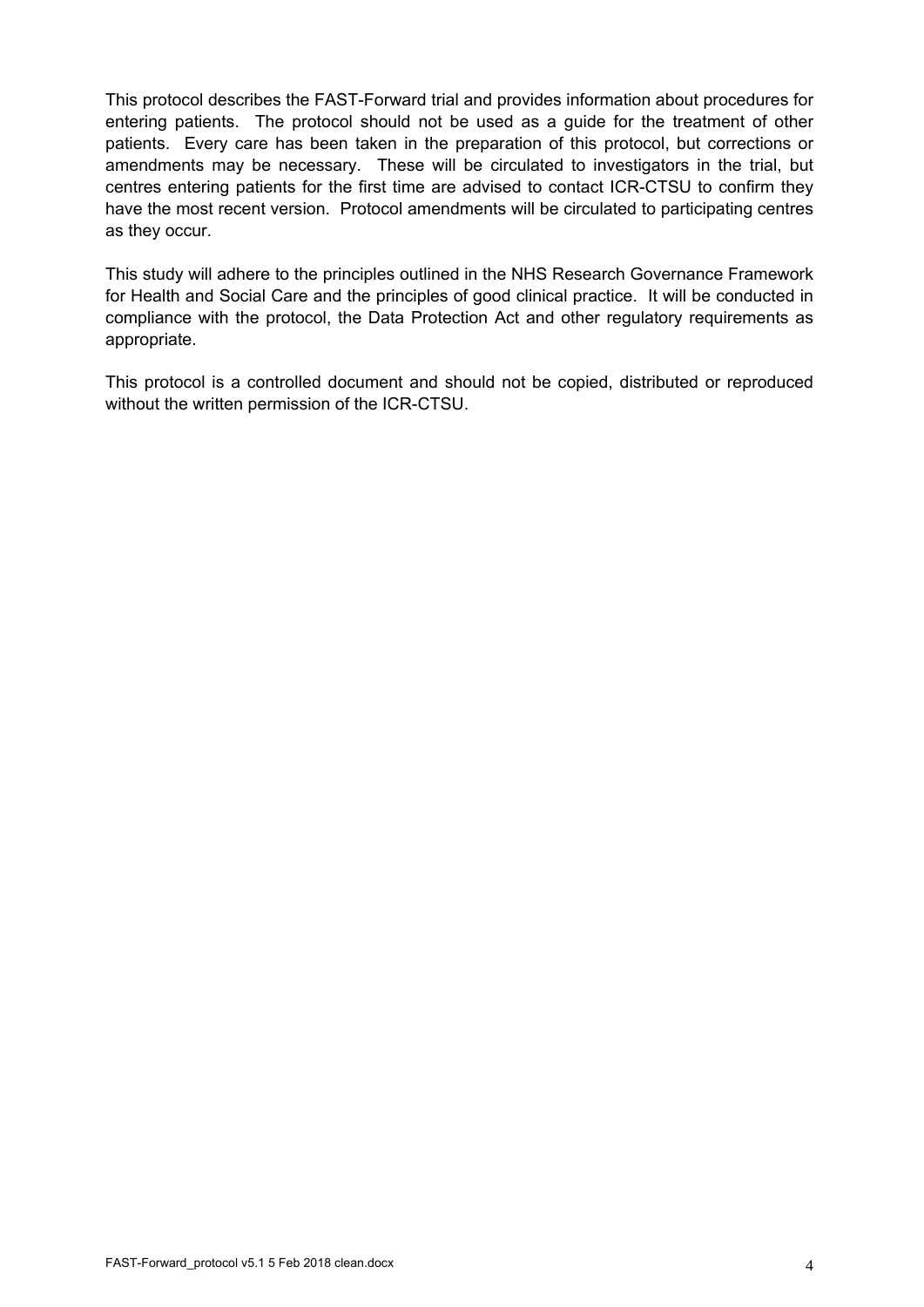# TABLE OF CONTENTS

| 1.                                         |                                                                                       |  |
|--------------------------------------------|---------------------------------------------------------------------------------------|--|
| 2.                                         |                                                                                       |  |
| 3.                                         |                                                                                       |  |
| 4.                                         |                                                                                       |  |
| 4.1<br>4.1                                 |                                                                                       |  |
| 5.                                         |                                                                                       |  |
| 5.1<br>5.2                                 |                                                                                       |  |
| 6.                                         |                                                                                       |  |
| 6.1<br>6.2<br>6.2.1<br>6.2.2<br>6.3<br>6.4 |                                                                                       |  |
| $7_{\cdot}$                                |                                                                                       |  |
| 7.1<br>7.2                                 |                                                                                       |  |
| 8.                                         |                                                                                       |  |
| 8.1<br>8.2<br>8.2.1                        | Early adverse effects (only in centres taking part in the acute toxicity sub-studies, |  |
|                                            |                                                                                       |  |
| 9.                                         |                                                                                       |  |
| 9.1<br>9.2.                                |                                                                                       |  |
|                                            |                                                                                       |  |
| 10.1                                       | 10.1.1 Whole breast/chest wall, level I-III axilla and/or level IV axilla (SCF) 32    |  |
|                                            | 11. RADIOTHERAPY TARGET VOLUMES, LOCALISATION AND OUTLINING 33                        |  |
| 11.1<br>11.2<br>11.3                       |                                                                                       |  |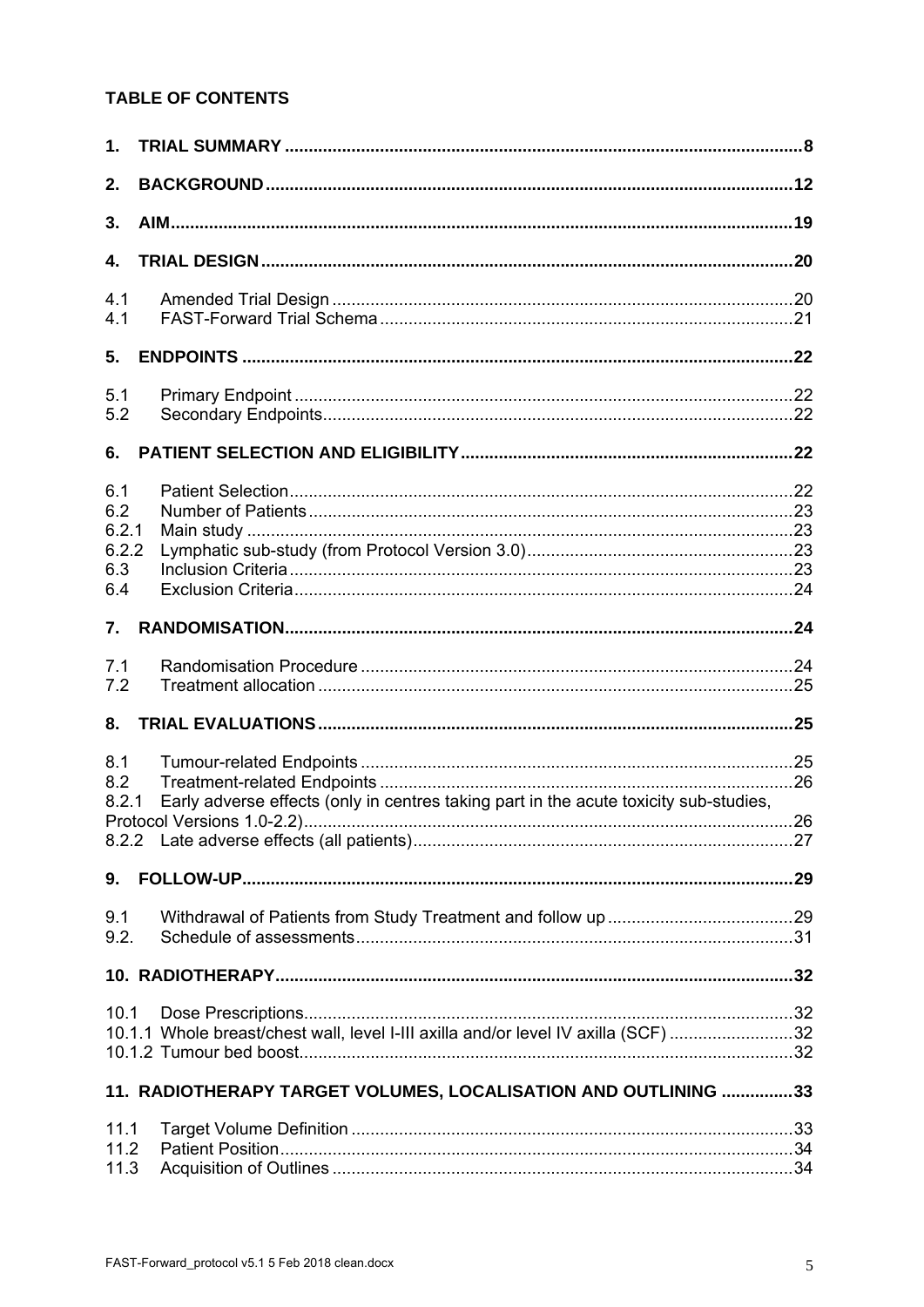| 12.1 |                                                                                         |    |
|------|-----------------------------------------------------------------------------------------|----|
| 12.2 | Level I-III axilla and/or level IV axilla (SCF) from Protocol Version 3.0 35            |    |
| 12.3 | Dose Constraints for Organs at Risk (OAR) - whole breast/chest wall36                   |    |
|      |                                                                                         |    |
| 12.4 |                                                                                         |    |
| 12.5 |                                                                                         |    |
| 12.6 |                                                                                         |    |
|      |                                                                                         |    |
|      |                                                                                         |    |
|      |                                                                                         |    |
| 14.1 | Treatment Set-up Verification - Breast / Chest Wall, level I-III axilla and/or level IV |    |
|      |                                                                                         |    |
| 14.2 |                                                                                         |    |
|      |                                                                                         |    |
| 14.3 |                                                                                         |    |
|      |                                                                                         |    |
|      |                                                                                         |    |
|      |                                                                                         |    |
|      |                                                                                         |    |
| 16.1 |                                                                                         |    |
| 16.2 |                                                                                         |    |
| 16.3 |                                                                                         |    |
|      |                                                                                         |    |
|      |                                                                                         |    |
| 17.1 |                                                                                         |    |
| 17.2 |                                                                                         |    |
| 17.3 |                                                                                         |    |
|      |                                                                                         |    |
|      |                                                                                         |    |
|      |                                                                                         |    |
|      | 17.3.4 Photographic, patient reported outcome measures (PROMS) and health economics     |    |
|      |                                                                                         | 44 |
|      |                                                                                         |    |
|      |                                                                                         |    |
| 17.4 |                                                                                         |    |
|      |                                                                                         |    |
|      |                                                                                         |    |
| 18.1 |                                                                                         |    |
| 18.2 | Molecular Correlates of Fractionation Sensitivity and Local Tumour Relapse 46           |    |
| 18.3 |                                                                                         |    |
| 18.4 |                                                                                         |    |
|      |                                                                                         |    |
|      |                                                                                         |    |
|      |                                                                                         |    |
| 19.1 |                                                                                         |    |
| 19.2 |                                                                                         |    |
| 19.3 |                                                                                         |    |
|      |                                                                                         |    |
| 20.1 |                                                                                         |    |
|      |                                                                                         |    |
|      |                                                                                         |    |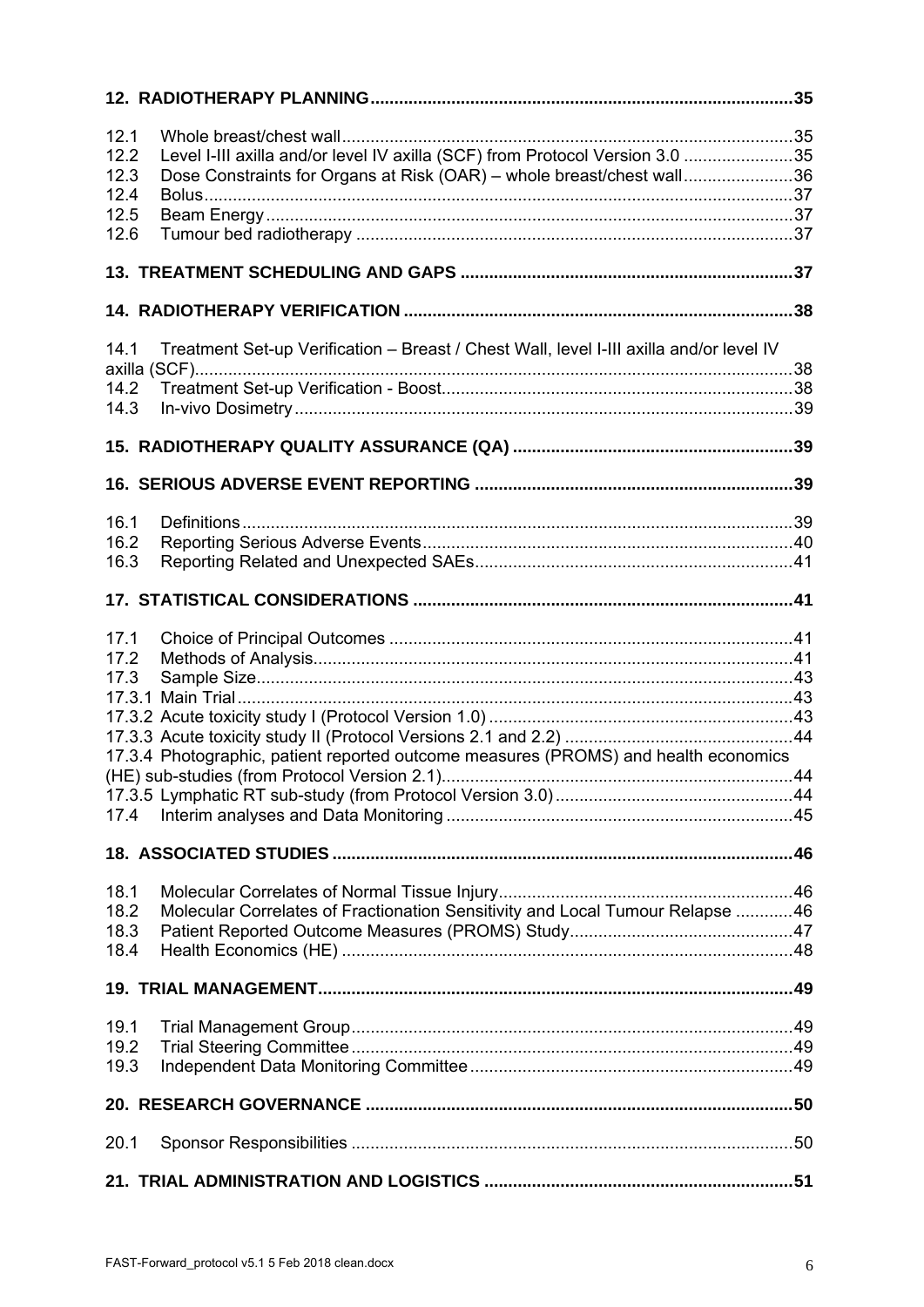| 21.1 |                                                              |  |
|------|--------------------------------------------------------------|--|
| 21.2 |                                                              |  |
| 21.3 |                                                              |  |
| 21.4 |                                                              |  |
| 21.5 |                                                              |  |
| 21.6 |                                                              |  |
| 21.7 |                                                              |  |
| 21.8 |                                                              |  |
|      |                                                              |  |
| 22.1 |                                                              |  |
| 22.2 |                                                              |  |
| 22.3 |                                                              |  |
| 22.4 |                                                              |  |
| 22.5 |                                                              |  |
| 22.6 |                                                              |  |
|      |                                                              |  |
|      |                                                              |  |
|      |                                                              |  |
|      |                                                              |  |
|      |                                                              |  |
|      | APPENDIX 2: SELECTION OF TEST DOSE LEVELS FOR FAST-FORWARD62 |  |
|      |                                                              |  |
|      | APPENDIX 4: PATIENT REPORTED OUTCOME MEASURES (PROMS)68      |  |
|      |                                                              |  |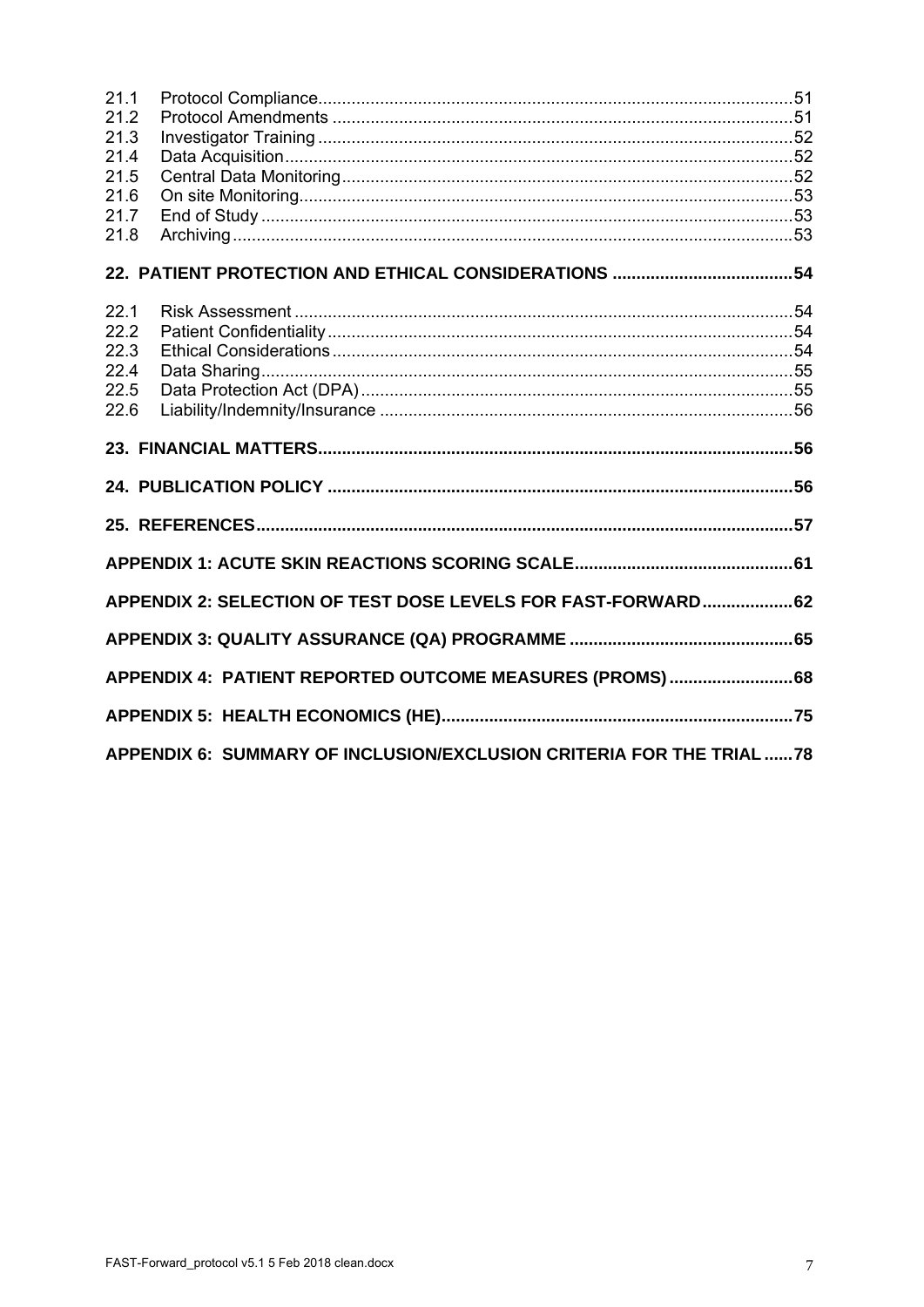# **1. TRIAL SUMMARY**

| <b>Title</b>                                                                                | Randomised clinical trial testing a 1-week course of curative whole breast<br>radiotherapy against a standard 3-week schedule in terms of local cancer<br>control and late adverse effects in patients with early breast cancer.                                                                                                                                                                                                                                                                                                                                                                                                                                                                   |
|---------------------------------------------------------------------------------------------|----------------------------------------------------------------------------------------------------------------------------------------------------------------------------------------------------------------------------------------------------------------------------------------------------------------------------------------------------------------------------------------------------------------------------------------------------------------------------------------------------------------------------------------------------------------------------------------------------------------------------------------------------------------------------------------------------|
| Aim                                                                                         | To identify a 5-fraction schedule of curative radiotherapy delivered in 1 week<br>that is at least as effective and safe as the UK standard 15-fraction regimen<br>after primary surgery for early breast cancer.                                                                                                                                                                                                                                                                                                                                                                                                                                                                                  |
| Lymphatic<br><b>Radiotherapy (RT)</b><br><b>Sub-Study</b><br>(from Protocol<br>Version 3.0) | The lymphatic RT sub-study (from Protocol Version 3.0 08 July 2015) is an<br>extension to the FAST-Forward trial, which maintains its original design as a<br>phase III randomised clinical trial but whose entry is now restricted to patients<br>prescribed radiotherapy to level I-III axilla and/or level IV axilla<br>(supraclavicular fossa (SCF)) in addition to the breast/chest wall area.<br>From Protocol Version 5.0 14 Dec 2017 the trial design is amended to a two<br>group trial.                                                                                                                                                                                                  |
| <b>Eligibility Criteria</b><br>(Protocol Version<br>4.0 onwards)                            | The eligibility criteria of Fast Forward and the associated nodal sub study<br>were amended in versions 2.0, 2.2 and 3.0 of the study protocol. The criteria<br>below relate to protocol version 4.0 onwards. A summary of historical changes<br>to the eligibility criteria in Versions 1.0 to 3.0 of the protocol is detailed in<br>Appendix 6.                                                                                                                                                                                                                                                                                                                                                  |
|                                                                                             | Inclusion criteria (all the following must be met):<br>• age ≥18 years<br>• female or male<br>• invasive carcinoma of the breast<br>• breast conservation surgery or mastectomy (reconstruction is allowed)<br>• complete microscopic excision of primary tumour<br>• pT1-3 pN1-3a M0 disease<br>• axillary staging &/or dissection<br>• histological involvement of axillary lymph nodes<br>• indication for radiotherapy to level I-III axilla and/or level IV axilla (SCF)<br>• written informed consent<br>• able to comply with long-term follow up<br>N.B. Concurrent anti-HER2 therapy and/or endocrine therapies are allowed                                                               |
|                                                                                             | Exclusion criteria (the patient is ineligible if any of the following are<br>met):<br>· ipsilateral microinvasive disease and/or non-gradeable tumours<br>• past history of malignancy except (i) basal cell skin cancer, (ii) CIN cervix<br>uteri or (iii) non-breast malignancy allowed if treated with curative intent and<br>at least 5 years disease free<br>• contralateral and/or previous ipsilateral breast cancer, including DCIS,<br>irrespective of date of diagnosis<br>• concurrent cytotoxic chemotherapy (sequential neoadjuvant or adjuvant<br>cytotoxic therapy allowed as long as there is $\geq 2$ weeks between therapy<br>and radiotherapy)<br>• any patient with N0 disease |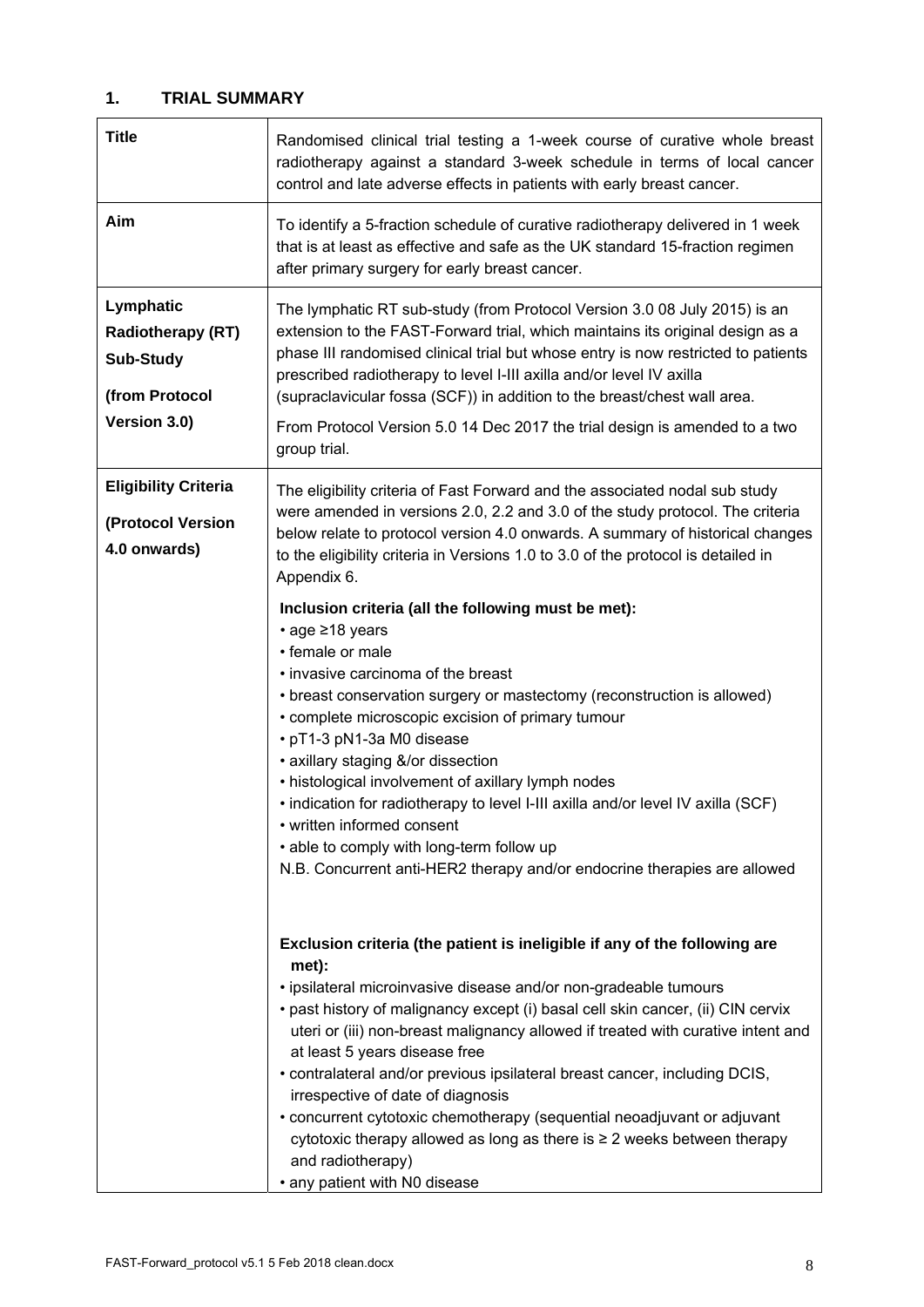|                                                           | • known residual macroscopic nodal disease<br>• any positive level IV (SCF) nodes<br>• any requirement for internal mammary chain (IMC) RT*<br>*these patients are excluded because indications for IMC RT are currently<br>unclear.                                                                                                                                                                                                                                                                                                                                                                                                                                                                                                                                                                                                                                                                                                                                                                                                                                                                                                                                                                                                                                                            |
|-----------------------------------------------------------|-------------------------------------------------------------------------------------------------------------------------------------------------------------------------------------------------------------------------------------------------------------------------------------------------------------------------------------------------------------------------------------------------------------------------------------------------------------------------------------------------------------------------------------------------------------------------------------------------------------------------------------------------------------------------------------------------------------------------------------------------------------------------------------------------------------------------------------------------------------------------------------------------------------------------------------------------------------------------------------------------------------------------------------------------------------------------------------------------------------------------------------------------------------------------------------------------------------------------------------------------------------------------------------------------|
| <b>Study Design</b>                                       | Prospective randomised controlled clinical trial.                                                                                                                                                                                                                                                                                                                                                                                                                                                                                                                                                                                                                                                                                                                                                                                                                                                                                                                                                                                                                                                                                                                                                                                                                                               |
| <b>Trial Treatment</b>                                    | Patients are randomised to 15 or 5 daily fractions (Fr) to the whole breast or<br>post-mastectomy chest wall/reconstructed breast and from Protocol Version<br>3.0 to include the lymphatic region (level I-III axilla and/or level IV axilla<br>(SCF)). A sequential tumour bed boost may be added after breast<br>conservation surgery, but dose level (10 Gy or 16 Gy in 2.0 Gy Fr or<br>radiobiological equivalent (from Protocol Version 4.0)) must be declared<br>before randomisation.                                                                                                                                                                                                                                                                                                                                                                                                                                                                                                                                                                                                                                                                                                                                                                                                   |
|                                                           | From Protocol Version 5.0 14 Dec 2017, randomisation to Test Group 1<br>(27Gy in 5Fr of 5.4Gy) is closed to recruitment and patients are allocated to<br>one of the following groups:                                                                                                                                                                                                                                                                                                                                                                                                                                                                                                                                                                                                                                                                                                                                                                                                                                                                                                                                                                                                                                                                                                           |
|                                                           | <b>Control Group: 40.05 Gy in 15 Fr of 2.67 Gy</b><br>Test Group 2: 26.0 Gy in 5 Fr of 5.2 Gy                                                                                                                                                                                                                                                                                                                                                                                                                                                                                                                                                                                                                                                                                                                                                                                                                                                                                                                                                                                                                                                                                                                                                                                                   |
| <b>Endpoints</b>                                          | Primary endpoint: ipsilateral local tumour control<br>Secondary endpoints: early and late adverse effects in normal tissues,<br>patient reported outcome measures of late adverse effects and quality of life,<br>health economics, relapse free survival, disease free survival, time to distant<br>metastases and overall survival.<br>From <b>Protocol Version 3.0</b> the following outcome measures will be collected<br>as part of the lymphatic sub-study.<br>Patient-reported outcomes: arm swelling, shoulder stiffness, upper limb pain,<br>sensorimotor symptoms and arm function.<br>Clinical-reported outcomes: upper limb sensorimotor symptoms.                                                                                                                                                                                                                                                                                                                                                                                                                                                                                                                                                                                                                                  |
| <b>Sample Size</b><br>(main trial)                        | The sample size is 4,000 patients, with numbers balanced equally in each<br>randomised group. This provides 80% power (1-sided $\alpha$ = 0.025 to allow for 1-<br>sided hypothesis and multiple testing) to exclude an increase of 1.6% in the 5-<br>year local relapse rate between each test group and the control, assuming a<br>5-year rate of 2% in the 40.05 Gy schedule. Stratification will be by centre<br>and risk group (high- $\leq$ 50 years or grade 3 vs. low - $\geq$ 50 years and grade 1<br>or $2$ ).<br>For the photographic and patient reported outcome studies, 2196 patients will<br>provide 80% power to detect an 8% difference in the prevalence of late<br>adverse effects at 5 years between the test groups (assuming a 5-year rate of<br>35%). The health economics sub-study will involve the same 2196 patients in<br>the photographic and patient reported outcome studies.<br>Acute toxicity was monitored in the first 190 patients in the trial, to exclude a<br>rate of RTOG grade > 3 acute skin reactions (using a modified RTOG scoring<br>criteria) of over 11% (89% power and 7.9% significance). A second<br>confirmatory acute toxicity study will monitor the acute skin reactions in a<br>further 150 patients using the CTCAE scoring criteria. |
| Sample size<br>(Lymphatic RT sub-<br>study) from Protocol | The sample size is 627 patients with numbers balanced equally in each of the<br>three randomised groups. This provides 90% power (1 sided $\alpha$ = 0.025 to<br>allow for 1-sided hypothesis and multiple testing) to exclude an arm swelling<br>rate of 20% in each of the test groups compared to an assumed rate in the<br>control group of 10%, (allowing for 10% attrition due to illness or death based                                                                                                                                                                                                                                                                                                                                                                                                                                                                                                                                                                                                                                                                                                                                                                                                                                                                                  |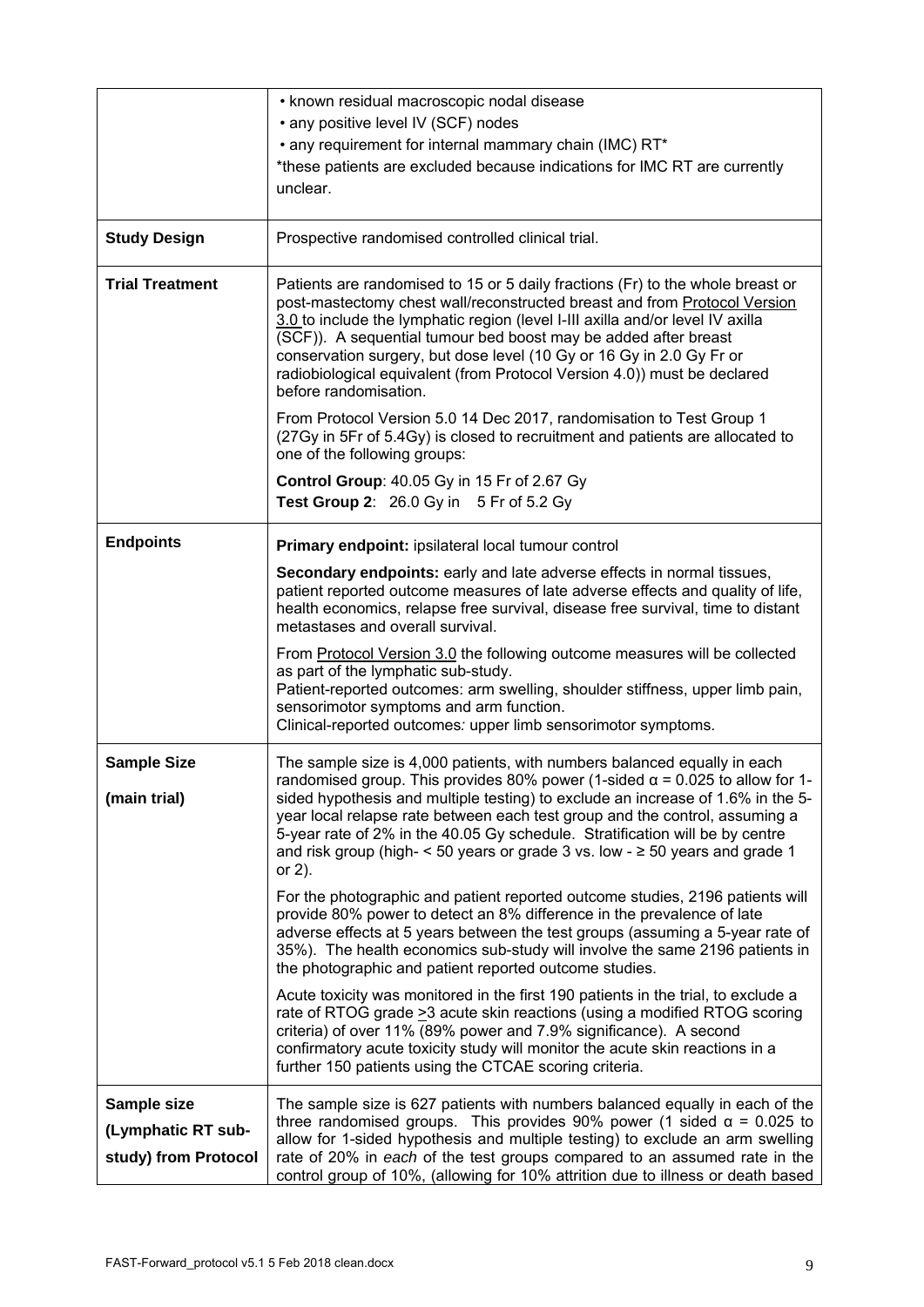| Version 3.0)                                                                                                | on experience from the START trial). Stratification will be by centre and<br>whether or not the patient has had a level II/III axillary clearance.                                                                                                                                                                                                                                                                                                                                                                                                                                                    |
|-------------------------------------------------------------------------------------------------------------|-------------------------------------------------------------------------------------------------------------------------------------------------------------------------------------------------------------------------------------------------------------------------------------------------------------------------------------------------------------------------------------------------------------------------------------------------------------------------------------------------------------------------------------------------------------------------------------------------------|
|                                                                                                             | From Protocol Version 5.0 14 Dec 2017 the target sample size is reduced to<br>344 (172 in each of the Control Group and Test Group 2). This provides 90%<br>power (1 sided $\alpha$ = 0.05) to exclude an arm swelling rate of 20% in Test<br>Group 2 compared with an assumed rate of 10% in the Control Group at 5<br>years (allowing for 10% attrition). With the numbers recruited into Test Group<br>1 up until Protocol Version 5.0 14 Dec 2017, comparison of arm swelling<br>between Test Group 1 and the Control Group will have approximately 73%<br>power using same assumptions as above. |
| <b>Follow Up</b>                                                                                            | Assessment of acute toxicities will be collected by clinical assessments within<br>the now closed acute toxicity sub-studies (Protocol versions 1.0-2.2).<br>Assessment of late toxicities and recurrence by clinical assessment will be                                                                                                                                                                                                                                                                                                                                                              |
|                                                                                                             | incorporated into the annual follow up visits for all patients, with data collected<br>for 10 years from the date of randomisation.                                                                                                                                                                                                                                                                                                                                                                                                                                                                   |
| <b>Sub-Studies</b>                                                                                          |                                                                                                                                                                                                                                                                                                                                                                                                                                                                                                                                                                                                       |
| Lymphatic<br>radiotherapy (RT)<br>sub-study                                                                 | Patients will be asked to participate in the lymphatic RT sub-study to show<br>that a 5-fraction (1 week) schedule of adjuvant RT to level I-III axilla &/or level<br>IV axilla (SCF) is non-inferior to a 15-fraction (3 weeks) standard in terms of<br>patient reported arm swelling & function (primary endpoints of trial extension)<br>and to contribute additional information to the aims of the main trial.                                                                                                                                                                                   |
| (from Protocol<br>version 3.0)                                                                              | From Protocol Version 5.0 14 Dec 2017, randomisation to Test Group 1<br>(27Gy in 5Fr of 5.4Gy) is closed to recruitment and patients are allocated to<br>one of the following groups:                                                                                                                                                                                                                                                                                                                                                                                                                 |
|                                                                                                             | Control Group: 40.05 Gy in 15 Fr of 2.67 Gy<br>Test Group 2: 26.0 Gy in 5 Fr of 5.2 Gy                                                                                                                                                                                                                                                                                                                                                                                                                                                                                                                |
| <b>Acute Toxicity Study</b><br>(in selected centres)                                                        | One hundred and ninety patients were entered into a sub-study assessing<br>acute toxicity in which a healthcare professional assessed acute skin<br>reactions using a modified RTOG grading system that generated a combined<br>score for moist desquamation and oedema.                                                                                                                                                                                                                                                                                                                              |
| <b>Protocol Versions</b><br>$1.0 - 2.2$                                                                     | A second acute toxicity study was conducted in a further 162 patients using<br>the CTCAE scoring criteria.                                                                                                                                                                                                                                                                                                                                                                                                                                                                                            |
| <b>Photographic AND</b>                                                                                     | Photographic sub-study: from Protocol Version 2.1 onwards all patients will be<br>asked to take part in the optional photographic sub-study. Photographs will<br>be taken at baseline and at 2, 5 and 10 years post randomisation in centres<br>with photographic facilities. Patients may decline participation in the<br>photographic sub-study and still take part in the trial.                                                                                                                                                                                                                   |
| <b>Patient Reported</b><br><b>Outcome Measures</b><br>(PROMS)<br><b>From Protocol</b><br><b>Version 2.1</b> | Patient Reported Outcome Measures (PROMS): from Protocol Versions 2.1-<br>2.2 patients will be asked to take part in an optional PROMS sub-study and<br>complete self-assessments of radiotherapy adverse effects and other PROMS<br>at baseline, 3 and 6 months after radiotherapy and 1, 2, 5 and 10 years from<br>randomisation. PROMS will be assessed using the EORTC QLQ-C30 v3.0,<br>the EORTC BR23 breast cancer module, the Body Image Scale (BIS), post-<br>radiotherapy questions and the EORTC FA-13 fatigue module.                                                                      |
|                                                                                                             | From Protocol Version 3.0 the PROMS assessments will be mandatory and<br>will include the assessments detailed above in addition to arm swelling,<br>shoulder stiffness, upper limb pain, sensorimotor symptoms and arm function.                                                                                                                                                                                                                                                                                                                                                                     |
| <b>Health Economics</b><br>(all PROMS patients)                                                             | Health Economics (HE) will be assessed using the EQ-5D-5L questionnaire<br>and additional health resource use questions completed at baseline, 3 and 6<br>months post treatment and 1, 2, 5 and 10 years post randomisation. The HE                                                                                                                                                                                                                                                                                                                                                                   |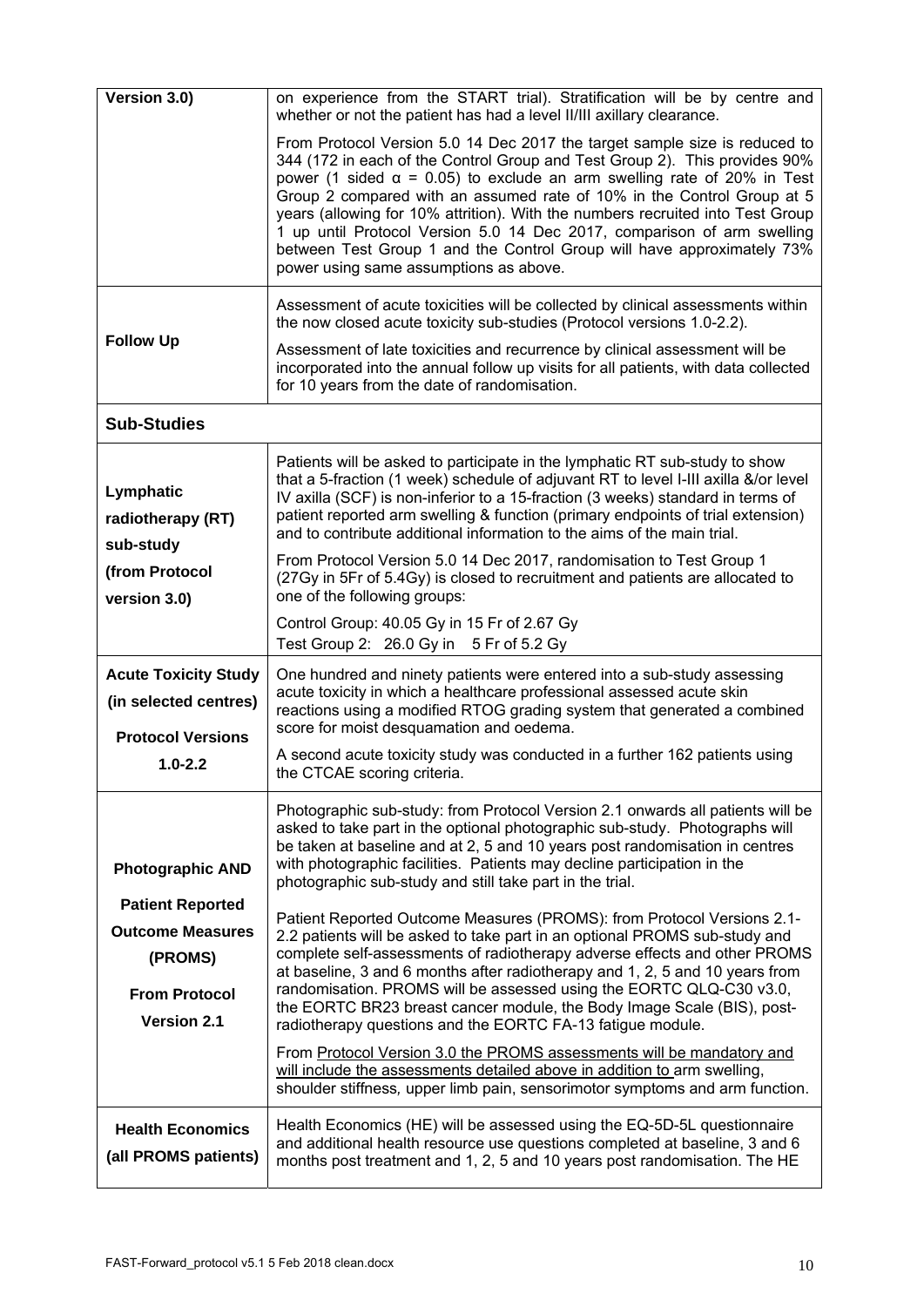|                                        | questions will be administered in the PROMS booklets                                                                                                                                                        |
|----------------------------------------|-------------------------------------------------------------------------------------------------------------------------------------------------------------------------------------------------------------|
| <b>Translational</b><br><b>Studies</b> | All patients will be asked to consent to donate a single blood sample and<br>complete a family history questionnaire. This can be collected at any point<br>during the trial.                               |
| (in all centres)                       | All patients will be asked to consent to the donation of a tissue sample from<br>their original tumour. They will also be asked to consent to the donation of a<br>tissue sample should a recurrence occur. |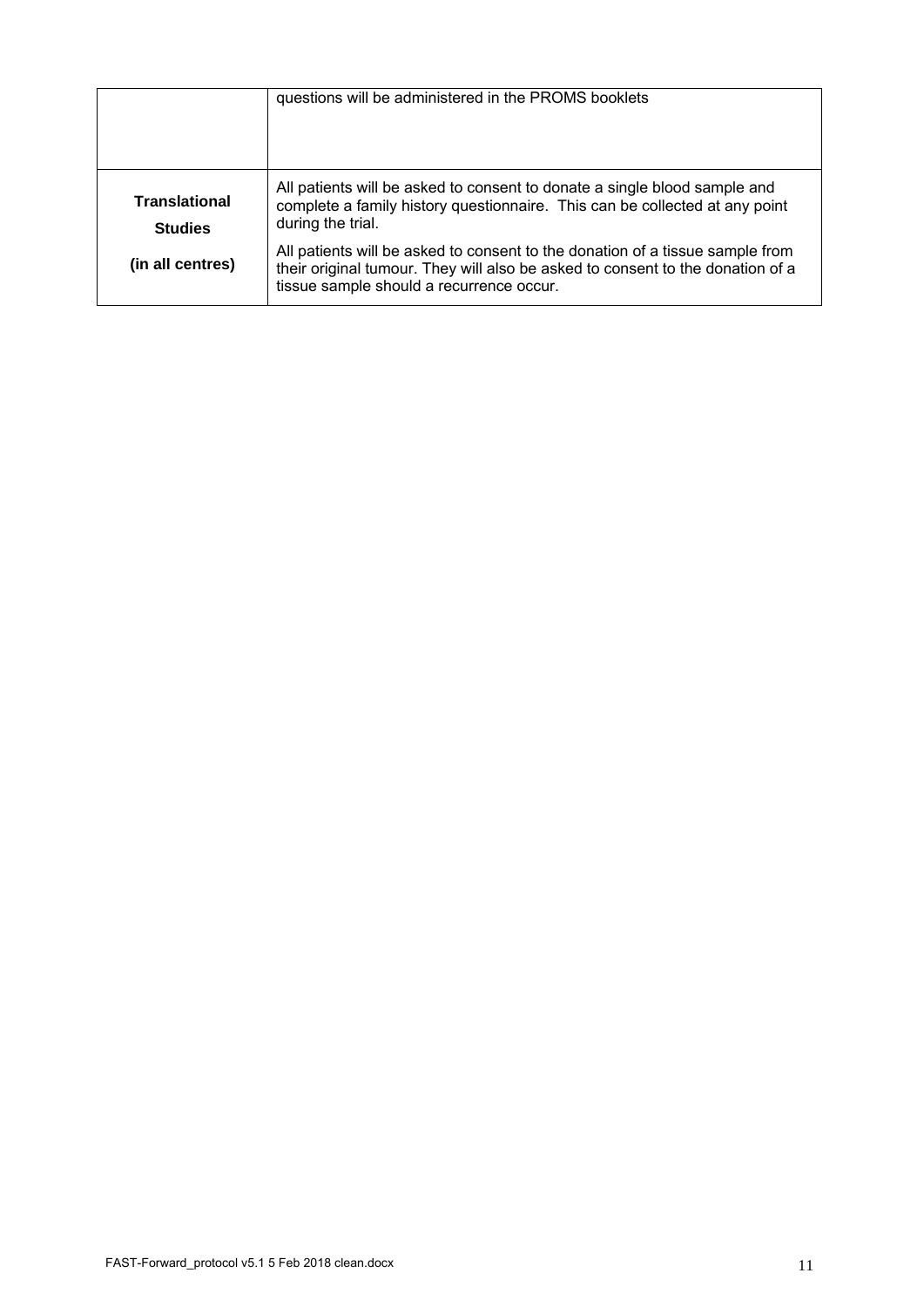#### **2. BACKGROUND**

The international standard regimen for whole breast radiotherapy delivers a total dose of 50 Gy in 25 fractions (daily doses) over 5 weeks following surgical resection of primary tumour in women with early breast cancer. Attempts to reduce the number of fractions in the 1970s made inadequate downward adjustments to total dose, resulting in unacceptable rates of late complications [1]. These miscalculations inhibited further research in breast radiotherapy fractionation for decades, but interest in fewer larger fractions delivered over a shorter overall treatment time has been rekindled by randomised clinical trials based on a better understanding of normal tissue and tumour responses. Four randomised trials involving a total of >8000 women have compared a lower total dose in fewer larger fractions against 50 Gy in 25 fractions, and all have reported favourable results in terms of local tumour control and late adverse effects [2- 6].

The Royal Marsden Hospital/Gloucestershire Oncology Centre and Ontario trials totalling 2644 women with mainly axillary node negative tumours < 5 cm diameter were the subject of a 2008 Cochrane review of altered radiotherapy fractionation in early breast cancer [7]. Radiotherapy fractions larger than 2.0 Gy did not appear to affect: a) local-recurrence free survival (absolute difference 0.4%, 95% CI -1.5% to 2.4%), b) breast appearance (risk ratio (RR) 1.01, 95% CI 0.88 to 1.17;  $p = 0.86$ ), c) survival at five years (RR 0.97, 95% CI 0.78 to 1.19;  $p = 0.75$ ), d) late skin toxicity at five years (RR 0.99, 95% CI 0.44 to 2.22;  $p = 0.98$ , or e) late radiation toxicity in subcutaneous tissue (RR 1.0, 95% CI 0.78 to 1.28;  $p = 0.99$ ). The review concluded that the use of unconventional fractionation regimens did not affect breast appearance or toxicity, nor appear to affect local cancer relapse. The results of the UK START trials ( $N = 4451$ ) were published too late to be included in the overview, but were consistent with the findings. The UK START A trial (N=2236) showed that the estimated absolute differences in 5-year local-regional relapse rates compared with the control schedule of 50 Gy in 2.0 Gy fractions were 0.2% (95% CI -1.3% to 2.6%) after 41.6 Gy and 0.9% (95% CI -0.8% to 3.7%) after 39 Gy. In START A, photographic and patient selfassessments suggested lower rates of late adverse effects after 39 Gy than with 50 Gy, with a hazard ratio for late change in photographic breast appearance of 0.69 (95% CI 0.52 to 0.91,  $p=0.01$ ). In the UK START B trial (N = 2215) the estimated absolute difference in 5-year local-regional relapse rates for 40.05 Gy compared with 50 Gy was -0.7% (95% CI -1.7% to 0.9%), and the hazard ratio for late change in photographic breast appearance was 0.83 (95% CI 0.66 to 1.04). i.e. the START trials reported similar local tumour control with some evidence of lower rates of late adverse effects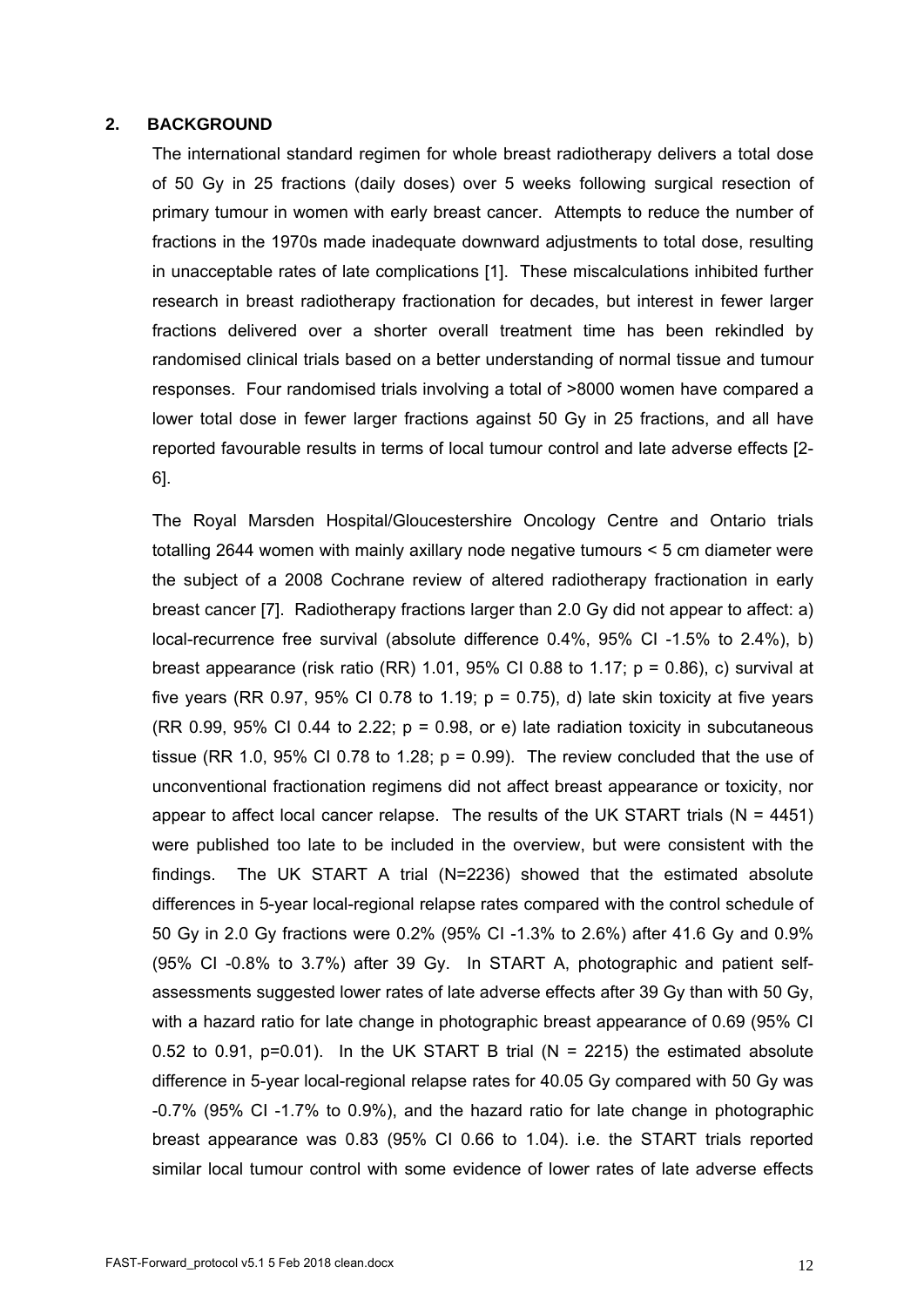after schedules with fraction sizes larger than 2.0 Gy compared with the international standard 25-fraction regimen [6].

A 15-fraction schedule is now the UK standard recommended by the National Institute for Health and Clinical Excellence (NICE), but it is unlikely to represent the useful limits of hypofractionation for whole breast radiotherapy. There is a history of prescribing once-weekly fractions of whole breast radiotherapy for women too frail or otherwise unable to attend for conventional schedules. In a French series of 115 patients undergoing primary radiotherapy without surgery for non-metastatic breast cancer from 1987 to 1999, the whole breast was treated with 2 tangential fields and received 5 once-weekly fractions of 6.5 Gy [8]. 101 were given additional tumour bed boost doses, 7 with 1 fraction, 69 with 2 fractions and 25 with 3 once-weekly fractions of 6.5 Gy using electrons. Kaplan-Meier estimates of late effects in the breast were 24% grade 1, 21% grade 2 and 6% grade 3 at 48 months. The 5-year local progression-free rate was 78% (95% CI: 66.6-88.4). In a separate French series, 5 once-weekly fractions of 6.5 Gy to the whole breast with no boost were given to 50 women after local tumour excision [9]. Grade 1 or 2 induration was reported in 33% of the patients at a median follow up of 93 months (range 9-140). The 7-year local relapse free survival was 91%. Five fractions of 6.5 Gy are equivalent to 62 Gy in 31 fractions assuming  $\alpha$ / $\beta$ = 3.0 Gy, a significantly higher dose intensity than conventional schedules deliver.

The UK FAST Trial (N = 915) tested two dose levels of a 5-fraction regimen delivering 1 fraction per week against a control schedule of 50 Gy in 25 fractions, defining radiotherapy adverse effects as the primary endpoint [10]. The two test dose levels delivered 5 fractions of 5.7 Gy or 6.0 Gy (total dose 28.5 Gy or 30 Gy), estimated to be iso-effective with the control regimen assuming  $\alpha/\beta$  values of 3.0 Gy or 4.0 Gy, respectively. 915 patients were recruited from October 2004 - March 2007. Mean age was 62.7 years. Only 17 patients (5.2%) developed moist desquamation (12 after 50 Gy, 3 after 30 Gy, 2 after 28.5 Gy) out of 327 with RTOG skin toxicity data available. At a median follow up of 28.3 months (IQR 24.1-33.6), 729 patients had 2-year photographic assessments available, with mild and marked change in breast appearance in 19.3% and 1.7% after 50 Gy, 26.2% and 9.3% after 30 Gy, and 20.3% and 3.7% after 28.5 Gy. Risk ratios for mild and marked change for 30 Gy vs. 50 Gy were 1.48 (95%CI 1.06 -2.05) and 6.06 (2.14 -17.20), p<0.001 for trend, favouring 50 Gy; and for 28.5 Gy vs. 50 Gy were 1.07 (0.75 -1.54) and 2.25 (0.70 -7.18), p=0.26 for trend, favouring 50 Gy. Any clinically-assessed moderate/marked adverse effects in the breast were increased for 30 Gy compared with 50 Gy (hazard ratio, HR 2.19,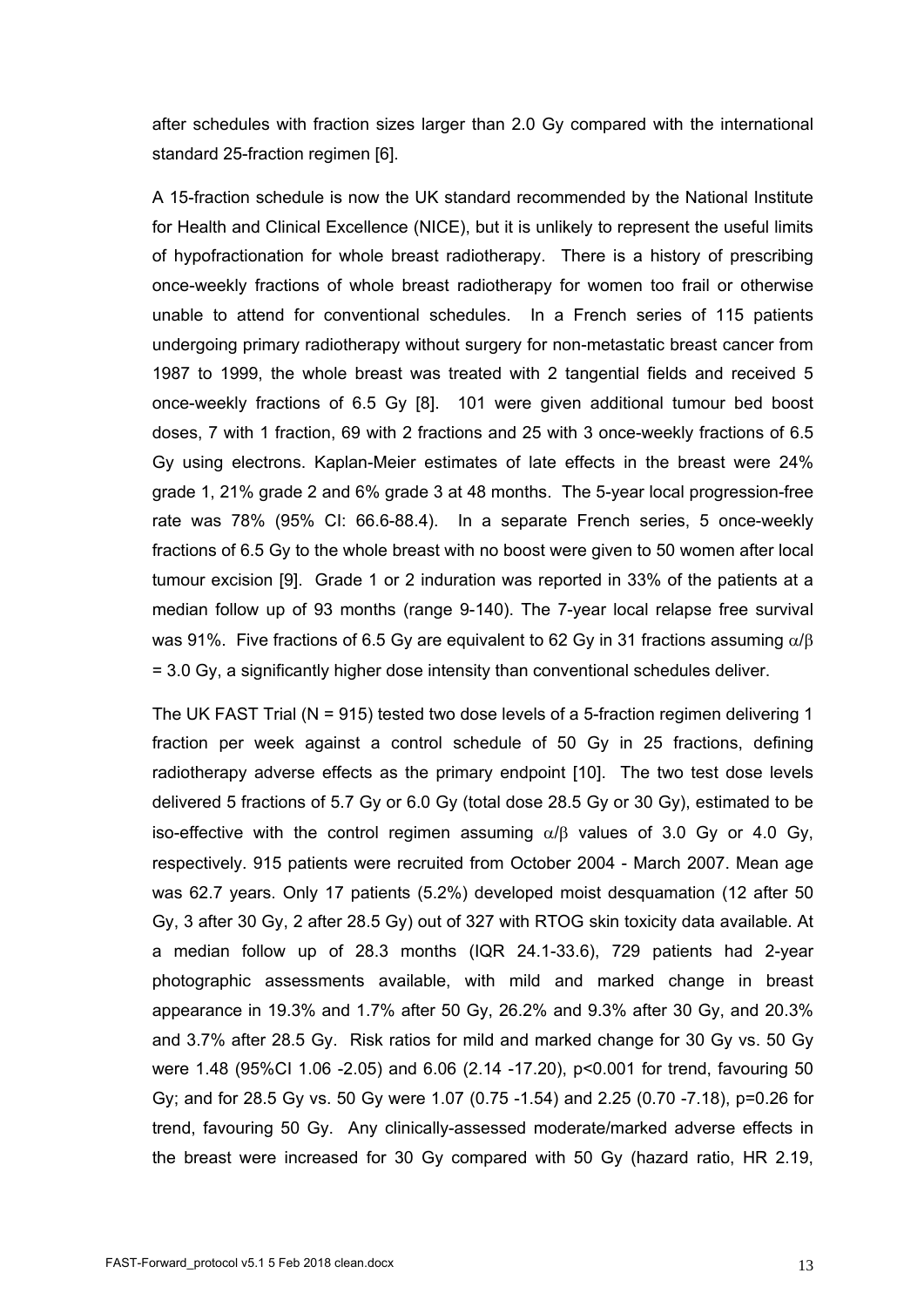95%CI 1.46 - 3.29, p<0.001), but similar for 28.5 Gy (HR 1.33, 95%CI 0.86 -2.08, p=0.19). At a median follow-up of 37.3 months 2 local tumour relapses had been recorded.

A gain in local tumour control due to shortening treatment time to 1 week is possible. Evidence based on retrospective studies for an influence of treatment time on local tumour control is conflicting with recent systematic reviews drawing different conclusions [11, 12]. Even without a gain in tumour control, accelerated radiotherapy is likely to be more convenient for patients, and may ease scheduling with other treatment modalities. A pilot study ( $N = 30$ ) tested 30 Gy in 5 fractions of 6.0 Gy in 15 days to the whole breast in terms of acute adverse effects and late effects at 2 years [13]. In this series, 23/30 (77%) patients scored no change in post-operative breast appearance at 2 years, 7/30 (23%) scored mild change and none scored marked change. The acute skin reactions were mild, with no reaction more severe than grade 2 erythema, scored in 9/30 (27%) patients. If the results of the proposed randomised trial support a 5 fraction schedule delivered in 1 week, these will transform international breast radiotherapy practices. In conclusion, it is fair to say that after decades of resistance to evaluating larger radiotherapy fraction sizes in breast cancer, expert opinion is responding to an accumulating body of evidence supporting the safety and effectiveness of this approach.

Against this background, a phase III randomised trial is described with the primary aim of testing local tumour control in women with early breast cancer following a 5-fraction schedule of adjuvant radiotherapy delivered in 1 week. Stratification by treatment centre and by local relapse risk will ensure balanced trial groups (high risk defined as patient age <50 and/or grade 3 tumour; low risk defined as age ≥50 and grade 1 or 2 tumour) [14]. From Version 2 of the protocol  $(13<sup>th</sup>$  Feb 2013) the population of patients with a very low risk of local relapse after breast conservation surgery comprising those aged at least 65 with pT1 G1/2 ER+ HER2- pN0 M0 invasive carcinomas are excluded from the trial following updated analyses by the Early Breast Cancer Collaborative Group [15].

# **Addition of lymphatic radiotherapy to whole breast/chest wall radiotherapy (from Protocol Version 3.0)**

This sub-study to the main trial will test the safety of 5-fraction regimens in the context of lymphatic RT. The model of breast cancer spread dominant in earlier decades envisaged a limited role for regional therapy beyond protection of quality of life, typically secured by surgery. Systematic overviews of RT effects by the Early Breast Cancer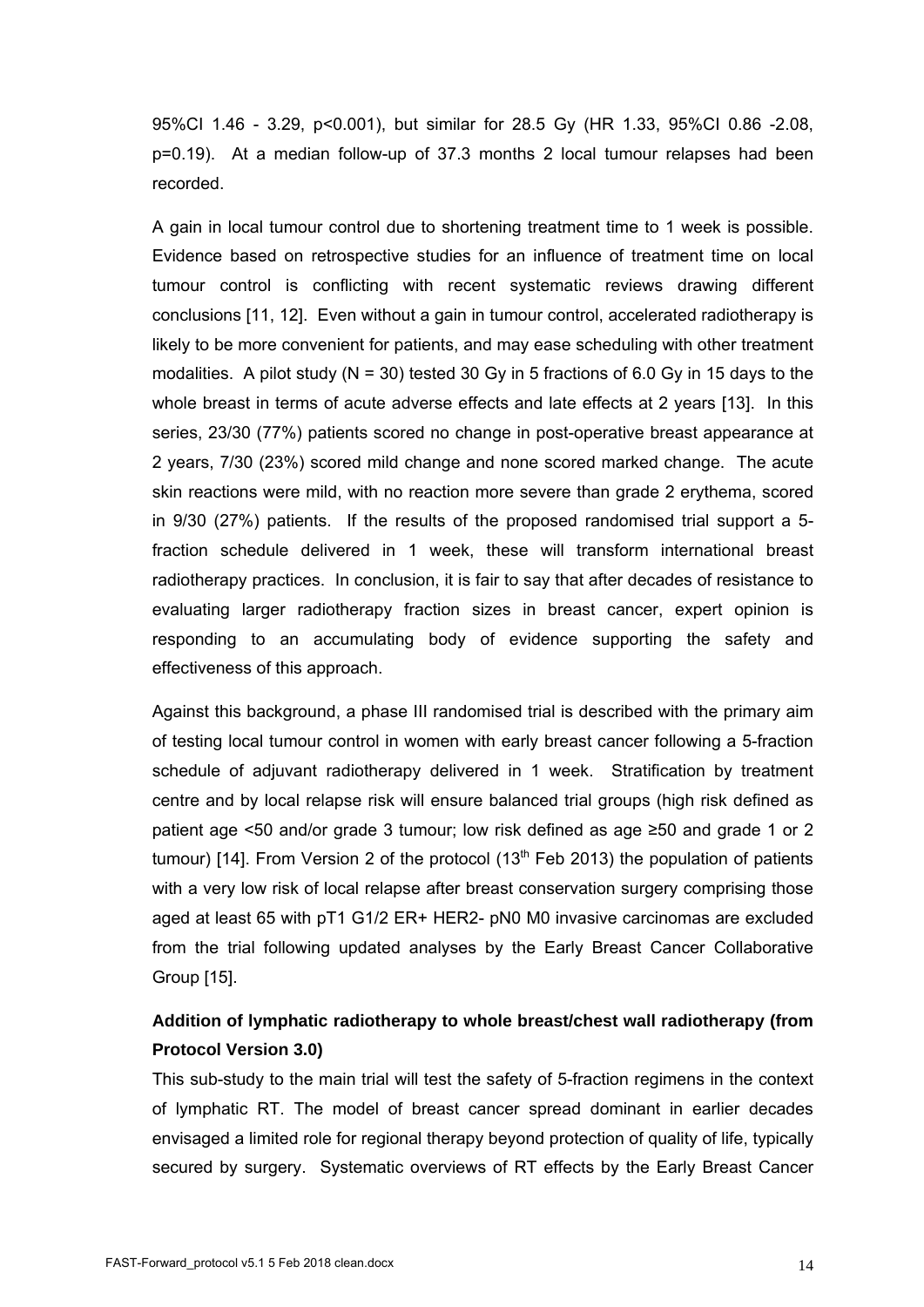Trialists Collaborative Group (EBCTG) provides level 1A evidence that prevention of local-regional relapse has a major impact on breast cancer mortality [16,17]. An important conclusion to be drawn is that even heavily node-positive axillary patients can be cured by effective local-regional treatment, whether this is achieved by surgery, radiotherapy or systemic therapy [16].The traditional model of breast cancer spread still has some adherents. The Z11 trial, randomised 891 out of a planned 1900 patients with clinically node negative, sentinel node positive disease to axillary clearance versus no further axillary treatment [18, 19]. Twenty seven percent allocated axillary clearance had additional positive nodes. The axillary recurrence rate at 5 years was 0.5% after axillary clearance and 0.9% after no axillary clearance, and there was no difference in breast cancer mortality. For some, this result reinforces the traditional model of breast cancer spread that discounts a role of nodal metastases in determining cancer spread. This interpretation fails to take account that standard post-operative tangential beam RT includes at least lower axillary nodes and may be needed to eradicate residual disease. The same issue has been raised in discussion of the IBCSG 23-01 trial testing axillary dissection vs no further axillary surgery in 929 sentinel node positive patients, 91% of whom were treated by breast conservation followed by whole breast radiotherapy [20]. Disease-free survival events, including axillary recurrences, were non-inferior in the group spared axillary dissection, where standard whole breast radiotherapy will have included at least level I axillary nodes. Although this remains a contested area, there is a wide consensus that control of axillary disease, whether by surgery, systemic therapy or radiotherapy, is an important component of curative therapy.

The recently reported AMAROS trial is informative in determining the role of surgery or radiotherapy for axillary management [21]. The study randomised 1425 patients with positive sentinel nodes to either axillary node dissection in 744 patients or axillary radiotherapy including photon beams to axillary apex and medial supraclavicular fossa (SCF) in 681 patients. Axillary recurrence rates were low in both groups; 1.19% after radiotherapy and 0.43% after surgery, too low to test non-inferiority. The main difference is that clinically reported arm swelling was less of a problem after RT than after surgery; 13.6% vs 28.0%, respectively, at 5 years; p<0.0001. The implication is that lymphatic radiotherapy may increasingly be used as an alternative to surgery in this context. Very little internal mammary chain (IMC) RT has been given in the UK in recent decades, but a modest reduction in breast cancer mortality is suggested by the NCIC MA20 trial and confirmed by the EORTC 229922 trial [22, 23]. Both tested IMC/SCF RT, so it is possible that therapeutic effects are attributable solely to the SCF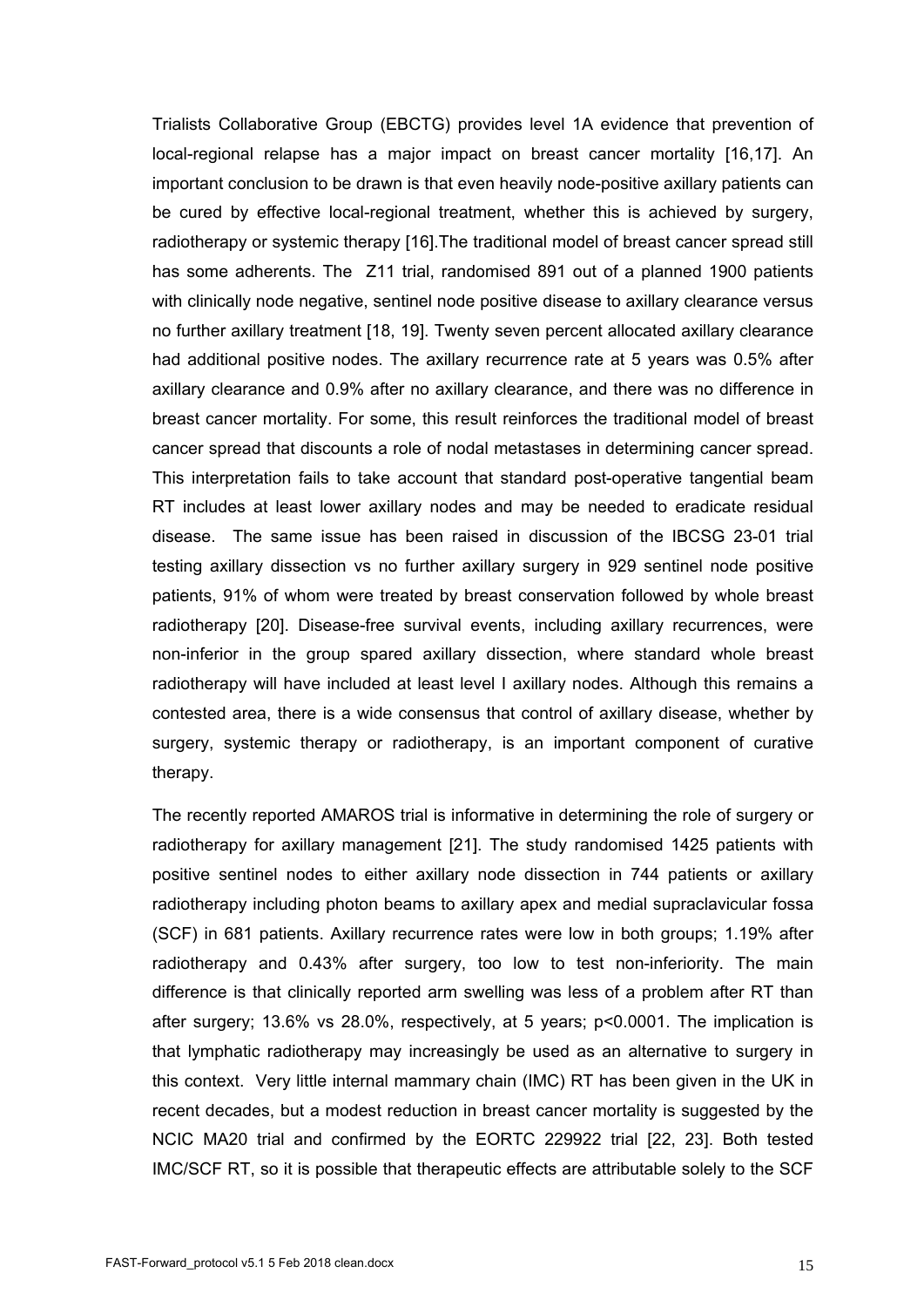component. This does not seem likely since, if SCF RT is needed in order to enhance cure of patients with positive IMC nodes, it is reasonable to assume that the latter require managing too. The same argument might apply to the infraclavicular (ICF) nodes (level III axilla), which are usually included in unshielded (rectangular) fields to the SCF. In the EORTC trial, 4004 patients with axillary node positive disease or central/medial tumours with axillary node negative were randomised to receive IMC/medial SCF RT or not. At a median of 10.9 years follow up, the primary endpoint of overall survival improved from 80.75% to 82.3% with the addition of IMC/SCF RT  $(HR=0.87; C1 0.76-1.00; p=0.0556; p=0.0496$  after adjustment). It is not currently clear how these results will impact on practice. In conclusion, there is a need to test the safety of a 5-fraction schedule of lymphatic RT if the FAST-Forward Trial is to remain relevant to the 25% of patients referred for treatment with node positive disease. Whereas most are currently referred following axillary dissection, international and UK practices are changing, and more patients are likely to be referred in future for RT to axillary, SCF/ICF and perhaps IMC lymph node groups. When hypofractionation for breast cancer was first introduced in the 1960s, inappropriate dose regimens and uncertain dosimetry combined to cause unacceptably high rates of brachial plexopathy in patients with early breast cancer [24-36]. Even with hindsight, it is difficult to be sure how much of the morbidity was related to technical factors, especially beam overlap, and how much to dose-time factors. The only series describing brachial plexopathy after total dose ≤50 Gy delivered in 1.8-2.0 Gy fractions to breast and axilla/SCF reported 3/724 (0.6%) affected patients treated between 1968-85, of whom 2 resolved and 1 progressed at 6.5 years median follow up [36]. All patients were treated at the Joint Center, Boston, in a supine treatment position using a 3-field technique with hanging block. A review of all published evidence available in 2005, suggested that brachial plexopathy after local-regional radiotherapy for early breast cancer is uncommon (<1%) at doses <55 Gy in 2.0 Gy equivalents [37]. Dose regimens were normalised using a linear quadratic model, assuming α/β value of 2.0 Gy, see Figure 1.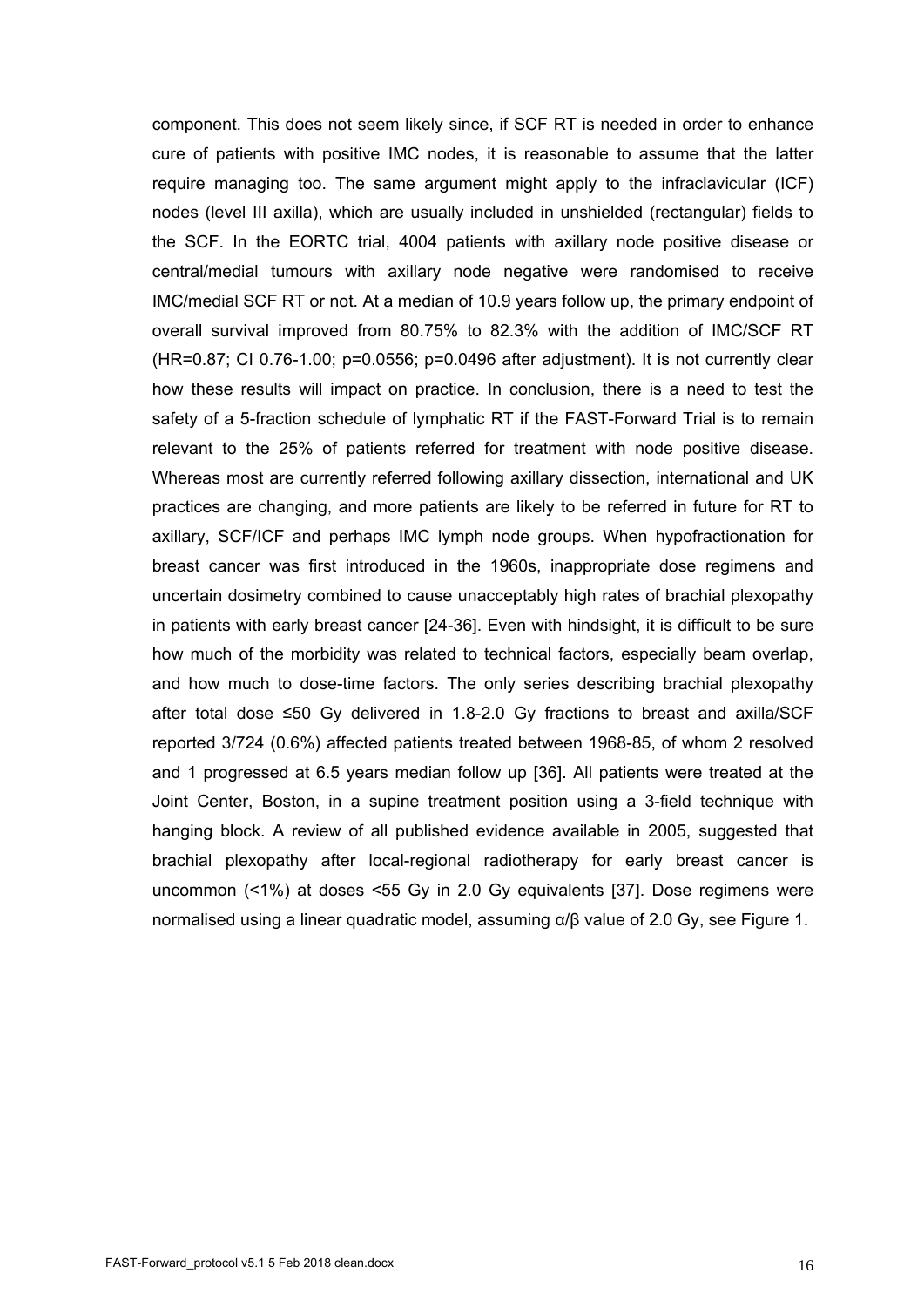

Figure 1: Relationship between incidence of radiation-induced brachial plexopathy and biological equivalent total dose, assuming α/β value=2.0 Gy. The values represent total doses as if delivered in 2.0 Gy fractions [37].

The dose-response relationships are not difficult to reconcile with current practices in head and neck cancer, where total doses of 60 Gy in 30 fractions are standard. One recent example modelled the relationship between total dose in 2.0 Gy fractions and probability of brachial plexopathy in 330 patients systematically screened for evidence of sensorimotor symptoms a median of 56 months (range 6-135) after radical RT for head and neck cancer. Patients treated with definitive RT received a median dose of 70 Gy, and for those treated post-operatively the median dose was 60 Gy. IMRT was used on 62% cases, and 40% had concurrent chemotherapy, usually cisplatin. The brachial plexus was outlined using RTOG criteria on x-ray CT scans [38]. The modelled dose response relationships are shown in Figure 2.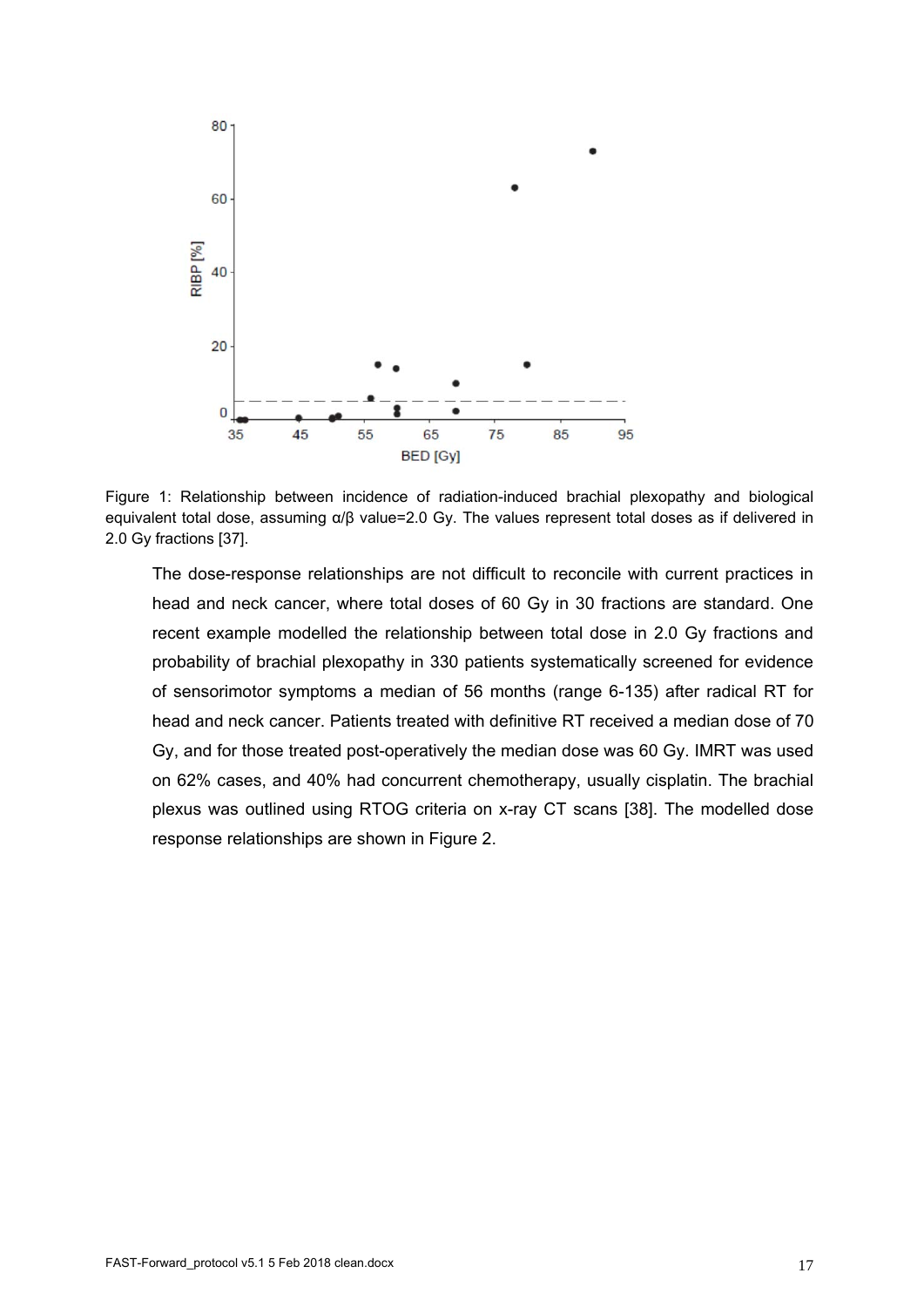

Figure 2: Relationship between probability of developing neuropathic symptoms and maximum brachial plexus radiation point dose (Gy)

Against this background, the FAST-Forward Trial was extended beyond its original target accrual in order to test the safety of hypofractionated lymphatic RT. It is realistic to test only the common dose-limiting adverse effects, including arm swelling and overall arm function. Very uncommon adverse effects, including brachial plexopathy, cannot be formally tested in such a protocol, since a non-inferiority trial wishing to exclude an excess 1% risk with standard statistical power would require tens of thousands of patients. From Protocol Version 3.0 entry into the trial was restricted to patients who are prescribed radiotherapy to the level I-III axilla and/or level IV axilla (SCF) in addition to the breast/chest wall.

#### **Rationale for the change in design of lymphatic radiotherapy sub-study**

The Independent Data Monitoring Committee (IDMC) and Trial Steering Committee (TSC) reviewed emerging results of the main trial in 2016 and 2017, with a median follow-up of 3 years at their last review. The IDMC and TSC note that previous breast radiotherapy trials (START, FAST and IMPORT LOW) confirm that 3-year normal tissue effect rates reliably predict 5- and 10-year comparisons. In FAST-Forward, the cross-sectional rates at 3 years for any moderate/marked normal tissue effect in the breast are around 10%, of which around 2% are recorded as marked. No formal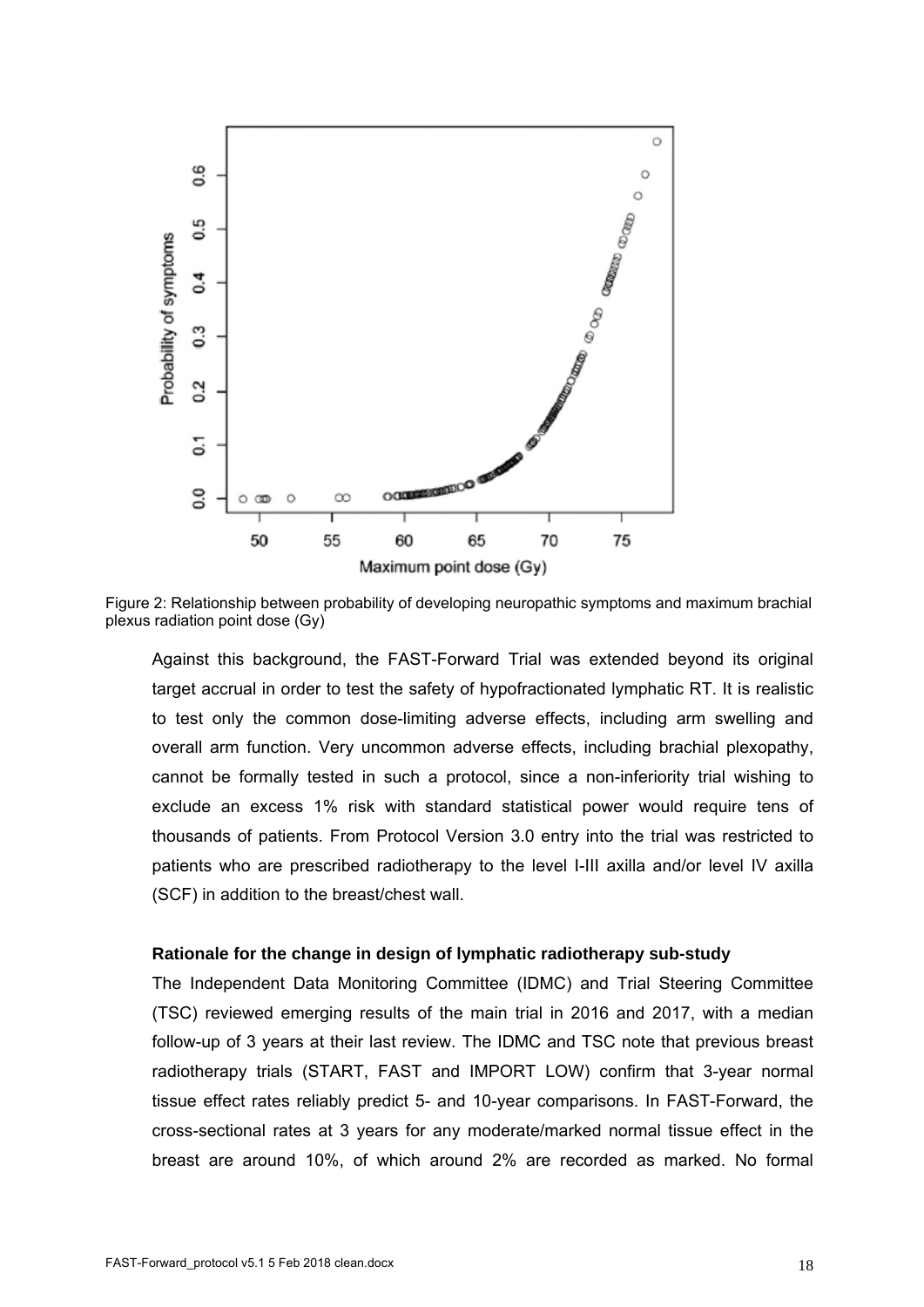analysis of the primary local cancer relapse endpoint has been performed as longer follow-up is required, but the overall event rate is very low.

The absolute rates of moderate/marked normal tissue effects are reassuringly low, but the numbers are sufficient to demonstrate a statistically significant excess in Test Group 1 (27 Gy in 5 fractions) compared with control, although the rate of normal tissue effects is comparable to that after 50-52 Gy in 2.0 Gy fractions. Consequently the IDMC is confident that the optimal 5-day schedule will not include Test dose 1 (5.4 Gy per fraction) and that it is very unlikely to be >5.2 Gy per fraction (26 Gy in 5 fractions, Test Group 2). This is very valuable information, the implications of which are enhanced further in relation to the low local tumour relapse rate. The IDMC judges that with so few expected local cancer relapse events, the FAST-Forward trial will not be able to generate dose response data for tumour control. Hence, it will not be possible to quantify any possible added protection from local cancer relapse to be expected from a higher radiation dose in patients judged to be at unusually high risk. This limitation reflects the excellent results of modern anti-cancer therapies, including radiotherapy, and is good news for patients.

The implication for the lymphatic sub-study is that the upper test dose group (27 Gy in 5 fractions) is no longer needed. This encourages simplification of the trial design, allowing a 2-group design to test the safety of 26 Gy in 5 fractions against the control schedule of 40 Gy in 15 fractions for normal tissue effects in the arm and shoulder. The only disadvantage of dropping the 27 Gy in 5 fractions schedule from the lymphatic sub-study is that it will not be possible to generate an independent estimate of dose response for arm/shoulder adverse effects. Retrospective analysis of the 489 START patients who had lymphatic radiotherapy show comparable dose response for arm swelling and shoulder stiffness as the breast-related endpoints [39]. Hence, although the inability to directly estimate dose response for arm/shoulder adverse effects represents a potential vulnerability of dropping the upper test group, it is a very limited one.

# **3. AIM**

Main Study: to identify a 5-fraction schedule of curative radiotherapy delivered in oncedaily fractions, that is at least as effective and safe as the current UK standard 15 fraction regimen after primary surgery for early breast cancer, in terms of local tumour control, adverse effects, patient reported outcome measures (PROMS) and health economic (HE) consequences**.**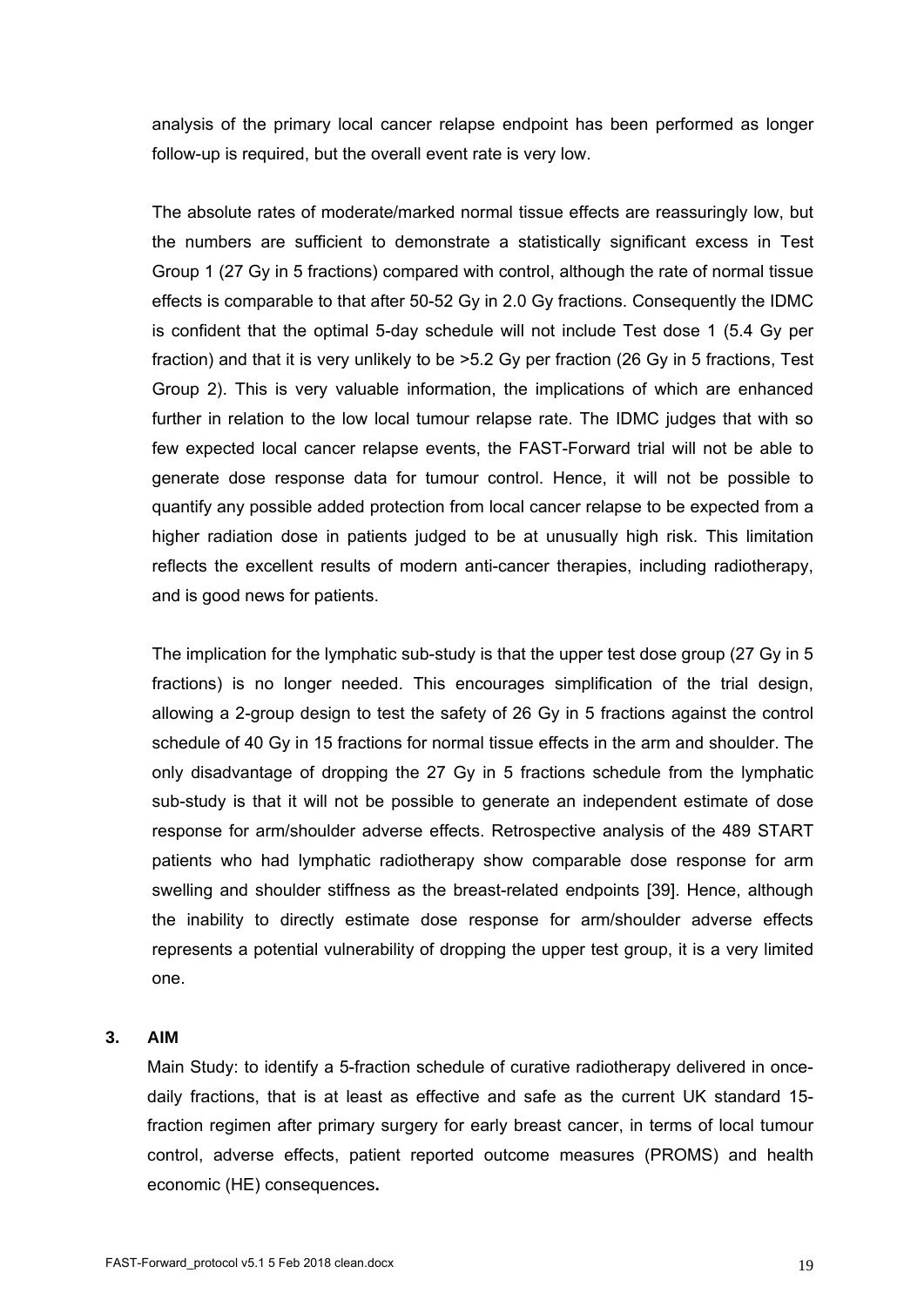Lymphatic RT sub-study (from Protocol Version 3.0): to show that a 5-fraction (1 week) schedule of adjuvant RT to level I-III axilla and/or level IV axilla (SCF) is non-inferior to a 15-fraction (3 weeks) standard in terms of patient reported arm swelling & function and to contribute additional information to the endpoints of the main trial.

### **4. TRIAL DESIGN**

FAST-Forward is a multicentre phase III randomised controlled trial. Following the implementation of the lymphatic sub-study, from Protocol Version 3.0, 627 patients will be randomised 1:1:1 between the control group and two test groups. In addition to contributing to the main analysis of the primary endpoint (tumour control), this cohort of patients will form the lymphatic sub-study with distinct objectives and analyses.

#### **4.1 Amended Trial Design**

From Protocol Version 5.0, 14 Dec 2017, the trial design is amended to a 2-group trial with the randomisation to Test Group 1 closed to recruitment. The revised target sample size for the lymphatic radiotherapy sub-study is 344 patients (balanced equally between the Control Group and Test Group 2).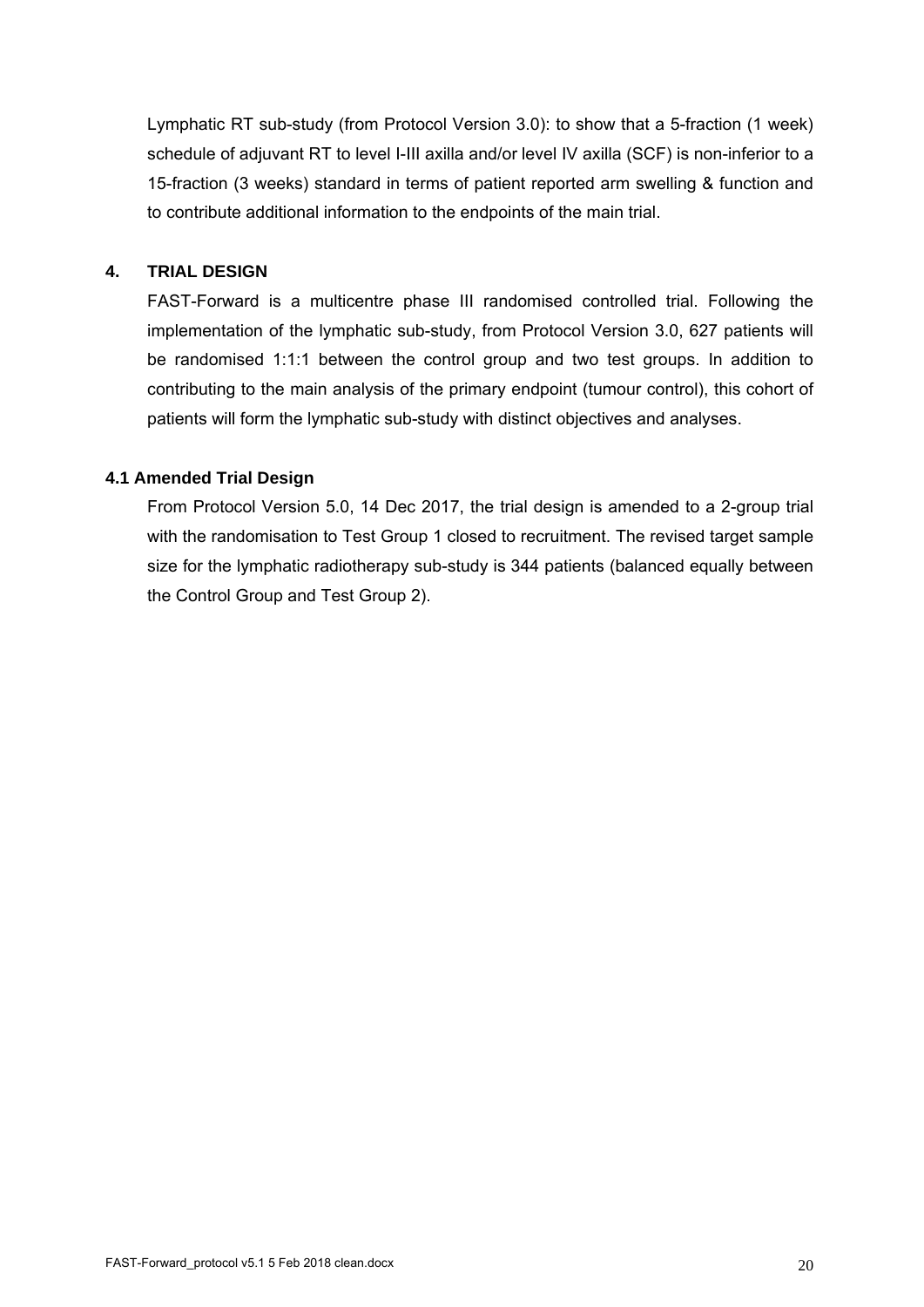# **4.1 FAST-Forward Trial Schema**

#### **Patient Population**

Female or male, age ≥ 18; primary breast conservation surgery or mastectomy of invasive carcinoma (pT1-3 pN1-3a M0<sup>#</sup>) with complete microscopic resection; axillary staging and/or dissection; histological involvement of axillary lymph nodes: whole breast/chest wall radiotherapy +/- tumour bed boost dose; indication for radiotherapy to level I-III axilla +/- level IV axilla (SCF)#.

#### **Exclusion Criteria**

• patients with N0 disease#; known macroscopic residual nodal disease#; any positive level IV (SCF) nodes#; any requirement for IMC RT (these patients are excluded because indications for IMC RT are currently unclear)#

.jpsilateral microinvasive disease and/or non-gradeable tumours: Previous malignancy (other than basal cell skin cancer and CIN cervix uteri) or 5 years disease free following treatment with curative intent: Contralateral and/or previous ipsilateral breast cancer, including DCIS, irrespective of date of diagnosis: Concomitant chemotherapy (sequential chemotherapy allowed).

# Patient eligible for FAST-Forward and consents to participate

 ${}^{\$}$ Baseline Patients Reported Outcome Measures questionnaires – mandatory $^{\Delta}$  prior to randomisation \$Baseline health economics questionnaires - prior to randomisation Spaseline photographs of breast/chest wall following surgery – prior to radiotherapy Blood sample collection/family history questionnaire - at any time

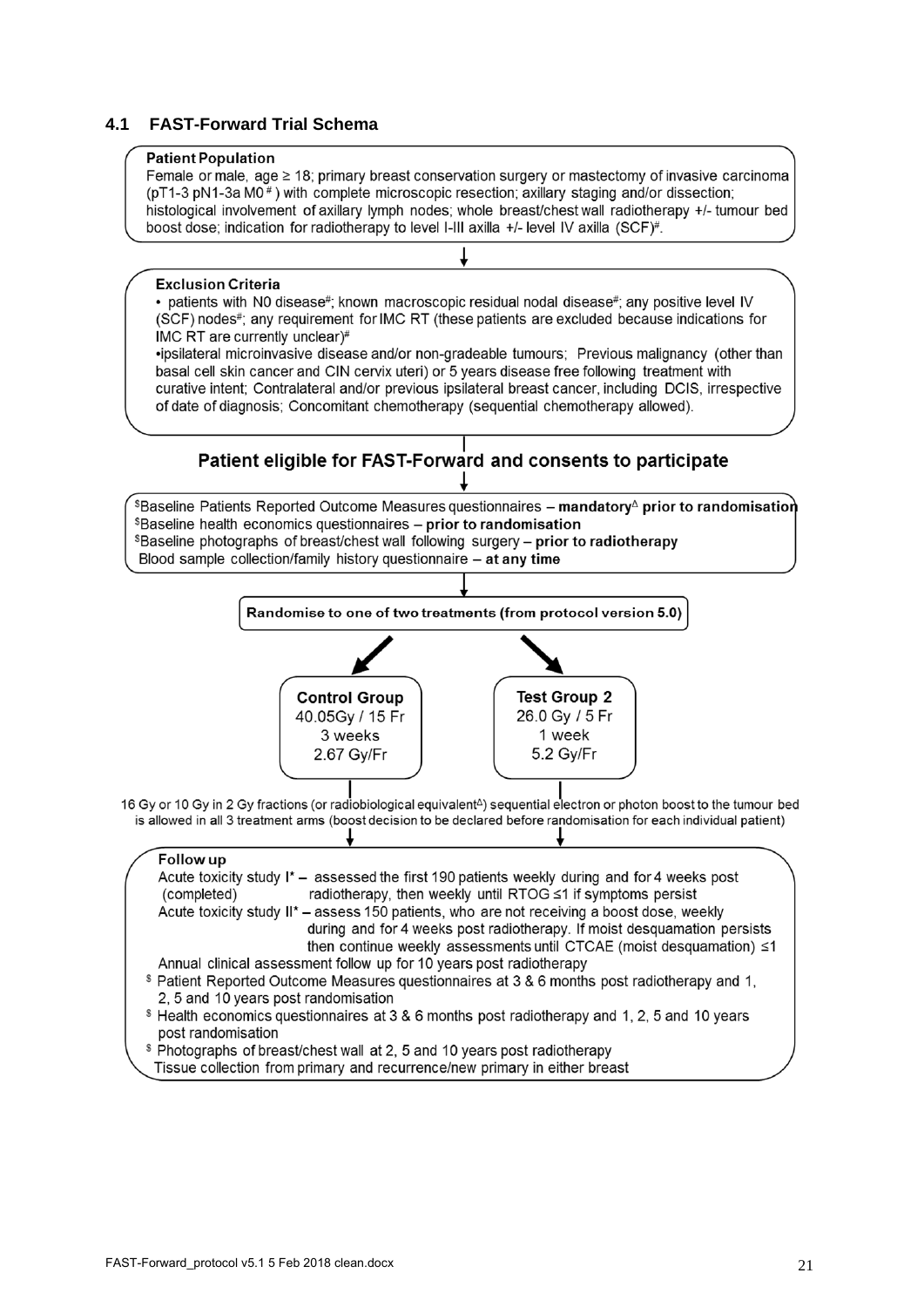# **5. ENDPOINTS**

# **5.1 Primary Endpoint**

• Ipsilateral local tumour control.

# **5.2 Secondary Endpoints**

- Acute adverse effects
- Late adverse effects in normal tissues assessed by physicians and patients and from photographs
- Late adverse effects on quality of life assessed by patient reported outcome measures
- Health economics
- Contralateral primary tumours
- Relapse free survival
- Disease free survival
- Time to distant metastases
- Overall survival

# Lymphatic RT sub-study

From Protocol Version 3.0 the following outcome measures will also be collected:

# *Patient-reported outcomes:*

- arm swelling
- shoulder stiffness
- upper limb pain
- sensorimotor symptoms
- arm function

*Clinical-reported outcomes:* 

upper limb sensorimotor symptoms

# **6. PATIENT SELECTION AND ELIGIBILITY**

# **6.1 Patient Selection**

Women and men with complete microscopic resection of early invasive breast cancer following breast conservation surgery or mastectomy for whom local radiotherapy is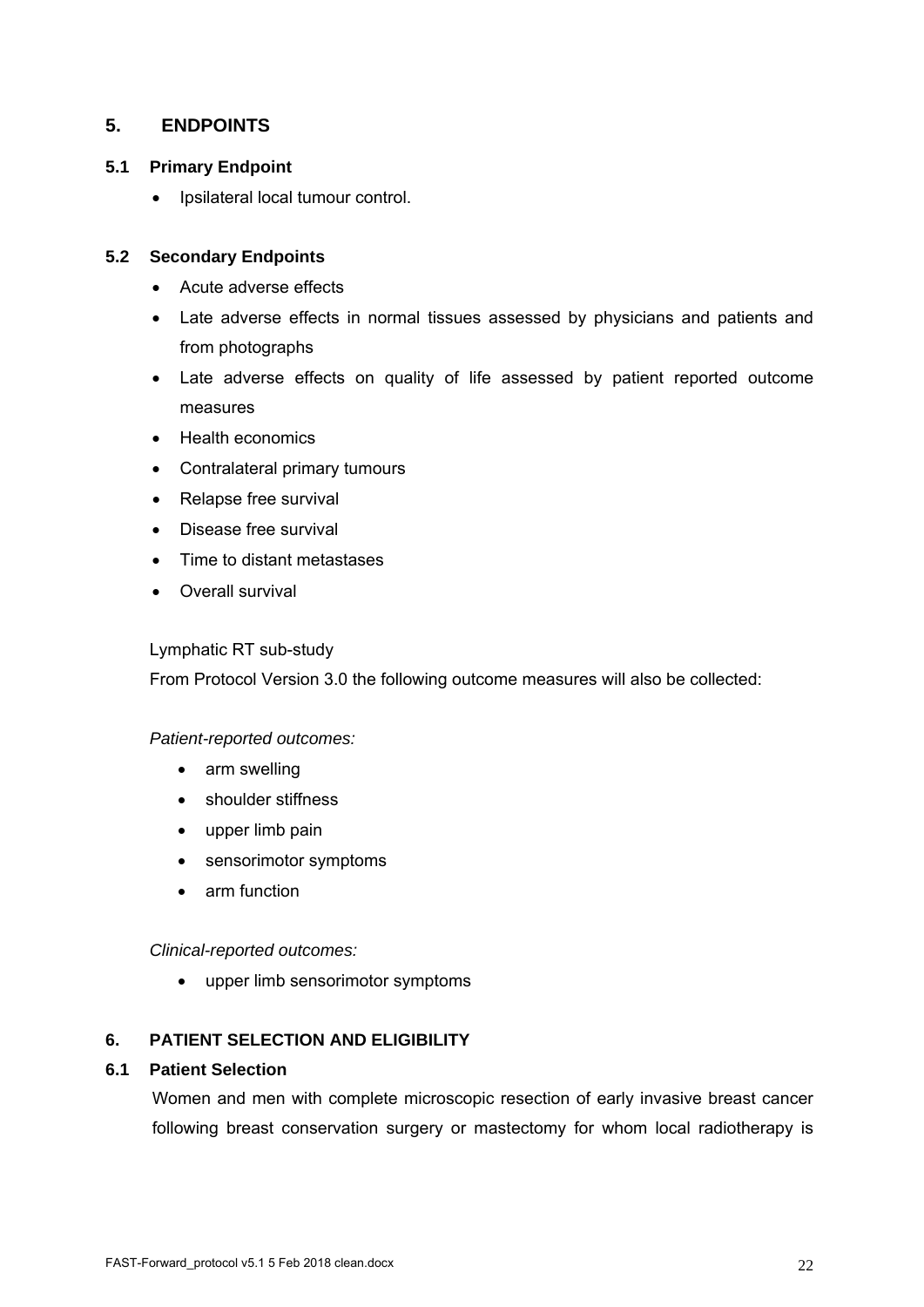recommended (patients undergoing reconstruction are eligible provided the port of a tissue expander is positioned outside the breast).

From Protocol Version 3.0 patients must have an additional requirement for lymphatic RT. Typical examples of indications for lymphatic RT include the following:

• Patients with positive lymph nodes removed by axillary clearance who require RT to level I-III axilla and/or level IV axilla (SCF).

• Patients with sentinel node positive axillary disease not proceeding to axillary dissection and who require RT to level I-III axilla and/or level IV axilla ( SCF).

• Patients treated by pre-operative systemic therapy who are recommended postoperative RT to level I-III axilla and/or level IV axilla (SCF).

# **6.2 Number of Patients**

# **6.2.1 Main study**

A total of 4000 patients will be recruited. The proportions of patients accrued in subgroups defined by risk of local recurrence will be monitored during the trial, to ensure reasonable representation of low risk (age  $\geq$ 50 and grades 1 or 2) and high risk (age <50 and/or grade 3). From Version 2 of the protocol (13 Feb 2013) the population of patients with a very low risk of local relapse after breast conservation surgery comprising those age 65 and over with pT1 G1/2 ER+ HER2- pN0 M0 invasive carcinomas are excluded from the trial following updated analyses by the Early Breast Cancer Collaborative Group [15].

# **6.2.2 Lymphatic sub-study (from Protocol Version 3.0)**

627 patients prescribed radiotherapy to level I-III axilla and/or level IV axilla (SCF) in addition to the breast/chest wall will be recruited into the lymphatic RT sub-study. From Protocol Version 5.0, 14 Dec 2017, the trial design is amended to a 2 –group trial with the randomisation to Test Group 1 closed to recruitment. The revised target sample size is 344 patients (172 in each of the Control Group and Test Group 2).

# **6.3 Inclusion Criteria**

The eligibility criteria of Fast Forward and the associated nodal sub study were amended in versions 2.0, 2.2 and 3.0 of the study protocol. The criteria below relate to protocol version 4.0 onwards. A summary of historical changes to the eligibility criteria in Versions 1.0 to 3.0 of the protocol is detailed in Appendix 6.

To be eligible, all of the following inclusion criteria must be met:

age ≥18 years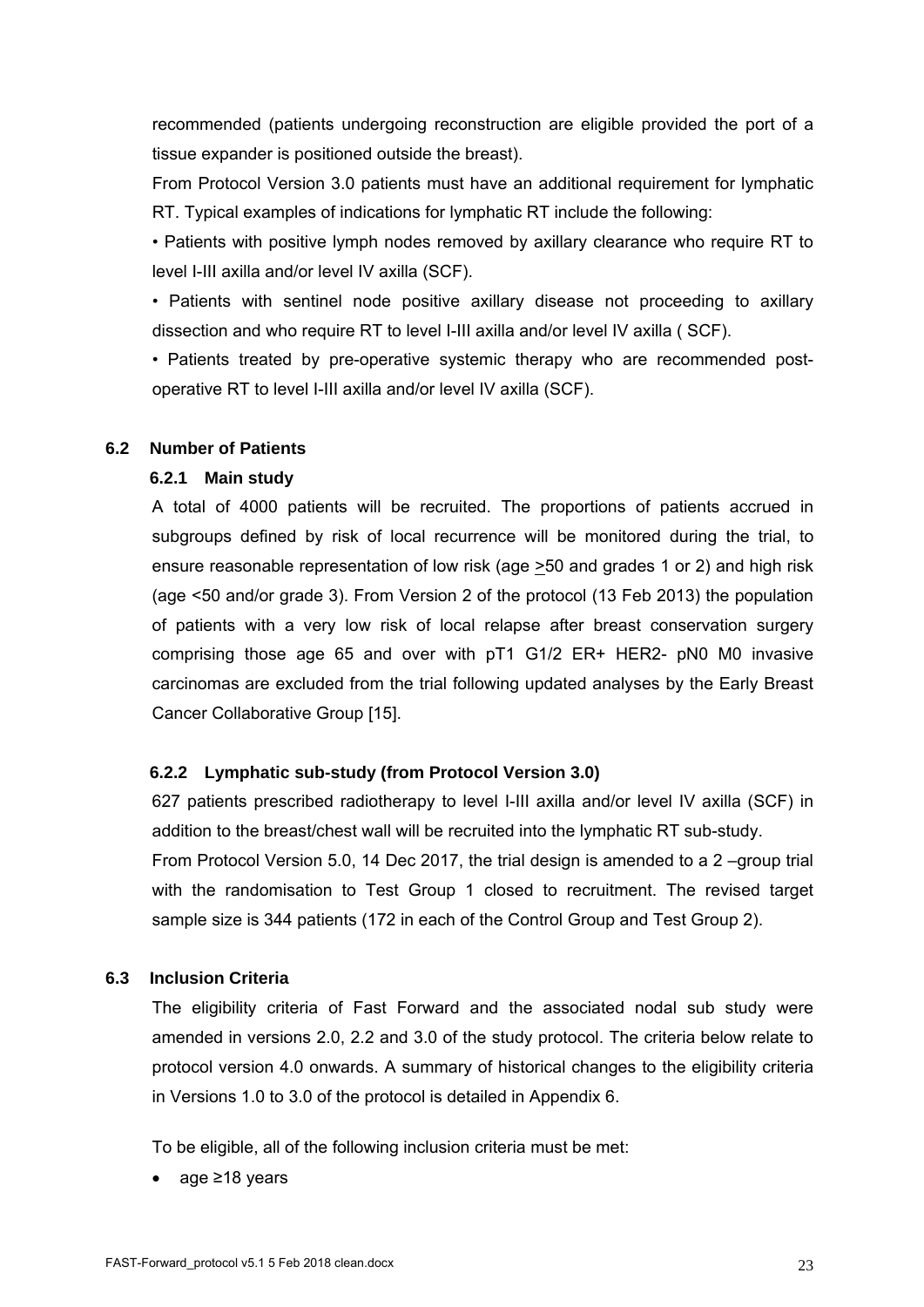- female or male
- invasive carcinoma of the breast
- breast conservation surgery or mastectomy (reconstruction is allowed)
- complete microscopic excision of primary tumour
- axillary staging &/or dissection
- pT1-3 pN1-3a M0 disease
- histological involvement of axillary lymph nodes
- indication for radiotherapy to level I-III axilla and/or level IV axilla (SCF)
- written informed consent
- able to comply with follow up

N.B. concurrent anti-HER2 therapy and/or endocrine therapies are allowed

# **6.4 Exclusion Criteria**

The patient is ineligible if any one of the following exclusion criteria is met:

- ipsilateral microinvasive disease and/or non-gradeable tumours
- past history of malignancy except (i) basal cell skin cancer, (ii) CIN cervix uteri or (iii) non-breast malignancy allowed if treated with curative intent and at least 5 years disease free
- contralateral and/or previous ipsilateral breast cancer, including DCIS, irrespective of date of diagnosis
- concurrent cytotoxic chemotherapy (sequential neoadjuvant or adjuvant cytotoxic therapy allowed as long as there is  $\geq 2$  weeks between therapy and radiotherapy)
- patients with N0 disease
- known residual macroscopic nodal disease
- any positive level IV (SCF) nodes
- requirement for IMC RT\*

\*excluded because indications for internal mammary chain RT are currently unclear

# **7. RANDOMISATION**

# **7.1 Randomisation Procedure**

An eligibility checklist must be completed and patient consent obtained prior to randomisation.

To randomise a patient, the appropriate centre staff should telephone the ICR-CTSU randomisation line (see below).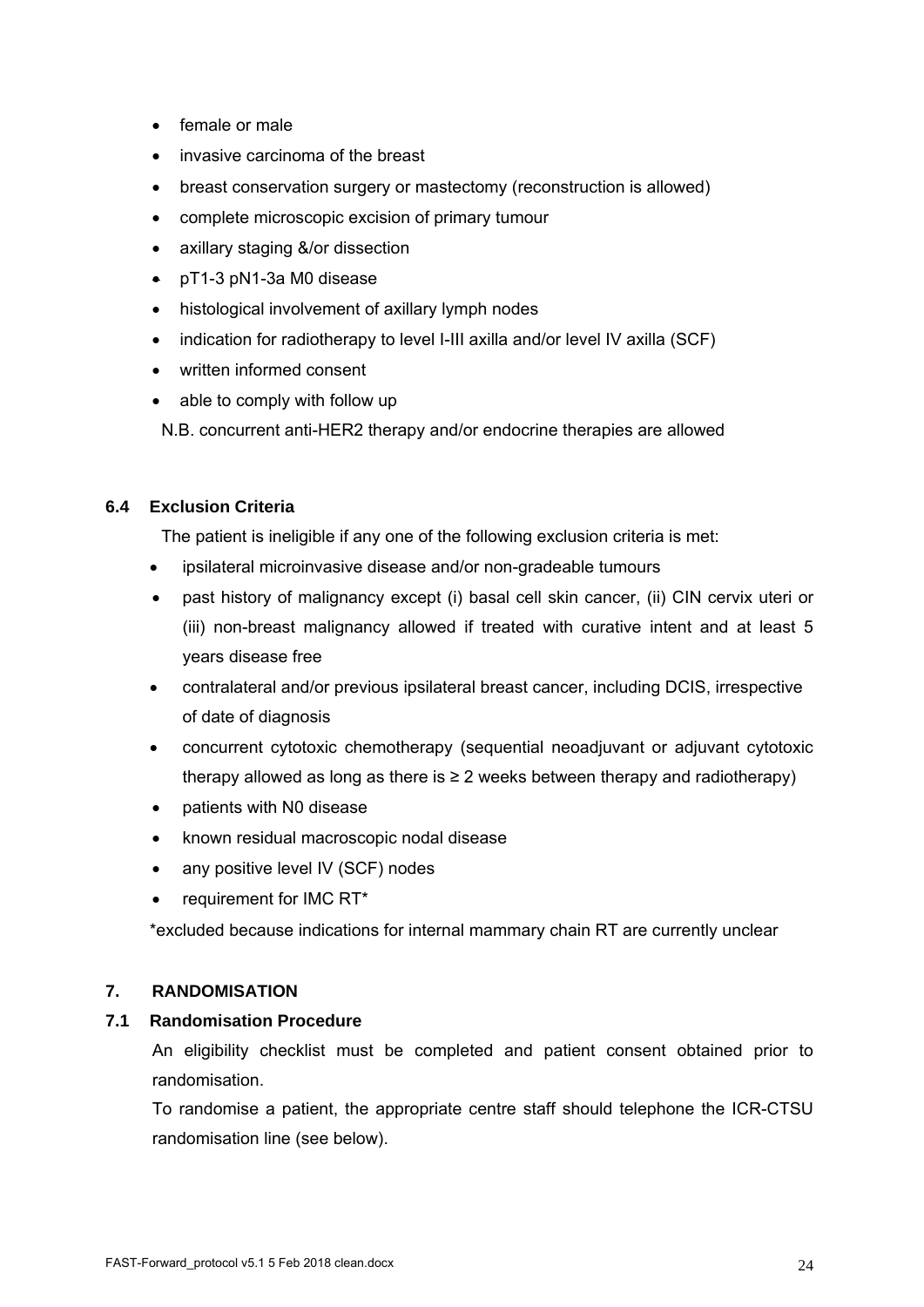# **Randomisation telephone: 020 8643 7150 Office Hours: 09:00 – 17:00 Monday-Friday**

The following information will be required at randomisation:

- name of centre, consultant and person randomising the patient
- patient's full name, hospital number, date of birth, post code and NHS number
- confirmation that an eligibility checklist has been completed and written informed consent has been obtained
- whether the patient has consented to
	- o the lymphatic radiotherapy sub-study (from Protocol Version 3.0)
	- o photographic assessments
	- o blood sample donation and family history questionnaire completion
	- o tissue sample donation
	- o the use of information held by the NHS and national databases.
- whether a boost is to be given and the dose level

From Protocol Version 3.0 the centres will also be asked the additional questions:

whether a level II/III axillary clearance has been performed

The caller will be given the patient's unique randomisation number (Trial ID) and the treatment allocation. The Trial ID together with the patient's initials, date of birth and hospital number should be used on all Case Report Forms (CRFs).

# **7.2 Treatment allocation**

From Protocol Version 5.0, 14 Dec 2017, treatment allocation will be 1:1 and will use computer-generated random permuted blocks.

Up to and including Protocol Version 2.2 randomisation was stratified by centre and risk group.

From Protocol Version 3.0 randomisation will be stratified by centre and whether the patient has had a level II/III axillary clearance.

A fax will be sent to the randomising centre to confirm the trial number and treatment allocation. Centres without fax machines will receive an email confirming the trial number and trial treatment.

# **8. TRIAL EVALUATIONS**

# **8.1 Tumour-related Endpoints**

Ipsilateral tumour relapse and contralateral primary tumour must be confirmed by cytological/histological assessment. Metastases will be determined by an appropriate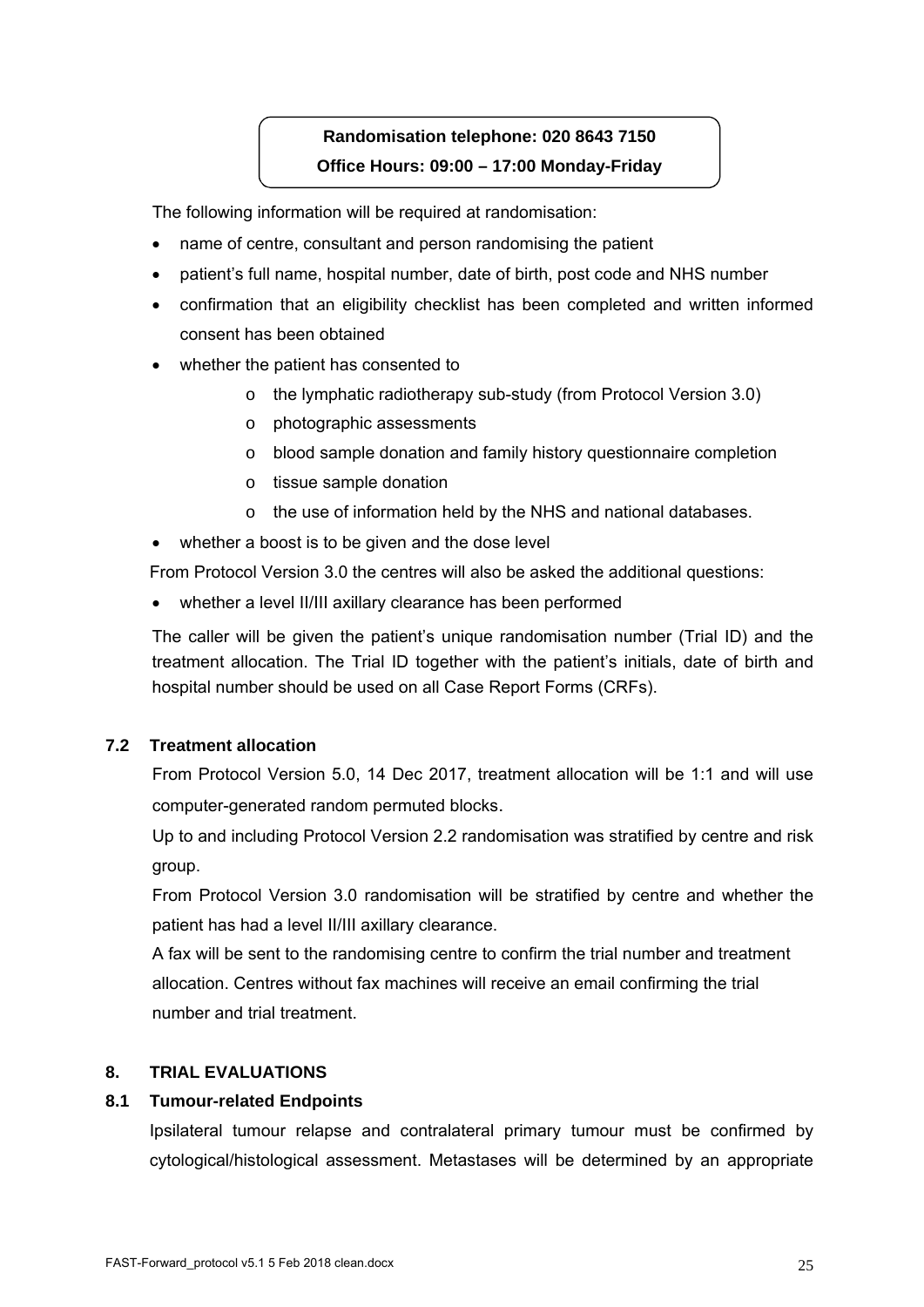combination of clinical, haematological, imaging and pathological assessment, recognising that pathological confirmation is not always possible. Patients will have annual clinical assessments for 10 years and annual mammograms for 5 years or until screening age if younger (as per NICE guidelines).

#### **8.2 Treatment-related Endpoints**

# **8.2.1 Early adverse effects (only in centres taking part in the acute toxicity substudies, Protocol Versions 1.0-2.2)**

Early adverse effects will be assessed in two acute toxicity studies (now closed).

#### **Acute toxicity study I (Protocol Version 1.0 only)**

190 patients were entered into a sub-study between November 2011 and April 2012 in order to assess the acute reactions of the skin of the treated breast. This sub- study used a modified RTOG scale (Appendix 1) in which effects for oedema and desquamation were reported in a combined outcome scale. The assessments were carried out weekly during treatment and for 4 weeks following the end of radiotherapy by a health care professional at each centre. Assessments were to continue weekly until any reaction was modified RTOG grade 1 or less.

In addition, patients were asked to report their own acute toxicity of breast radiotherapy (breast soreness, reddening, swelling and blistering) by completing a diary card weekly during treatment and for 4 weeks after the end of radiotherapy. The scores were recorded as "none", "a little", "quite a bit" or "very much". If symptoms persisted then patients were asked to continue scoring their adverse effects on a weekly basis until all scores were graded as "none" or "a little".

This sub-study was completed in summer 2012 with a review of the data by the IDMC and TSC. The review highlighted that the data had been collected using a modified RTOG scoring criteria that had not allowed the prospective differentiation between moist desquamation and moderate oedema for those classified with a "grade 3" acute skin reaction and recognised the need to differentiate between these two reactions due to their differential potential to be dose-limiting. Furthermore, the adherence to the intensive weekly follow-up schedule was not as complete as expected with assessments missed both during and after treatment for some patients.

#### **Acute toxicity study II (Protocol Versions 2.1 and 2.2)**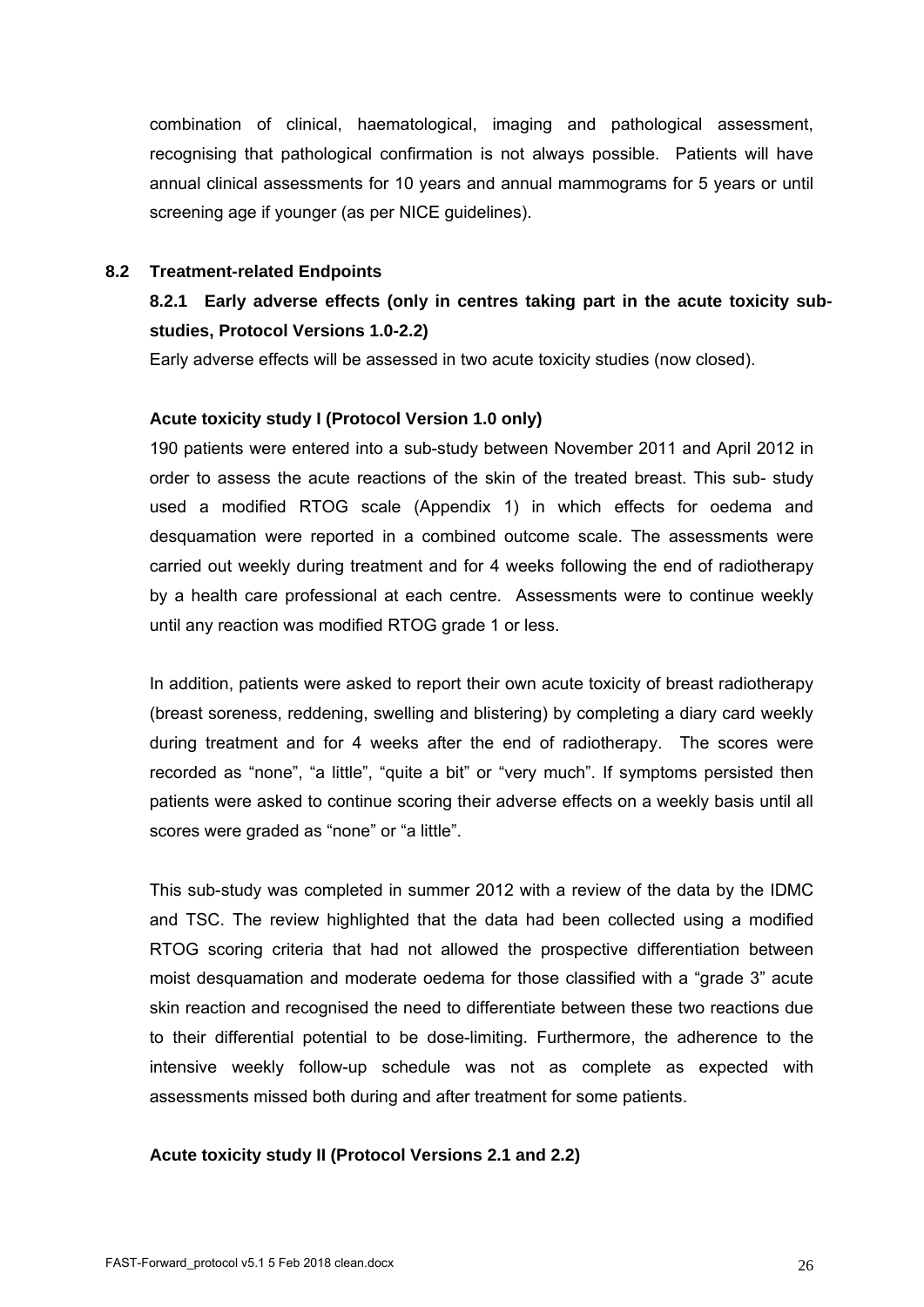The IDMC/TSC requested that a second sub-study be conducted using the CTCAE v4.03 scoring criteria which separately records incidences of moist desquamation and oedema.

The acute toxicity sub-study II was conducted in a subset of centres which have the infrastructure necessary to carry out the weekly toxicity assessments. 162 patients were recruited into the acute toxicity sub-study II which was carried out between April 2013 and January 2014 in the same subset of centres that participated in the first acute toxicity study with the addition of Torbay Hospital.

The acute reactions of the skin of the treated breast were graded for erythema and moist desquamation using standard CTCAE criteria (Appendix 1), and assessed by a healthcare professional at each centre. The assessments were carried out weekly during treatment and for 4 weeks following the end of radiotherapy. If moist desquamation outside skin folds or creases was seen during this time then weekly assessments continued until the reaction has resolved to CTCAE grade 1 or less. If any assessment was missed then the centre was asked to contact the patient by telephone to ascertain the reason for the missed assessment and ask about any acute skin reactions. Patients receiving a boost were excluded from acute toxicity sub-study II, since the objective of this sub-study was to quantify the toxicity of 5-fraction schedules relative to control, effects that are independent and additive to those of the boost.

#### **8.2.2 Late adverse effects (all patients)**

The late adverse effects include a range of symptoms and signs, including breast swelling and/or oedema, breast shrinkage, hardness, telangiectasia, pigmentation, skin atrophy, subcutaneous fat necrosis, skin necrosis, pain and tenderness, cardiac injury and lung fibrosis. Late adverse effects will be measured in all patients at the annual clinical assessment and in a subset of patients using photographic assessments and patient-reported outcome measures (PROMS) questionnaires.

From Protocol Version 3.0 all patients recruited into the lymphatic RT sub-study will have both physician and patient reported assessments.

#### **Clinical assessments of late adverse effects (for all patients)**

At annual visits for 10 years (from date of randomisation into study) physicians will record the development of breast shrinkage/distortion (including reconstructed breasts), breast induration (outside and inside tumour boost volume), breast pain and breast oedema (for patients receiving radiotherapy following breast conserving surgery) and telangiectasia (tumour boost site only), shoulder stiffness (compared with other side), ischaemic heart disease, rib fracture, costochondritis, symptomatic lung fibrosis,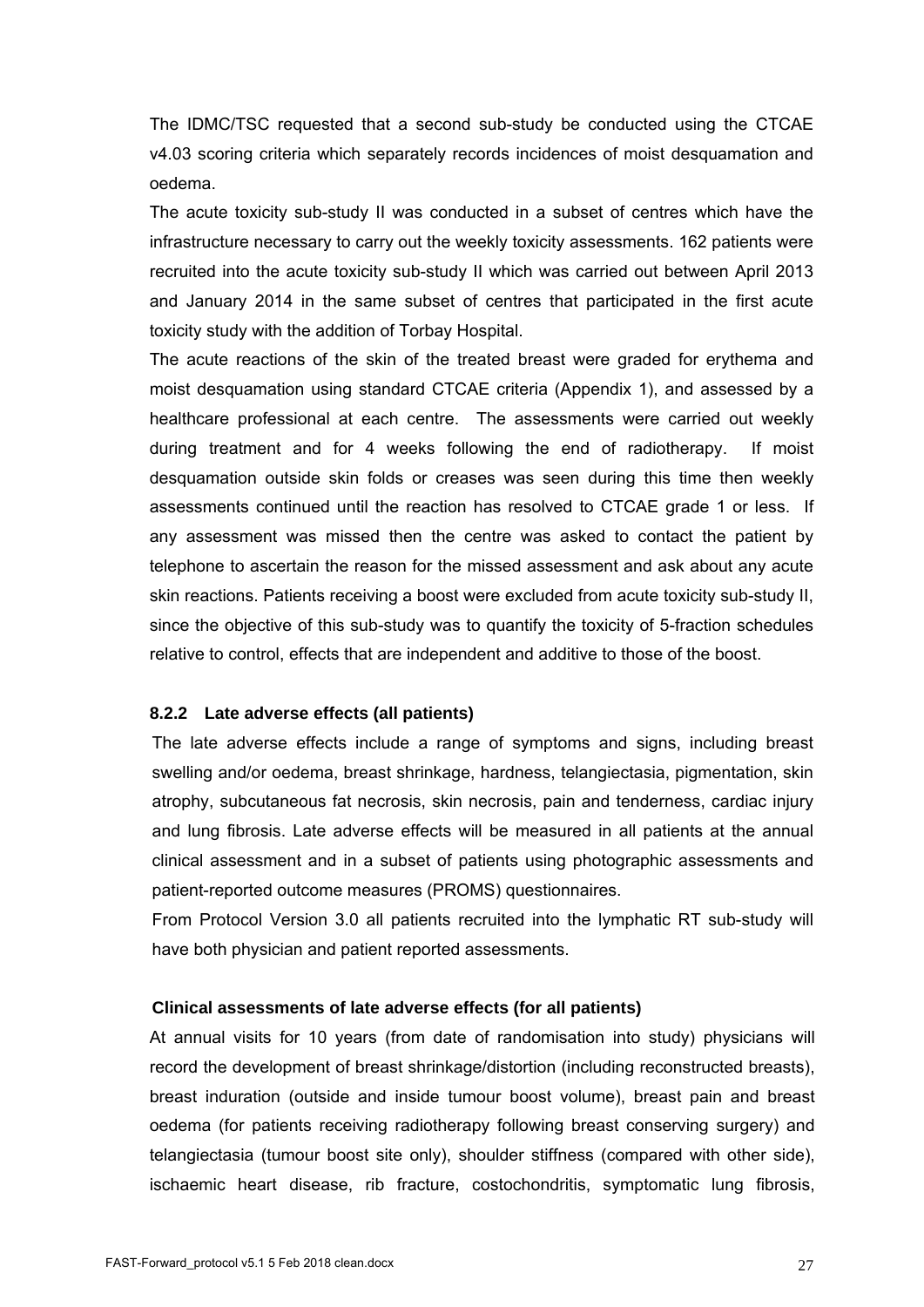persistent cough and any other severe late event, including any specialist referral for investigation or management of late toxicity.

From Protocol Version 3.0 physicians will also record any indication of upper limb sensorimotor symptoms. A minority of patients are expected to experience these symptoms which will require further investigation and will be reported on CRFs. The symptoms are most commonly due to other causes such as taxane-induced neuropathy, carpal tunnel syndrome induced by aromatase inhibitors, sensory loss and pain secondary to axillary dissection and features of malignant brachial plexopathy. Distinguishing these relatively common diagnoses from very rare cases of radiationinduced nerve damage will be imperative. All such cases of nerve damage and likely aetiology will be recorded. Patients developing sensorimotor symptoms and signs will be investigated using a series of investigations including clinical assessment, MR imaging, nerve conduction studies and neurological referral as appropriate.

# **Photographic and PROMS assessments of late adverse effects (in the same patients)**

#### *Photographic assessments*

From Protocol Version 2.1 patients will be asked to take part in the optional photographic sub-study. Digital photographs will be taken at baseline (post-surgery but pre-RT) and at years 2, 5 and 10 after randomisation. Timing of assessments is based on experience from the START trial, with the aim to maximise the information collected whilst minimising the assessment burden. Two frontal views of the chest will be taken, one with hands on the hips and the other with hands raised as far as possible above the head. Both photographs will exclude the patient's head.

All photographs will be taken and retained locally in the first instance. Digital images will be coded and stored on a CD to be kept in a secure location. Periodically all CDs will be collected by ICR-CTSU and the images assessed blind by a select group of observers and/or using computer software adapted for the purpose. Change in breast/reconstructed breast/chest wall appearance and distortion compared with the post-surgical baseline will each be scored on a graded scale. Breast size and surgical deficit will each be assessed from the baseline photographs. Reliability and repeatability of the assessments will be verified. The feasibility of and procedures for this scoring mechanism have been established for breast conserving surgery patients in the START trial [40] and assessments for FAST-Forward will build on these existing methods, including validating the method in chest wall patients.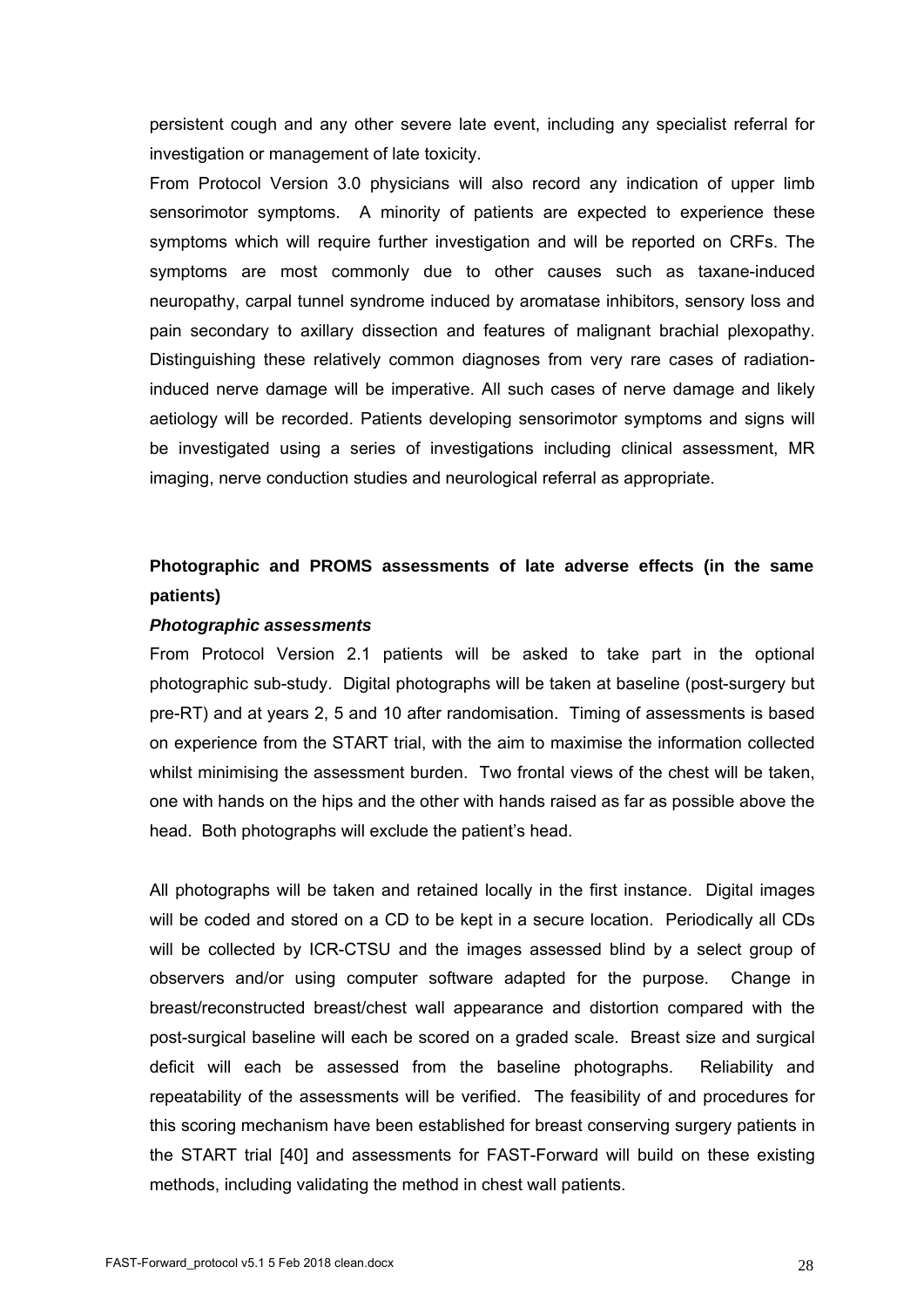#### *PROMS assessments*

From Protocol Version 2.1 patients were asked to take part in an optional PROMS substudy and to complete self-assessments of radiotherapy adverse effects and other PROMS at baseline, 3 and 6 months after radiotherapy and 1, 2, 5 and 10 years from randomisation. These included the EORTC QLQ-C30 core questionnaire [41], the EORTC BR-23 Breast Cancer module [42], the Body Image Scale [43], the EORTC FA-13 questionnaire [44] and a number of protocol-specific items relating to radiotherapy adverse effects as used in the START and IMPORT trials [45]. Of particular interest is patient self-reporting of symptoms and impact on body image and functioning subscales. The aim is to seek a patient-derived notion of 'radiation tolerance' that can be compared with physician and photographic endpoints, including interpolated estimates of isoeffect.

From Protocol Version 3.0 the PROMS assessments will be mandatory and will include the assessments detailed above in addition to arm swelling, shoulder stiffness, upper limb pain, sensorimotor symptoms and arm function.

### **9. FOLLOW-UP**

After treatment clinical follow up should follow local guidelines, but should include annual visits from date of randomisation.

For the purpose of the study, assessment of acute toxicities will only be performed in the patients consenting to the two acute toxicity sub-studies (see section 8.2.1.).

Assessments of late toxicities using photographs and PROMS will be performed in patients consenting to these sub-studies only (according to the schedule outlined in section 8.2.2.).

Assessment of late toxicities and recurrence by clinical assessment will be incorporated into the annual follow up visits for all patients, with data collected for 10 years from the date of randomisation.

# **9.1 Withdrawal of Patients from Study Treatment and follow up**

Patients who do not receive their allocated treatment for any reason should be treated at the discretion of their clinician. Unless the patient requests otherwise, all CRFs, including long term follow up, should be completed, regardless of treatment actually received. A trial deviation form should be completed to record details of deviation from treatment allocation. Analyses of all outcome data will be on the basis of intention to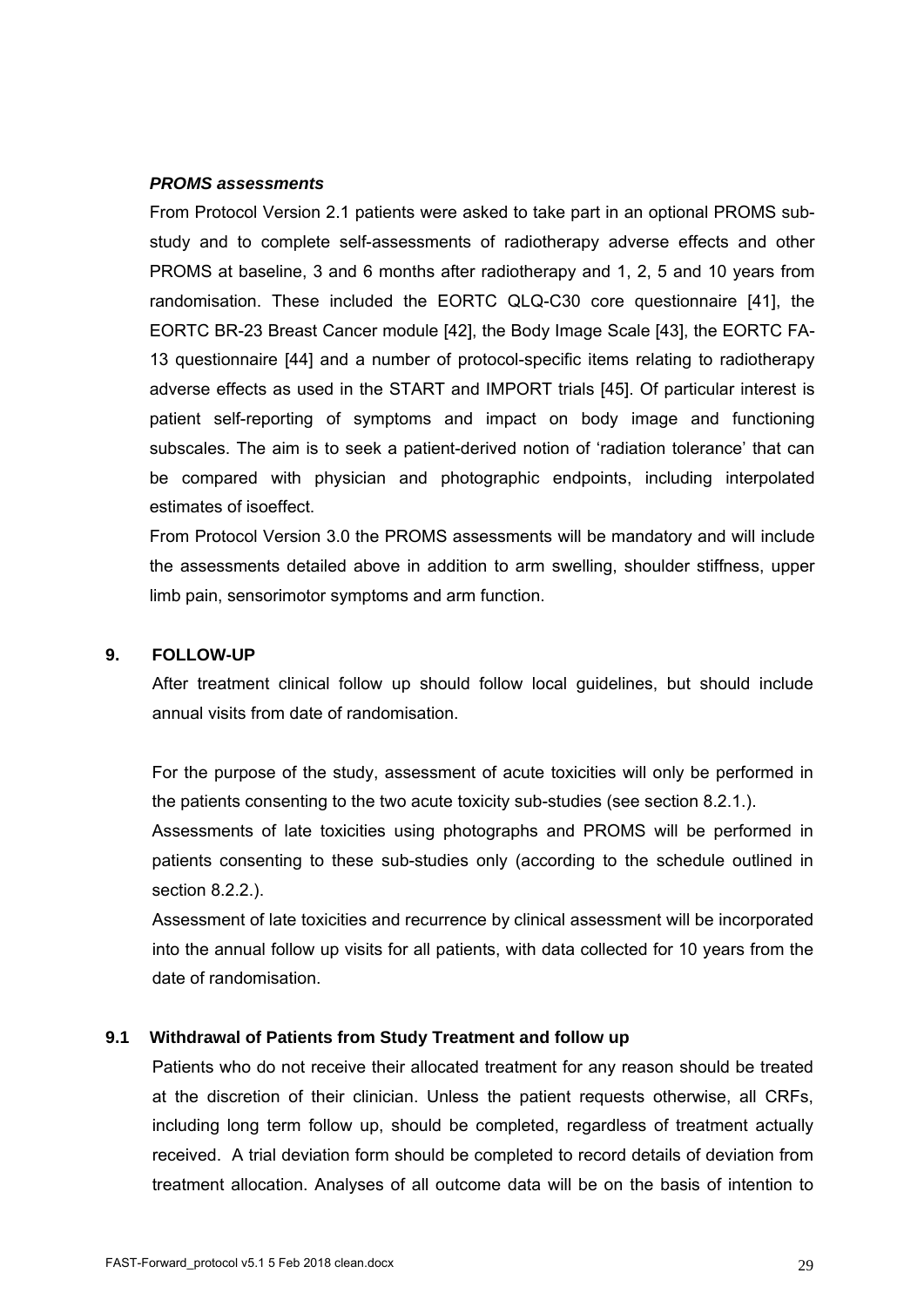treat. As this is a non-inferiority trial if there is high non-compliance with the test treatment groups then an analysis of only those compliant with the protocol will also be conducted.

Patients are asked prior to randomisation to consent to follow up should they withdraw from the treatment allocation (see patient information sheet and consent form), and any patient unwilling to give that assurance prior to trial entry should not be randomised. Patients are however free to reverse that decision at any time without giving a reason. If a patient withdraws consent for further follow-up and for PROMS data to be collected, the appropriate form in the CRF should be completed and returned to ICR-CTSU. In the extremely unlikely event that the patient wishes to have their data removed from the trial completely the implications of this should be discussed with the patient to ensure that this is their intent and this should be recorded on the withdrawal of consent CRF. The extent of patient withdrawal should be discussed between the patient and a senior member of the local research team to ensure that the patient understands the extent of withdrawal i.e. from treatment, follow up or consent for the trial. Any request for withdrawal of consent for use of data cannot be applied retrospectively once the trial results have already been published.

Should a patient become incapacitated at any point during the trial they will be withdrawn for their own protection. If this were to happen during the course of the patient's radiotherapy their treatment should be reviewed as a clinical decision by the Principal Investigator at their centre. No further trial procedures will be carried out and only data that is routinely collected i.e. disease status, vital status, cause of death will be used on behalf of the trial. Any samples already donated, i.e. blood and tissue, will be retained and used for the original research purpose. These procedures are fully explained in the patient information sheet, and patients are asked to consent to this prior to randomisation. A trial deviation form should be completed for any patient withdrawn from the trial for this reason.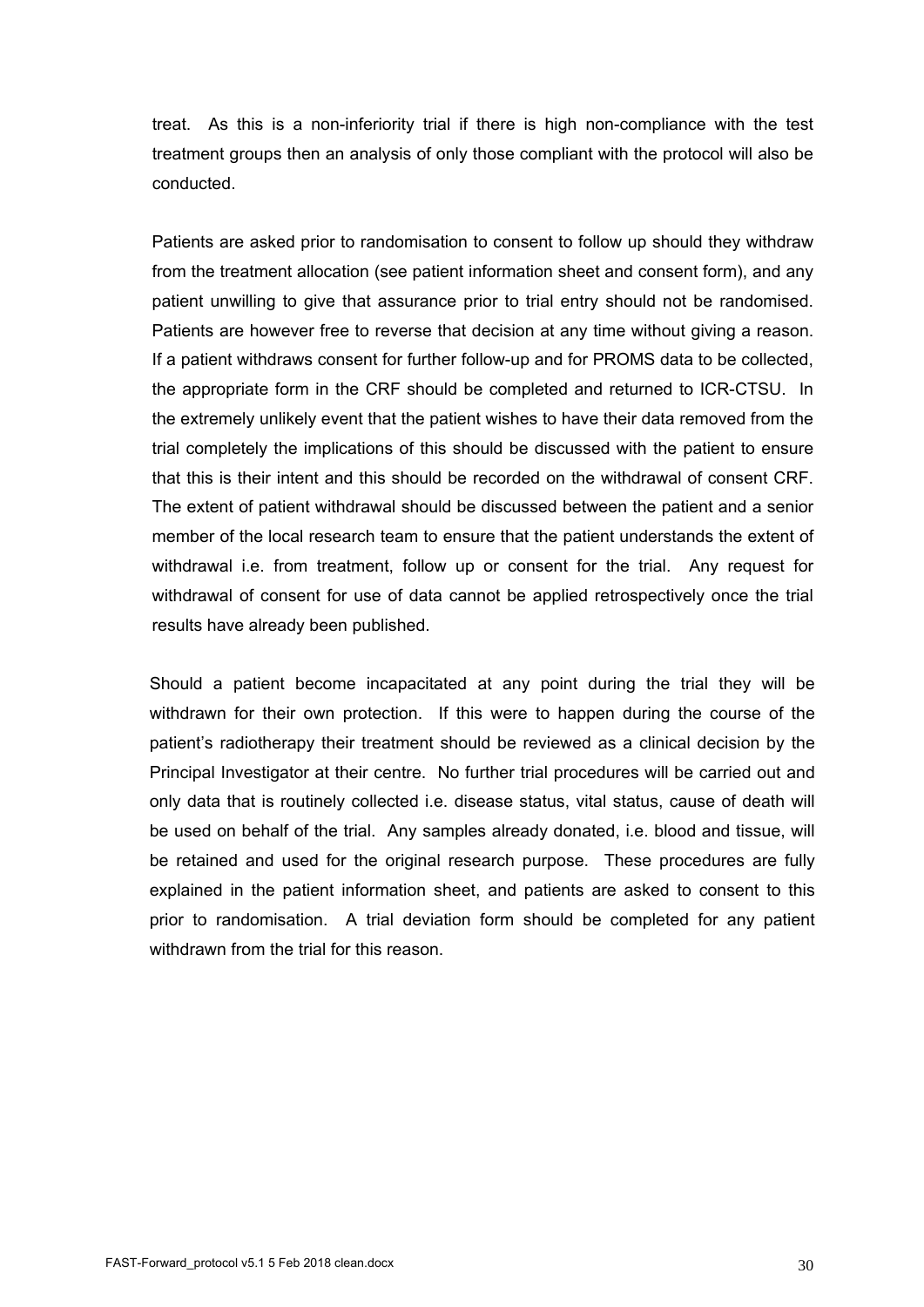# **9.2. Schedule of assessments**

|                                      |                                                    |                    |                                                                        |              | <b>Treatment</b>   |                    | Follow up                                                 |                           |                  |                  |                  |                           |                  |                           |                           |                           |                    |              |                    |
|--------------------------------------|----------------------------------------------------|--------------------|------------------------------------------------------------------------|--------------|--------------------|--------------------|-----------------------------------------------------------|---------------------------|------------------|------------------|------------------|---------------------------|------------------|---------------------------|---------------------------|---------------------------|--------------------|--------------|--------------------|
|                                      |                                                    |                    |                                                                        |              |                    |                    | (all taken from date of randomisation except where shown) |                           |                  |                  |                  |                           |                  |                           |                           |                           |                    |              |                    |
| <b>Event</b>                         |                                                    | Prior to           | Post                                                                   | wk           | wk                 | wk                 | weekly for 4                                              |                           | $mth$   $mth$    | yr               | yr               | yr                        | yr               | yr                        | yr                        | yr                        | yr                 | yr           | yr                 |
|                                      |                                                    |                    | randomisation randomisation                                            | $\mathbf{1}$ | 2                  | 3                  | weeks post RT                                             | 3                         | 6                | $\mathbf{1}$     | $\overline{2}$   | 3                         | 4                | 5                         | 6                         | $\overline{7}$            | 8                  | 9            | 10                 |
|                                      |                                                    |                    | pre RT                                                                 |              |                    |                    |                                                           |                           | Post RT          |                  |                  |                           |                  |                           |                           |                           |                    |              |                    |
| Eligibility checklist                |                                                    | $\pmb{\mathsf{x}}$ |                                                                        |              |                    |                    |                                                           |                           |                  |                  |                  |                           |                  |                           |                           |                           |                    |              |                    |
| Informed consent                     |                                                    | X                  |                                                                        |              |                    |                    |                                                           |                           |                  |                  |                  |                           |                  |                           |                           |                           |                    |              |                    |
| Randomisation checklist              |                                                    | $\pmb{\mathsf{x}}$ |                                                                        |              |                    |                    |                                                           |                           |                  |                  |                  |                           |                  |                           |                           |                           |                    |              |                    |
| Radiotherapy QA                      |                                                    |                    | Prior to centre initiation and throughout the trial recruitment period |              |                    |                    |                                                           |                           |                  |                  |                  |                           |                  |                           |                           |                           |                    |              |                    |
| 3D radiotherapy planning             |                                                    |                    | $\pmb{\mathsf{x}}$                                                     |              |                    |                    |                                                           |                           |                  |                  |                  |                           |                  |                           |                           |                           |                    |              |                    |
| Radiotherapy treatment               |                                                    |                    |                                                                        | $\mathbf{x}$ | $\overline{x}^1$   | $x^1$              |                                                           |                           |                  |                  |                  |                           |                  |                           |                           |                           |                    |              |                    |
| Radiotherapy verification            |                                                    |                    |                                                                        |              | Up to daily during |                    |                                                           |                           |                  |                  |                  |                           |                  |                           |                           |                           |                    |              |                    |
|                                      |                                                    |                    |                                                                        |              | treatment          |                    |                                                           |                           |                  |                  |                  |                           |                  |                           |                           |                           |                    |              |                    |
| Serious Adverse Event                |                                                    |                    |                                                                        | X            | X                  | X                  | X                                                         | $\pmb{\chi}$              |                  |                  |                  |                           |                  |                           |                           |                           |                    |              |                    |
| (if applicable)                      |                                                    |                    |                                                                        |              |                    |                    |                                                           |                           |                  |                  |                  |                           |                  |                           |                           |                           |                    |              |                    |
|                                      | Study I                                            |                    | $\pmb{\mathsf{x}}$                                                     | $\mathbf x$  | $x^1$              | $x^1$              | x                                                         |                           |                  |                  |                  |                           |                  |                           |                           |                           |                    |              |                    |
| Acute toxicity                       | (first 190 patients)                               |                    |                                                                        |              |                    |                    |                                                           |                           |                  |                  |                  |                           |                  |                           |                           |                           |                    |              |                    |
| assessments#StudyII                  |                                                    |                    | $\mathbf{x}$                                                           | $\pmb{\chi}$ | $x^1$              | $x^1$              | $\mathbf{x}$                                              |                           |                  |                  |                  |                           |                  |                           |                           |                           |                    |              |                    |
|                                      | (150 patients, no<br>boost)                        |                    |                                                                        |              |                    |                    |                                                           |                           |                  |                  |                  |                           |                  |                           |                           |                           |                    |              |                    |
| Follow up - annual clinical          |                                                    |                    |                                                                        |              |                    |                    |                                                           |                           |                  | $\boldsymbol{x}$ | $\boldsymbol{x}$ | $\boldsymbol{x}$          | X                | $\mathbf{x}$              | $\boldsymbol{\mathsf{x}}$ | $\mathbf{x}$              | $\mathbf{x}$       | $\mathbf{x}$ | $\mathbf{x}$       |
| assessment (all patients)            |                                                    |                    |                                                                        |              |                    |                    |                                                           |                           |                  |                  |                  |                           |                  |                           |                           |                           |                    |              |                    |
|                                      |                                                    |                    |                                                                        |              |                    | <b>Sub studies</b> |                                                           |                           |                  |                  |                  |                           |                  |                           |                           |                           |                    |              |                    |
| PROMS <sup>2</sup>                   |                                                    | x (baseline*)      |                                                                        |              |                    |                    |                                                           | $\boldsymbol{x}$          | $\boldsymbol{x}$ | $\pmb{\chi}$     | $\boldsymbol{x}$ |                           |                  | $\pmb{\mathsf{x}}$        |                           |                           |                    |              | $\pmb{\chi}$       |
| Photographic assessment <sup>2</sup> |                                                    |                    | X                                                                      |              |                    |                    |                                                           |                           |                  |                  | $\mathbf{x}$     |                           |                  | $\mathbf{x}$              |                           |                           |                    |              | $\pmb{\mathsf{x}}$ |
| Health economics - annual            |                                                    | x (baseline*)      |                                                                        |              |                    |                    |                                                           | $\boldsymbol{x}$          | $\pmb{\chi}$     | $\boldsymbol{x}$ | $\boldsymbol{x}$ | $\boldsymbol{\mathsf{x}}$ | $\boldsymbol{x}$ | $\boldsymbol{\mathsf{x}}$ | $\pmb{\chi}$              | $\boldsymbol{\mathsf{x}}$ | $\pmb{\mathsf{x}}$ | $\mathbf{x}$ | $\pmb{\mathsf{x}}$ |
|                                      | Lymphatic radiotherapy including                   | x (baseline*)      |                                                                        |              |                    |                    |                                                           | $\boldsymbol{\mathsf{x}}$ | $\boldsymbol{x}$ | $\boldsymbol{x}$ | $\boldsymbol{x}$ | $\boldsymbol{\mathsf{x}}$ | $\mathbf{x}$     | $\mathbf{x}$              | $\boldsymbol{x}$          | $\boldsymbol{\mathsf{x}}$ | $\mathbf{x}$       | $\mathbf{x}$ | $\mathbf{x}$       |
| PROMS <sup>3</sup>                   |                                                    |                    |                                                                        |              |                    |                    |                                                           |                           |                  |                  |                  |                           |                  |                           |                           |                           |                    |              |                    |
|                                      |                                                    |                    |                                                                        |              |                    |                    |                                                           |                           |                  |                  |                  |                           |                  |                           |                           |                           |                    |              |                    |
| Blood sample collection              |                                                    |                    |                                                                        |              |                    |                    |                                                           |                           |                  |                  |                  |                           |                  |                           |                           |                           |                    |              |                    |
| and family history questionnaire     |                                                    |                    | At any time during the trial, ideally by the end of RT                 |              |                    |                    |                                                           |                           |                  |                  |                  |                           |                  |                           |                           |                           |                    |              |                    |
|                                      |                                                    |                    |                                                                        |              |                    |                    |                                                           |                           |                  |                  |                  |                           |                  |                           |                           |                           |                    |              |                    |
|                                      | CT scan if recurrence<br>At the time of recurrence |                    |                                                                        |              |                    |                    |                                                           |                           |                  |                  |                  |                           |                  |                           |                           |                           |                    |              |                    |
|                                      | Tissue collection                                  |                    |                                                                        |              |                    |                    |                                                           |                           |                  |                  |                  |                           |                  |                           |                           |                           |                    |              |                    |
| 1 <sup>°</sup> tumour                |                                                    |                    | As requested during the trial                                          |              |                    |                    |                                                           |                           |                  |                  |                  |                           |                  |                           |                           |                           |                    |              |                    |
| recurrence/new 1° tumour             |                                                    |                    |                                                                        |              |                    |                    |                                                           |                           |                  |                  |                  |                           |                  |                           |                           |                           |                    |              |                    |

# up to and including Protocol version 2.2; \*Follow up booklets will be sent by post from the ICR-CTSU office; <sup>1</sup> Control group only; CRFs to be completed throughout the trial as indicated in the Trial Guidance Notes; <sup>2</sup> PROMS and photographic assessments are to be offered to the same set of patients; <sup>3</sup> from Procotol version 3 (date)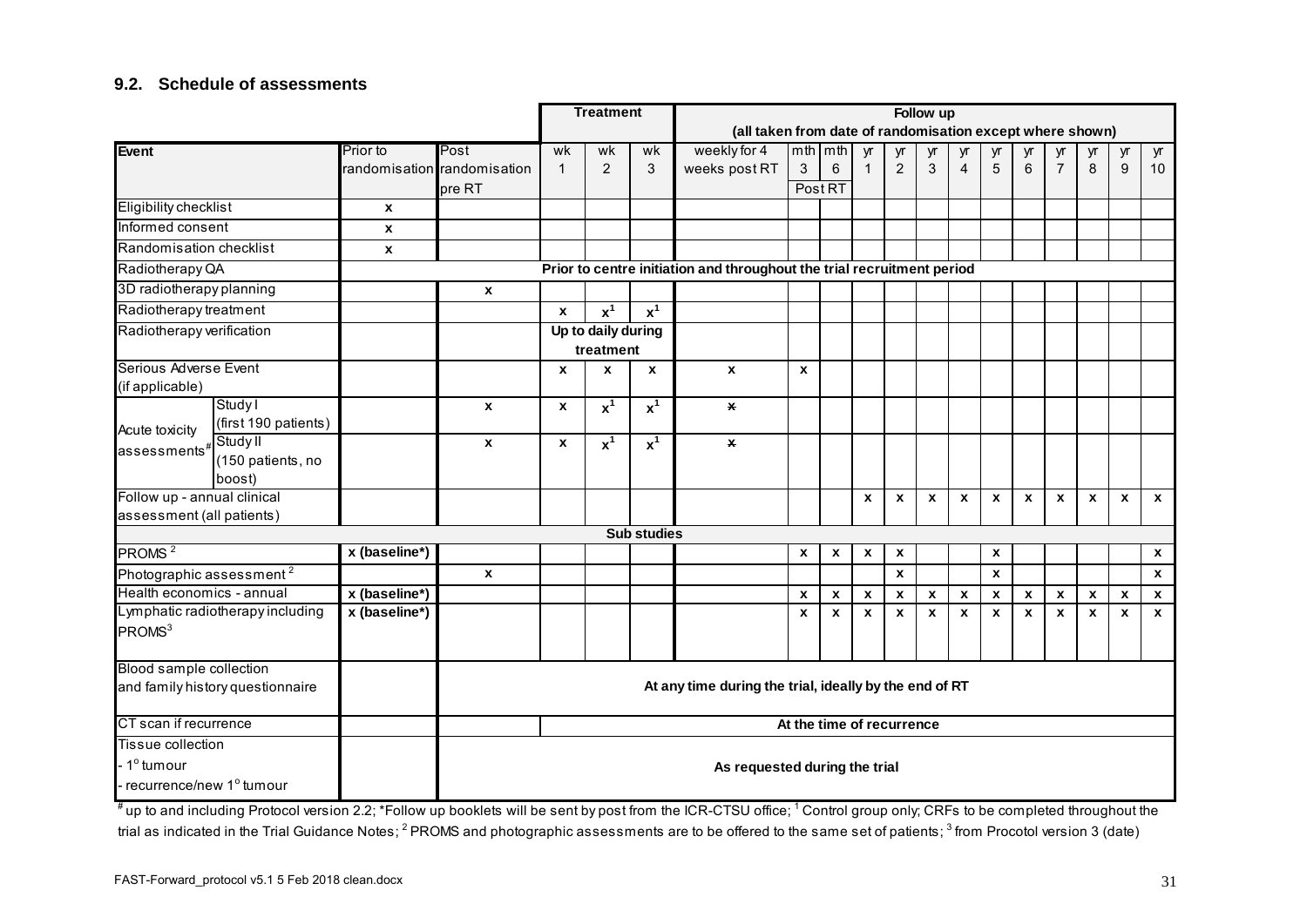# **10. RADIOTHERAPY**

Patients are randomised to 15 or 5 daily fractions to the whole breast or postmastectomy chest wall. From Protocol Version 3.0 patients in the lymphatic RT substudy also receive treatment, with the same fractionation to the axilla (at least one of levels I/II/III/IV). A sequential tumour bed boost may be added after breast conservation surgery, but dose level (10.0 Gy or 16.0 Gy in 2.0 Gy fractions or radiobiological equivalent (from Protocol Version 4.0)) must be declared before randomisation. From Protocol Version 5.0 each patient will be allocated to one of the following groups:

> **Control Group**: 40.05 Gy in 15 fractions of 2.67 Gy **Test Group 2**: 26.0 Gy in 5 fractions of 5.2 Gy

# **10.1 Dose Prescriptions**

# **10.1.1 Whole breast/chest wall, level I-III axilla and/or level IV axilla (SCF)**

| <b>Trial group</b>        | <b>Total dose</b><br>(Gy) | Dose per<br>fraction<br>(Gy) | <b>Number of</b><br>fractions | <b>Fractions</b><br>per week | <b>Treatment</b><br>time<br>(weeks) |
|---------------------------|---------------------------|------------------------------|-------------------------------|------------------------------|-------------------------------------|
| <b>Control Group</b>      | 40.05                     | 2.67                         | 15                            | 5                            | 3                                   |
|                           |                           |                              |                               |                              |                                     |
| <sup>#</sup> Test Group 2 | 26.0                      | 5.2                          | 5                             | 5                            |                                     |

# Justification for choice of this regimen is found in Appendix 2

# **10.1.2 Tumour bed boost**

If a tumour bed boost dose is recommended, this needs to be declared before randomisation for each patient, together with the dose to be used. The dose prescription can be 10.0 Gy in 5 fractions, 16.0 Gy in 8 fractions or a radiobiological equivalent (from Protocol Version 4.0) to the 100% isodose, treating once-daily, and the boost must follow whole breast radiotherapy without a break. A boost is suggested for all patients under 40 years and for patients aged 40-49 years with either grade 3 tumours and/or lymphovascular invasion. A boost is also suggested for patients aged 50-59 years with one or more adverse prognostic factor, such as grade 3 tumours or lymphovascular invasion. There are no suggested indications for a boost in patients aged ≥60 years. No bolus should be used for boosts.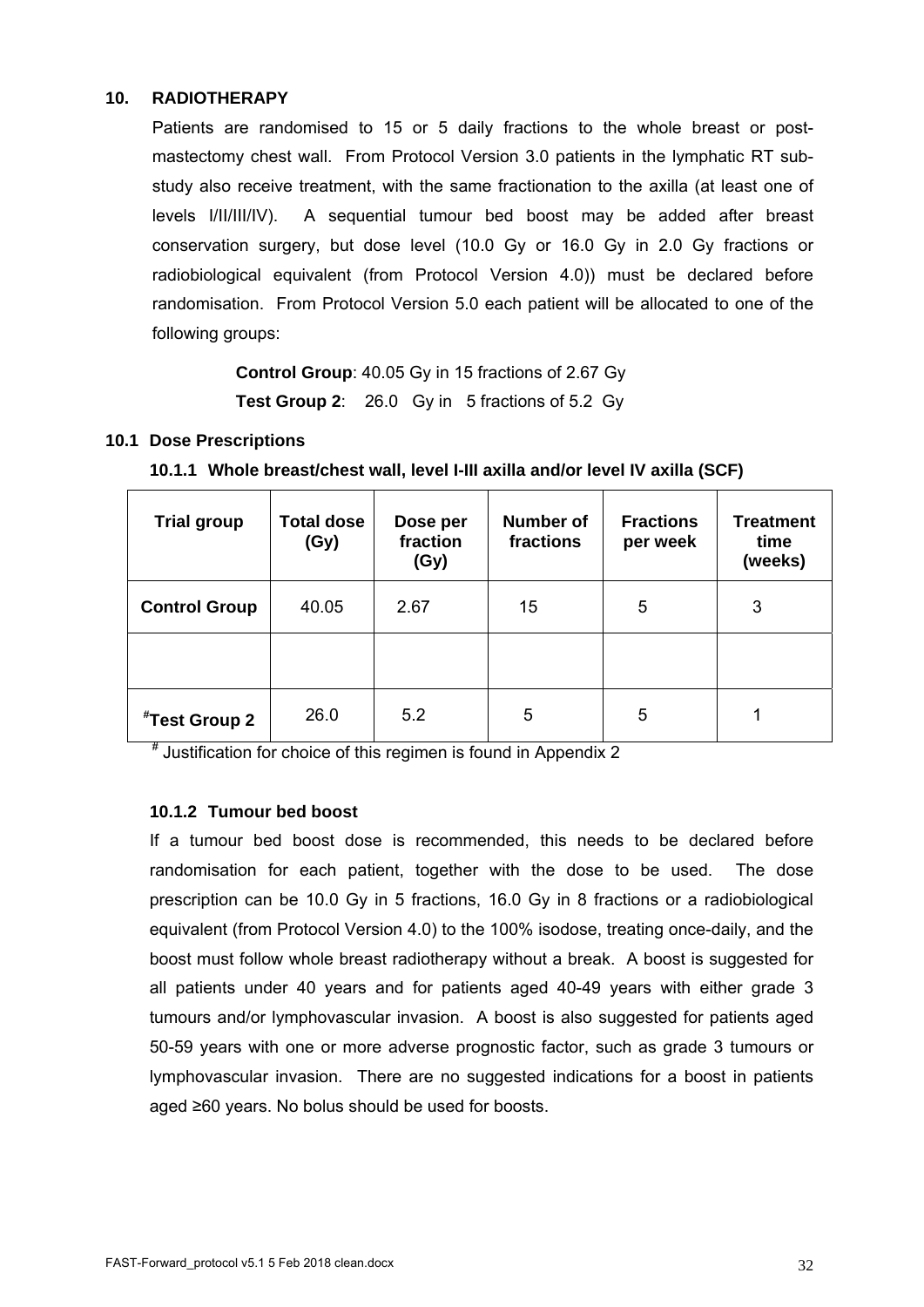# **11. RADIOTHERAPY TARGET VOLUMES, LOCALISATION AND OUTLINING**

# **11.1 Target Volume Definition**

# *Whole Breast Clinical Target Volume (WBCTV)*

This is based on the recommendations in the START trial protocol [46]. The CTV includes the soft tissues of the whole breast from 5 mm below the skin surface down to the deep fascia, excluding muscle and underlying rib cage.

# *Chest Wall Clinical Target Volume (CWCTV)*

The clinical target volume encompasses the skin flaps and includes the soft tissues down to the deep fascia, excluding the underlying muscle and rib cage.

# *Lymph Node Clinical Target Volumes (LN CTVs from Protocol Version 3.0)*

The lymph node clinical target volumes (LN CTVs) include the supraclavicular nodes (level IV axilla) and/or the axillary chain. The axillary chain can be treated in its entirety or only the levels specified by the clinician. Detailed guidelines on the outlining of the LN CTV volumes are given in the FAST-Forward planning pack.

# *Tumour bed*

Delineation of the tumour bed is recommended for all patients who had breast conserving surgery as this facilitates appropriate placement of the tangential breast field to maximise target coverage whilst and minimising dose to organs at risk (OAR). Examples are shown in the planning pack.

To assist the delineation, it is strongly advised that titanium clips or gold seeds are implanted into the walls of the tumour excision cavity (tumour bed) at the time of breast conserving surgery as per British Association of Surgical Oncology (BASO) guidelines [47]. The tumour bed may be localised if there is a well-defined seroma in the absence of implanted markers. Either of these localisation methods will be necessary if the boost radiotherapy is to be delivered with a conformal photon plan.

# *Planning Target Volumes (PTV)*

A margin should be added to whole breast/chest wall, lymph node and tumour cavity CTV, taking into account set-up error, breast swelling and breathing; a typical PTV margin is 10 mm for all PTV volumes, however for the level IV axilla (SCF) PTV a maximum of 5 mm margin should be applied medially in order to limit the dose to midline structures. Limited or no expansion may be applied inferiorly depending on the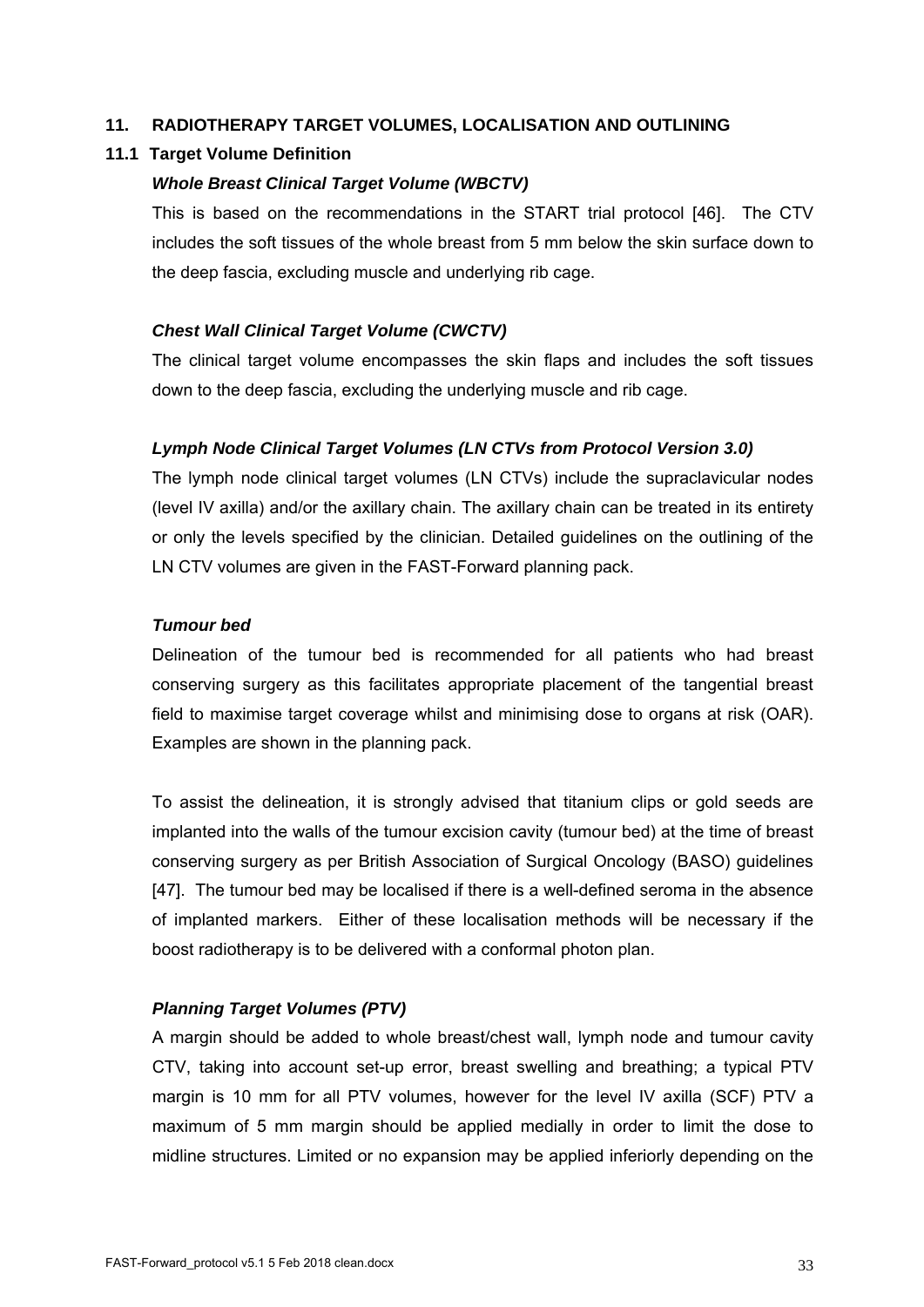position of the superior border of the tangential fields. A field-based PTV can be used for the whole breast/chest wall volume only and this method is illustrated in the planning pack.

A margin should be added to whole breast/chest wall and tumour cavity CTV, taking into account set-up error, breast swelling and breathing; a typical PTV margin is 10 mm for both whole breast/chest wall and tumour bed A field-based whole breast/chest wall PTV can be used and this method is illustrated in the planning pack.

From Protocol Version 3.0 a margin should also be added to the lymph nodes (levels 1- IV as appropriate). Typically a 10mm margin is added, except for the level IV axilla (SCF) PTV where a maximum of 5 mm margin should be applied medially in order to limit the dose to midline structures. Limited or no expansion may be applied inferiorly depending on the position of the superior border of the tangential fields.

# *Organs at Risk (OAR)*

It is mandatory to contour ipsilateral lung and heart for dose volume histogram assessment. The heart should be outlined from the inferior aspect above the diaphragm, to the superior aspect below the pulmonary arch. From Protocol Version 3.0 the brachial plexus should be outlined for all patients receiving lymph node radiotherapy, following the guidelines in the FAST-Forward planning pack. Volumes are recorded for the purposes of the trial.

#### **11.2 Patient Position**

The patient must lie supine in a stable and reproducible position. The same position must remain for simulation, CT scanning and treatment. An immobilisation device, such as a breast board with arm and wrist supports, an arm pole and/or vac-fix bag should be used. Ideally, the immobilisation should allow daily reproducibility of  $+/- 5$ mm. The patient should not be moved between tangential and/or nodal fields.

# **11.3 Acquisition of Outlines**

A full 3D set of outlines covering the whole breast and the organs at risk must be collected with a slice separation of no more than 5 mm. From Protocol Version 3.0 the CT scan used for planning lymphatic RT patients should extend from mid-neck to below the diaphragm. The imaging technology to be used must be x-ray CT only to provide accurate dose-volume histogram (DVH) data for plan assessment.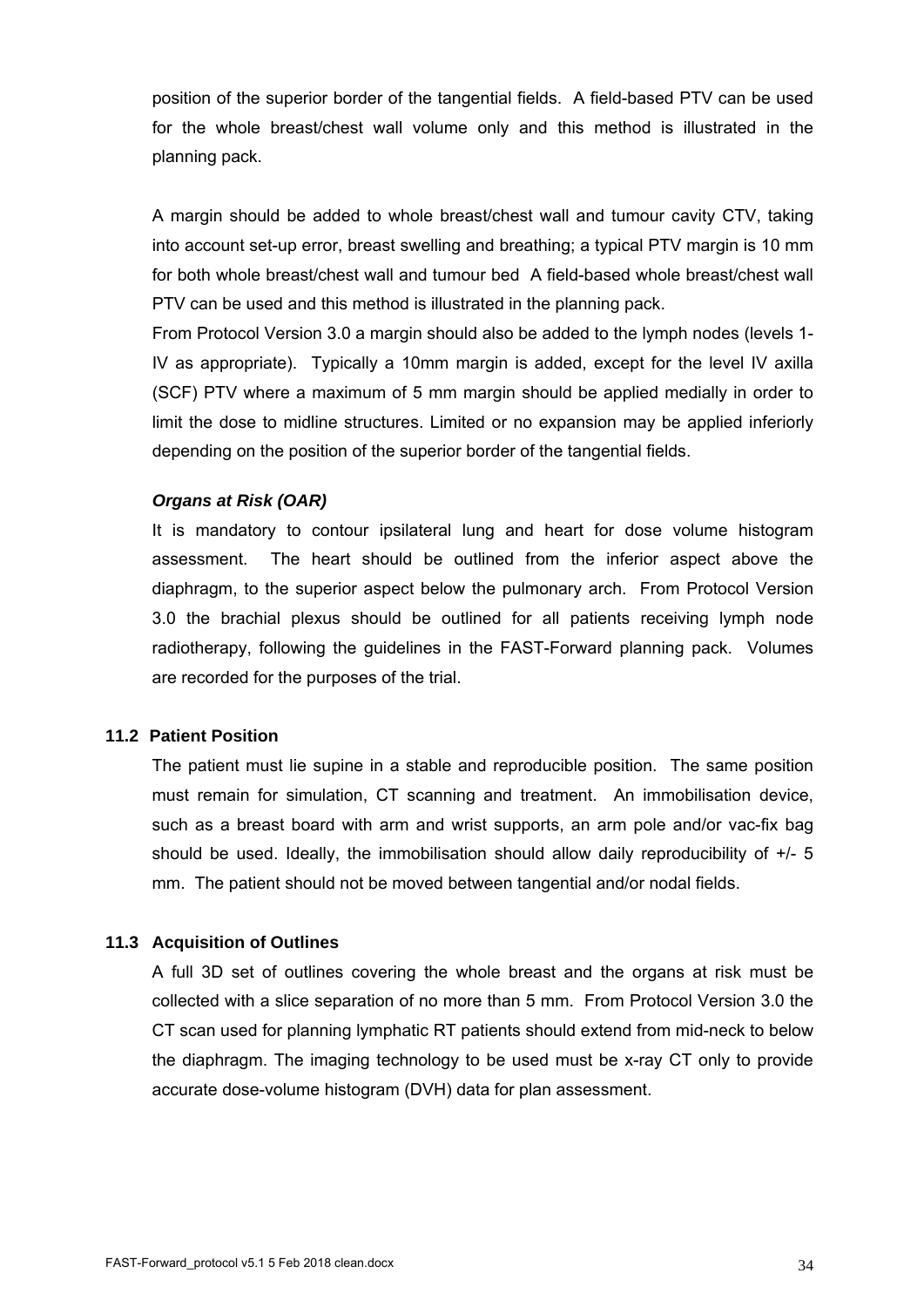# **12. RADIOTHERAPY PLANNING**

It is compulsory to outline target volumes and the relevant organs at risk for radiotherapy planning of FAST-Forward patients. All computer planning must be carried out on a 3D dataset, and correction for tissue heterogeneity must be applied.

# **12.1 Whole breast/chest wall**

Usually, a tangential pair beam arrangement is used to encompass the whole breast PTV, minimising the ipsilateral lung and heart in the fields. The treatment plan must be optimised with 3D dose compensation aiming to fulfil the criteria in Table 2 below. From Protocol Version 3.0 the dose constraints below for the whole breast and chest wall PTV should be evaluated using the composite plan.

| Lower dose limit                                                   | <b>Prescription</b><br>dose                                                                                        | <b>Upper dose limit</b>                                                                                                                             |  |  |  |  |  |
|--------------------------------------------------------------------|--------------------------------------------------------------------------------------------------------------------|-----------------------------------------------------------------------------------------------------------------------------------------------------|--|--|--|--|--|
| >95% of the volume<br>should receive 95% of<br>the prescribed dose | Use a clinical<br>relevant<br>normalisation<br>point for<br>tangents, seek<br>QA advice for<br>inverse-<br>planned | $\leq$ 5% of the volume should receive $\geq$ 105%<br>$\leq$ 2% of the volume should receive $\geq$ 107%<br>global max <110% of the prescribed dose |  |  |  |  |  |

#### *Upper and lower dose limits for whole breast/chest wall PTV*

Table 2: Upper and lower dose limits for whole breast/chest wall PTV

# **12.2 Level I-III axilla and/or level IV axilla (SCF) from Protocol Version 3.0**

Matching of the inferior border of the nodal fields to the superior border of the whole breast or chest wall tangential fields should preferably be achieved using non-divergent field edges, with either a single or dual isocentre technique. A single anterior field is recommended, which should be angled as required to avoid the spinal cord and/or any overlap with the tangential fields. The beam should be shaped to cover fully the LN PTV (using an appropriate penumbra margin), but care should be taken to avoid the oesophagus and the trachea medially. In patients with larger separation the use of a higher energy posterior field can be considered, and should be weighted down compared with anterior.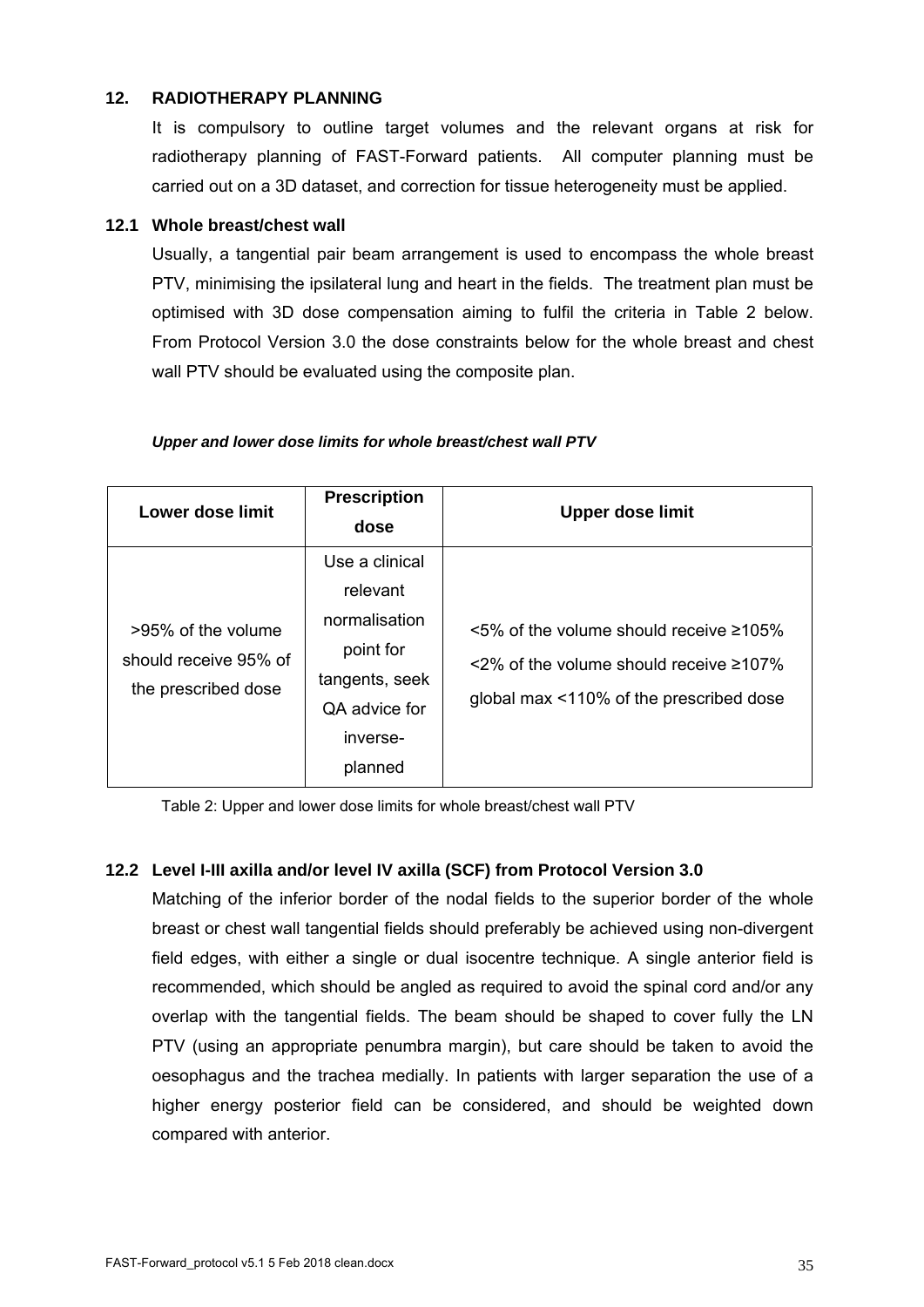The coverage and hotspots to both breast and nodal target regions must be assessed in the treatment planning system using the composite of the two dose distributions, including all breast and nodal fields.

The dose distribution should meet the ICRU homogeneity criteria and planners should aim to achieve the dose distribution objectives specified in the Lymphatic Radiotherapy Guidelines for the FAST-Forward trial.

# **12.3 Dose Constraints for Organs at Risk (OAR) – whole breast/chest wall**

The dose constraints for ipsilateral lung and heart in whole breast radiotherapy using tangential field arrangements are listed below. If non-tangential fields are used, e.g. inverse planned IMRT for patients with pectus excavatum or very medial tumour bed, then the planner must seek advice of the QA team. These constraints do not take into account the tumour bed boost dose or dose from any nodal fields. Although maximum dose constraints are stated for the heart, the planner should aim to keep any dose to the heart as low as possible.

# **Control Group**

- The volume of ipsilateral lung receiving 12.0 Gy should be less than 15%
- The volume of heart receiving 2.0 Gy and 10.0 Gy should be less than 30% and 5% respectively.

# **Test Group 2**

- The volume of ipsilateral lung receiving 8.0 Gy should be less than 15%
- The volume of heart receiving 1.5 Gy and 7.0 Gy should be less than 30% and 5% respectively.

| Dose per fraction<br>(Gy) | Keep 30 % of<br>dose to $<$ 15 % of<br>ipsilateral lung<br>volume | Keep 25 % of<br>dose to $< 5 \%$ of<br>heart volume | Keep 5 % of dose<br>to $<$ 30 % of<br>heart volume |
|---------------------------|-------------------------------------------------------------------|-----------------------------------------------------|----------------------------------------------------|
| 2.67                      | $12.0 \text{ Gy}$                                                 | 10.0 Gy                                             | $2.0 \text{ Gy}$                                   |
| 5.2                       | 8.0 Gy                                                            | 7.0 <sub>g</sub>                                    | 1.5 <sub>GV</sub>                                  |

From Protocol Version 3.0 the dose to the ipsilateral lung and heart from the composite plan should be kept as low as reasonably achievable.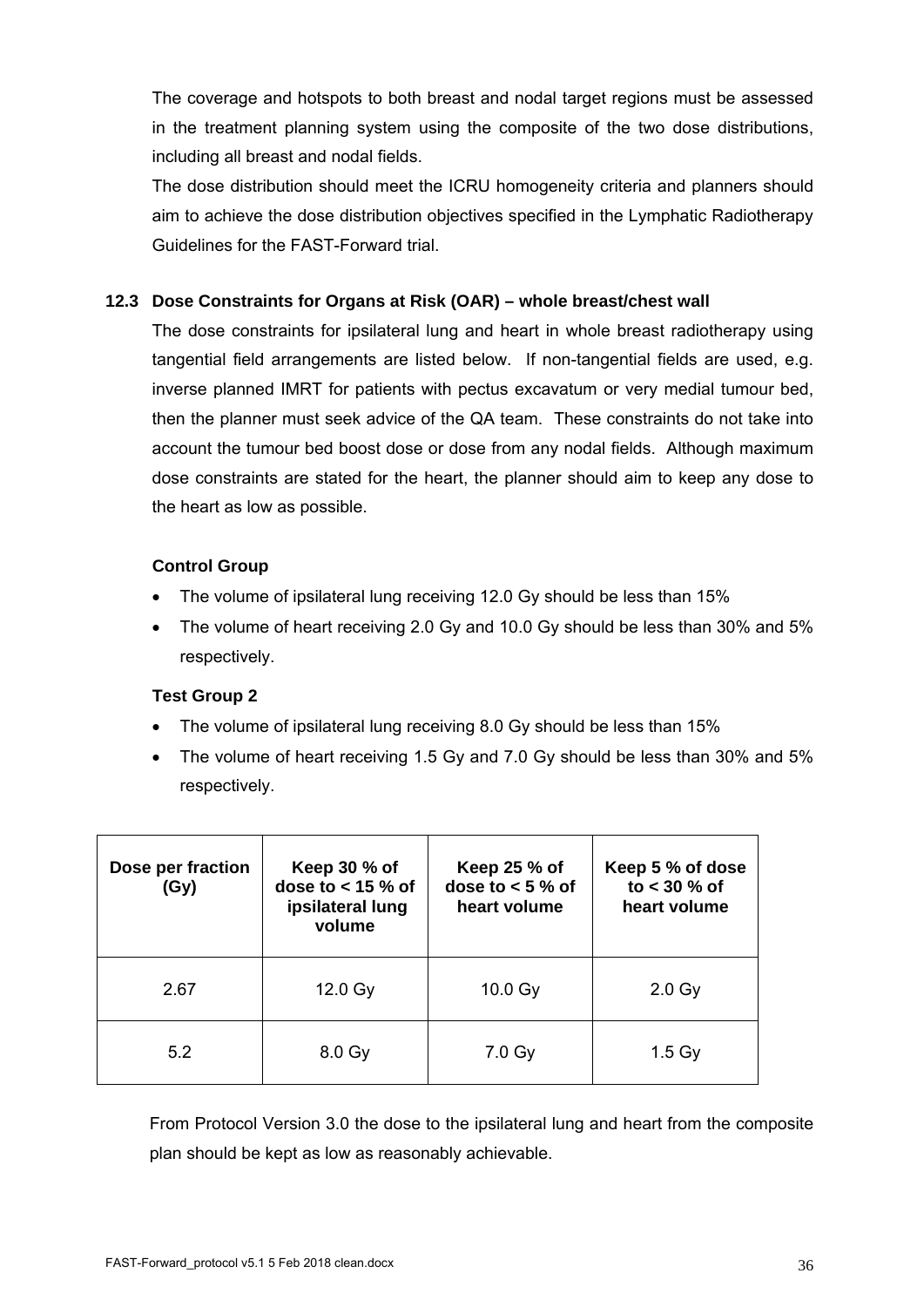### **12.4 Bolus**

Centres should specify prior to randomisation whether or not post-mastectomy (+/ reconstruction) bolus is to be applied, and if so, whether it is to be applied a) to part (e.g. the scar area) or all of the chest wall, b) for all or a specified number of fractions and c) thickness of bolus used for a given photon energy. Either composite plans, or plans with and without bolus are to be sent to the QA team for DVH assessment. Bolus is not applied after breast conservation surgery.

#### **12.5 Beam Energy**

Beam energies for treatment as for local practice, usually 6 MV, but a mixture of energies e.g. 6 MV and 15 MV can be used for larger patients. Anterior nodal fields would usually be planned with 6 MV but higher energy photons can be considered if needed.

#### **12.6 Tumour bed radiotherapy**

The tumour bed boost treatments can be either delivered by electron or photon beams. 10.0 Gy in 5 fractions, 16.0 Gy in 8 fractions or a radiobiological equivalent (from Protocol Version 4.0) is prescribed to the 100% isodose. Centres should aim to contour the boost volume and, where possible, produce dose distributions on their planning system and send boost plans to the QA team. If clinical mark-up is used for planning, CT information must be used to guide localisation of the tumour bed, for example, using the information on clip position and the use of surface rendered views (if these can be produced from the planning system). Details on minimum requirements for tumour bed boost radiotherapy can be found in the planning pack.

### **13. TREATMENT SCHEDULING AND GAPS**

Treatment can start on any day of the week.

A gap of up to 3 days is acceptable in the event of machine service or breakdown. This is preferable to transferring the patient to a machine on which daily verification imaging is not available. If the treatment machine is unavailable for more than 3 days, please contact the QA team.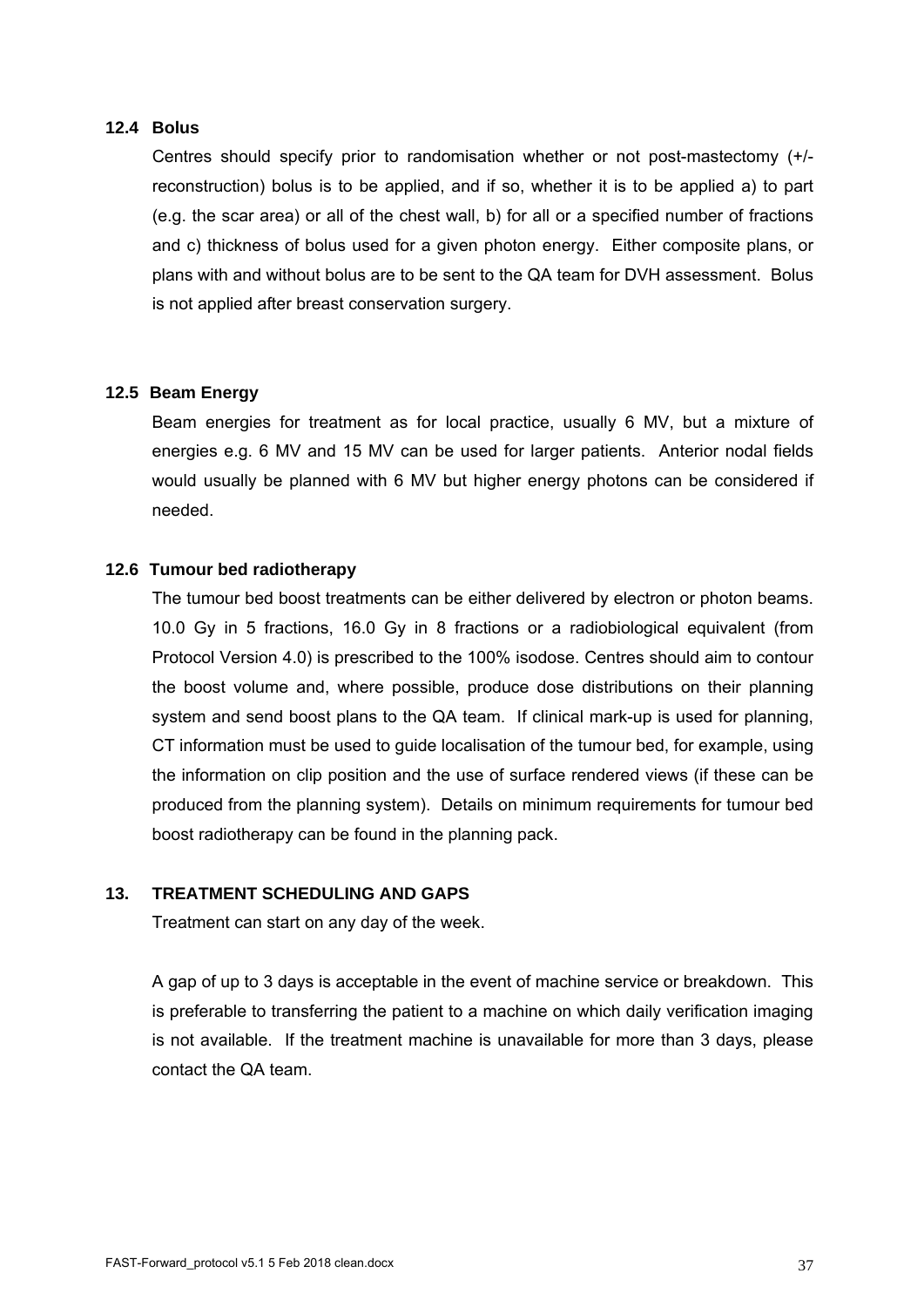### **14. RADIOTHERAPY VERIFICATION**

# **14.1 Treatment Set-up Verification – Breast / Chest Wall, level I-III axilla and/or level IV axilla (SCF)**

Verification is carried out using electronic portal imaging. This can be either MV or kV.

*Control Group:* Treatment verification is required for at least three fractions in the first week of treatment to determine and correct for any systematic error\*. Correction is carried out following local practice as long as this has been approved by the QA team. This correction is applied on fraction 4, and a further image may be taken to confirm the move. A suitable tolerance for the check of the correction is 5 mm. Verification is then once weekly throughout the remaining treatment with a tolerance of 5 mm.

*Test Group 2:* Verification imaging is required for each fraction to check for a gross error. A tolerance of not more than 5 mm should be used. Local policy is followed if the check is out of tolerance. A further image may be taken to confirm the correction and this also applies where daily imaging is used to correct couch position before treatment. Best practice is to correct all measured displacements.

If MV tangential fields are used for verification imaging, the method to derive the couch correction follows local practice as long as this has been approved by the QA team.

From Protocol Version 3.0 when applying corrections in set-up for patients receiving lymphatic RT, all necessary precautions should be taken to avoid overlap or under dosage at the match line between the nodal field and the main tangents, regardless of the allocated trial group.

### **14.2 Treatment Set-up Verification - Boost**

### **Electron Boost**

The electron boost set up is verified daily by visual matching to marks on the skin and checks on the gantry and collimator angles required for matching.

### **Photon Boost**

If photon mini-tangent fields are used, the first 2 or 3 fractions are imaged (as appropriate for the fractionation scheme). A correction for the systematic error is made for the remaining fractions\*. A check of the correction may be made on fraction 6 for the 16.0 Gy in 8 fraction schedule; a suitable tolerance is 5mm.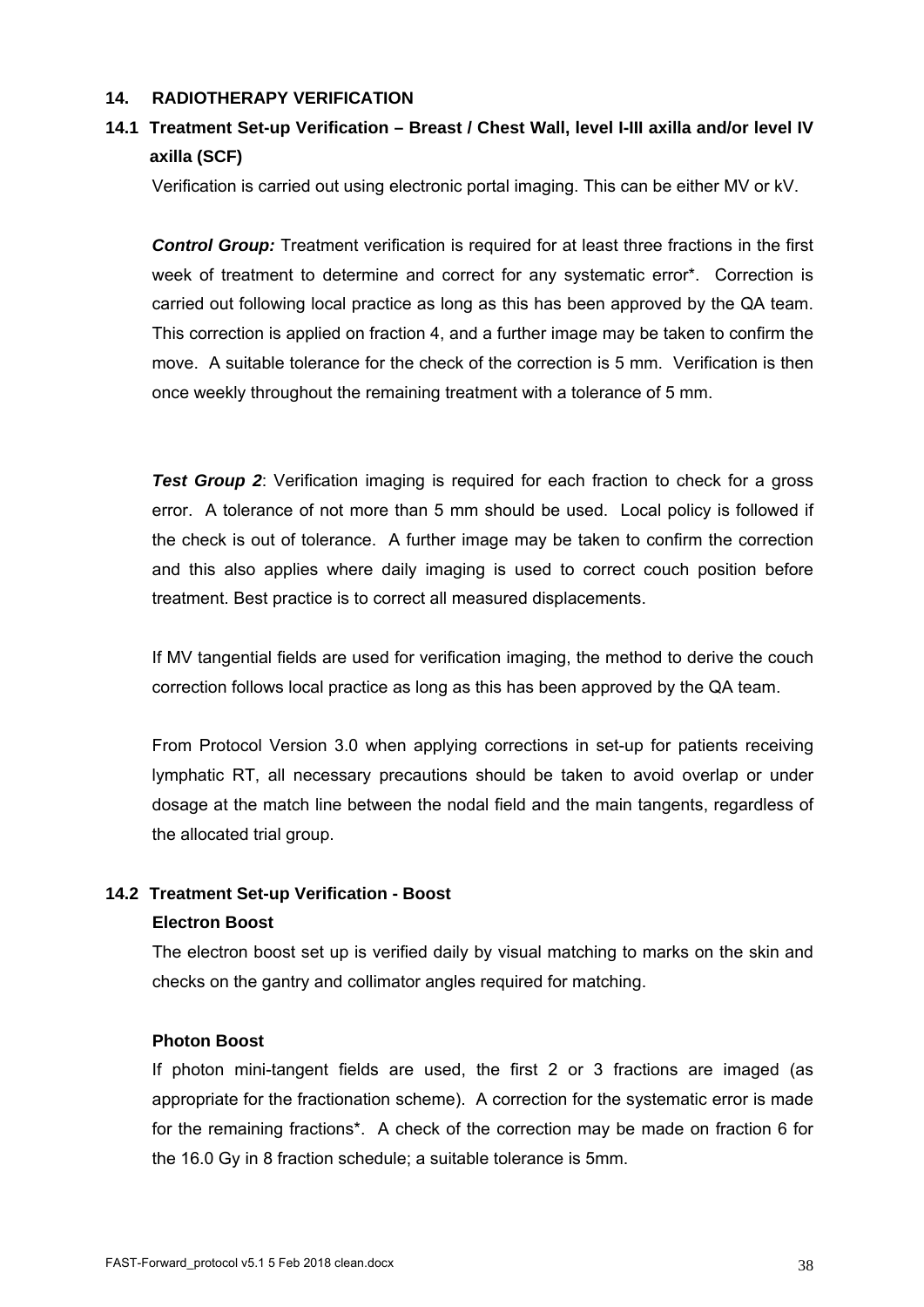Alternatively, as the fractionation schedules are short, daily imaging maybe used as described for the whole breast/chest wall Test Groups 1 and 2.

If a conformal photon boost is used, then daily imaging and correction is recommended for all fractionation options (10.0 Gy in 5 fractions, 16.0 Gy in 8 fractions or a radiobiological equivalent (from Protocol Version 4.0)). Best practice is to correct all measured displacements.

\*All systematic errors should be corrected and this is recommended, but if a centre wishes to use a correction tolerance on systematic error it should not be greater than 5 mm, and preferable not more than 3 mm and reported to the QA team

Where the need for more complex treatment planning (e.g. inverse planning or tomotherapy) requires a verification method not described here, centres are requested to discuss this on an individual basis with the QA Team. Similarly, if a centre wishes to use a tighter PTV margin with a more stringent verification protocol, this should be discussed with the QA Team.

### **14.3 In-vivo Dosimetry**

In line with current UK guidelines, all FAST-Forward patients should have in-vivo dosimetry within the first week of treatment. This may be performed using diodes or thermo-luminescent dosimetry (TLD). Other methods may be appropriate for an individual centre and should be discussed with the QA team.

### **15. RADIOTHERAPY QUALITY ASSURANCE (QA)**

A comprehensive QA programme is planned for all centres involved with FAST-Forward (see Appendix 3).

### **16. SERIOUS ADVERSE EVENT REPORTING**

# **16.1 Definitions**

**Adverse Event (AE):** any untoward medical occurrence in a patient or clinical trial subject administered a research procedure; events do not necessarily have a causal relationship with the procedure.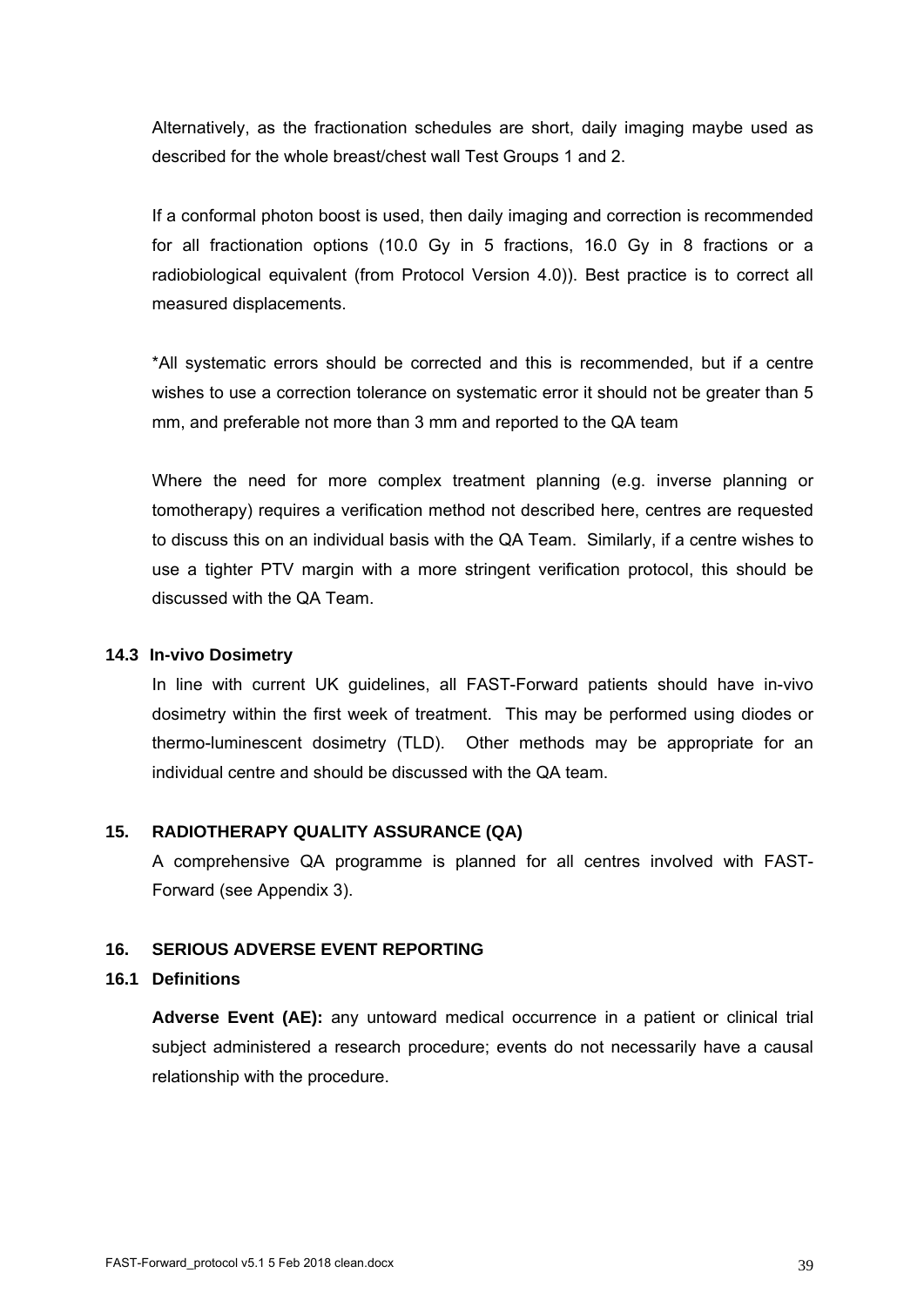**Related Adverse Event:** an adverse event assessed by the Principal Investigator or Chief Investigator as reasonably likely to be related to the administration of a research procedure.

**Serious Adverse Event (SAE):** an untoward occurrence that:

- 1. results in death
- 2. is life-threatening
- 3. requires hospitalisation or prolongation of existing hospitalisation
- 4. results in persistent or significant disability or incapacity
- 5. consists of a congenital anomaly or birth defect
- 6. is otherwise considered medically significant by the Principal Investigator

**Related Unexpected Serious Adverse Events:** an adverse event that meets the definition of serious and is assessed by the CI or nominative representative as:

 "Related" – that is, it resulted from administration from the research procedure, and "Unexpected" – that is, the type of event is not listed as an expected occurrence

### **16.2 Reporting Serious Adverse Events**

All SAEs should be reported within 24 hours of the investigator becoming aware of the event, by completing the FAST-Forward SAE form and faxing it to the FAST-Forward Trial Manager, Clinical Trials and Statistics Unit, 020 8722 4369 (Monday – Friday 09.00-17.00). The SAE form must be completed, signed and dated by the Principal Investigator or nominated person identified on the centre delegation log. ICR-CTSU will send a fax back to the centre to acknowledge receipt of the SAE.

The Chief Investigator (or a nominated representative) will review all SAEs to assess relatedness and expectedness.

Any relevant follow up information, including final resolution of the event, should be completed on the relevant part of the original SAE form and faxed to the ICR-CTSU, within 15 days of the local investigator becoming aware of this information.

The centre SAE log should be completed and the SAE form filed in the Site Investigator File.

SAEs will be collected during the patient's radiotherapy and for three months following treatment.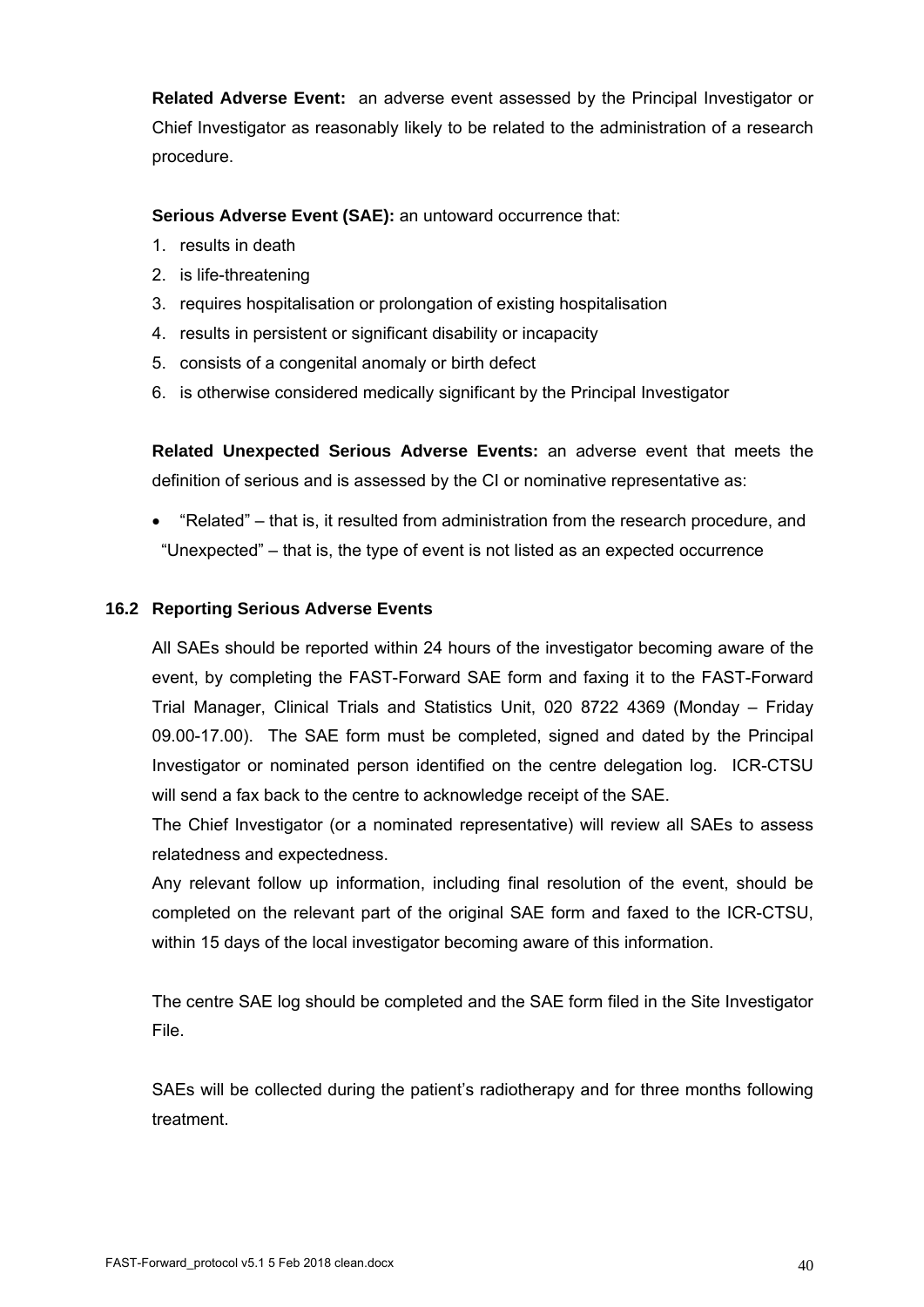#### **16.3 Reporting Related and Unexpected SAEs**

If an SAE is defined as related and unexpected by the Chief Investigator, ICR-CTSU will report the SAE to the main REC within 15 days from the date the ICR-CTSU became aware of the event. Any subsequent reporting will be carried out as appropriate.

**N.B. Patients showing unexpectedly severe late normal tissue responses will be identified on the Follow-up Forms and are not reported as SAEs. These lateoccurring reactions include unexpectedly severe late subcutaneous fibrosis, ischaemic heart disease (after both right- and left-sided radiotherapy), rib fracture and symptomatic lung fibrosis.** 

### **17. STATISTICAL CONSIDERATIONS**

#### **17.1 Choice of Principal Outcomes**

Primary outcome is ipsilateral local tumour control, since this is the justification for treatment in the main trial. Other endpoints include normal tissue effects, PROMS and health economic considerations and from Protocol Version 3.0 patient reported arm swelling. It is intended that each endpoint will be analysed separately. If there is discordance between the endpoints in terms of treatment outcome this will allow discussion of clinical trade-offs.

#### **17.2 Methods of Analysis**

Survival analysis methods (i.e. Kaplan-Meier analysis and Cox proportional hazards regression) will be used to compare rates of local recurrence between allocated treatments for all randomised patients (i.e. intention to treat). Normal tissue effects will be analysed using methodology developed for the START Trials; i.e. survival analyses of time to occurrence of moderate or marked effects, as appropriate. Analysis of the PROMS data will follow algorithms developed for the PROMS forms (i.e. calculation of standardised sub-scale scores), and will compare treatment groups at individual time points, as well as longitudinal changes from baseline. A generalised linear modelling approach will be used to describe the longitudinal PROMS data, taking into account important prognostic factors such as age, stage of disease, treatment received and other socio-demographic and clinical characteristics. Appropriate adjustments will be made for multiple comparisons in the analysis of the PROMS data by adopting a more stringent cut-off for statistical significance.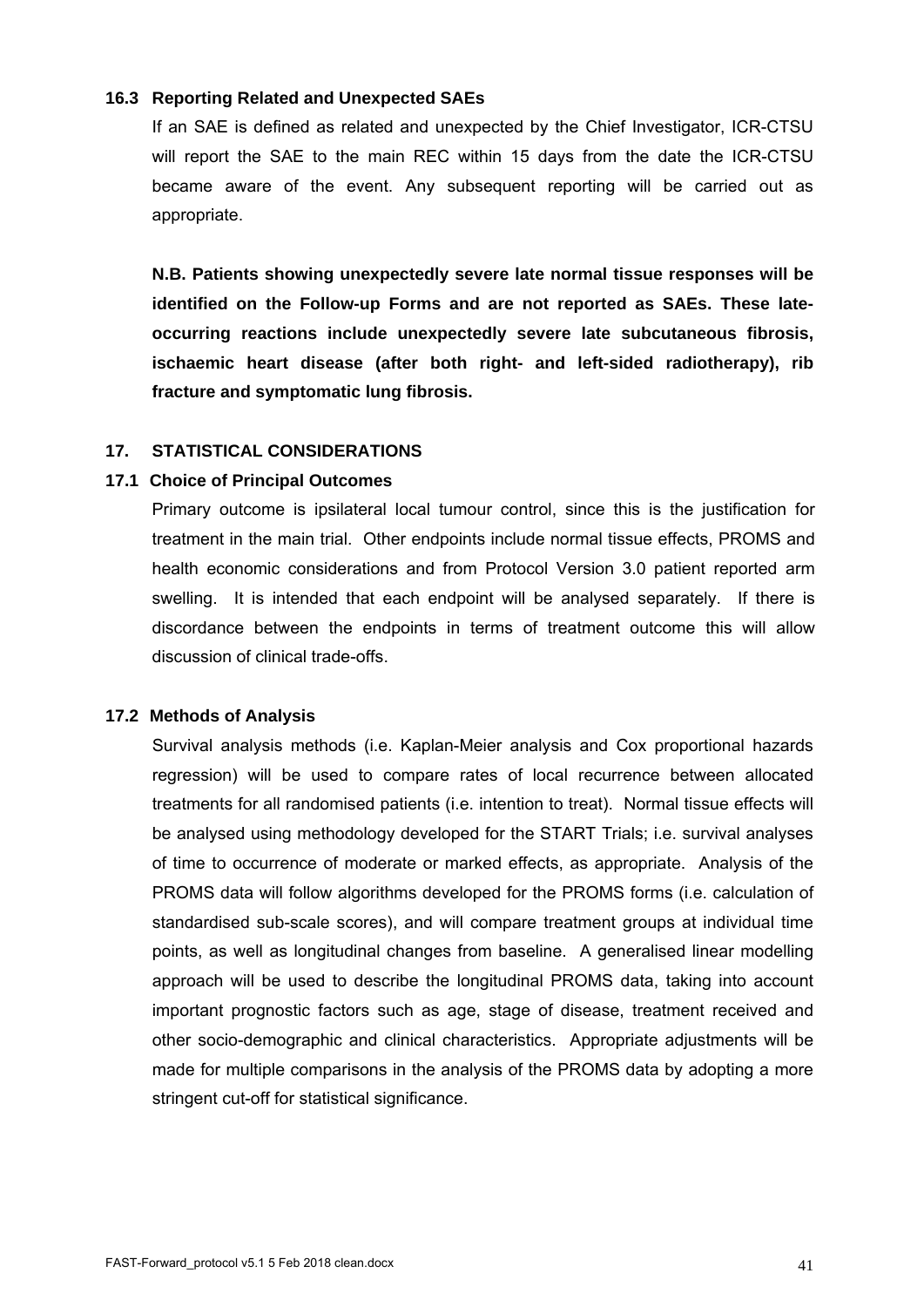The sample size calculations have been based on survival analysis methods. The 5 year figure has been used as the clinically relevant time point for tumour control and assumes that recurrences before and after five years will be included in the analysis accordingly (i.e. patients will be followed from randomisation until it becomes impractical to do so further, and patients will only be censored in the analysis upon death or if lost to follow-up). Analyses will incorporate the time to an event as well as the occurrence of that event.

As this is a non-inferiority trial if there is high non-compliance with the test treatment groups then an analysis of only those compliant with the protocol will also be conducted.

The incidence of uncommon serious complications will be monitored.

Analyses of local tumour recurrence and of normal tissue effects adjusting for adjuvant therapy (chemotherapy, hormonal therapy) will be performed. Analyses of normal tissue effects will also be adjusted for breast size and surgical deficit.

Analyses will estimate the size of treatment effect with a confidence interval for the estimated difference between schedules. Information will be provided on both the absolute and relative treatment effect. Each Test group will be compared with the Control group and treatment effects estimated separately. The inclusion of two test dose levels (Test 1 & 2) allows minor adjustment, for example by interpolation, between test dose levels to identify the fraction size most closely resembling the control schedule in terms of late change in breast/chest wall appearance and other adverse effects. The primary comparison is the rate of local tumour control at this 5-fraction dose level compared to the 15-fraction control. Since local relapse rates are so low, and no measurable difference in local relapse between the two test schedules is expected, interim analyses will also combine the test schedules for comparison with the control for the primary endpoint. All randomised patients (main trial and lymphatic substudy) will be included in the analysis of the primary endpoint of local tumour recurrence, and of adverse effects in the breast/chest wall. From Protocol v5.0 principal comparisons of the lymphatic sub-study primary endpoint of arm swelling and shoulder stiffness and other arm/shoulder adverse effects will be between the Control Group and Test Group 2 only, although secondary analyses will investigate comparisons with Test Group 1 (for which the statistical power will be lower given the smaller sample size).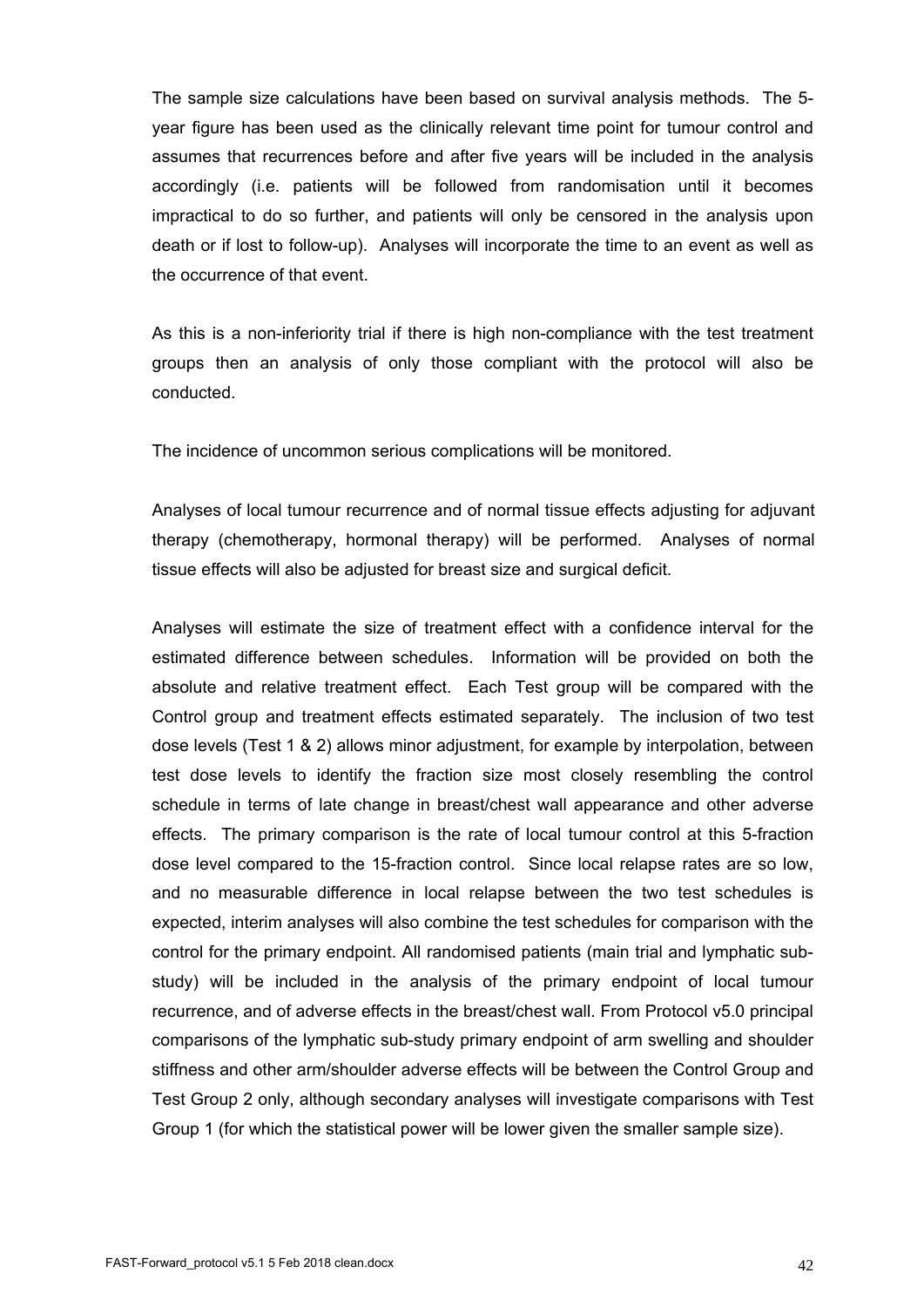The primary outcome measure for the health economic evaluation will be the cost per quality-adjusted life year (QALY) gained from health resource usage and EQ-5D-5L health status. A decision analytic model will be used to extrapolate the trial results in order to estimate the QALYs and health resource utilisation over a lifetime time horizon, and to express the uncertainty in the estimates of cost-effectiveness. Information from published studies will be incorporated with the trial data to compare the trial regimens with the current UK standard regimen. In addition the economic evaluation will consider the impact of data relating to convenience of the treatment schedules (e.g. days of work missed, travel time and cost).

#### **17.3 Sample Size**

### **17.3.1 Main Trial**

The target sample size is 4000 patients, with numbers balanced equally in each randomised group. This provides 80% power (1-sided  $α = 0.025$  to allow for 1-sided hypothesis and multiple testing) to exclude an increase of 1.6% in the 5-year local relapse rate between each test group and the control, assuming a 5-year rate of 2% in the 40.05 Gy schedule (using START data and allowing for reduction in local relapse due to recent adoption of aromatase inhibitors and trastuzumab). As local relapse rates after radiotherapy are low, there is limited potential for reducing this even further when comparing different regimens in a trial. Therefore the aim is to test whether the local relapse rate in the test groups is at least as effective, and not more than 1.6% higher than in the control group. Since no measurable difference in local relapse between the two test schedules is expected, interim analyses will combine the test schedules for comparison with the control for the primary endpoint. This combined analysis will enable an excess of 1.3% in the 5-year local relapse rate of the test groups relative to the control to be excluded (80% power). As follow-up continues and more events accrue, the statistical power to compare each test schedule separately with the control will be higher. The calculations allow for up to 10% loss to follow-up / unevaluable.

### **17.3.2 Acute toxicity study I (Protocol Version 1.0)**

The first 190 patients were entered into the acute toxicity sub-study to be assessed by a healthcare professional for acute skin toxicity up to settling of reaction to modified RTOG grade 1 and at least 4 weeks post radiotherapy. The patients were also asked to complete the Radiotherapy Breast Symptoms Diary Cards for self-assessment of acute toxicity. This would enable a rate of modified RTOG grade≥3 acute skin reactions of 10.9% to be excluded, based on the data from the 50 Gy in 25 fractions control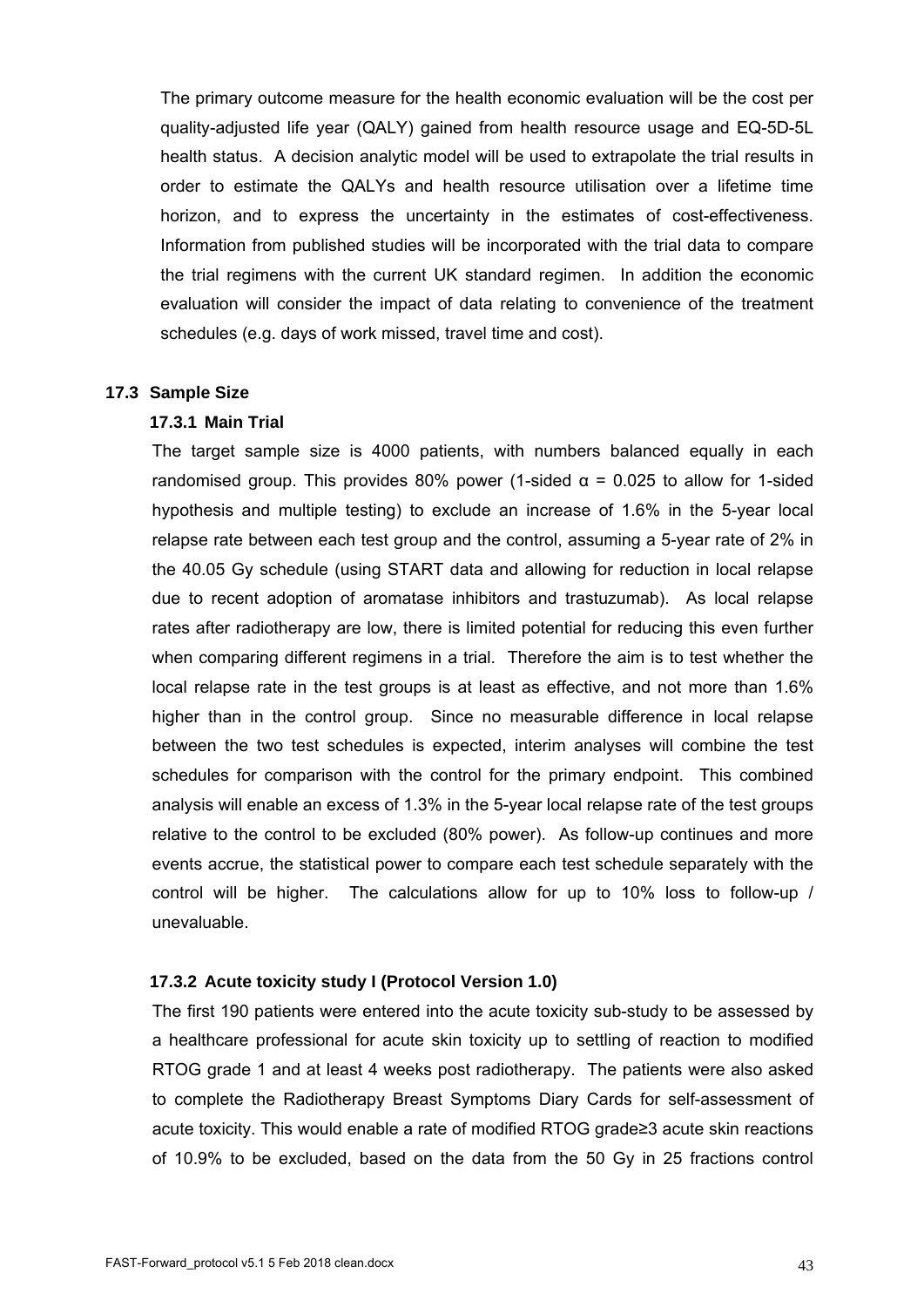schedule of the FAST trial. From the FAST trial 5-fraction test schedules, the rate of acute skin reactions was expected to be around 2.3% in the test groups of FAST-Forward. Using the Simon single stage design (using exact p-values) with power 89.2% and one-sided alpha of 7.9%, 50 patients per group were required (total 150). In each test group, if 3 or more patients developed grade ≥3 acute skin reactions using the modified RTOG scale, the IDMC may advise the Trial Steering Committee to consider a change in the test schedule.

This study was completed in summer 2012 and no grounds for undue clinical concern were reported. However, the data were collected in a way that would not allow the prospective differentiation between moist desquamation and oedema.

#### **17.3.3 Acute toxicity study II (Protocol Versions 2.1 and 2.2)**

A second acute toxicity study will be conducted using standard CTCAE criteria to score erythema and moist desquamation (see section 8.2.1.). Fifty evaluable patients will be required for each treatment group (total approximately 150). An evaluable patient will be defined as receiving at least one fraction of radiotherapy and with complete or at most one missing toxicity assessment. This sample size will provide sufficient data to estimate the true incidence of acute skin reactions in the control and test schedules.

# **17.3.4 Photographic, patient reported outcome measures (PROMS) and health economics (HE) sub-studies (from Protocol Version 2.1)**

For the sub-studies (photographic assessments, PROMS and HE), 732 patients per group (2196 in total) will provide 80% power to detect an 8% difference in the prevalence of late adverse effects at 5 years between the test groups (assuming a 5 year rate of 35%). PROMS and HE evaluation will be collected as part of the same booklet. Accrual will continue until there are 2196 evaluable patients in both the photographic and PROMS/HE sub-studies. It is also preferred that the patients in the photographic sub-study are the same subgroup as in the PROMS/HE studies, for data comparison. For the HE evaluation, it is expected that the majority of differences between the schedules in terms of quality-adjusted-life-years will be due to the late adverse effects, and so the estimated sample size will be sufficient. The uncertainty in HE outcomes will be reflected using probabilistic sensitivity analysis. The calculations allow for up to 10% loss to follow-up / unevaluable.

### **17.3.5 Lymphatic RT sub-study (from Protocol Version 3.0)**

The sample size is 627 patients, with numbers balanced equally in each randomised group. This provides 90% power (1 sided  $\alpha$  = 0.025 to allow for 1-sided hypothesis and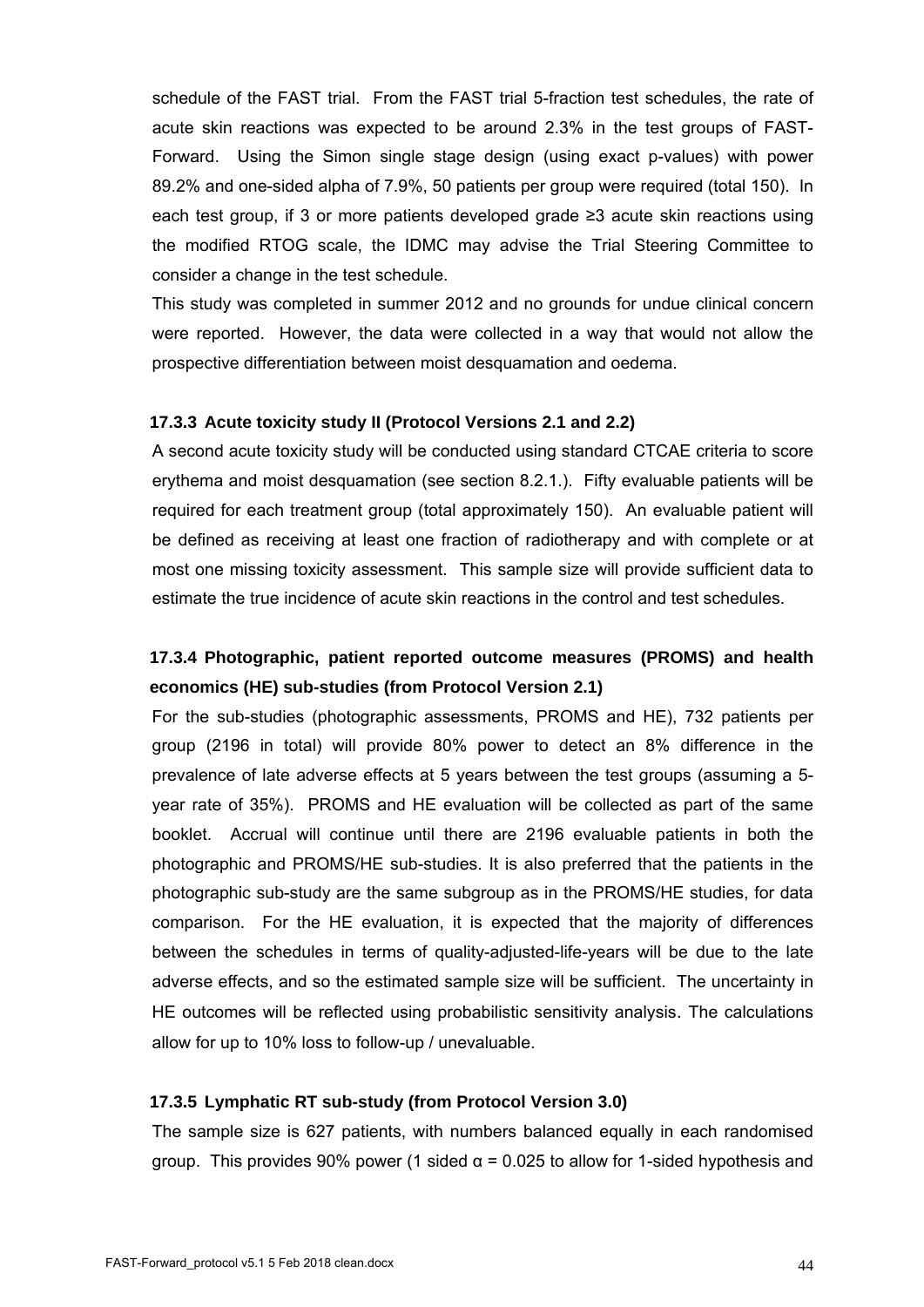multiple testing) to exclude an arm swelling rate of 20% in *each* of the test groups compared to an assumed rate of 10% in the control group (allowing for 10% attrition due to illness or death based on experience from the START trial). Stratification will be by centre and whether the patient has had an axillary clearance.

From Protocol Version 5.0 the target sample size is reduced to 344 patients (172 in each of the Control Group and Test Group 2). This provides 90% power (1 sided  $\alpha$  = 0.05) to exclude an arm swelling rate of 20% in Test Group 2 compared with an assumed rate of 10% in the Control Group at 5 years (assuming 10% attrition). With the numbers recruited into Test Group 1 up until Protocol Version 5.0, comparison of arm swelling between Test Group 1 and the Control Group will have approximately 73% power using same assumptions as above.

#### **17.4 Interim analyses and Data Monitoring**

The IDMC reviewed the data on acute skin reactions on the first 190 patients. Following completion of the acute toxicity study I, the IDMC, together with the TSC, requested a second confirmatory study using the CTCAE scale. This study requires 150 evaluable patients (50 in each group), to provide a robust estimate of the true incidence of radiotherapy dose-dependent acute skin reactions in each of the treatment groups using a standard toxicity scale.

The IDMC and TSC reviewed emerging results of the main trial, when it had reached a median follow up of 3 years and recommended presentation/publication of this analysis to inform the worldwide evidence base. They noted that previous breast radiotherapy trials (START, FAST and IMPORT LOW) confirmed that normal tissue effect rates at 3 years predict 5 and 10 year comparisons. The IDMC is now sure that the optimal 5-day schedule will not include test dose 1 (5.4 Gy per fraction) and that it is very unlikely to be >5.2 Gy per fraction (26 Gy in 5 fractions, Test Group 2). Test Group 1 (27 Gy in 5 fractions) is no longer needed, given that the optimal 5-day schedule is highly unlikely to involve fraction sizes >5.2 Gy. This has allowed simplification of the trial design, allowing a 2-group design to test the safety of 26 Gy in 5 fractions against the Control schedule of 40 Gy in 15 fractions. The sample size for the lymphatic sub-study has also been reduced to 344 (172 for each of the Control Group and Test Group 2) due to an adjustment of the significance level from 0.025 to 0.05, since there will now only be one principal treatment comparison for the primary endpoint of the lymphatic sub-study.

No formal analysis of the primary local cancer relapse endpoint has been performed as longer follow-up is required.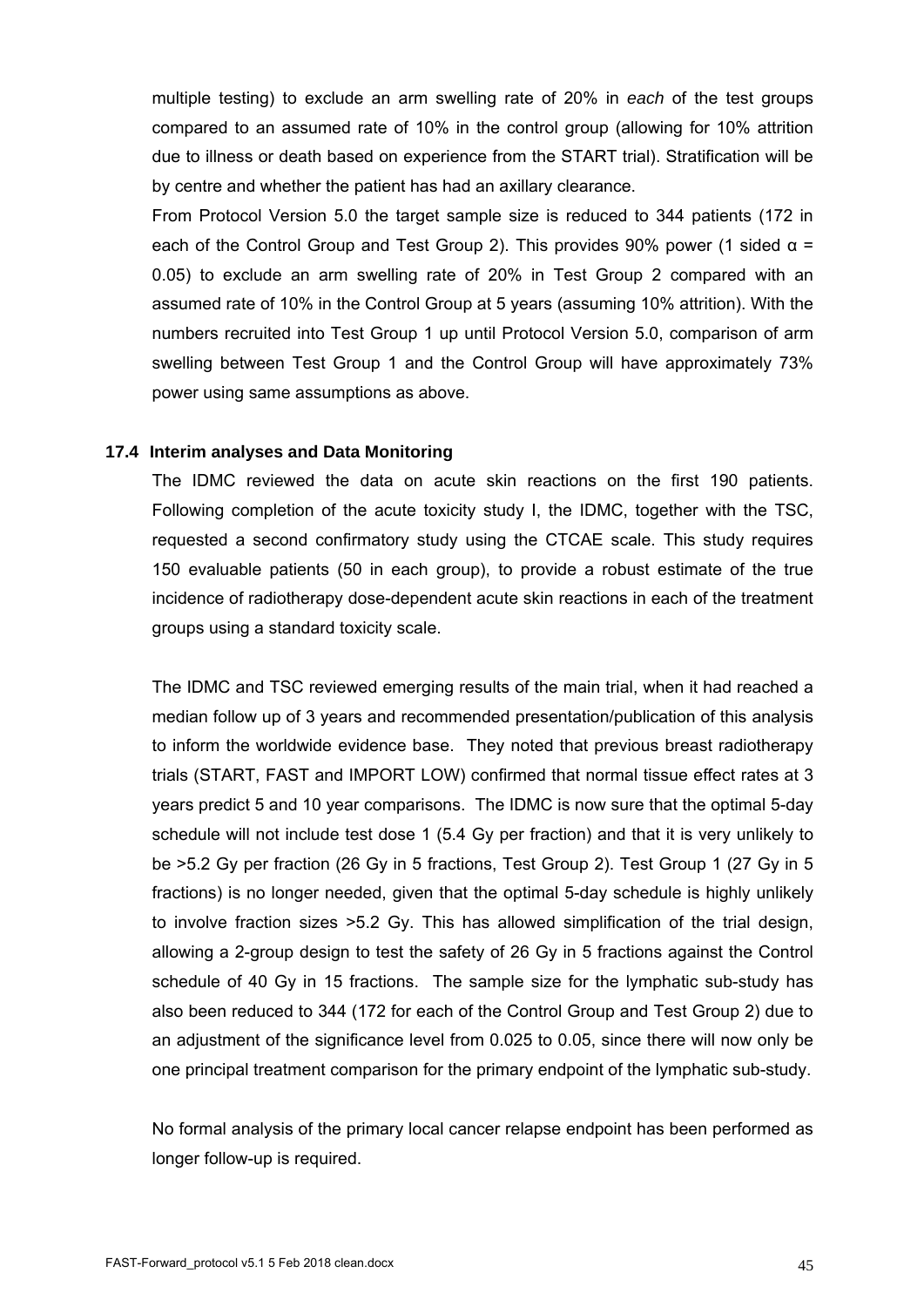The IDMC will continue to regularly review the emerging data from the main trial and the lymphatic sub-study.

### **18. ASSOCIATED STUDIES**

**At the time of randomisation all patients will be asked to consent to donate a whole blood sample which may be taken at any routine follow up visit, and a formalin-fixed paraffin-embedded (FFPE) diagnostic tumour tissue sample.** 

**Sites will be notified by ICR-CTSU to when the tissue sample collection will commence and no samples should be collected prior to this notification.**

### **18.1 Molecular Correlates of Normal Tissue Injury**

It is thought that part of the inter-patient variation in the incidence and severity of late normal tissue responses reflects inter-patient differences in tissue responsiveness to radiotherapy. Common DNA sequence variations (single nucleotide polymorphisms) account for differences in protein expression between individuals that may explain an important component of the variation between individuals. Genome-wide approaches offer scope to identify patterns of single nucleotide polymorphisms, DNA copy number and methylation status that may distinguish patients at lower and higher than average annual risk of late adverse effects.

Up to 20 ml of whole blood will be collected by venesection into blood tubes and sent to the Institute of Cancer Research, Sutton, Surrey, where it will be stored for future research, in accordance with the Human Tissue Act 2004. The research may be carried out at other centres, including those outside the UK. An aliquot of this blood may also be requested for comparison of genomic DNA with tumour DNA extracted from donated tissue samples (see 18.2). Blood will be collected at the treating hospital. Patients will also be asked to complete a family history questionnaire.

### **18.2 Molecular Correlates of Fractionation Sensitivity and Local Tumour Relapse**

Local tumour relapse remains a clinical problem in a minority of women. The likelihood of local relapse may be influenced by genetically regulated factors, including the extent of intraductal spread and radiation resistance. Genome-wide approaches offer scope to identify DNA sequence differences (mutations and polymorphisms) between tumours that discriminate between patients who suffer a local relapse and those who remain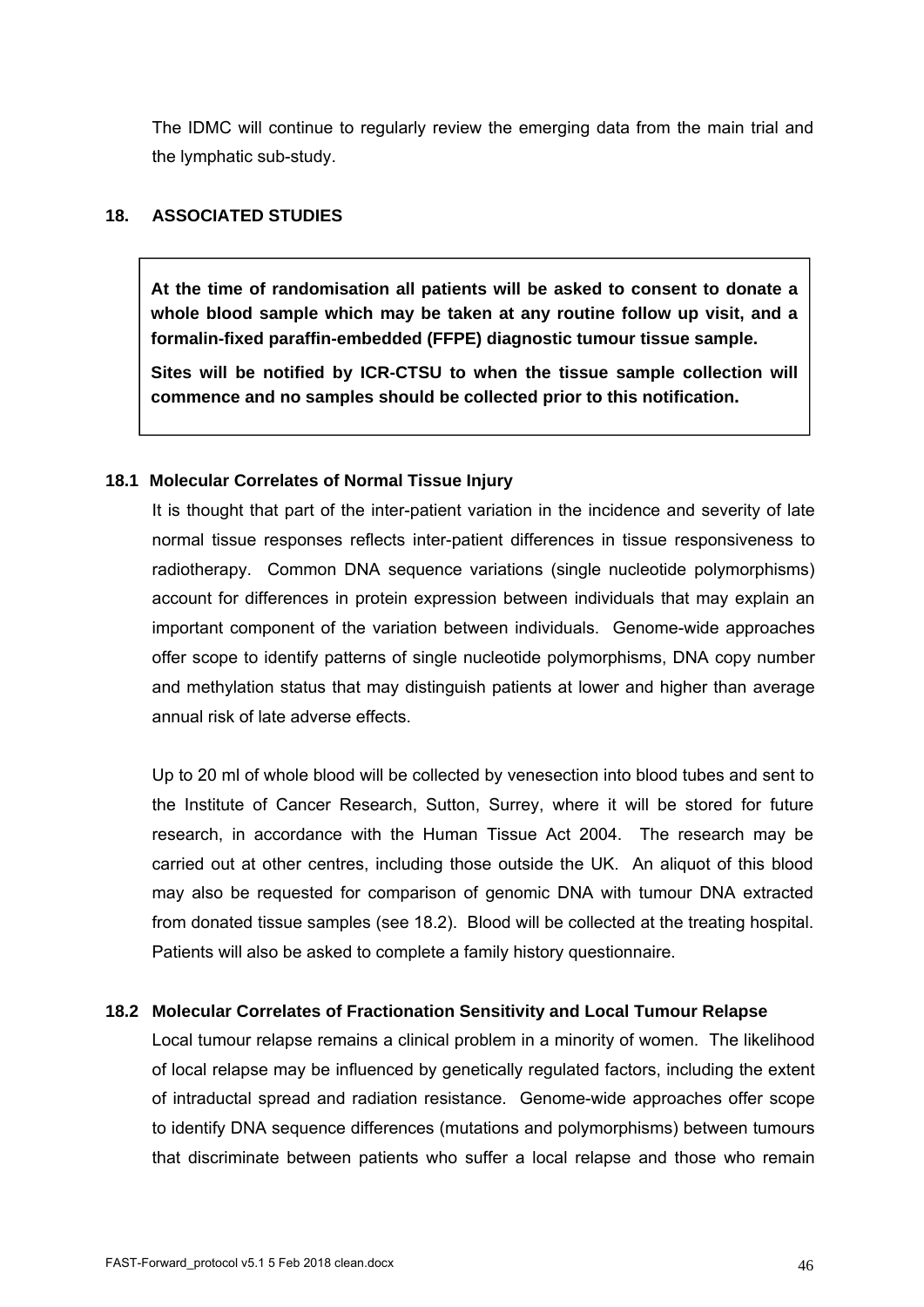disease-free. Relapses that occur close to the site of the primary tumour are assumed to be true local recurrences (sharing the same gene mutations), whereas those occurring elsewhere in the breast and often at a later point in time are assumed to be new primaries (with differences in mutations compared to the primary tumour). Genomics offer scope for investigating the genetic relationships between ipsilateral and contralateral tumour relapse and primary tumour in a systematic way that may guide future local therapies. It is also possible to investigate loss of heterozygosity (LOH) in breast cancer by comparing DNA extracted from the tumour samples with DNA extracted from the blood samples (see 18.1). For LOH studies, a sample of the donated blood stored at the Institute of Cancer Research, Sutton, Surrey will be requested. It is proposed to establish tissue arrays and to extract DNA and RNA from paraffin blocks of primary tumours and ipsilateral and contralateral relapses/new primaries. Paraffin blocks containing the primary tumour and any subsequent recurrence/new primary from either breast will be sent to KCL/Guy's and St. Thomas' Hospital Breast Tissue Bank, London, where they will be stored for future analysis. In some centres, samples described above will be fresh frozen and sent to KCL/Guy's and St. Thomas' Hospital Breast Tissue Bank for the same analyses. The KCL/Guy's and St. Thomas' Breast Tissue Bank is a Human Tissue Authority licensed facility. After tissue cores and sections have been taken, the tumour paraffin blocks will be returned to the relevant pathology laboratory.

It is likely that breast cancers are heterogeneous in their sensitivity to fraction size. If so, it may be possible to distinguish subgroups of patients suited to treatment with large or small fractions based on examination of the tumour phenotype. Immunohistochemistry provides measures of tumour proliferation, hypoxia and DNA damage response status and other factors postulated to influence fractionation sensitivity. It is proposed to create tissue arrays from the primary tumour for future analysis of factors predicting sensitivity to radiotherapy fraction size.

#### **18.3 Patient Reported Outcome Measures (PROMS) Study**

The original protocol stipulated that the PROMS study would not be implemented until the acute toxicity study (I) had finished. PROMS is an umbrella term given to any data that are reported directly by the patient without an intermediary such as a family member or a healthcare professional [48]. In the main trial, the PROMS measures of interest are the late-occurring normal tissue effects, quality of life and fatigue. From Protocol Version 3.0 the PROMS measures of interest will also include arm swelling, shoulder stiffness, upper limb pain, sensorimotor symptoms and arm swelling.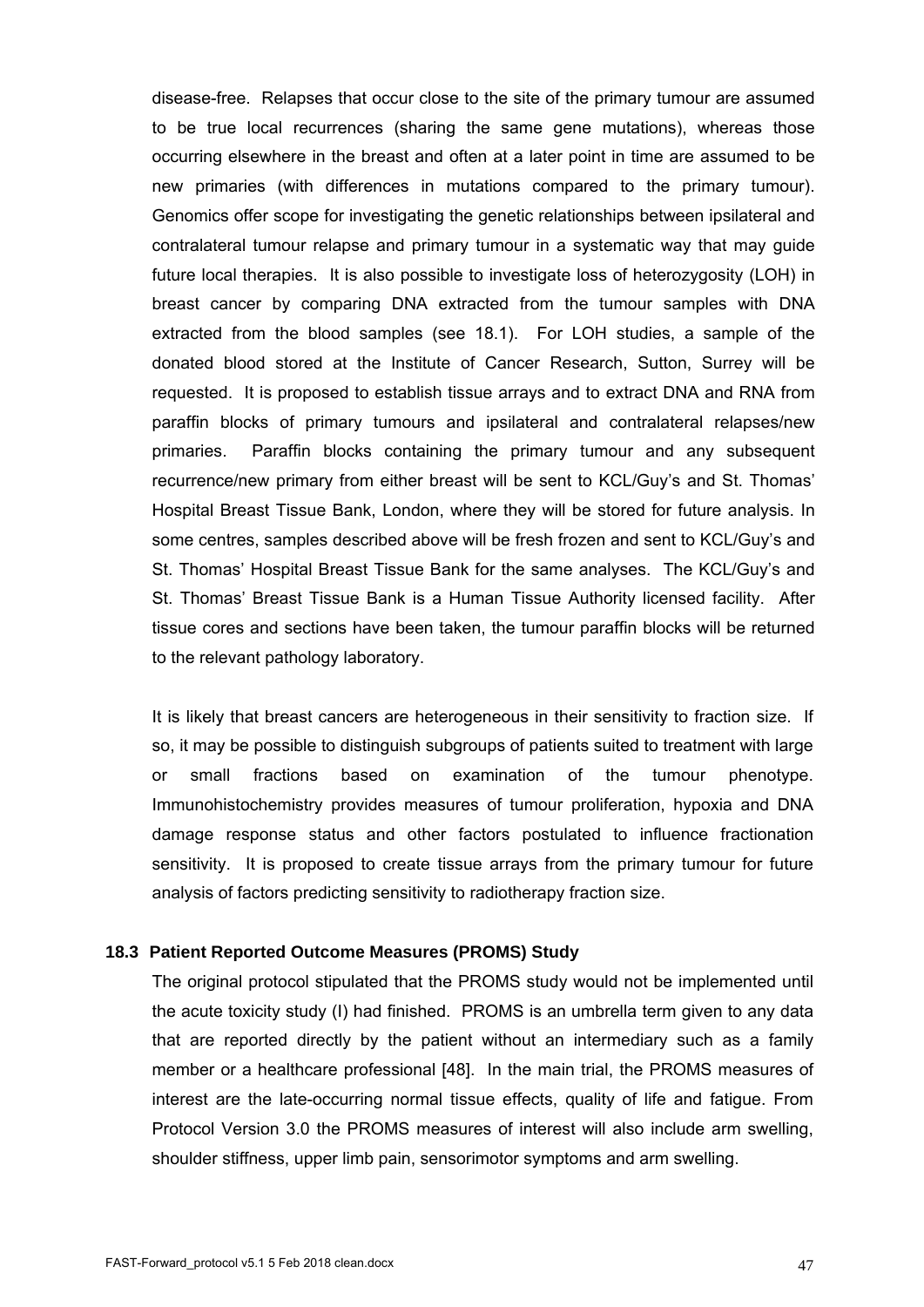There is evidence that radiotherapy causes long-term effects on quality of life in terms of altered breast appearance, breast, arm and shoulder symptoms, as well as a possible impact on some general aspects such as fatigue. Results from the START trial have highlighted the value of patients' self-reported post–radiotherapy symptoms in discriminating between radiotherapy (RT) regimens in favour of hypofractionation [45]. Experience of the START trials showed that patient-rated cancer specific PROMS data, obtained with the EORTC QLQ-C30 [40] provided useful data at baseline (for example concerning the effects of surgery) [49] and also made a small contribution to a comparison of the regimens up to 2 years, from which it was found that fewer changes in parameters were observed from 2-5 years (unpublished data 2010). The FAST-Forward PROMS sub-study is planned to provide subjective views of key breast symptoms and body image over 10 years of follow-up, thus to add supportive data in the comparison of a trade-off between local tumour control and adverse effects of treatment. The key effects of radiotherapy on PROMS are hypothesised to be on a range of breast symptoms as reported for the START trial [45] and potentially on body image plus short term general effects such as fatigue.

From Protocol Version 3.0 key patient reported outcomes will be arm and shoulder symptoms such as arm swelling, shoulder stiffness, upper limb pain, sensorimotor symptoms and overall arm function associated with lymphatic RT. In the START trials these symptoms largely related to prior surgery [45].

The PROMS study is detailed in Appendix 4.

### **18.4 Health Economics (HE)**

#### **Rationale for HE measurement**

The health economic analysis will make use of a generic, preference-based measure of HRQoL (health-related quality of life). The objective is to have an index measure of HRQoL where quality of life and absence of morbidity are valued on the same scale as quantity or length of life. This enables the calculation of quality adjusted survival where duration of time spent experiencing certain health states (e.g. receiving radiotherapy, experiencing a local recurrence) is weighted according to the HRQoL value associated with that health state [50, 51]. The health benefits can then be combined with information on health resource usage in order to establish the costeffectiveness of a 5-fraction schedule of curative radiotherapy in comparison to current UK practice. This is measured by using health resource usage questions and EQ-5D-5L (http://www.euroqol.org/about-eq-5d/valuation-of-eq-5d/eq-5d-5l-valuesets.html).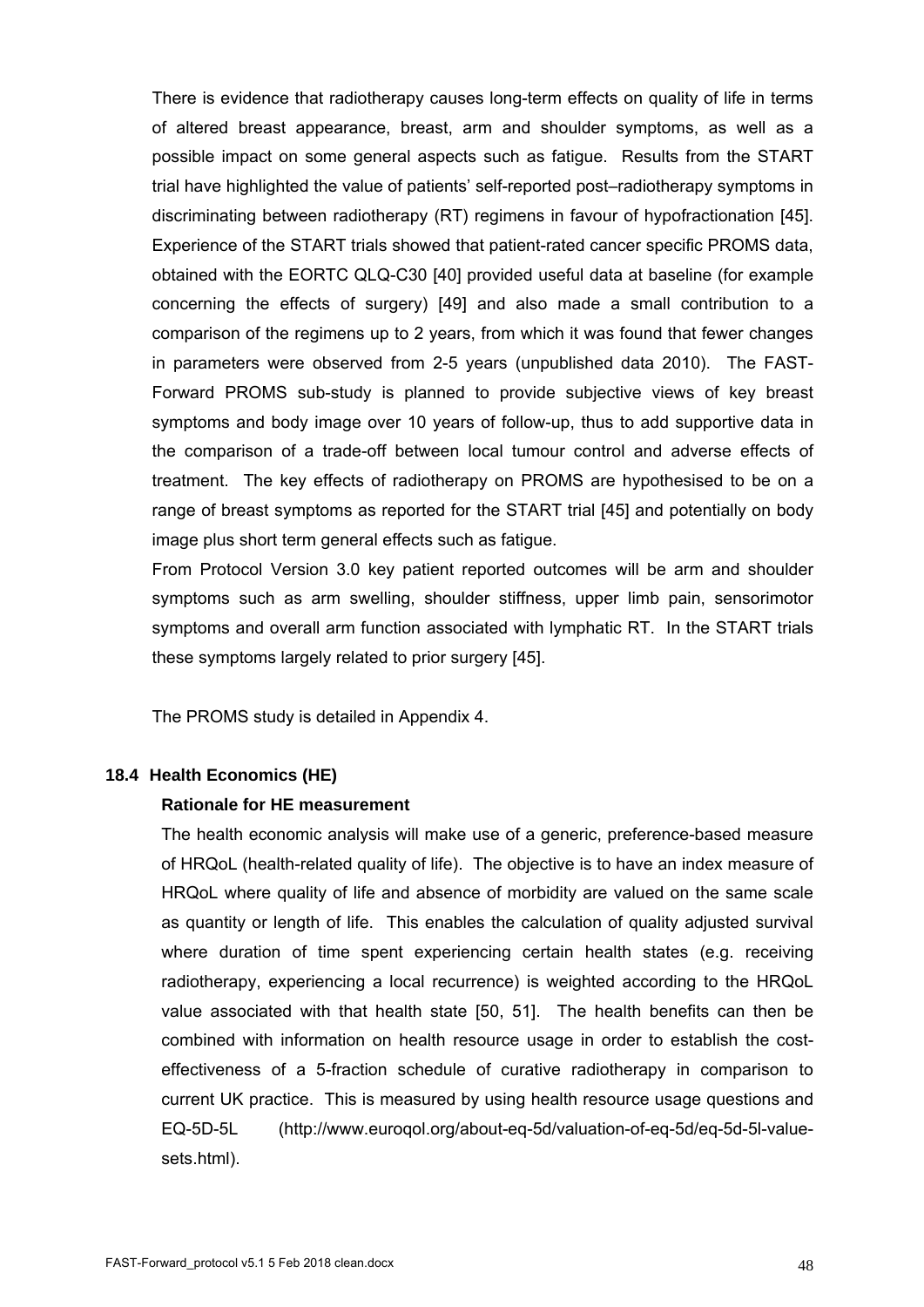#### **Timing of assessments**

EQ-5D-5L and resource usage questions will be collected at: baseline, 3 and 6 months post radiotherapy and 1, 2, 5 and 10 years post randomisation.

The Health Economics study is detailed in Appendix 5.

### **19. TRIAL MANAGEMENT**

#### **19.1 Trial Management Group**

A Trial Management Group (TMG) will be set up and will include the Chief Investigator, Chief Clinical Co-ordinators, ICR-CTSU Scientific Lead and identified collaborators, the Trial Statistician and the Trial Managers. Principal Investigators and key study personnel will be invited to join the TMG as appropriate to ensure representation from a range of centres and professional groups. Notwithstanding the legal obligations of the Sponsor and Chief Investigator, the TMG have operational responsibility for the conduct of the trial. Where possible membership will include at least one lay/consumer representative. The Committee's terms of reference, roles and responsibilities will be defined in a charter issued by ICR-CTSU and based on MRC Good Clinical Practice (MRC GCP).

### **19.2 Trial Steering Committee**

A Trial Steering Committee (TSC) will be set up and will include an independent Chairman (not involved directly in the trial other than as a member of the TSC), not less than two other independent members, the Chief Investigator and one or two Principal Investigators. It is the role of the TSC to monitor progress of the trial and to ensure there is adherence to the protocol and the principles of Good Clinical Practice. The Committee's terms of reference, roles and responsibilities will be defined in a charter issued by ICR-CTSU and based on MRC GCP.

### **19.3 Independent Data Monitoring Committee**

An IDMC will be instigated to monitor the progress of the trial. Membership of the IDMC will be proposed by the TMG and approved by the TSC. The Committee's terms of reference, roles and responsibilities will be defined in a charter issued by ICR-CTSU and based on MRC GCP. The IDMC should meet in confidence at regular intervals, and at least annually. A report of the findings and recommendations will be produced following each meeting and a summary of the minutes will be submitted to the TMG and TSC, and if required, the main REC.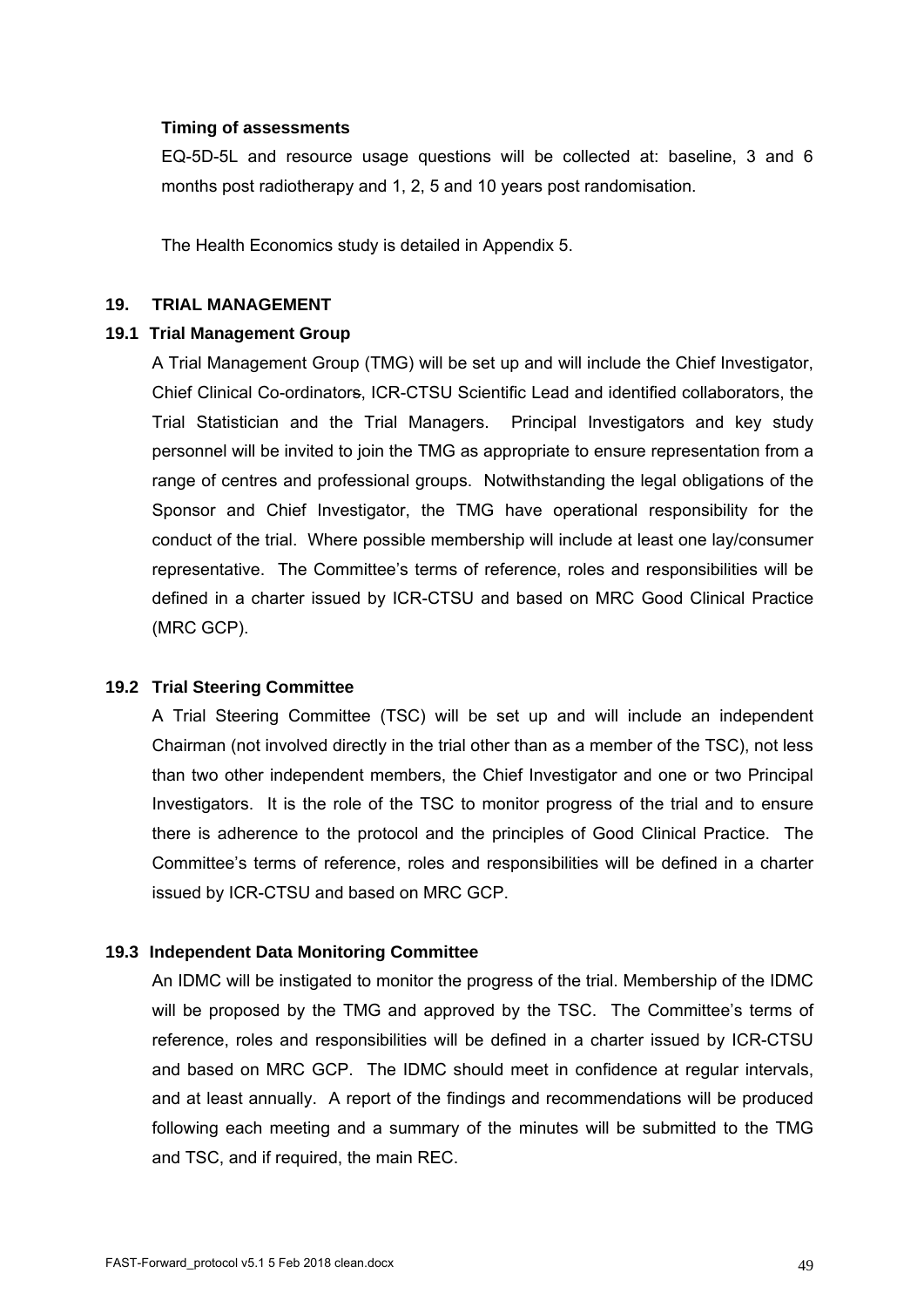The IDMC reserve the right to release any data on outcome or side-effects through the TSC to the TMG (and if appropriate to participants) if it determines at any stage that the combined evidence from this and other studies justifies it.

# **20. RESEARCH GOVERNANCE**

# **20.1 Sponsor Responsibilities**

The Institute of Cancer Research (ICR) is the agreed Sponsor of this study in accordance with the UK Policy Framework for Health and Social Care Research and the principles of Good Clinical Practice (GCP).

### **The following responsibilities have been delegated to:**

### **The Chief Investigator:**

- selection of Investigators
- taking appropriate urgent safety measures

# **The Chief Investigator or a named deputy delegated in his absence:**

 prompt decision as to which related adverse events are related unexpected SAEs and prompt reporting of that decision to ICR-CTSU for onward reporting to the main REC

# **The Institute of Cancer Research (ICR-CTSU)**

ICR-CTSU has overall responsibility for facilitating and coordinating the conduct of the trial and is also responsible for collating data obtained, and undertaking and reporting interim and final analyses.

The responsibilities of ICR-CTSU for the day-to-day management of the trial will include the following.

- ensuring an appropriate ethics opinion has been sought, and any amendments have been approved
- giving notice of amendments to protocol, make representations about amendments to the Main REC
- giving notice that the trial has ended
- randomising patients
- raising and resolving queries with local investigators
- issuing and collating PROMS questionnaires returned by post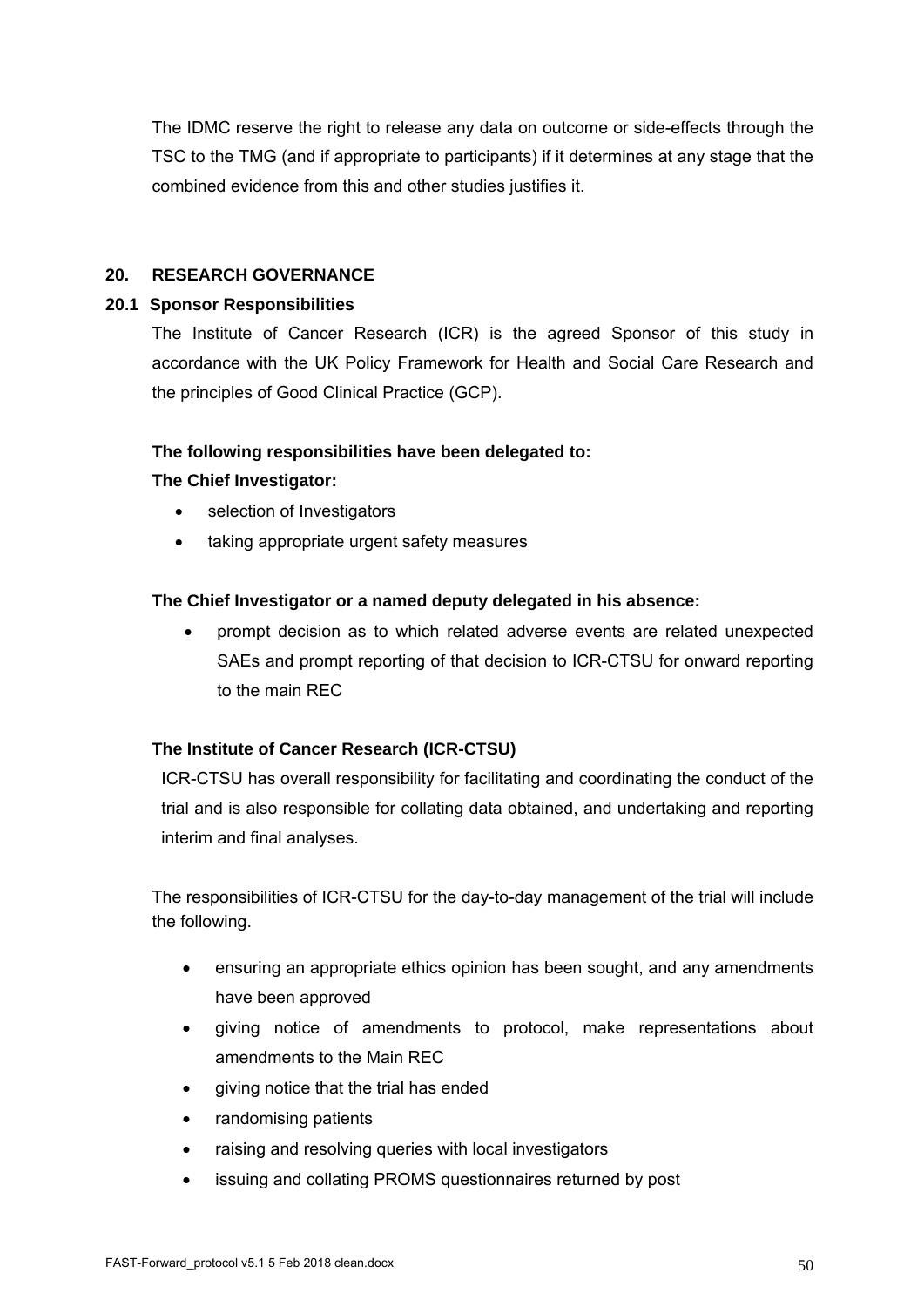- logging clinical and PROMS data received; raising queries
- keeping records of all serious adverse events (SAEs) reported by investigators
- notifying the Main REC and Investigators of related Serious Adverse Events

### **The Participating Centres**

- putting and keeping in place arrangements to adhere to the principles of GCP
- keeping a copy of all 'essential documents' (as defined under the principles of GCP) and ensuring appropriate archiving and destruction of documentation once the trial has ended
- taking appropriate urgent safety measures

Centres wishing to recruit to this study will be asked to provide evidence that they can deliver protocol treatment. This will include the successful completion of the FAST-Forward QA programme (see Appendix 3).

Responsibilities are defined in an agreement between an individual participating centre and The Institute of Cancer Research, which must be signed and in place before recruitment can commence.

### **21. TRIAL ADMINISTRATION AND LOGISTICS**

### **21.1 Protocol Compliance**

The FAST-Forward trial is being conducted in accordance with the professional and regulatory standards required for non-commercial research in the NHS under the Research Governance Framework for Health and Social Care and the principles of GCP. Before activating the trial, participating centres are required to sign an agreement between an individual participating centre and The Institute of Cancer Research. Centres may commence recruitment once centre agreements have been signed by both parties, trial documentation is in place and a site initiation (visit or teleconference) has taken place. Site initiation visits will be conducted at centres where the Principal Investigator has requested one or where ICR-CTSU deems it is appropriate.

### **21.2 Protocol Amendments**

Proposed protocol amendments will be submitted to the TMG by the Chief Investigator. The TMG will agree protocol amendments prior to acceptance and submission to the Main REC. Once approved the Principal Investigator at each centre will be informed of the change and sent all the associated documentation. It is the Principal Investigator's responsibility to submit amendments to their R&D department for approval. Confirmation that this has been done must be provided to ICR-CTSU.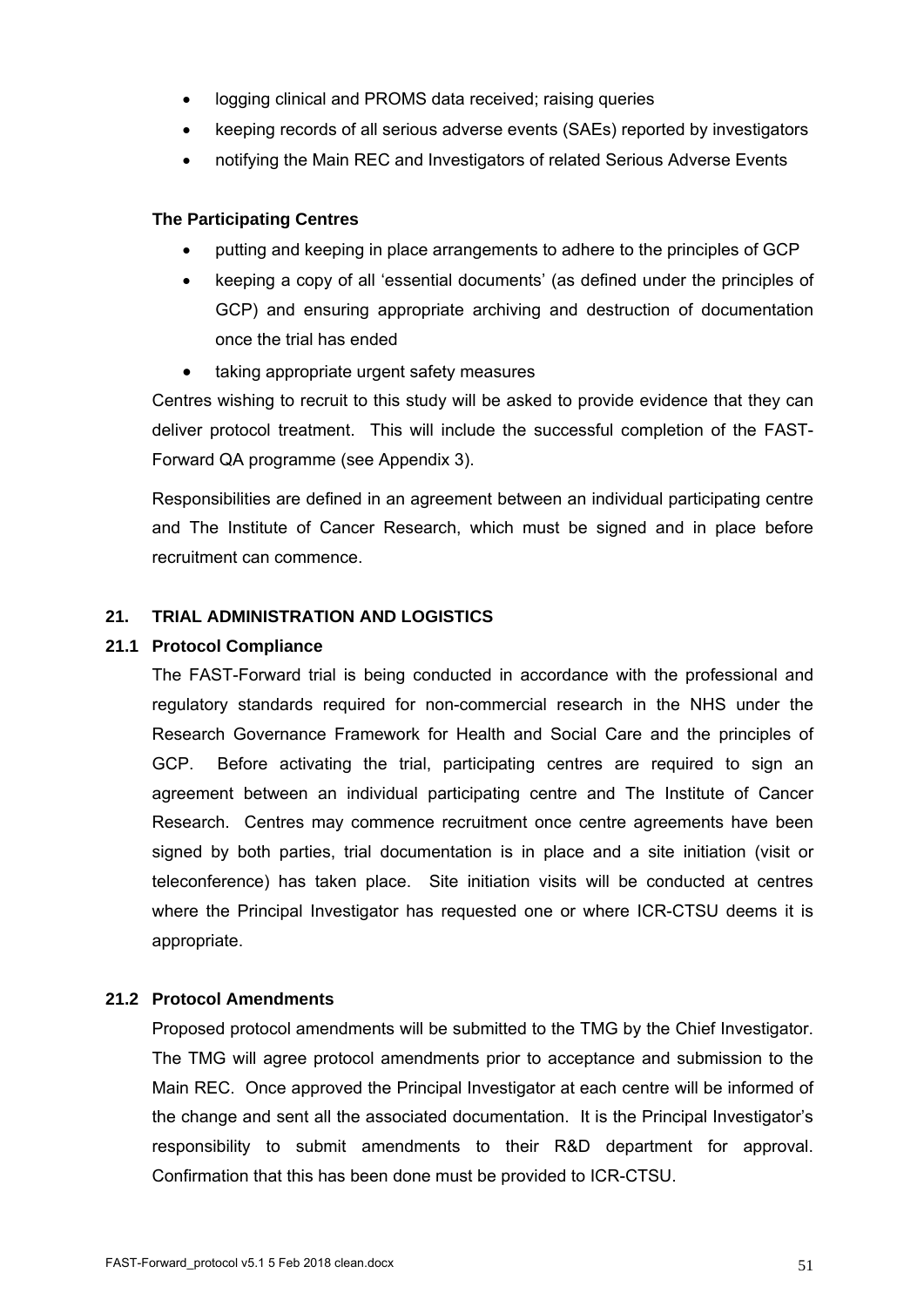### **21.3 Investigator Training**

Training and advice will be provided via a trial launch meeting, training workshops, site initiation and QA feedback to identified key individuals in each participating centre by members of the Trial Management Group. Participating centres will be asked to maintain a screening log to monitor randomisation acceptance rates, and additional support/training will be offered when lower than anticipated rates are encountered.

### **21.4 Data Acquisition**

The clinical data should be recorded on the FAST-Forward case report forms (CRFs) and the relevant pages forwarded to ICR-CTSU in a timely manner. The Trial Management Group reserves the right to amend or add to the CRFs as appropriate. Such changes do not constitute a protocol amendment, and revised or additional forms should be used by centres in accordance with the guidelines provided by ICR-CTSU. Where appropriate, data may need to be collected retrospectively if an additional question has been added to the CRF.

By participating in the FAST-Forward trial, the Principal Investigators at each centre are confirming agreement with his/her local NHS Trust to ensure that

- sufficient data is recorded for all participating patients to enable accurate linkage between hospital records and CRFs
- source data and all trial related documentation are accurate, complete, maintained and accessible for monitoring and audit visits
- original consent forms are dated and signed by both patient and investigator and are kept together in a central log together with a copy of the specific patient information sheet(s) given at the time of consent
- all essential documents must be retained after the trial ends to comply with current legislation
- staff will comply with the protocol and Trial Guidance Notes for FAST-Forward

On receipt at ICR-CTSU, CRFs will be recorded as received and any missing forms will be reported to the originating centre. Illegible forms may be returned to the centre for clarification.

# **21.5 Central Data Monitoring**

ICR-CTSU will review incoming CRFs for compliance with the protocol, and for inconsistent or missing data. Should any missing data or data anomalies be found,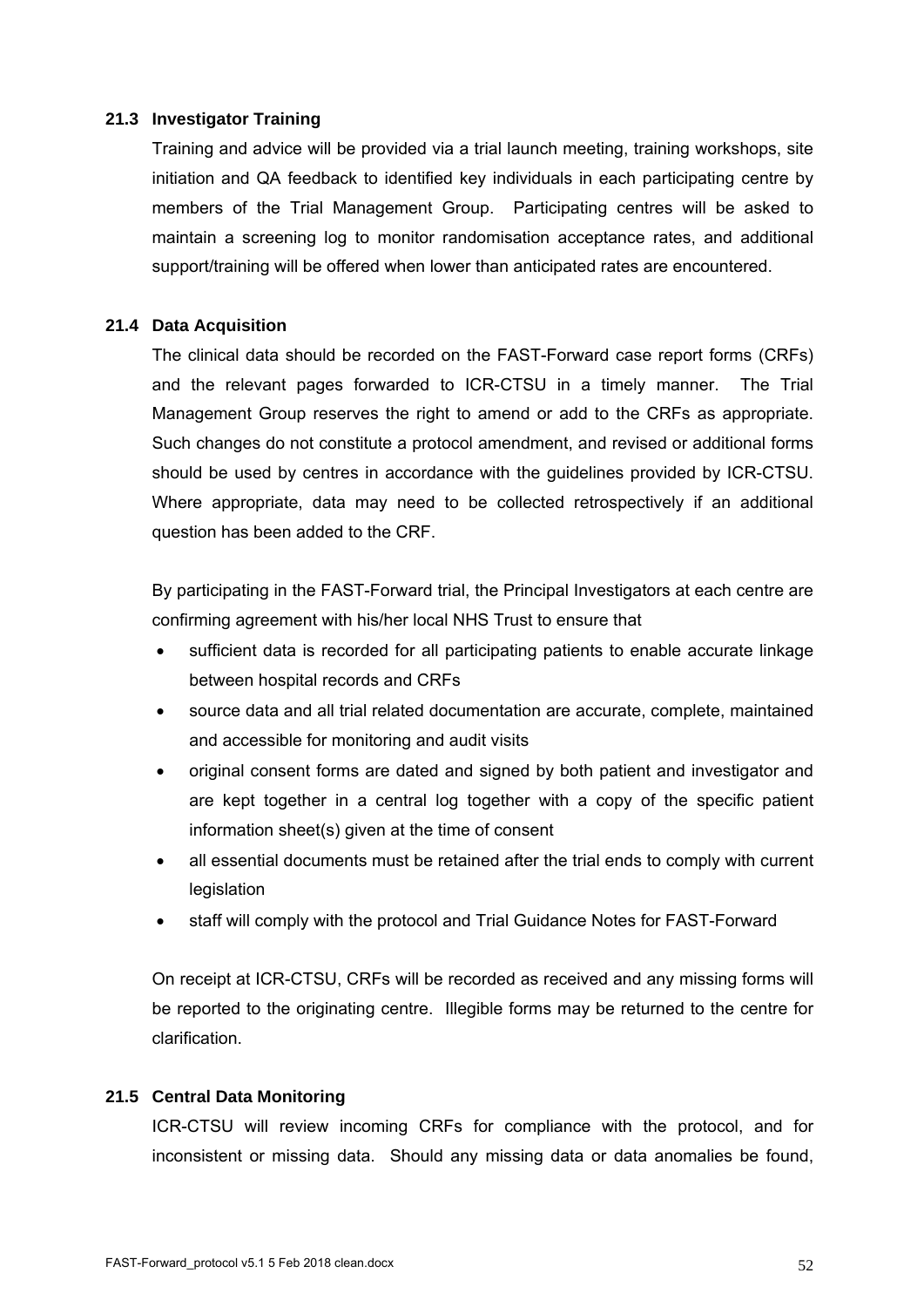queries will be sent to the relevant centre for resolution. Following initial review, the CRF data items will be entered into the clinical study database held at ICR-CTSU.

Data will be further reviewed for data anomalies / missing data, by central statistical monitoring. Any systematic inconsistencies identified may trigger monitoring visits to centres.

### **21.6 On site Monitoring**

If a monitoring visit is required, ICR-CTSU will contact the centre to discuss dates of proposed visit. Once a date has been confirmed, the centre should ensure that the relevant patient notes are available for monitoring.

If any problems are detected in the course of the monitoring visit, ICR-CTSU will work with the Principal Investigator to resolve issues and, if necessary, to determine the centre's future participation in the study.

ICR-CTSU staff conducting on-site monitoring will review essential documentation and carry out source data verification to confirm compliance with the centre agreement and trial protocol to ensure the protection of patients' rights as detailed in the Declaration of Helsinki 1964 as amended October 1996.

# **21.7 End of Study**

The study end date is deemed to be the date of the last data capture and is expected to be at least 10 years after the last patient is entered.

# **21.8 Archiving**

Essential documents are documents that individually and collectively permit evaluation of the conduct of the trial and substantiate the quality of the data collected. Essential documents will be maintained at ICR-CTSU in a way that will facilitate the management of the trial, audit and inspection. They should be retained for a sufficient period (at least 15 years) for possible audit. Documents should be securely stored and access restricted to authorised personnel.

Essential documents should also be archived at each participating centre in accordance with current legislation.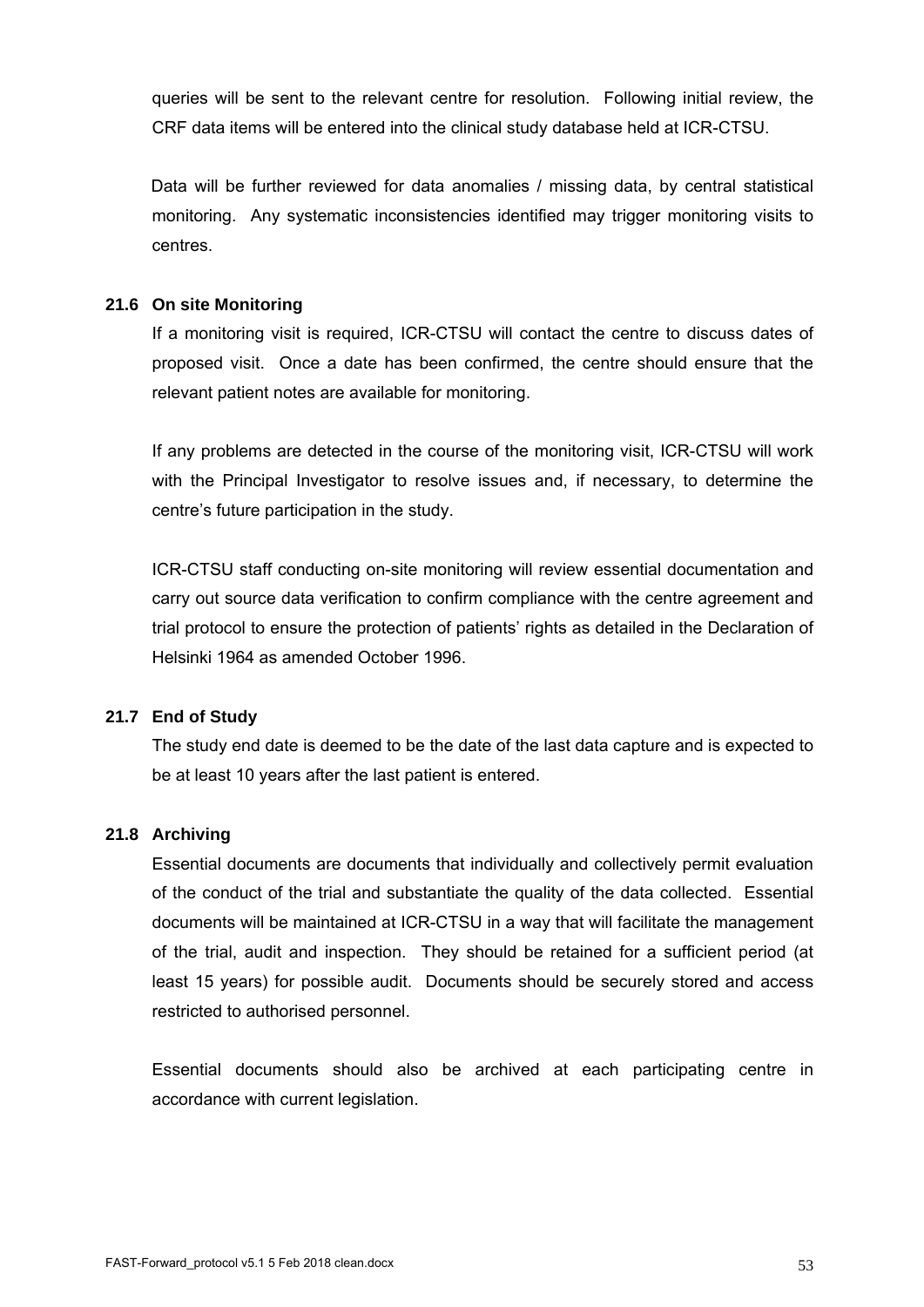### **22. PATIENT PROTECTION AND ETHICAL CONSIDERATIONS**

### **22.1 Risk Assessment**

This study has been formally assessed for clinical risk using the ICR-CTSU risk assessment tool.

### **22.2 Patient Confidentiality**

Patients will be asked to consent to their full name being collected at randomisation in addition to their date of birth, hospital number, postcode and NHS number (CHI in Scotland). This will allow tracing through the GP and national records to assist with long term follow up and to permit linkage with routinely collected NHS data. The personal data recorded on all documents will be regarded as confidential, and any information which would allow individual patients to be identified will not be released into the public domain.

Patients consenting to the PROMS and HE study are asked to provide their name, address and telephone number as well as the address and phone number of their GP to ICR-CTSU. These details will only be used for the purposes of the PROMS and HE sub-studies. The Principal Investigator must keep a separate log of patients' trial numbers, names, and hospital numbers. The Principal Investigator must maintain in strict confidence trial documents, which are to be held in the local centre (e.g. patients' written consent forms). The Principal Investigator must ensure the patient's confidentiality is maintained.

ICR-CTSU will maintain the confidentiality of all patients and will not reproduce or disclose any information by which patients could be identified. Representatives of ICR-CTSU and the Radiotherapy QA team will be required to have access to patients notes for QA purposes but patients should be reassured that their confidentiality will be respected at all times. In the case of special problems, it is also necessary to have access to the complete study records provided that patient confidentiality is protected.

# **22.3 Ethical Considerations**

This trial has been approved by the South East Coast Kent Research Ethics Committee. All trial amendments are approved by the Research Ethics Committee prior to implementation. Before entering patients, the Principal Investigator at each centre is responsible for gaining Confirmation of Capacity and Capability approval for this study.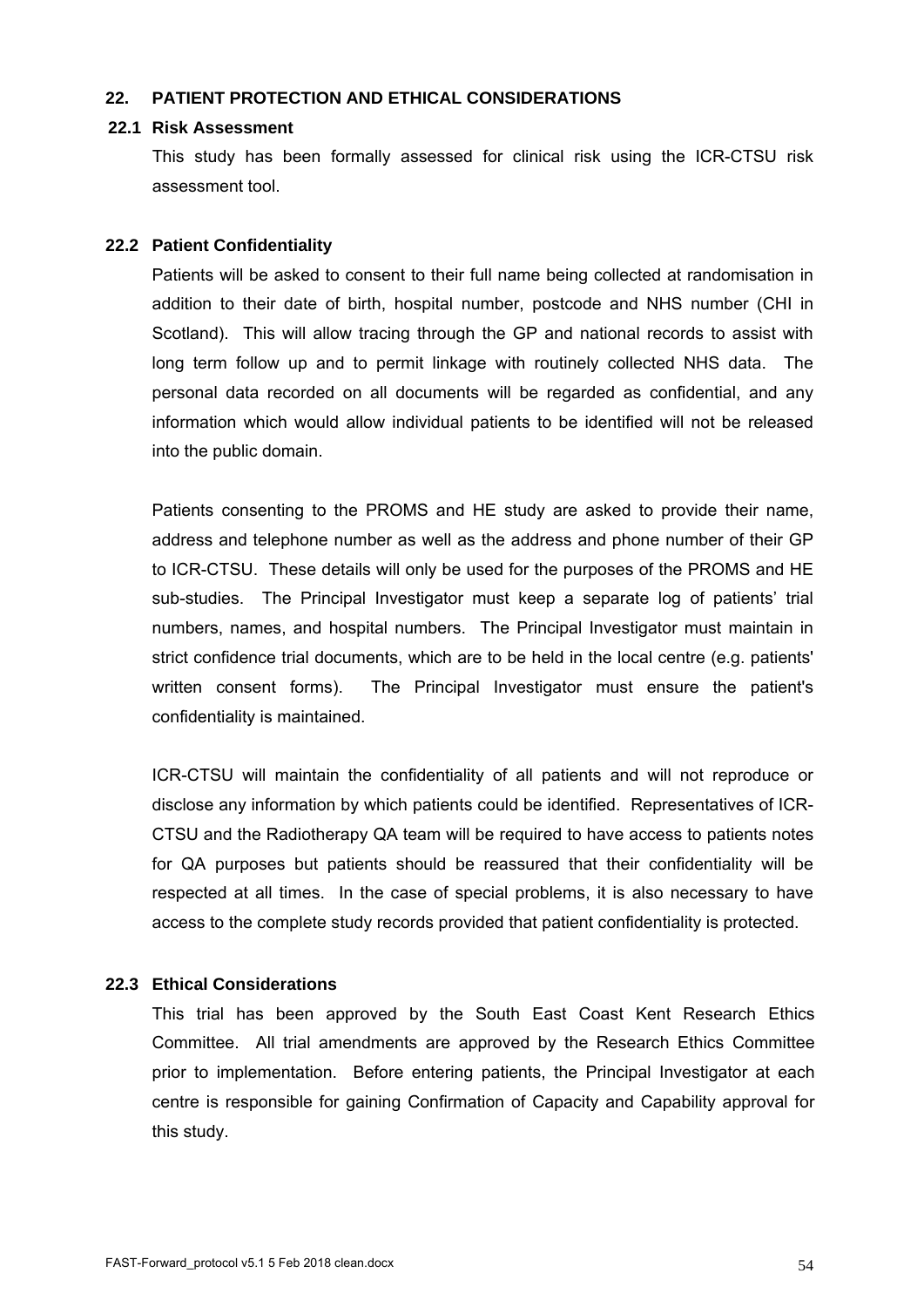It is the responsibility of the Principal Investigator to give each patient, prior to inclusion in the trial, full and adequate verbal and written information regarding the objective and procedures of the trial and the possible risks involved. Sufficient time (a minimum of 24 hours) should be allowed for the patient to decide on trial entry. Patients must be informed about their right to withdraw from the trial at any time. Written patient information must be given to each patient before enrolment. The written patient information is an approved patient information sheet (PIS) according to national guidelines.

There were 4 separate PIS in this study up to and including Protocol Version 2.2.

- i) for centres who are taking part in all sub-studies
- ii) for centres taking part in acute toxicity study I
- iii) for centres taking part in acute toxicity study 2
- iv) for centres who are not taking part in the PROMS and photographic substudies.

From Protocol Version 3.0 there is a single PIS which includes details of the lymphatic RT sub-study.

All PIS contain details of the optional sub-studies: photographic assessments and collection of biological samples. Patients will be encouraged to participate in the associated studies but if they decline, this will not exclude them from the trial.

All consent forms must be countersigned by the Principal Investigator or a designated individual. A record listing the designated individuals and the circumstances under which they may countersign consent forms must be clearly documented at the centre as part of the Delegation of Responsibilities Log. This log, together with original copies of all signed patient consent forms, must be available for inspection.

#### **22.4 Data Sharing**

Data arising from this research will be managed and made available to maximise public benefit. Data sharing will be in a timely and responsible manner. Appropriate regulatory permissions relating to the ethical use of data must be in place before the data can be shared.

### **22.5 Data Protection Act (DPA)**

ICR-CTSU will comply with all aspects of the DPA 1998. Any requests from patients for access to data about them held at ICR-CTSU should be directed to the Trial Manager in the first instance who will refer the request to the Data Protection Officer at The Institute of Cancer Research.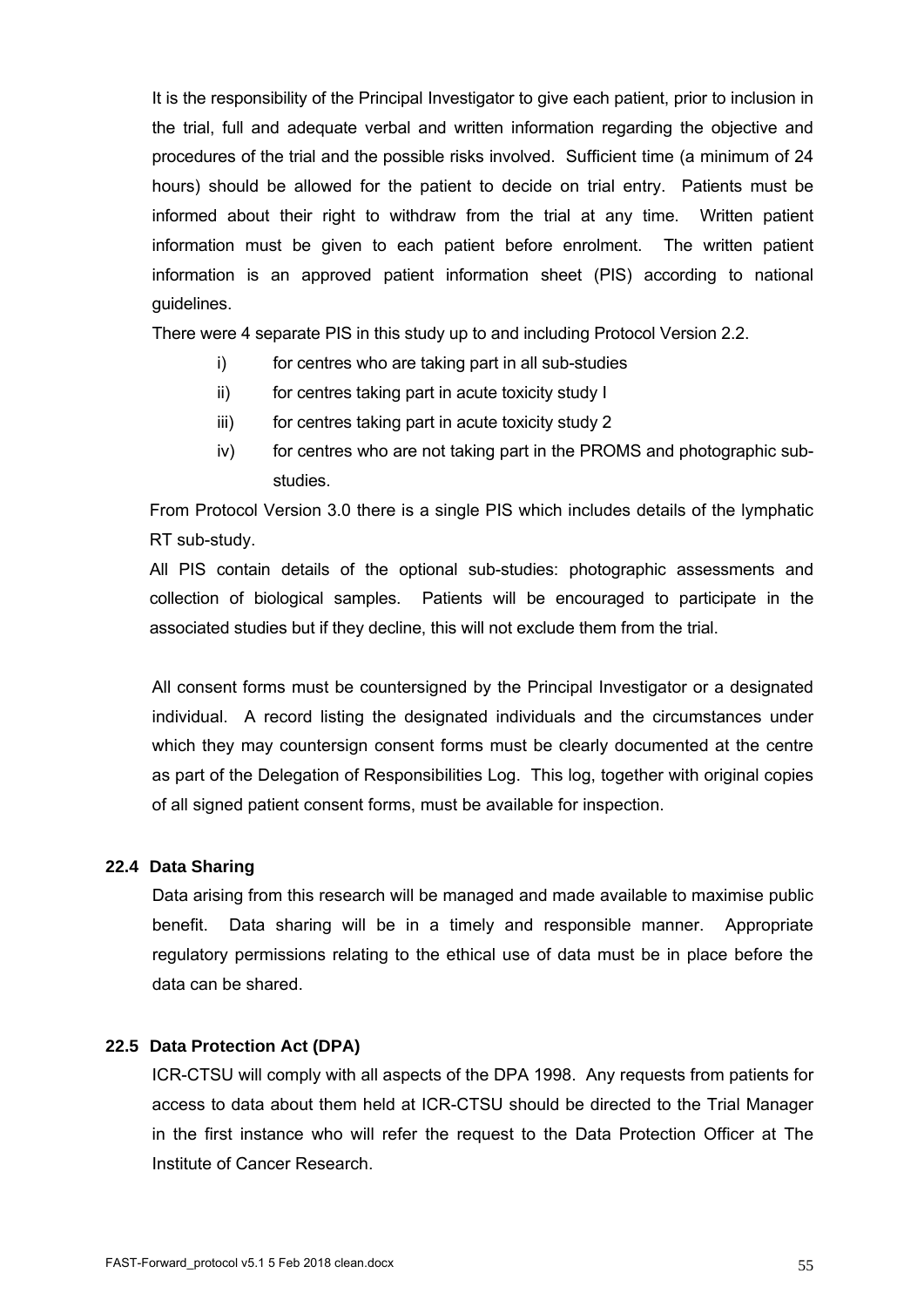### **22.6 Liability/Indemnity/Insurance**

Indemnity for participating hospitals is provided by the usual NHS indemnity arrangements.

#### **23. FINANCIAL MATTERS**

The trial is investigator designed and led and has been approved by National Institute for Health Research Health Technology Assessment programme (NIHR-HTA) and meets the criteria for R&D support as outlined in the Statement of Partnership on Non-Commercial R&D in the NHS in England.

The trial has received funding from the NIHR-HTA. If further funding is received from any other source this will be made apparent in the patient information sheet and to the approving Main REC and NIHR-HTA, but will not require a protocol amendment.

The trial is part of the NIHR Clinical Research Network portfolio and NIHR Cancer Research Network resources should be made available for FAST-Forward specific research costs.

### **24. PUBLICATION POLICY**

The main trial results will be published in the name of the trial in a peer-reviewed journal, on behalf of all collaborators. The manuscript will be prepared by a writing group, appointed from amongst the Trial Management Group and participating clinicians. All participating centres and clinicians will be acknowledged in this publication together with staff from the ICR-CTSU. All presentations and publications relating to the trial must be authorised by the Trial Management Group, on whose behalf publications should usually be made. Authorship of any secondary publications will reflect the intellectual and time input into these studies, and will not be the same as on the primary publication. No investigator may present or attempt to publish data relating to the FAST-Forward trial without prior permission from the Trial Management Group.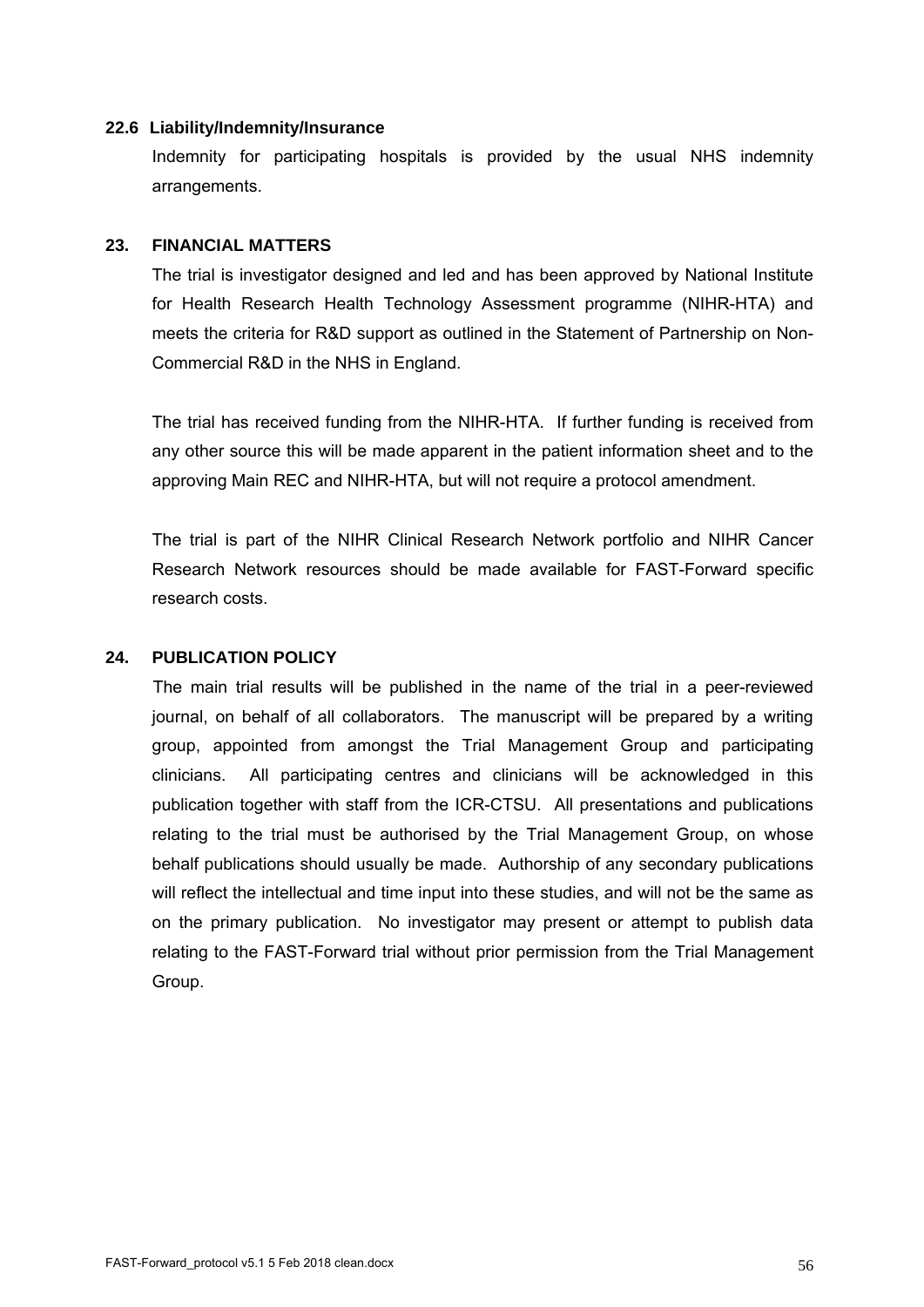# **25. REFERENCES**

- 1. Bates, T.D., *The 10-year results of a prospective trial of post-operative*  radiotherapy delivered in 3 fractions per week versus 2 fractions per week in *breast carcinoma.* Br J Radiol, 1988. **61**(727): p. 625-30.
- 2. Whelan, T., et al., *Randomized trial of breast irradiation schedules after lumpectomy for women with lymph node-negative breast cancer.* J Natl Cancer Inst, 2002. **94**(15): p. 1143-50.
- 3. Yarnold, J., et al., *Fractionation sensitivity and dose response of late adverse effects in the breast after radiotherapy for early breast cancer: long-term results of a randomised trial.* Radiother Oncol, 2005. **75**(1): p. 9-17.
- 4. Owen, J.R., et al., *Effect of radiotherapy fraction size on tumour control in patients with early-stage breast cancer after local tumour excision: long-term results of a randomised trial.* Lancet Oncol, 2006. **7**(6): p. 467-71.
- 5. Bentzen, S.M., et al., *The UK Standardisation of Breast Radiotherapy (START) Trial A of radiotherapy hypofractionation for treatment of early breast cancer: a randomised trial.* Lancet Oncol, 2008. **9**(4): p. 331-41.
- 6. Bentzen, S.M., et al., *The UK Standardisation of Breast Radiotherapy (START) Trial B of radiotherapy hypofractionation for treatment of early breast cancer: a randomised trial.* Lancet, 2008. **371**(9618): p. 1098-107.
- 7. James, M.L., et al., *Fraction size for radiation treatment for breast conservation in early breast cancer.* Cochrane Database of Systematic Reviews, 2008(3).
- 8. Courdi, A., et al., *Long-term results of hypofractionated radiotherapy and hormonal therapy without surgery for breast cancer in elderly patients.* Radiother Oncol, 2006. **79**(2): p. 156-61.
- 9. Kirova, Y.M., et al., *Breast-conserving treatment in the elderly: long-term results of adjuvant hypofractionated and normofractionated radiotherapy.* Int J Radiat Oncol Biol Phys, 2009. **75**(1): p. 76-81.
- 10. Brunt, A.M., et al., *A 5-fraction regimen of adjuvant radiotherapy for women with early breast cancer: first analysis of the randomised UK FAST trial (ISRCTN62488883, CRUKE/04/015).* EJC Supplements. Presidential sessions late breaking and best of ECCO 15-ESMO 34 Abstracts, 2009. **7**(3): p. 2.
- 11. Huang, J., et al., *Does delay in starting treatment affect the outcomes of radiotherapy? A systematic review.* J Clin Oncol, 2003. **21**(3): p. 555-63.
- 12. Hebert-Croteau, N., et al., *Delay in adjuvant radiation treatment and outcomes of breast cancer--a review.* Breast Cancer Res Treat, 2002. **74**(1): p. 77-94.
- 13. Martin, S., et al., *Acute toxicity and 2-year adverse effects of 30 Gy in five fractions over 15 days to whole breast after local excision of early breast cancer.* Clin Oncol (R Coll Radiol), 2008. **20**(7): p. 502-5.
- 14. Bartelink, H., et al., *Impact of a higher radiation dose on local control and survival in breast-conserving therapy of early breast cancer: 10-year results of the randomized boost versus no boost EORTC 22881-10882 trial.* J Clin Oncol, 2007. **25**(22): p. 3259-65.
- 15. Early Breast Cancer Trialists' Collaborative Group (EBCTCG), Darby S, McGale P, Correa C, Taylor C, Arriagada R, Clarke M, Cutter D, Davies C, Ewertz M, Godwin J, Gray R, Pierce L, Whelan T, Wang Y, Peto R. *Effect of radiotherapy after breast-conserving surgery on 10-year recurrence and 15-year breast cancer death: meta-analysis of individual patient data for 10,801 women in 17 randomised trials.* Lancet. 2011 Nov 12;**378**(9804):1707-16. Epub 2011 Oct 19. Review.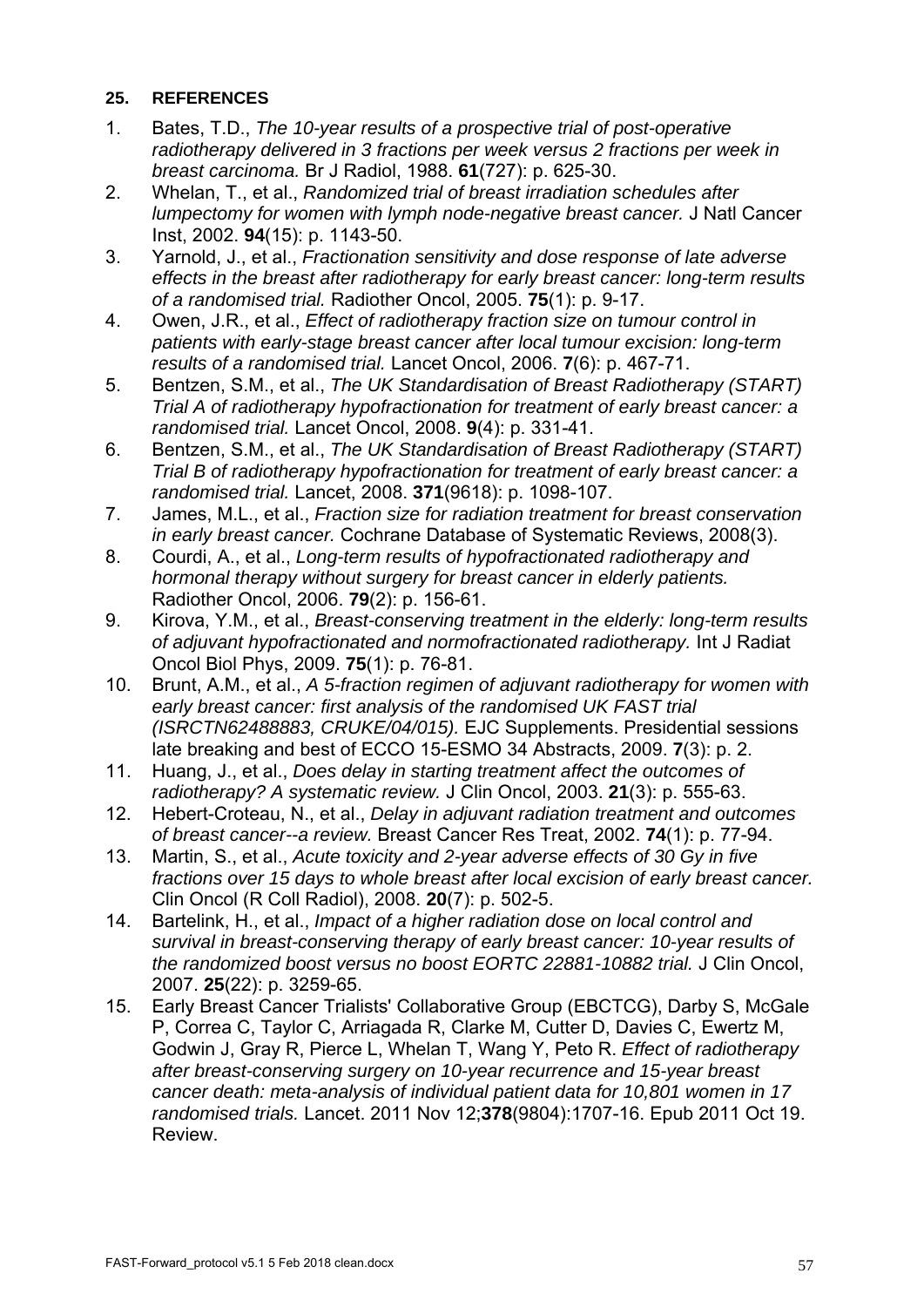- 16. Clarke, M., et al., *Effects of radiotherapy and of differences in the extent of surgery for early breast cancer on local recurrence and 15-year survival: an overview of the randomised trials.* Lancet, 2005. **366**(9503): p. 2087-106.
- 17. Darby, S., et al., *Effect of radiotherapy after breast-conserving surgery on 10 year recurrence and 15-year breast cancer death: meta-analysis of individual patient data for 10,801 women in 17 randomised trials.* Lancet, 2011. **378**(9804): p. 1707-16.
- 18. Giuliano, A.E., et al., *Axillary dissection vs no axillary dissection in women with invasive breast cancer and sentinel node metastasis: a randomized clinical trial.* JAMA, 2011. **305**(6): p. 569-75.
- 19. Giuliano, A.E., et al., *Locoregional recurrence after sentinel lymph node dissection with or without axillary dissection in patients with sentinel lymph node metastases: the American College of Surgeons Oncology Group Z0011 randomized trial.* Ann Surg, 2010. **252**(3): p. 426-32; discussion 432-3.
- 20. Galimberti, V., et al., *Axillary dissection versus no axillary dissection in patients with sentinel-node micrometastases (IBCSG 23-01): a phase 3 randomised controlled trial.* Lancet Oncol, 2013. **14**(4): p. 297-305.
- 21. Donker, M., et al., *Radiotherapy or surgery of the axilla after a positive sentinel node in breast cancer (EORTC 10981-22023 AMAROS): a randomised, multicentre, openlabel, phase 3 non-inferiority trial.* Lancet Oncol. 2014 Nov;15(12):1303-10. Epub 2014 Oct 15.
- 22. Whelan, J.T., I. Olivotto, and I. Ackerman, *NCIC CTG MA.20: An intergroup trial of regional nodal irradiation in early breast cancer.* J Clin Oncol, 2011. **29**: p. 779S.
- 23. Poortmans, P., H. Struikmans, and K. Kirova, *Irradiation of the internal mammary and medial supraclavicular lymph node chain in stage I-III breast cancer: final analysis of 4004 patients.* http://web.oncoletter.ch/files/cto\_layout/Kongressdateien/ECCO%20ESMO%2 02013/EE13PRAES2POORTMANS.pdf, 2013.
- 24. Stoll, B.A. and J.T. Andrews, *Radiation-induced Peripheral Neuropathy.* Brit.med.J., 1966. **1**: p. 834-837.
- 25. Barr, L.C. and M.W. Kissin, *Radiation-induced brachial plexus neuropathy following breast conservation and radical radiotherapy.* Br J Surg, 1987. **74**(9): p. 855-6.
- 26. Basso-Ricci, S., et al., *Report on 42 cases of postirradiation lesions of the brachial plexus and their treatment.* Tumori, 1980. **66**(1): p. 117-22.
- 27. Johansson, S., H. Svensson, and J. Denekamp, *Timescale of evolution of late radiation injury after postoperative radiotherapy of breast cancer patients.* Int J Radiat Oncol Biol Phys, 2000. **48**(3): p. 745-50.
- 28. Powell, S., J. Cooke, and C. Parsons, *Radiation-induced brachial plexus injury: follow-up of two different fractionation schedules.* Radiother Oncol, 1990. **18**(3): p. 213-20.
- 29. Hoeller, U., et al., *Radiation-induced plexopathy and fibrosis. Is magnetic resonance imaging the adequate diagnostic tool?* Strahlenther Onkol, 2004. **180**(10): p. 650-4.
- 30. Fairchild, A., et al., *Locoregional radiation for high-risk breast cancer-results of short fractionation.* Breast Cancer Research Treatment, 2000. **64;35; abstract 38**
- 31. Livsey, J.E., et al., *Axillary recurrence following conservative surgery and radiotherapy in early breast cancer.* Clin Oncol (R Coll Radiol), 2000. **12**(5): p. 309-14.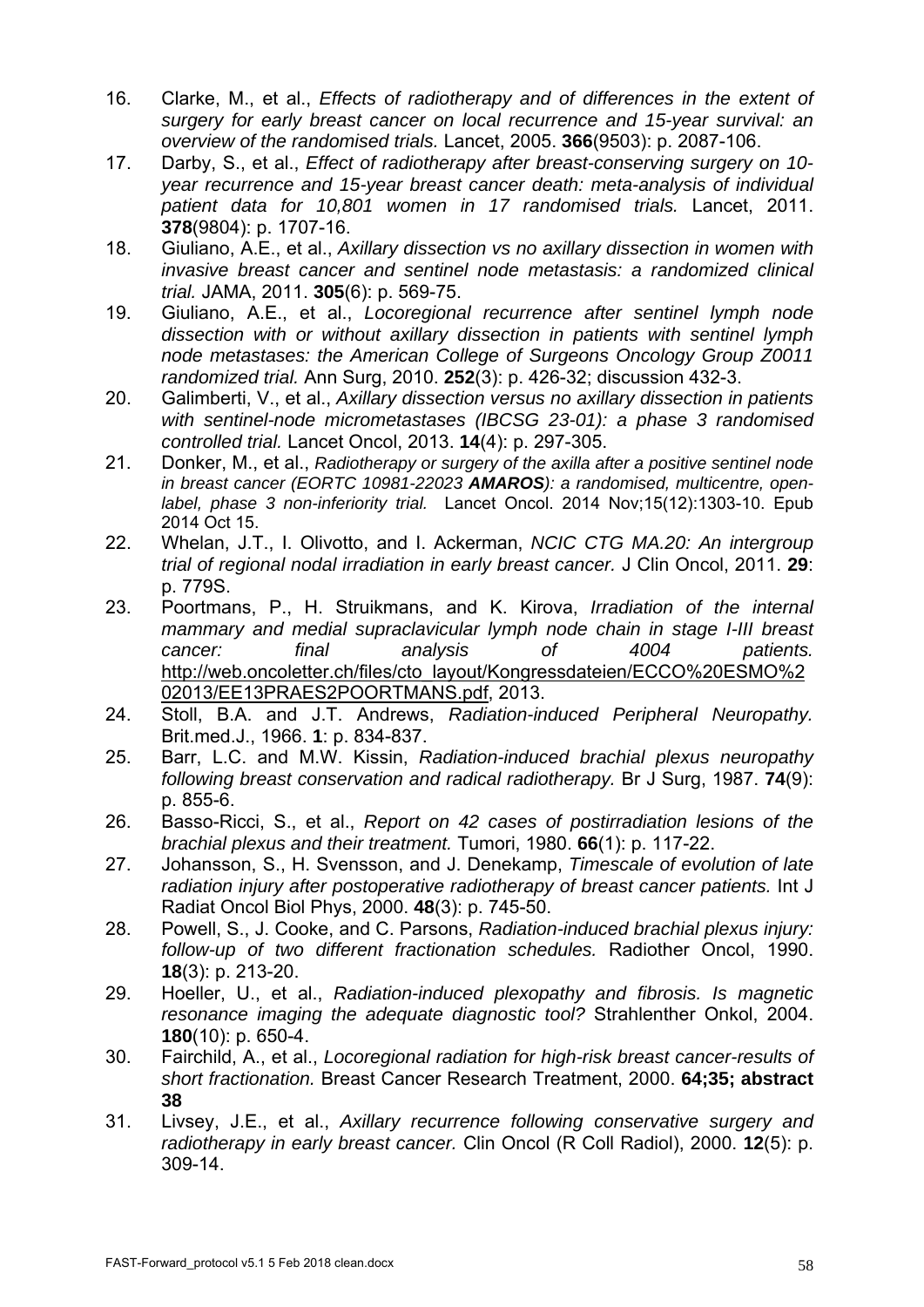- 32. Ragaz, J., et al., *Adjuvant radiotherapy and chemotherapy in node-positive premenopausal women with breast cancer.* N Engl J Med, 1997. **337**(14): p. 956-62.
- 33. Olsen, N.K., et al., *Radiation-induced brachial plexopathy: neurological followup in 161 recurrence-free breast cancer patients.* Int J Radiat Oncol Biol Phys, 1993. **26**(1): p. 43-9.
- 34. Delouche, G., et al., *Conservation treatment of early breast cancer: long term results and complications.* Int J Radiat Oncol Biol Phys, 1987. **13**(1): p. 29-34.
- 35. Fowble, B.L., et al., *Ten year results of conservative surgery and irradiation for stage I and II breast cancer.* Int J Radiat Oncol Biol Phys, 1991. **21**(2): p. 269- 77.
- 36. Pierce, S.M., et al., *Long-term radiation complications following conservative surgery (CS) and radiation therapy (RT) in patients with early stage breast cancer.* Int J Radiat Oncol Biol Phys, 1992. **23**(5): p. 915-23.
- 37. Galecki, J., et al., *Radiation-induced brachial plexopathy and hypofractionated regimens in adjuvant irradiation of patients with breast cancer--a review.* Acta Oncol, 2006. **45**(3): p. 280-4.
- 38. Chen, A.M., et al., *Intensity-modulated radiotherapy increases dose to the brachial plexus compared with conventional radiotherapy for head and neck cancer.* Br J Radiol, 2011. **84**(997): p. 58-63.
- 39. Haviland JS, Mannino M, Griffin C, Porta N, Sydenham MA, Bliss JM, Yarnold JR on behalf of the START Trialists' Group et al., *Late normal tissue effects in the arm and shoulder following lymphatic radiotherapy: Results from the UK START (Standardisation of Breast Radiotherapy) trials*. Radiother Oncol. 2017 Nov 15. pii: S0167-8140(17)32687-7. doi: 10.1016/j.radonc.2017.10.033. [Epub ahead of print]
- 40. Haviland JS et al., Evaluation of a method for grading late photographic change in breast appearance after radiotherapy for early breast cancer. Clin Oncol (R Coll Radiol). 2008 Sep;**20**(7):497-501.
- 41. Aaronson NK, Ahmedzai S, Bergman B, Bullinger M, Cull A, Duez NJ, Filiberti A, Flechtner H, Fleishman SB, de Haes JC, et al. *The European Organization for Research and Treatment of Cancer QLQ-C30: a quality-of-life instrument for use in international clinical trials in oncology.* J Natl Cancer Inst.1993 Mar 3;85(5):365-76.
- 42. Sprangers, M.A. and et al, *The European Organisation for Research and Treatment of Cancer Breast Cancer-Specific Quality-of Life Questionnaire Module: First results from a three-country field study.* J Clin Oncol, 2001. **5**(Classic Papers and Current Comments): p. 917-929.
- 43. Hopwood, P., et al., *A body image scale for use with cancer patients.* Eur J Cancer, 2001. **37**(2): p. 189-97.
- 44. Weis J, Arraras JI, Conroy T, Efficace F, Fleissner C, Görög A, Hammerlid E, Holzner B, Jones L, Lanceley A, Singer S, Wirtz M, Flechtner H, Bottomley A. *Development of an EORTC quality of life phase III module measuring cancerrelated fatigue (EORTC QLQ-FA13).* Psychooncology. 2012 May 4. doi: 10.1002/pon.3092. [Epub ahead of print]
- 45. Hopwood P, Haviland JS, Sumo G, Mills J, Bliss JM, Yarnold JR; START Trial Management Group. *Comparison of patient-reported breast, arm, and shoulder symptoms and body image after radiotherapy for early breast cancer: 5-year follow-up in the randomised Standardisation of Breast Radiotherapy (START) trials*. Lancet Oncology 2010 Mar;11(3):231-40. Epub 2010 Feb 6.
- 46. *START-Standardisation of Breast Radiotherapy, trial protocol*. 1998.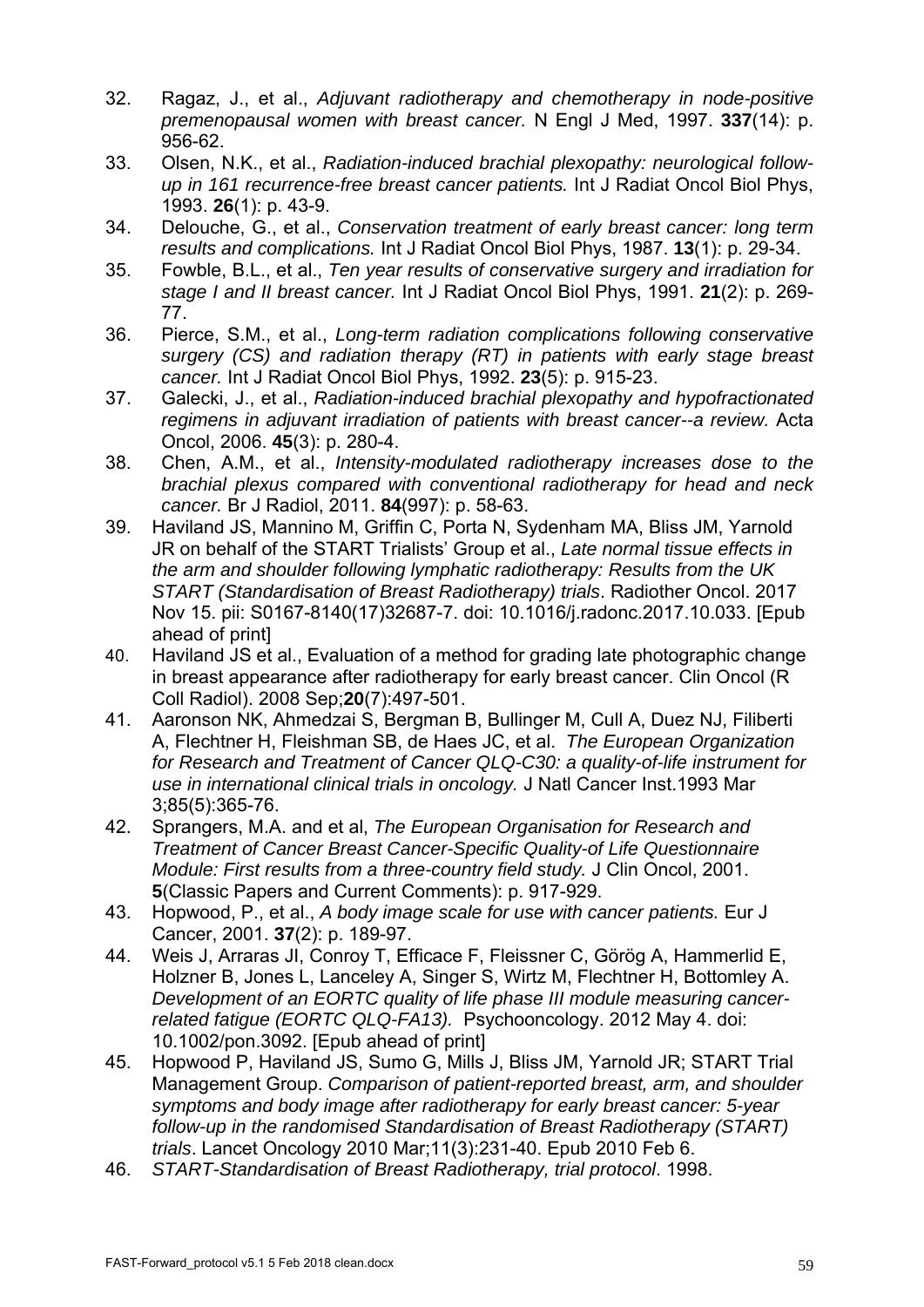- 47. *Surgical guidelines for the management of breast cancer.* Eur J Surg Oncol, 2009. **35 Suppl 1**: p. 1-22.
- 48. Patient Reported Outcome Measurement Group. *A structured review of patientreported outcome measures (PROMs) for breast cancer.* Report to the Department of Health 2009 (University of Oxford)
- 49. Hopwood P, Haviland J, Mills J, Sumo G, Bliss J on behalf of the START Trial Management Group: *The impact of age and clinical factors on quality of life in early breast cancer: An analysis of 2200 women recruited to the UK START (Standardisation of Breast Radiotherapy) Trial*. Breast 2007;16: 241-51
- 50. Stein K et al. *Putting the 'Q' in quality adjusted life years (QALYs) for advanced ovarian cancer – An approach using data clustering methods and the internet.* European Journal of Cancer 2007; 43(1): 104-113
- 51. Kimman M et al. *Responsiveness of the EQ-5D in breast cancer patients in their first year after treatment.* Health and Quality of Life Outcomes 2009,7:11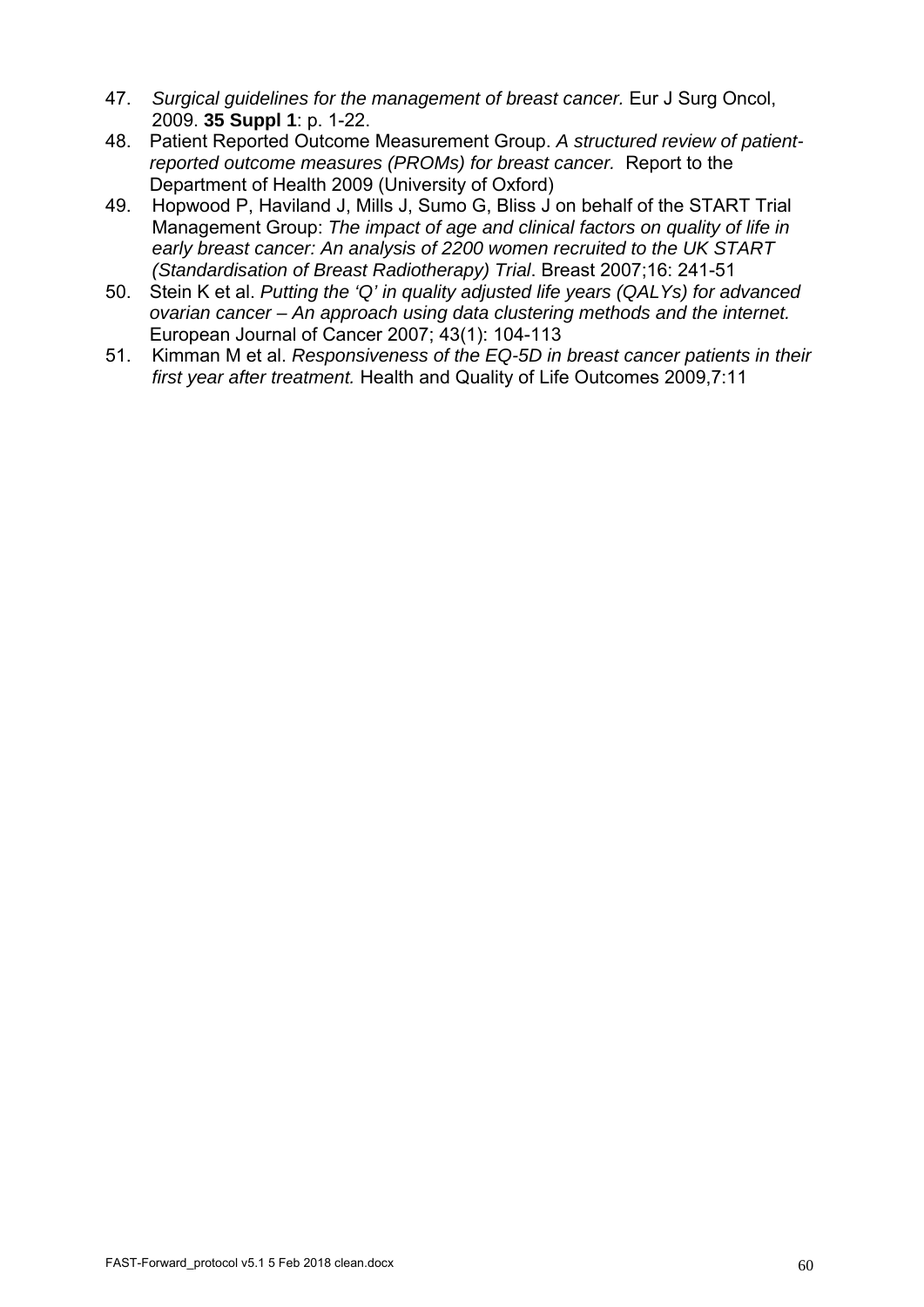# **APPENDIX 1: Acute skin reactions scoring scale**

| Grade   | <b>Description</b>                           |
|---------|----------------------------------------------|
| Grade 0 | No visible change                            |
| Grade 1 | Faint/dull erythema                          |
| Grade 2 | Tender/bright erythema +/- dry desquamation  |
| Grade 3 | Patchy moist desquamation, moderate oedema   |
| Grade 4 | Confluent moist desquamation, pitting oedema |

# **Modified RTOG scale (acute toxicity study I)**

# **CTCAE version 4.03 (acute toxicity study II)**

| Grade   | <b>Description</b>                                                                                                                                    |
|---------|-------------------------------------------------------------------------------------------------------------------------------------------------------|
| Grade 1 | Faint erythema or dry desquamation                                                                                                                    |
| Grade 2 | Moderate to brisk erythema; patchy moist desquamation, mostly confined to<br>skin fold and creases; moderate oedema                                   |
| Grade 3 | Moist desquamation in areas other than skin folds and creases; bleeding<br>induced by minor trauma or abrasion                                        |
| Grade 4 | Life threatening consequences; skin necrosis or ulceration of full thickness<br>dermis; spontaneous bleeding from involved site; skin graft indicated |
| Grade 5 | Death                                                                                                                                                 |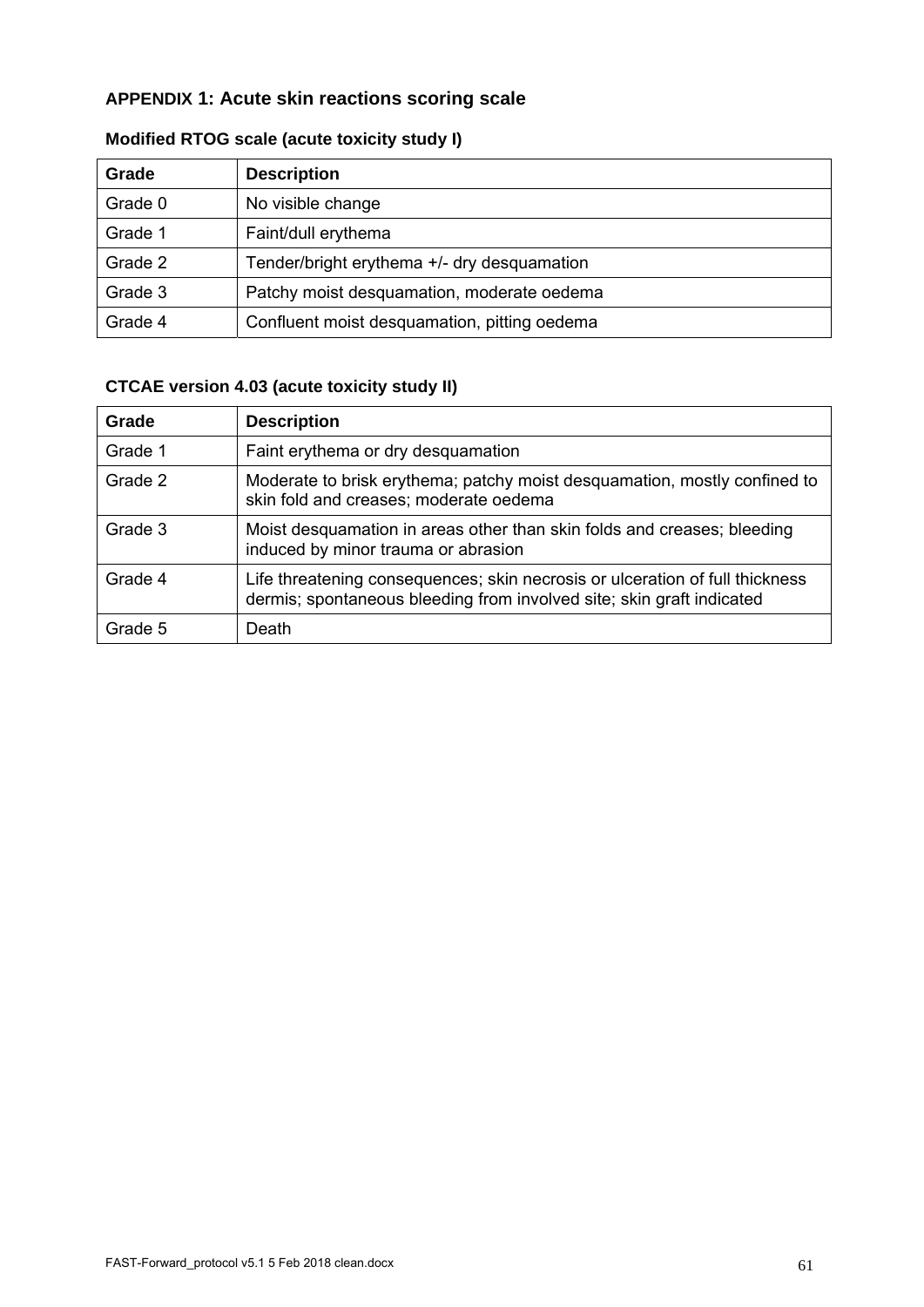### **APPENDIX 2: Selection of Test Dose Levels for FAST-Forward**

Assuming i) that the fractionation sensitivity of late normal tissue effects (NTE) is welldescribed by an  $\alpha/\beta$  value of 2.8, based on the results of the START A & FAST trials, ii) the slope of the dose response for NTE is well described by a  $\gamma$  value of 1.4, based on the START A trial and iii) complete repair of sublethal damage between daily fractions, the estimated equivalent total doses delivered in 2.0 Gy fractions assuming an  $\alpha/\beta$  value of 2.8 Gy ( $EQD_{2.8Gv}$ ) are shown below in a table that includes 50.0 Gy in 25 fractions as a reference schedule:

| Fractionation regimen                                                                 | $EQD2.8Gy$ (Gy) | * $\triangle$ NTE (%) |  |  |  |
|---------------------------------------------------------------------------------------|-----------------|-----------------------|--|--|--|
| 50 Gy/25Fr/5Wk (2.0 Gy/Fr)                                                            | 50.0            | reference             |  |  |  |
| 40.05 Gy/15Fr/3Wk (2.67 Gy/Fr)                                                        | 45.6            | $-12.3$               |  |  |  |
| 27 Gy/5Fr/1Wk (5.4 Gy/Fr)                                                             | 46.1            | $-11.1$               |  |  |  |
| 26 Gy/5Fr/1Wk (5.2 Gy/Fr)                                                             | 43.3            | -18.8                 |  |  |  |
| * Negative values indicate estimated NTE rates lower than after 50 Gy in 25 fractions |                 |                       |  |  |  |

Where tumour response is concerned, applying an  $\alpha/\beta$  value of 4.6 Gy generated by the START pilot and START A trials and  $\gamma = 0.2$  based on START A, the estimated equivalent total doses delivered in 2.0 Gy fractions ( $EQD_{4.6Gy}$ ) are shown below in a table that includes 50 Gy in 25 fractions as a reference schedule:

|                                                                                                       |                    | $*$ $\Delta$ Tumour |  |  |
|-------------------------------------------------------------------------------------------------------|--------------------|---------------------|--|--|
| Fractionation regimen                                                                                 | $EQD_{4.6Gy}$ (Gy) | Relapse (%)         |  |  |
| 50 Gy/25Fr/5Wk (2.0 Gy/Fr)                                                                            | 50.0               | reference           |  |  |
| 40.05 Gy/15Fr/3Wk (2.67 Gy/Fr)                                                                        | 44.1               | $+2.4$              |  |  |
| 27 Gy/5Fr/1Wk (5.4 Gy/Fr)                                                                             | 41.0               | $+3.6$              |  |  |
| 26 Gy/5Fr/1Wk (5.2 Gy/Fr)                                                                             | 38.6               | $+4.6$              |  |  |
| * Positive values indicate higher estimated levels of tumour relapse than after 50 Gy in 25 fractions |                    |                     |  |  |

Note that a 2.4% excess tumour relapse rate was excluded with >97% confidence in START B, where the HR for local relapse after 40.05 Gy in 15 fractions compared to 50.0 Gy in 25 fractions was 0.79 (95% CI=0.48-1.29). In other words, the local relapse rate was, if anything, slightly lower, not higher, after 15 compared to 25 fractions [1]. If treatment time explains part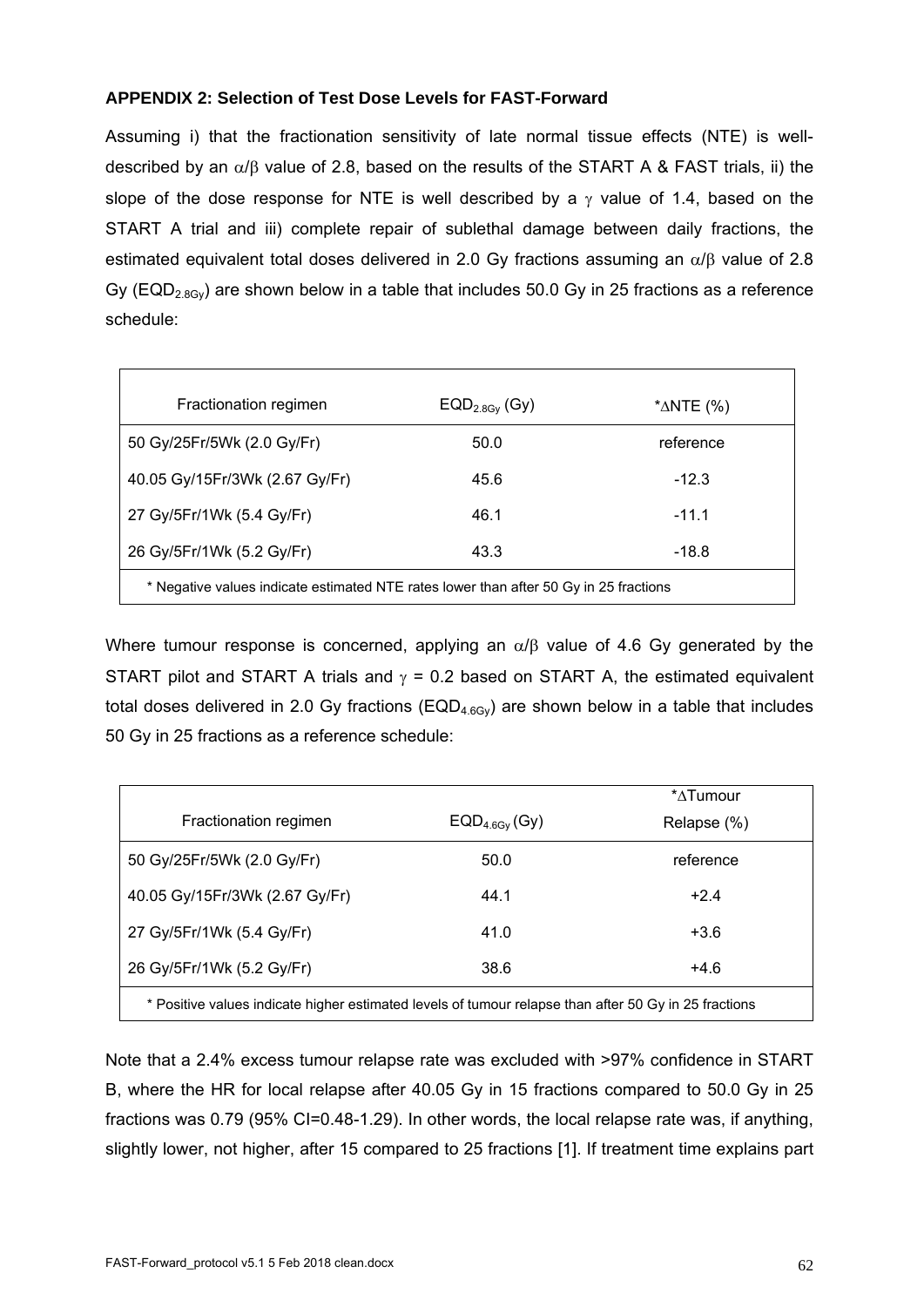or all of this effect, local relapse in the 1-week schedules will be lower than those estimated above.

### **Acute skin reactions**

Data on acute skin reactions in humans suggest that acute skin reactions will be milder in the test groups, since acute reactions are much less sensitive to fraction size than to total dose (which is reduced from 40.05 Gy to <30 Gy in the test groups). A 1 week schedule is too short to stimulate repopulation in the epidermis and radiosensitisation due to re-assortment. This expectation is consistent with the results of a pilot study in 30 patients receiving 30 Gy to whole breast in 5 fractions of 6.0 Gy over 15 days, in which there were 3 cases of grade 1 and 1 case of grade 2 moist desquamation (no cases of grade 3 or 4) [2].

### **Incomplete repair during a 24-hour inter-fraction interval**

Turesson showed that a 24-hour inter-fraction interval is more sparing of late damage (telangiectasia) than a 4-hour interval. The difference was equivalent to 11% difference in fraction size [3]. Estimates of recovery half-time  $(T<sub>\&</sub>)$  for late endpoints in humans are based on the CHART head and neck trial:  $T_{\%}$  for telangiectasia was 3.8 hours and for fibrosis was 4.4 hours [4]. It is likely that repair beyond a 24-hours is very limited, and that no adjustment is needed to fraction size when moving from a 7-day to 1-day inter-fraction interval. The 2 year results of the FAST pilot study raised no concerns that an inter-fraction interval of 2 or 3 days leads to excessive late effects [2]. The  $EQD_{2.8Gv}$  of the 5-fraction regimen delivered as one fraction per week in the FAST trial was estimated to be 54 Gy, but no marked change in breast appearance at 2 years was recorded in any of 30 patients treated with 30 Gy in 5 fractions over 15 days [2].. An element of incomplete repair at 24 hours (relative to 7 days) after 4 out of 5 test group fractions might lead to an estimated 1% increase in NTE, as illustrated for Test group 1 below if the second, third, fourth and fifth fractions follow on consecutive days and each deliver 5.5 Gy of absorbed dose instead of prescribed 5.4 Gy.

|                                                                                                                    |                 | *ANTE |  |  |  |
|--------------------------------------------------------------------------------------------------------------------|-----------------|-------|--|--|--|
| Fractionation regimen                                                                                              | $EQD2.8Gy$ (Gy) | (% )  |  |  |  |
| 5.4 Gy x 1                                                                                                         | 9.2             |       |  |  |  |
| 5.5 Gy x 4                                                                                                         | 38.0            |       |  |  |  |
| 5.4 Gy x 1 plus 5.5 Gy x 4                                                                                         | 47.2            | $-10$ |  |  |  |
| ** 5.4 Gy x 5                                                                                                      | 46.1            | $-11$ |  |  |  |
| * Estimated NTE rates relative to 50 Gy in 25 fractions<br>** Test group 2, assuming 100% repair between fractions |                 |       |  |  |  |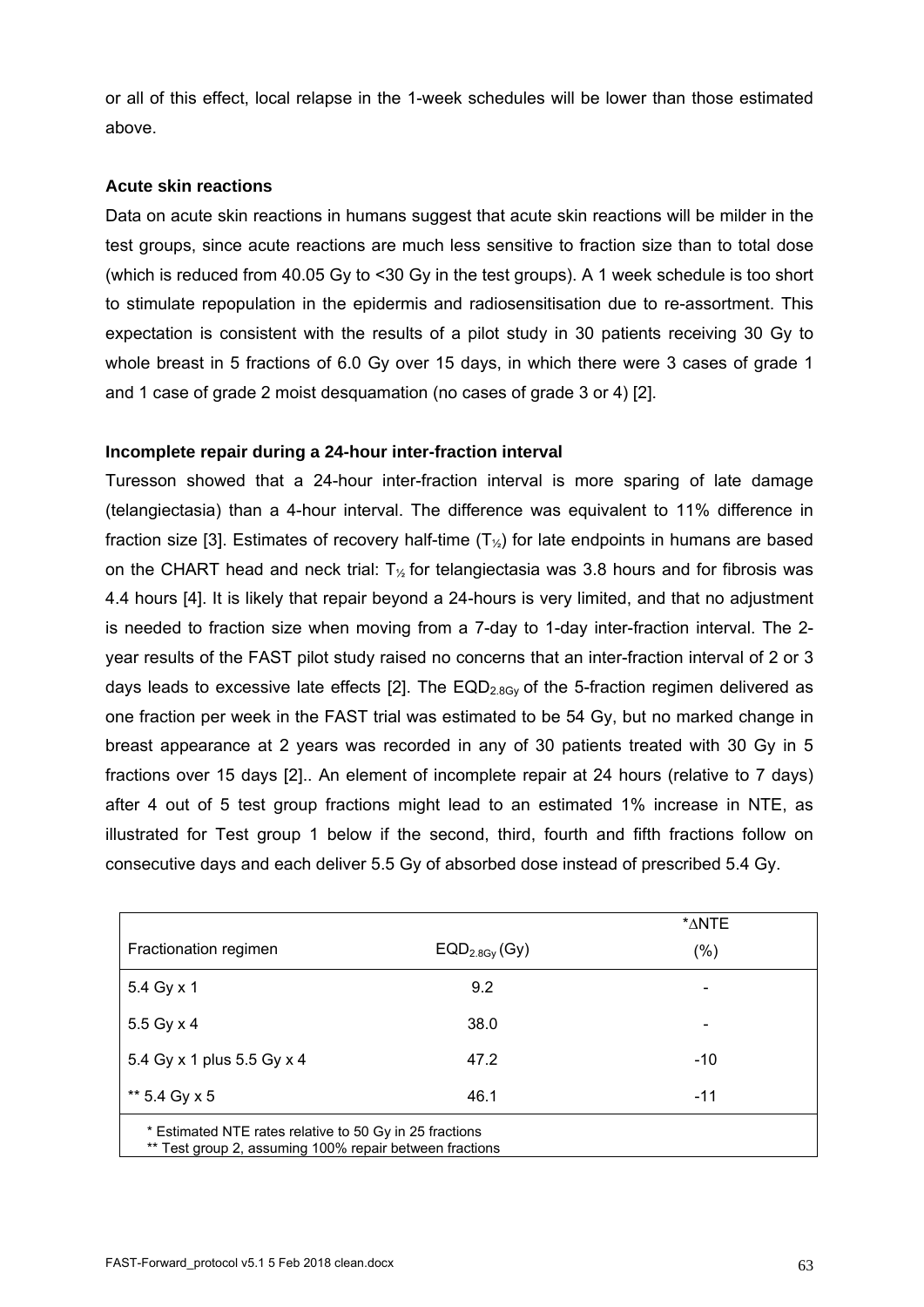Despite a lack of evidence suggesting need for dose modification taking account of incomplete repair and/or a lower  $\alpha/\beta$  value for late NTE than that estimated in the START A and FAST trials, a second test dose level (26.0 Gy in 5 fractions of 5.2 Gy) is included, as applied in START A. This allows interpolation, if required, in order to identify a 5-fraction schedule iso-effective with 40.05 Gy in 15 fractions.

### **Appendix 2 references**

- 1. Bentzen, S.M., et al., *The UK Standardisation of Breast Radiotherapy (START) Trial B of radiotherapy hypofractionation for treatment of early breast cancer: a randomised trial.* Lancet, 2008. **371**(9618): p. 1098-107.
- 2. Martin, S., et al., *Acute toxicity and 2-year adverse effects of 30 Gy in five fractions over 15 days to whole breast after local excision of early breast cancer.* Clin Oncol (R Coll Radiol), 2008. **20**(7): p. 502-5.
- 3. Turesson, I. and G. Notter, *Accelerated versus conventional fractionation. The degree of incomplete repair in human skin with a four-hour-fraction interval studied after postmastectomy irradiation.* Acta Oncol, 1988. **27**(2): p. 169-79.
- 4. Bentzen, S.M., M.I. Saunders, and S. Dische, *Repair halftimes estimated from observations of treatment-related morbidity after CHART or conventional radiotherapy in head and neck cancer.* Radiother Oncol, 1999. **53**(3): p. 219-26.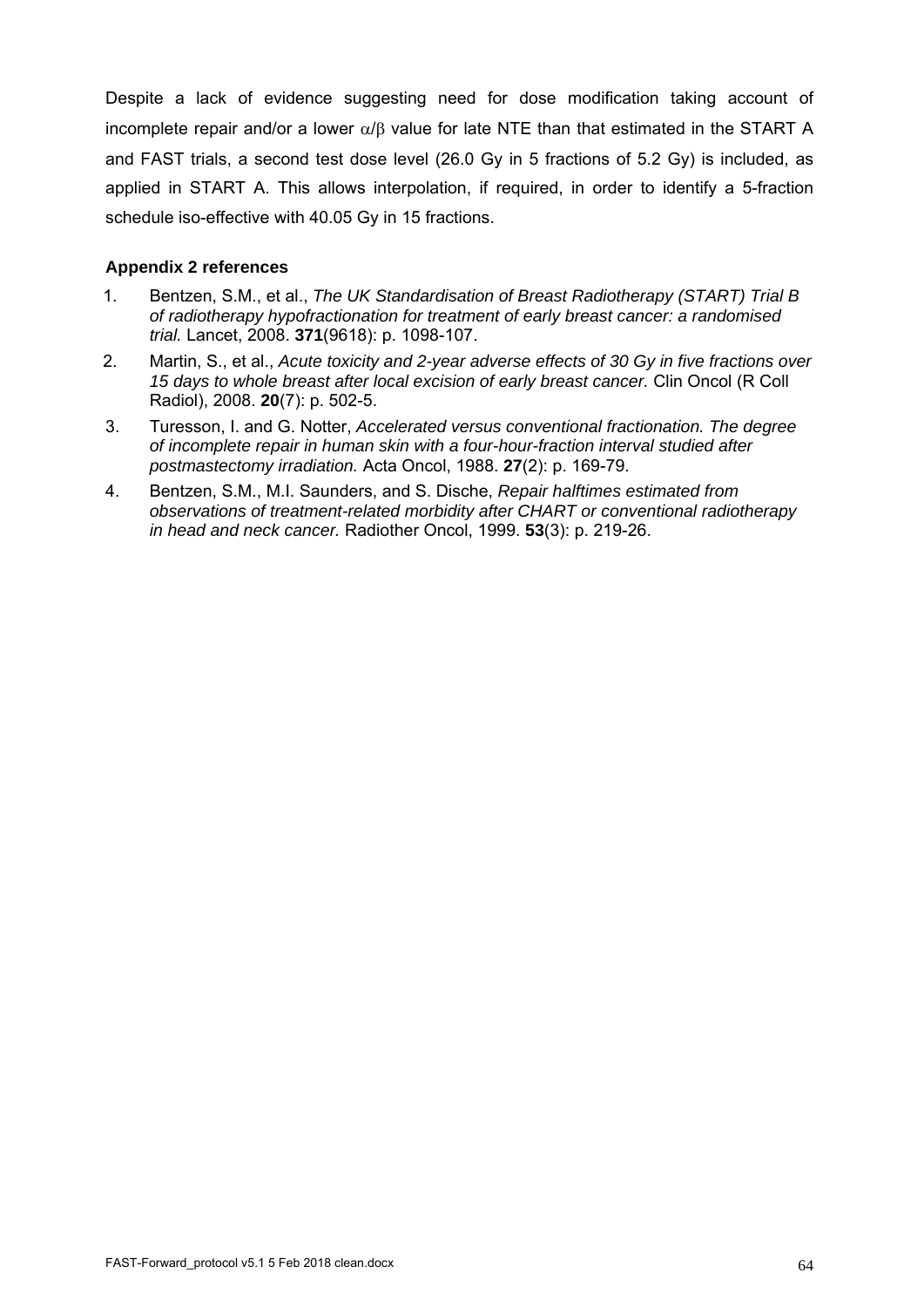### **APPENDIX 3: Quality Assurance (QA) Programme**

### **1. Background**

The complex nature of modern radiotherapy carries inherent problems both in ensuring reproducibility and accuracy within a radiotherapy unit and, more particularly, when carried out on a multi-centre basis. Specific issues in the treatment of the breast/chest wall and nodal region arise from the geometry and proximity of the associated treatment volumes-with important radiation sensitive structures underlying the breast, chest wall and nodal region including the lung, myocardium and brachial plexus.

Careful localisation, computerised planning, accurate verification of beam position and meticulous attention to alignment and matching during treatment are essential.

A QA programme is "a mandatory prerequisite when aiming at high dose, high precision radiotherapy" and is an integral component of any radiotherapy trial as defined by the EORTC guidelines for trial protocols in radiotherapy [1, 2].

In this multi-centre randomised trial the QA programme will enable confirmation that technical guidelines within the protocol have been understood and implemented correctly by participants and that the dose prescription is delivered according to protocol together with appropriate documentation of technique and patient related data. This will ensure that clinical observations in terms of tumour control and normal tissue damage reflect differences in the randomised schedules rather that departures from trial protocol. Techniques used will be documented, this data will be available should differences in observed outcomes emerge.

In this way the definition of QA as "all those planned and systematic actions necessary to provide adequate confidence that a produce will satisfy given requirements of quality" [3] can be satisfied and the scientific worth of the parent trial be validated.

The QA programme will build on that developed for the START and IMPORT trials. This has provided an element of consensus in radiotherapy technique amongst radiotherapy centres. FAST-Forward will necessitate the implementation of new technology in some centres where the use of intensity-modulated radiotherapy or image-guided radiotherapy has not been used previously.

### **2. Plan of investigation**

The QA programme will follow the guidelines set out by the EORTC [2] and will be coordinated by an experienced QA team based at Mount Vernon Hospital [4, 5]. It is based on anticipated accrual by around 40 RT centres over a three and a half to four year period. From Protocol Versions 1.0-2.2 the QA programme applied to whole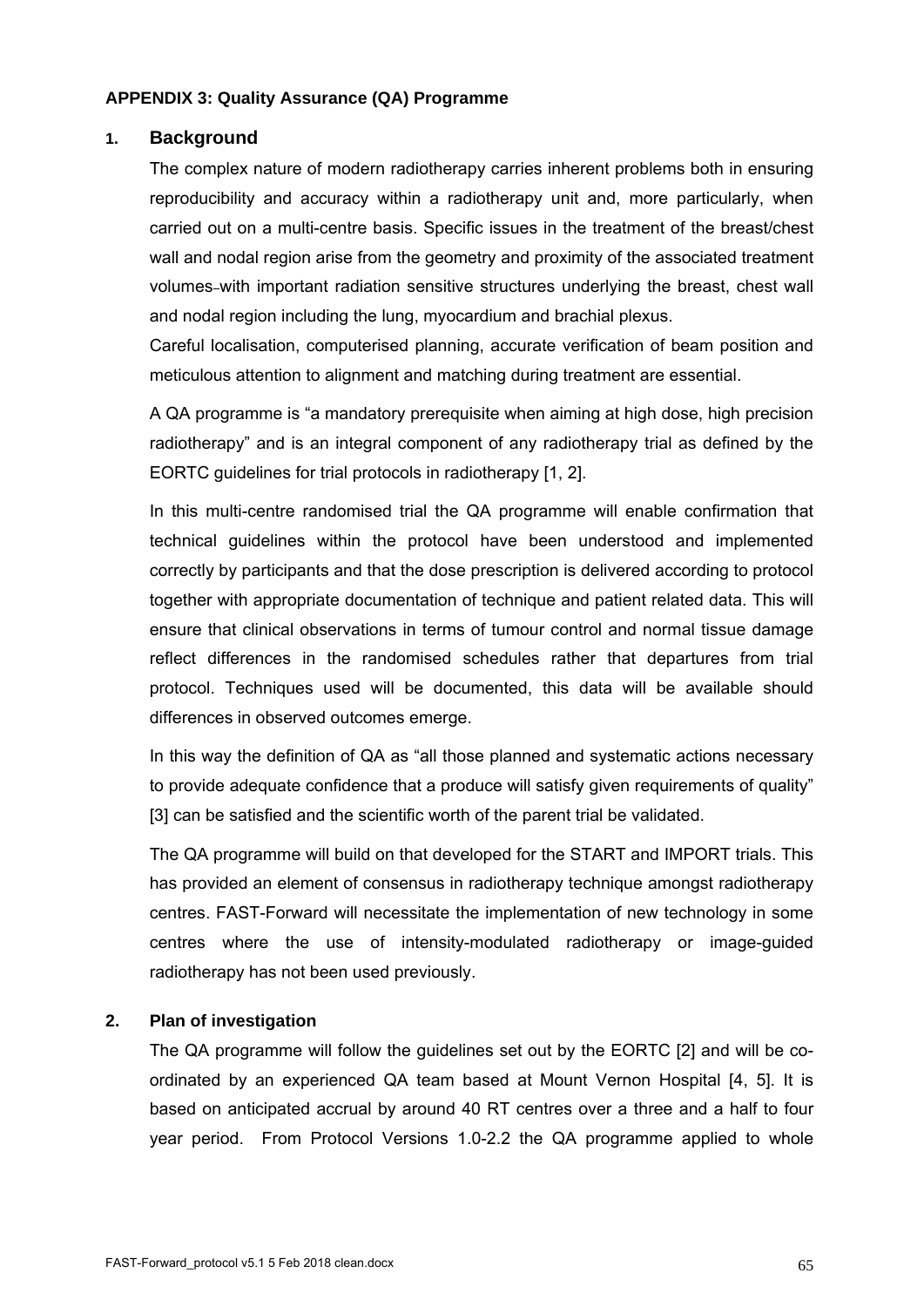breast/chest wall radiotherapy. From Protocol Version 3.0 onwards centres will need to gain additional QA approval for lymphatic RT.

The programme will proceed as follows:

2.1 An initial questionnaire establishing precise details of technique to be used within the centre, together with specimen patient outlines to be used for creation of an ideal plans and outlining of target volumes as defined by trial protocol to be produced by each centre, where not already assessed for another trial.

From Protocol Version 3.0 each centre PI will be credentialed for lymphatic nodal outlining as part of the QA approval process.

- 2.2 A visit by the QA team may be performed prior to a centre entering the study to validate independently the technique in use against the information given in the questionnaire. In particular, the following parameters will be assessed:
	- i) Target volume and treatment technique used.
	- ii) Confirmation of IMRT/compensator implementation.
	- iii) Planning of radiation distributions across the treatment volume for homogeneity and prescription points.
	- vi) Routine QC performed by the centre will be assessed and compared with current IPEM guidelines [6].
	- vii) Measurements across the treatment volume within a purpose-made phantom, if not performed for the same technique within the last 3 years.
	- viii) The imaging verification technique and protocol will be assessed.
- 2.3 All plans together with corresponding CT data sets will be collected electronically. Data should be anonymised with the patient's trial number and initials prior to sending to the QA team. Verification images will also be collected for the first 3 patients.

# **3. Quality control by department for IMRT**

Where a centre has an established IMRT programme which has been previously credentialed by members of the NCRI trials QA team for another trial, some aspects of the FAST-Forward QA programme may be omitted. Where an established IMRT programme is not set up, additional QC may be required such as verification of fluence maps for each field.

From Protocol Version 3.0 new centres will need to gain QA approval for both whole breast/chest wall and lymphatic radiotherapy.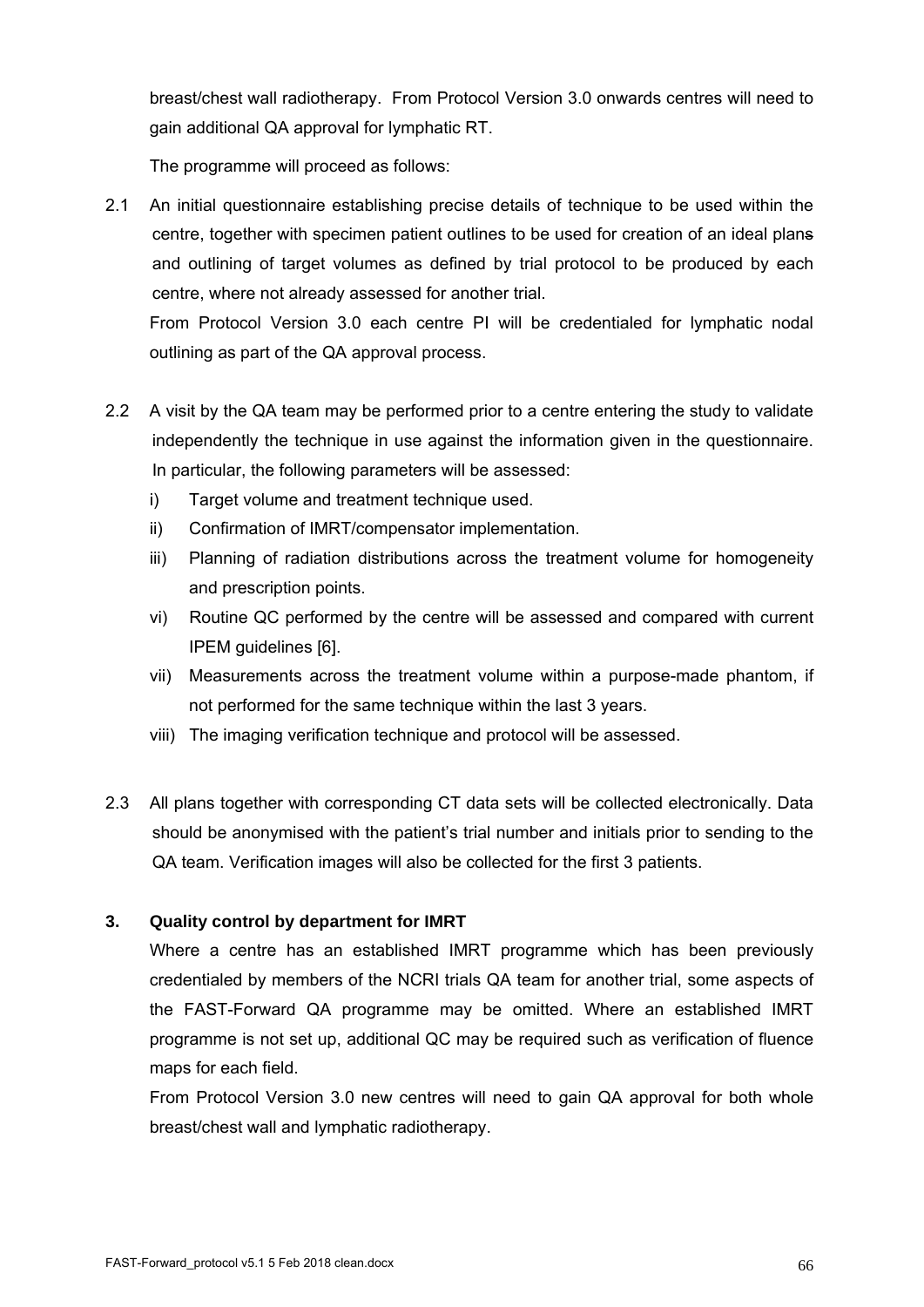# **4. Analysis of QA programme**

The data from the QA programme will be analysed separately from the main trial. Major discrepancies from trial protocol will be notified to participating centres. These will include:

- i) Discrepancies in documentation, dose prescription and dose recording.
- ii) Failure to meet upper and lower dose limits for treatment volumes.
- iii) Systematic errors of technique in any stage of treatment from planning through to implementation.

The detailed analysis of the QA data will produce quality information covering the following areas:

- i) Variations in breast radiotherapy practice in participating centres
- ii) A comparison of methods used for IMRT (multiple static fields, dynamic fields)
- iii) An assessment of the emerging technologies and their quality control
- iv) Quantification of dose uniformity during the treatment period
- v) Correlation of physical parameters of radiation with trial outcomes:
	- The association between dose variation across the treatment volumes and tumour control.
	- Dose variation, machine energy and skin surface doses in relation to moderate/severe fibrosis and breast shrinkage.
	- Variations in dose homogeneity with rib pain, fracture and necrosis.

# **Appendix 3 references**

- 1. Horiot, J.C., et al., *The programme of quality assurance of the EORTC radiotherapy group. A historical overview.* Radiother Oncol, 1993. **29**(2): p. 81-4.
- 2. Bolla, M., et al., *EORTC guidelines for writing protocols for clinical trials of radiotherapy.* Radiother Oncol, 1995. **36**(1): p. 1-8.
- 3. SMAC, *Quality Assurance in Radiotherapy*. 1991, Standing Committee on Cancer of the Standing Medical Advisory Committee.
- 4. Aird, E.G., et al., *Quality assurance in the CHART clinical trial.* Radiother Oncol, 1995. **36**(3): p. 235-44.
- 5. Venables, K., et al., *A survey of radiotherapy quality control practice in the United Kingdom for the START trial.* Radiother Oncol, 2001. **60**(3): p. 311-8.
- 6. IPEM, *81 Physics aspects of Quality Control in Radiotherapy*. IPEM Report, ed. W.P.M. Mayles, et al. 1999, York: IPEM.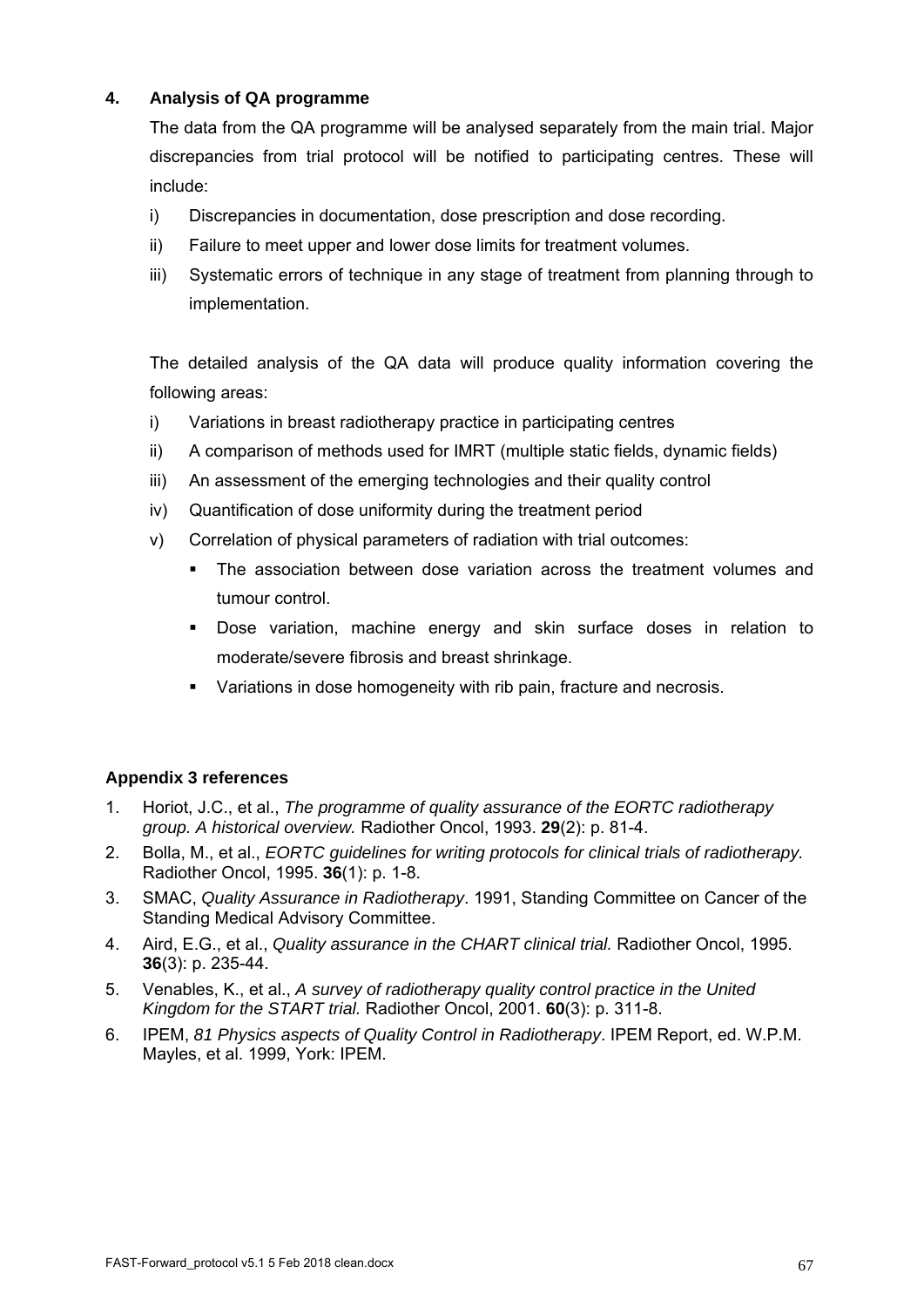#### **APPENDIX 4: Patient Reported Outcome Measures (PROMS)**

Patient reported outcome has become an important measure in breast cancer research over the past decade. It is an umbrella term coined for any subjective report from the patients on outcomes such as quality of life, self-perceived functional well-being and satisfaction of treatment received. There is evidence that radiotherapy causes long-term effects on quality of life in terms of altered breast appearance, breast, arm and shoulder symptoms, as well as a possible impact on some general aspects such as fatigue. Results from the START trial have highlighted the value of patients' self-reported post–radiotherapy symptoms in discriminating between radiotherapy (RT) regimens in favour of hypofractionation [1]. The START trials also showed that patient-rated cancer specific PROMS data, obtained with the EORTC QLQ-C30 [2] provided useful insight of patient experience at baseline (for example concerning the effects of surgery) [3] and made a small contribution to a comparison of the regimens up to 2 years, with fewer changes in parameters observed from 2-5 years (unpublished data 2010). The FAST-Forward PROMS sub-study is planned to provide subjective views of key breast symptoms and body image over 10 years of follow-up, with the aim to add supportive data in the comparison of a trade-off between local tumour control and adverse effects of treatment. The key effects of radiotherapy on PROMS are hypothesised to be on a range of breast symptoms as reported for the START trial [1] and potentially on body image plus short term general effects such as fatigue. From Protocol Version 3.0 key patient reported outcomes will be arm and shoulder symptoms such as arm swelling, shoulder stiffness, upper limb pain, sensorimotor symptoms and overall arm function associated with lymphatic RT. In the START trials these symptoms largely related to prior surgery [1].

#### **Rationale for PROMS measurement**

The evaluation strategy is based on standardised measures that will provide data and allow comparison with other relevant trials. The scales selected include specific measures for evaluating breast cancer therapies, body image, protocol-specific post RT symptoms, fatigue and psychological distress together with a general cancer health related quality of life scale; all have been used in the START and IMPORT radiotherapy trials. Assessment will be carried out over at least 5 years of follow-up.

#### **Measures**

**The EORTC QLQ-C30** [2] comprises 5 functional sub-scales, 2 symptoms subscales and additional symptoms items and questions about global health and global quality of life.

**The EORTC BR23 breast cancer module** is a 23-item scale designed for use in breast cancer treatment [4]. It consists of 6 subscales: breast symptoms, arm symptoms, body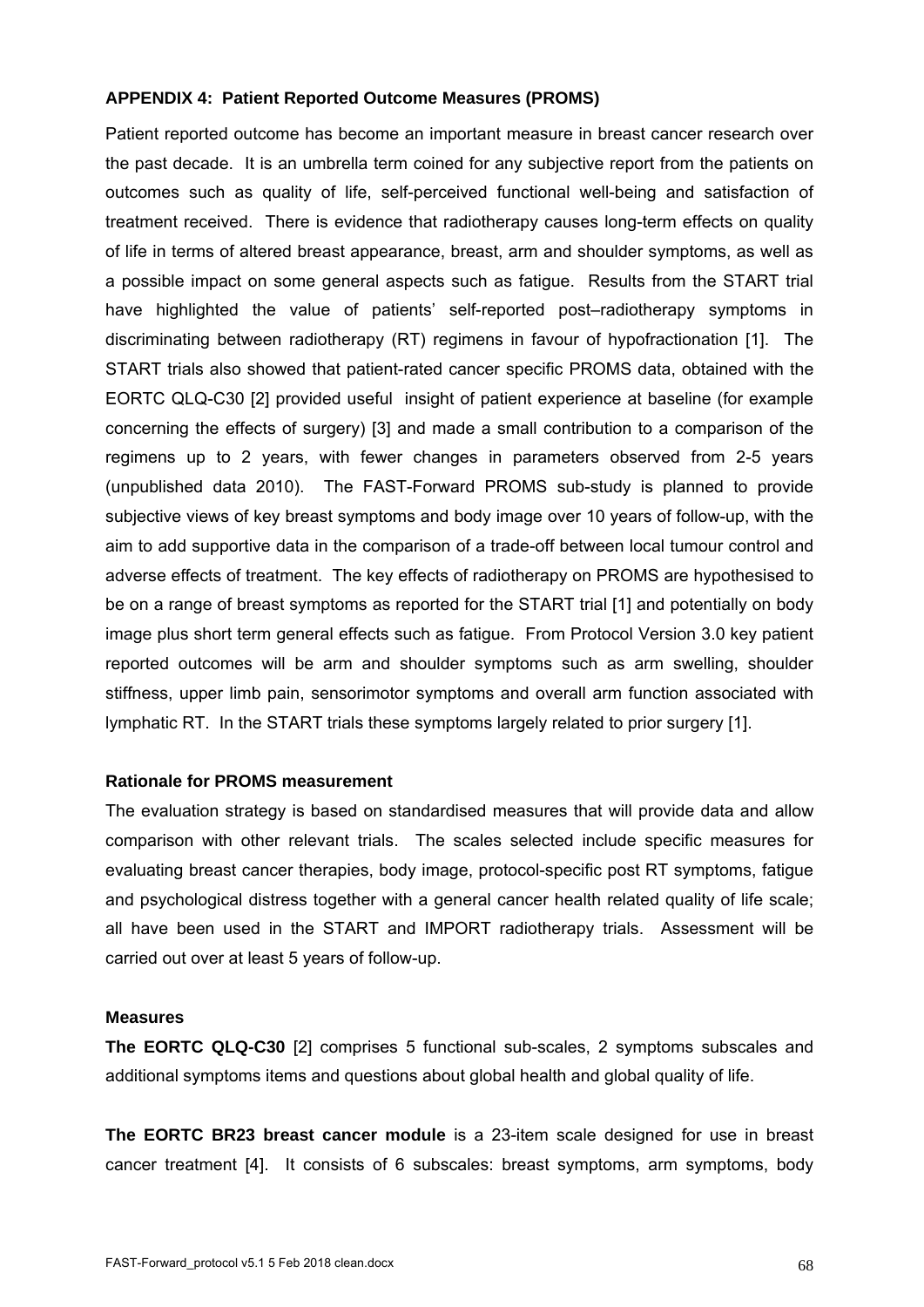image, systemic side effects, sexual functioning, sexual enjoyment and items on hair loss and future perspective. This will be supplemented by 6 items specific to post-treatment effects evaluating change in skin appearance, change in overall appearance of the breast, breast shrinkage and hardening, position of the nipple and difficulty getting a bra to fit. An additional item measures shoulder stiffness. From Protocol Version 3 onwards patients will be asked a further six questions relating to potential side effects from the lymphatic RT.

**The 10-item Body Image Scale (BIS)** (of which 4 items are already incorporated in the BR23) was designed for use with cancer patients [5] and has been widely used in national breast cancer treatment trials.

**The EORTC 13-item Fatigue module (EORTC QLQ-FA-13 (revised version Phase III)**  [6,7] will be used in this trial as detailed data are required to assess the short and longer term impact of RT. Relevant permission to use this scale has been obtained.

The PROMS evaluations are designed to complement the photographic assessments of breast appearance and clinical ratings of late normal tissue effects, and to capture the medium and long-term sequelae of breast radiation therapy on fatigue and psychological distress as important components of quality of life. The long-term PROMS sub-study is both comparative and descriptive: sample size considerations are addressed where appropriate.

The timing and mode of administration of PROMS questionnaires is based on experience from the START trials plus the need to assess adverse effects due to RT at an earlier time point (3 months). The PROMS data will be collected in a subset of centres participating in the FAST-Forward trial who wish to participate in the PROMS sub-study; this is the same strategy that was used in the START and IMPORT trials. All patients at PROMS participating centres will be invited to participate in the PROMS sub-study, but if they would prefer not to they may still be randomised into the main trial.

The PROMS outcomes will be summarised in a form that can be used by clinicians to inform patients and other stakeholders e.g. providers and commissioners of health care. No weighting will be given to prioritise any particular PROMS domain: the aim is to provide information from all PROMS domains as appropriate.

### **1) Normal tissue effects and body image**

The proportion of patients suffering breast, arm and shoulder symptoms together with specific post-RT symptoms will be assessed at baseline, 3 and 6 months post-treatment and 1, 2, 5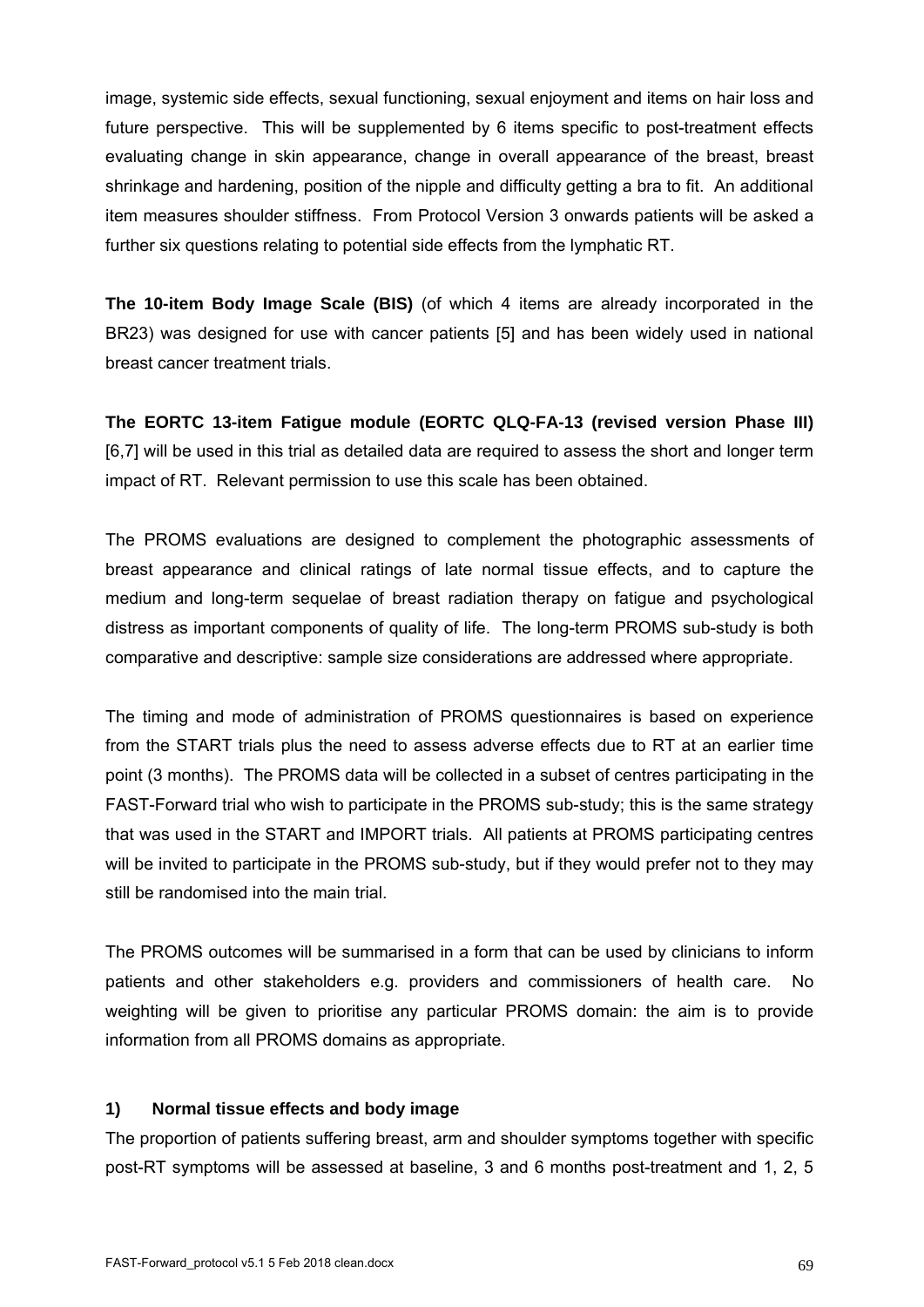and 10 years post-randomisation. Relevant symptoms from the breast cancer module (EORTC BR23) and protocol-specific post RT symptoms, all scored as 'quite a bit' or 'very much' will be used as an indicator of adverse effects. Body image concerns will be summarised for comparison between regimens, and where appropriate, individual items will also be compared.

### **2 General PROMS outcomes**

1) The EORTC QLQ-C30 and the Fatigue module (EORTC QLQ-FA-13 revised Version Phase III) will be analysed according to EORTC guidelines and results compared between regimens for short and longer-term effects and differences.

### 2) Sexual function and sexual enjoyment (BR23)

Whilst we would not assume that these parameters are influenced primarily by RT, these domains are interrelated and may reflect the general impact of treatment. We will therefore be able to explore these domains within regimen and describe levels of dysfunction and distress across regimens. Formal statistical comparisons will be considered if differences emerge which warrant testing, but these are not expected. .

### **Summary of results to reflect favourable and unfavourable effects**

In order to aid clinicians in an appraisal of the results we shall summarise the major findings, positive and negative, of the above outcomes. We will not attempt to produce a summary score representing a PROMS outcome for each regimen, but will report results for each domain under consideration. Results for medium and long-term effects will be presented in tabular form with accompanying explanatory paragraphs.

This will be a particularly important way of trying to provide a resume of a large study, which will help clinicians and others consider and discuss factors that influence a 'trade-off' of (psychosocial) cost and benefit, should this arise, the main one being considered to be enhanced cosmesis at a greater risk of local relapse.

### **Eligibility**

All patients who:

- **are entered into the FAST-Forward trial;**
- are not taking part in a PROMS study as part of another trial;
- consent to be part of the PROMS sub-study and are available for follow up;
- are willing and able to complete the self-report PROMS questionnaires.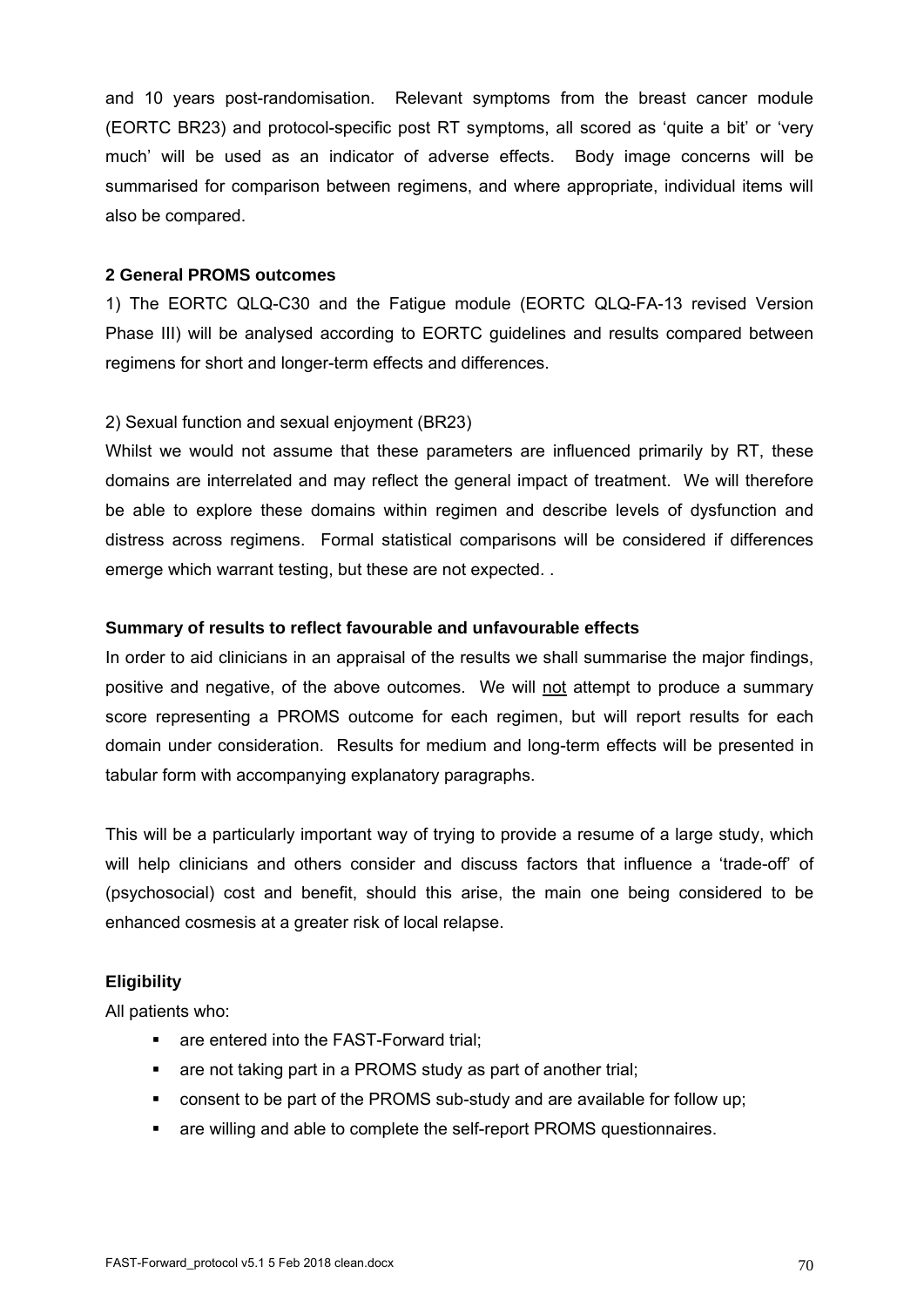#### **Sample Size**

732 patients per group (total 2196) will provide 80% power to detect differences of  $\geq 8\%$  in the prevalence of specific normal tissue effects. Sample size estimate assumes a 2-sided significance level of = 0.025 (to allow for multiple testing) and allowing for 10% attrition due to illness or death (based on experience from the START trial).

The significance level chosen allows, to some degree, for the multiple testing involved in analysing individual sub-scales of the PROMS questionnaires. The numbers identified above also allow for some degree of attrition due to illness or death (10% non-completion). Experience from the START trial has shown compliance to be high. Particular care will be taken when approaching patients in the trial known to have relapsed, as although it is vital to collect these data, it may be requested at a sensitive point.

Patients will be stratified by centre and due representation geographically will be considered. The IDMC may recommend extending recruitment in the PROMS sub-study in all or a specific subgroup of patients. Such extension will take into account the attrition rate observed during follow-up in the study to date.

#### **Timing of Assessments**

The emphasis is on the long-term assessment of different treatment policies. Evaluation points are designed to allow comparison with the START and IMPORT LOW and HIGH trial PROMS outcomes.

*Baseline Patient Reported Outcome Measures (PROMS):* All measures: EORTC QLQ-C30 and BR23, protocol specific pre-RT items, Body Image Scale (BIS) and EORTC Fatigue module. A designated member of staff, trained in PROMS administration, should hand out questionnaires in the clinical centre. Patients will be asked to complete the questionnaires after a full explanation of the study and after giving informed consent but **before** the randomisation is known, to avoid the possibility of bias.

**Patient Reported Outcome Measures (PROMS) Follow-up:** Results of the START trials indicated a rise in breast symptoms at the 6-month evaluation and more precision is needed in estimating these effects closer to treatment. All PROMS measures (EORTC QLQ-C30 and BR23, Protocol specific post–RT breast symptoms, BIS, EORTC Fatigue module) will therefore be mailed to patients from the FAST-Forward Trials Office at 3 and 6 months post radiotherapy, 1 and 10 years post randomisation. A smaller set of PROMS measures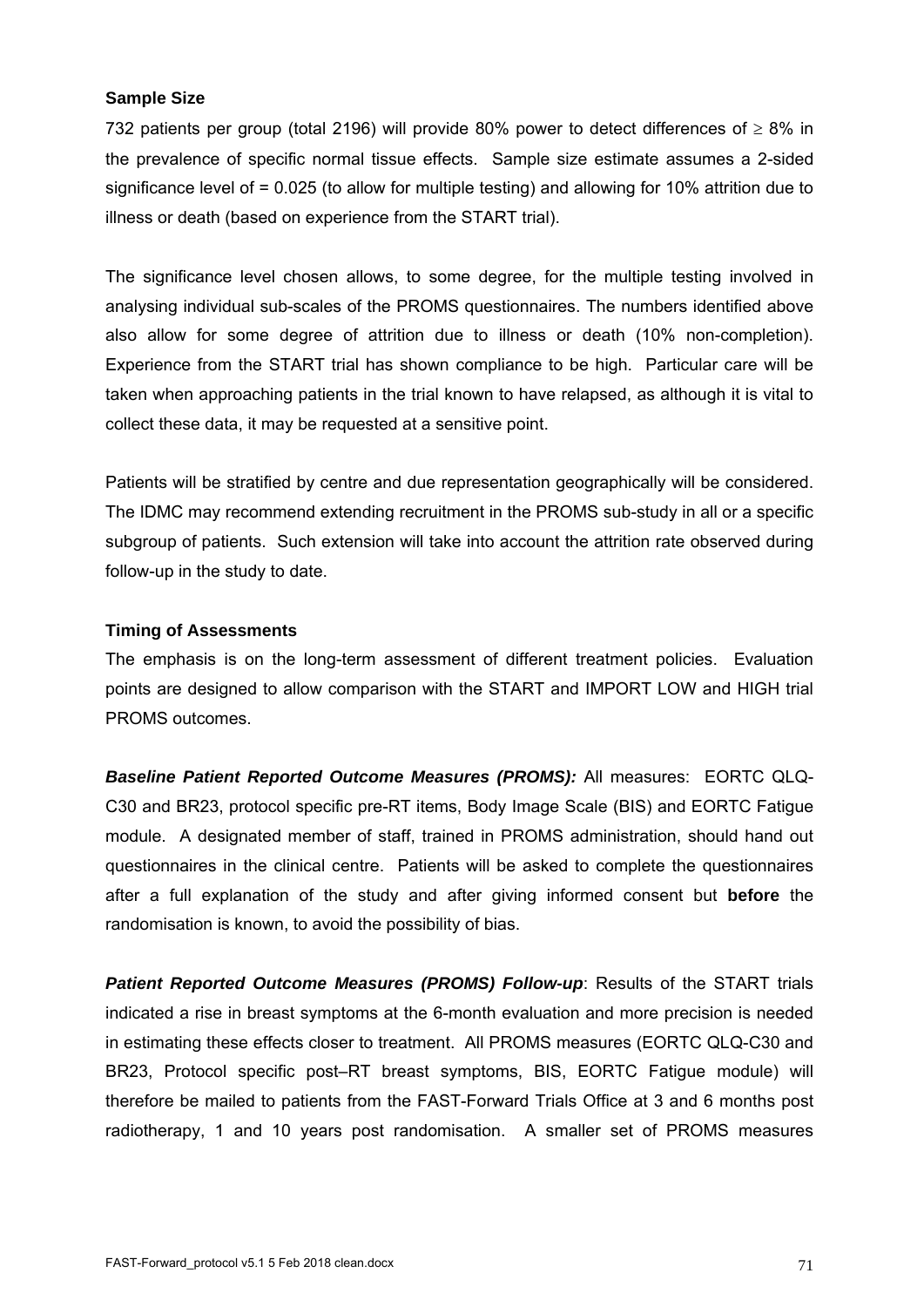(EORTC BR23, BIS, protocol specific post-RT breast symptoms) will be mailed to patients from the FAST-Forward Trials Office at 2 and 5 years post randomisation.

# *Follow-up - general aspects of PROMS*: administered by the Trials Office, will be made as follows:

Due care will be taken to check the physical status of all patients prior to questionnaire mailing. This will be done through email or telephone contact with the hospital department and/or GP as appropriate. The follow-up questionnaires will be sent out by the FAST-Forward Trials Office to the patients' home requesting completion within the week. If the questionnaires have not been returned 2 weeks after having been sent out, a letter will be sent to the patients enclosing another booklet requesting completion and return in the usual way. The follow-up assessments will be sent out shortly after the patient attends the hospital for routine annual follow-up, thereby ensuring that information on the patient's health status is up to date.

### **Missing data**

All reasonable efforts will be made to ensure correct completion of the PROMS assessments. Full explanation of the PROMS study will be given by the responsible research nurse/member of breast care team prior to administration of the baseline questionnaires. On collection, the questionnaires will be briefly checked for completeness. The follow-up questionnaires will include instructions for completion. When individual items are missing, procedures, which have been used in similar studies, will be adopted:

- where the missing item is a single item measure this is simply recorded as a missing value;
- where the missing item forms part of a sub-scale a prorating procedure will be used depending on the total number of items on the scale and the number appropriately completed:
- where fewer than 50% of the items of the sub-scale have been completed correctly then this constitutes a missing case for that sub-scale;
- where at least 50% of the items of the sub-scale have been completed then the mean score obtained for the completed items can be inserted.

### **PROMS Study Management**

### *Trials Office*

The Study Co-ordinator, based in the FAST-Forward Trials Office, will be responsible for overall co-ordination of the study. The Co-ordinator will liaise closely with those responsible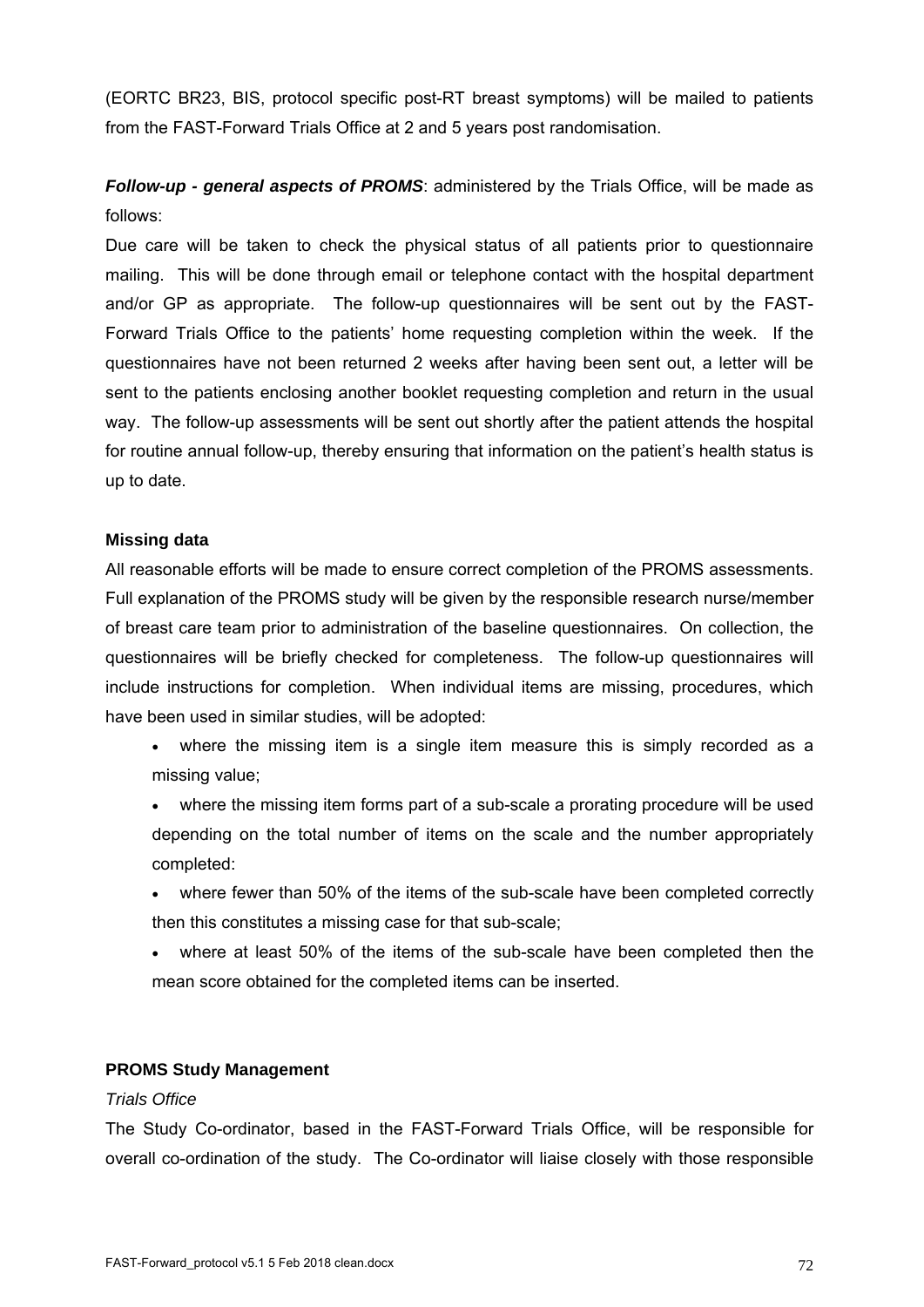for the PROMS study in each participating centre and with the expert psycho-oncologist and clinicians involved in the project. The Co-ordinator will verify the status of the patient and send out the follow-up questionnaires. Any queries regarding the patient or the patient's management will be referred to the responsible person in the centre.

### *Centre*

It is necessary for each participating centre to identify a person responsible for the conduct of the PROMS protocol. This person will explain the study to the patient, ensuring that the patient understands how to complete the PROMS questionnaire, and forward the first set of completed questionnaires to the Study Co-ordinator. He or she will maintain close liaison with the Study Co-ordinator in the FAST-Forward Trials Office and be responsible for organising cover in times of holiday or other planned absence.

#### **PROMS Data Management**

The Study Co-ordinator will be responsible for checking the data for consistency and completeness, for providing reminders for overdue questionnaires to the responsible persons in the centres and for entering the data onto the central database for the trial.

# **Statistical Analysis Plan**

The algorithms developed for use with the PROMS questionnaires will be used to measure the parameters of interest. Groups of patients will be compared at agreed time points and overall for differences in these parameters [8]. The treatment groups will be compared at the individual time points with appropriate adjustments being made for multiple comparisons. Normal tissue effects will also be analysed using methodology developed for the START Trials i.e. survival analyses of time to occurrence of moderate or marked effects (scored 'quite a bit' or 'very much'). Because of the longitudinal nature of the data, an analysis which takes into account the repeated measures is also needed. A generalised linear modelling approach will be adopted [9,10]. This will allow the appropriate error distribution to be used and will enable the analysis to take account of important factors such as age, stage of disease, treatment received and other socio-demographic and clinical characteristics.

### **Informed Consent and Ethical Issues**

Details for the main trial are outlined in section 20.1. The principal investigator or his/her delegated representative is responsible for obtaining each patient's signed informed consent prior to the administration of the baseline PROMS assessment.

### **Appendix 4 references**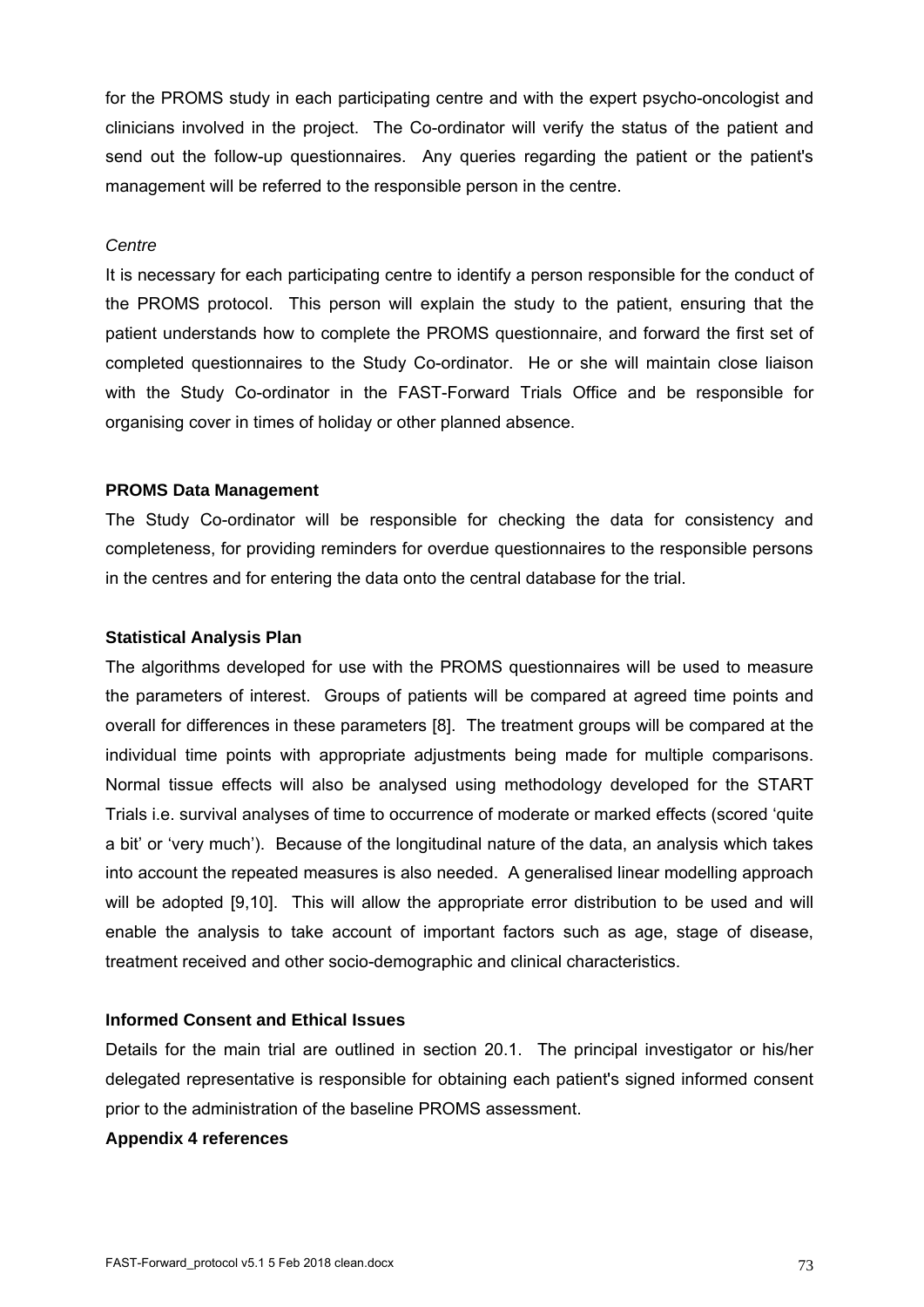- 1. Hopwood P, Haviland JS, Sumo G, Mills J, Bliss JM, Yarnold JR; START Trial Management Group. *Comparison of patient-reported breast, arm, and shoulder symptoms and body image after radiotherapy for early breast cancer: 5-year follow-up in the randomised Standardisation of Breast Radiotherapy (START) trials*. Lancet Oncology 2010 Mar;11(3):231-40. Epub 2010 Feb 6.
- 2. Aaronson NK, Ahmedzai S, Bergman B, Bullinger M, Cull A, Duez NJ, Filiberti A, Flechtner H, Fleishman SB, de Haes JC, et al. *The European Organization for Research and Treatment of Cancer QLQ-C30: a quality-of-life instrument for use in international clinical trials in oncology.* J Natl Cancer Inst.1993 Mar 3;85(5):365-76.
- 3. Hopwood P, Haviland J, Mills J, Sumo G, Bliss J on behalf of the START Trial Management Group: The impact of age and clinical factors on quality of life in early breast cancer: An analysis of 2200 women recruited to the UK START (Standardisation of Breast Radiotherapy) Trial. Breast 2007;16: 241-51
- 4. Sprangers, M.A. and et al, *The European Organisation for Research and Treatment of Cancer Breast Cancer-Specific Quality-of Life Questionnaire Module: First results from a three-country field study.* J Clin Oncol, 2001. **5**(Classic Papers and Current Comments): p. 917-929.
- 5. Hopwood, P., et al., *A body image scale for use with cancer patients.* Eur J Cancer, 2001. **37**(2): p. 189-97.
- 6. Weis JB, Flechtner H, Bottomley A, Bredart A, Singer S, Holzner B, Larsson G, Jones L *"Development of an EORTC Module for the Assessment of Cancer Related Fatigue (EORTC FA 25; FAR 15)",* Quality of Life Research, (2005) Vol 14, No 9, pp 2035.
- 7. Weis J, Ya Gao, Conroy T, Singer S, Hammerlid E, Holzner B, Fleissner C, Efficace F, Arraras J, Bottomley A, Flechtner H, Lanceley A, Jones L*. Development of an EORTC module for the assessment of cancer related fatigue (EORTC FAR-15): Phase III results.*  Quality of Life Research, ISOQOL Conference Toronto, Canada, Abstracts Issue October 2007*.*
- 8. Agresti, A., *A survey of models for repeated ordered categorical response data.* Stat Med, 1989. **8**(10): p. 1209-24.
- 9. McCullagh, P. and J.A. Nelder, *Generalised Linear Models*. 1989, London: Chapman & Hall.
- 10. Liang, K.Y. and S.L. Zeger, *Longitudinal Data Analysis using Generalised Linear Models.* Biometrika, 1986. **73**: p. 13-22.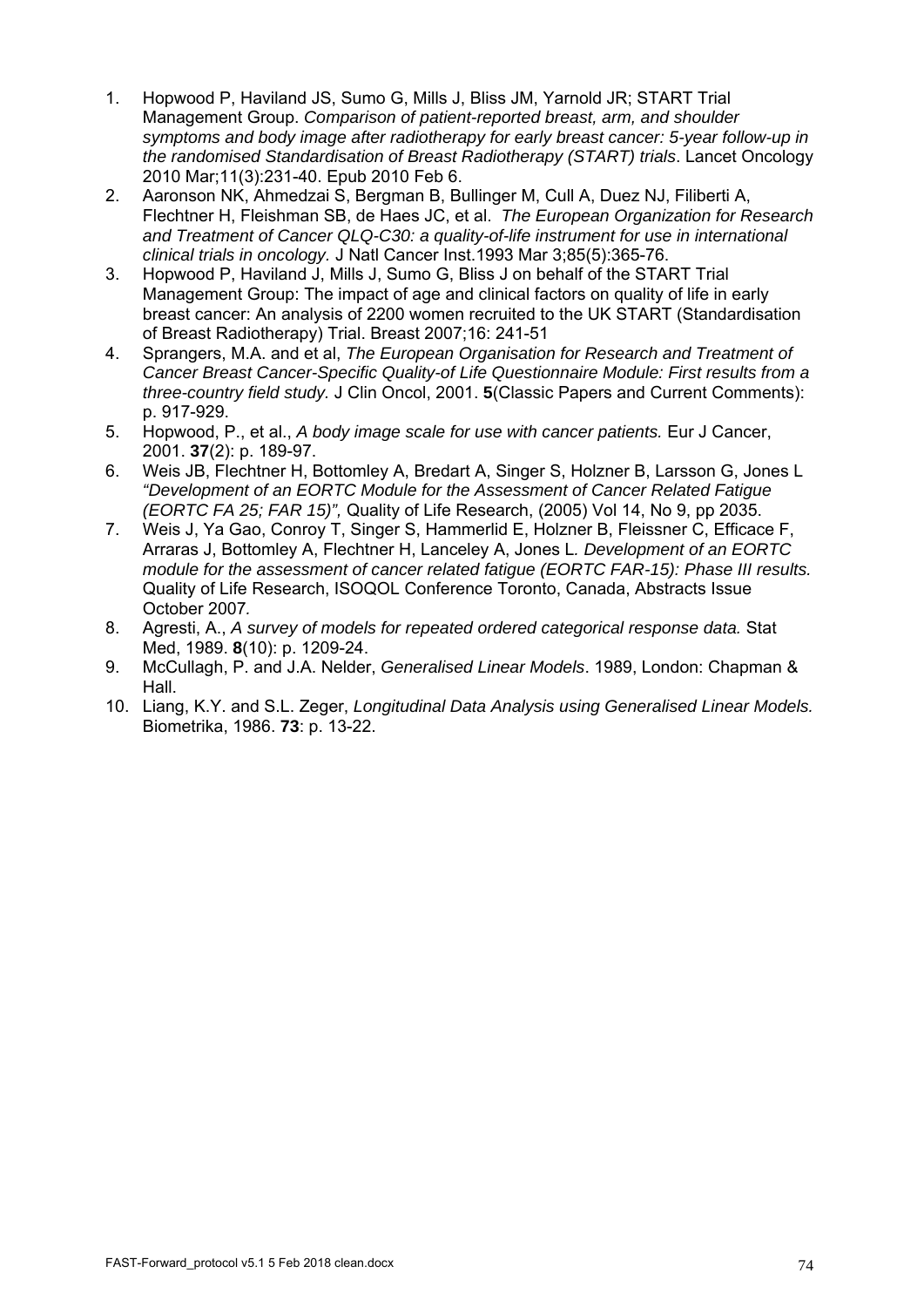# **APPENDIX 5: Health Economics (HE)**

## **Rationale for HE measurement**

The primary outcome measure for the health economic evaluation will be the cost per qualityadjusted life year (QALY) gained informed from health resource usage and EQ-5D-5L health status. The objective of the health economic evaluation is to establish whether a 5-fraction schedule of curative radiotherapy is cost-effective relative to current UK practice.

The health economic analysis will make use of a generic, preference-based measure of HRQoL (health-related quality of life). The objective is to have an index measure of HRQoL where quality of life and absence of morbidity are valued on the same scale as quantity or length of life. This enables the calculation of quality adjusted survival where duration of time spent experiencing certain health states (e.g. receiving radiotherapy, experiencing a local recurrence) is weighted according to the HRQoL value associated with that health state [1, 2].

## *Short term study*

All patients in the PROMS study will complete the EQ-5D-5L assessment at 3 months in order to compare HRQoL 'off treatment' between treatment groups. This would provide information about how soon HRQoL may improve following radiotherapy and provide information on whether any differences between treatment arms persist beyond the end of treatment.

### *Long term study*

Comparison of HRQoL at one year would provide information to test the assumption that there are no long-term differences in HRQoL directly resulting from different radiotherapy fractionation schedules. Repeated follow-up of EQ-5D-5L could potentially be used to estimate the impact of ever having had a long-term adverse event and/or recurrence on HRQoL. However, as recurrences are likely to be rare, data on the HRQoL impacts of recurrence may be supplemented or obtained from literature review. Such published data may be limited for the long-term adverse events associated with radiotherapy.

### **Resource use data**

The aim of this part of the HE evaluation would be to compare the treatment groups in terms of resource implications for the NHS. This would primarily entail comparing the costs of providing each radiotherapy regimen and the costs of treating adverse events (short and long term) and further breast cancer events. The trial may well detect hospitalisations associated with adverse events or further breast cancer events. Questions relating to resource use outside of inpatient care, such as the use of specialist nurses, GP visits, medication and outpatient visits for treating adverse events and side effects from treatment will be added to the PROMS questionnaires, as in the IMPORT LOW trial. Information on the resource use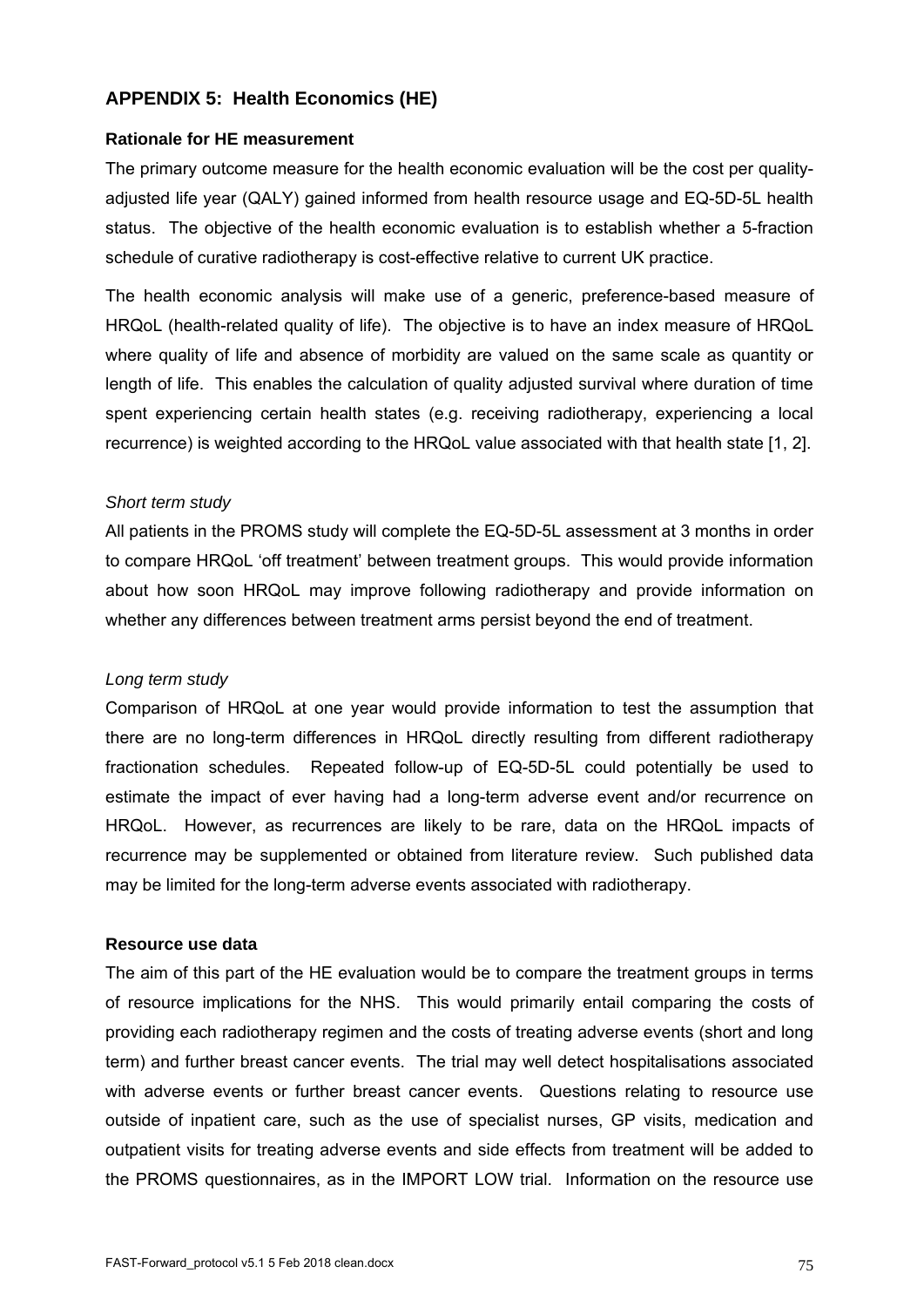associated with recurrent breast cancer events may be supplemented or obtained from literature review. These data may be limited for long-term adverse events associated with radiotherapy. In previous studies expert opinion has been utilised to provide estimates of the resource use that would typically be associated with common adverse events, which is then applied to the number of such events observed in the trial.

### **Measures**

The **EQ-5D-5L** is a standardised instrument designed for self-completion in an adult population [3]. The questionnaire asks patients to describe their current health status by specifying one of five levels of severity (no problems, slight problems, moderate problems, severe problems and unable to/extreme problems) across five dimensions (mobility, self-care, usual activities, pain/discomfort, anxiety/depression). The preference based health related quality of life weights for each of the health states described by the EQ-5D-5L are currently being estimated and will be available before the end of the trial. Currently EQ-5D-5L health states can be valued using a cross-walk algorithm from a set of preferences established on the basis of a UK general population survey [4].

The resultant EQ-5D-5L scores will be compared between each regimen at each time point and will inform the health economic analysis in calculating quality adjusted survival for patients receiving each regimen. Where appropriate, the EQ-5D-5L scores will be subject to regression analysis to identify the impact on health related quality of life of having experienced an adverse event or recurrence. In order to extrapolate beyond the trial these data will be supplemented by a literature search of previous studies of the health related quality of life impact of treatment and events in patients with breast cancer.

The EQ-5D-5L will enable the calculation of quality adjusted life years that would be consistent and comparable with those routinely used in the economic evaluation of health care technologies by the National Institute for Health and Clinical Excellence in the UK [5].

Resource use questions:

- 1. How many times have you **been visited** by your GP for any reason (even if **not** related to your breast cancer)?
- 2. How many times have **you visited** your GP for any reason (even if **not** related to your breast cancer)?
- 3. How many times have you **been visited** by a district nurse?
- 4. How many times have you **been visited** by a MacMillan nurse?
- 5. How many days have you spent in hospital **related to your breast cancer**?
- 6. How many days have you spent in hospital **for other reasons**?
- 7. How many hospital outpatient visits have you had **related to your breast cancer**?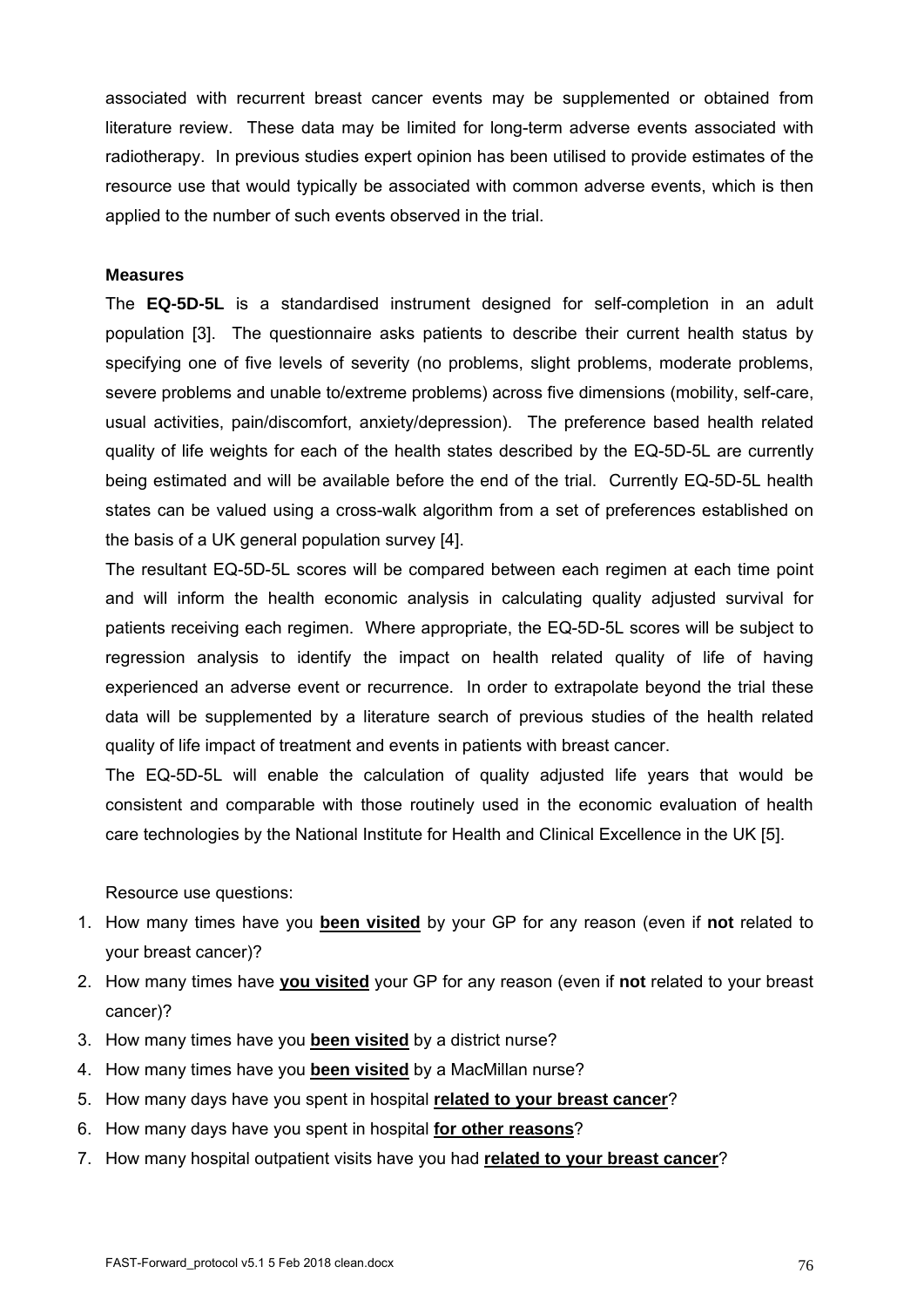8. How many hospital outpatient visits have you had **for other reasons**?

# **Timing of assessments**

EQ-5D-5L and resource used questions will be collected at: baseline 3 and 6 months post radiotherapy and 1, 2, 5 and 10 years post randomisation.

# **Methods**

A decision analytic model describing a series of health states and health events experienced by patients with early breast cancer will be developed [6]. This model will be used to synthesise information from the trial and other published studies in order to estimate costs and quality adjusted survival over an appropriate time horizon from the perspective of the UK NHS and PSS. Uncertainty around the values used in the decision analytic model will be characterised using probabilistic sensitivity analysis. The trial regimens will be evaluated using standard cost-effectiveness analysis. If one strategy is not found to be dominant (i.e. less costly and more effective) in comparison to the other, then an incremental costeffectiveness ratio (ICER) will be determined [7]. The ICER will be based on the mean costs and mean QALYs estimated within the probabilistic sensitivity analysis of the decision model. Uncertainty around cost-effectiveness will be described using cost-effectiveness acceptability curves which describe the probability that an intervention is cost-effective.

# **Appendix 5 references**

- 1 Stein K et al. *Putting the 'Q' in quality adjusted life years (QALYs) for advanced ovarian cancer – An approach using data clustering methods and the internet.* European Journal of Cancer 2007; 43(1): 104-113
- 2. Kimman M et al. *Responsiveness of the EQ-5D in breast cancer patients in their first year after treatment.* Health and Quality of Life Outcomes 2009,7:11
- 3. Herdman M et al. Development and preliminary testing of the new five-level version of Eq-5D (EQ-5D-5L). Quality of Life Research 2011; 20(10): 1727-36
- 4. http://www.euroqol.org/about-eq-5d/valuation-of-eq-5d/eq-5d-5l-value-sets.html
- 5. National Institute for Health and Clinical Excellence. Guide to the methods of technology appraisal. London: NICE, 2008.
- 6. Briggs A, Sculpher M, Claxton K. Decision modelling for Health Economic Evaluation. Oxford University Press, 2006. Oxford.
- 7. Drummond M, Sculpher M, Torrance G. Methods for the Economic Evaluation of Health Care Programs. Oxford University Press, 2005. Oxford.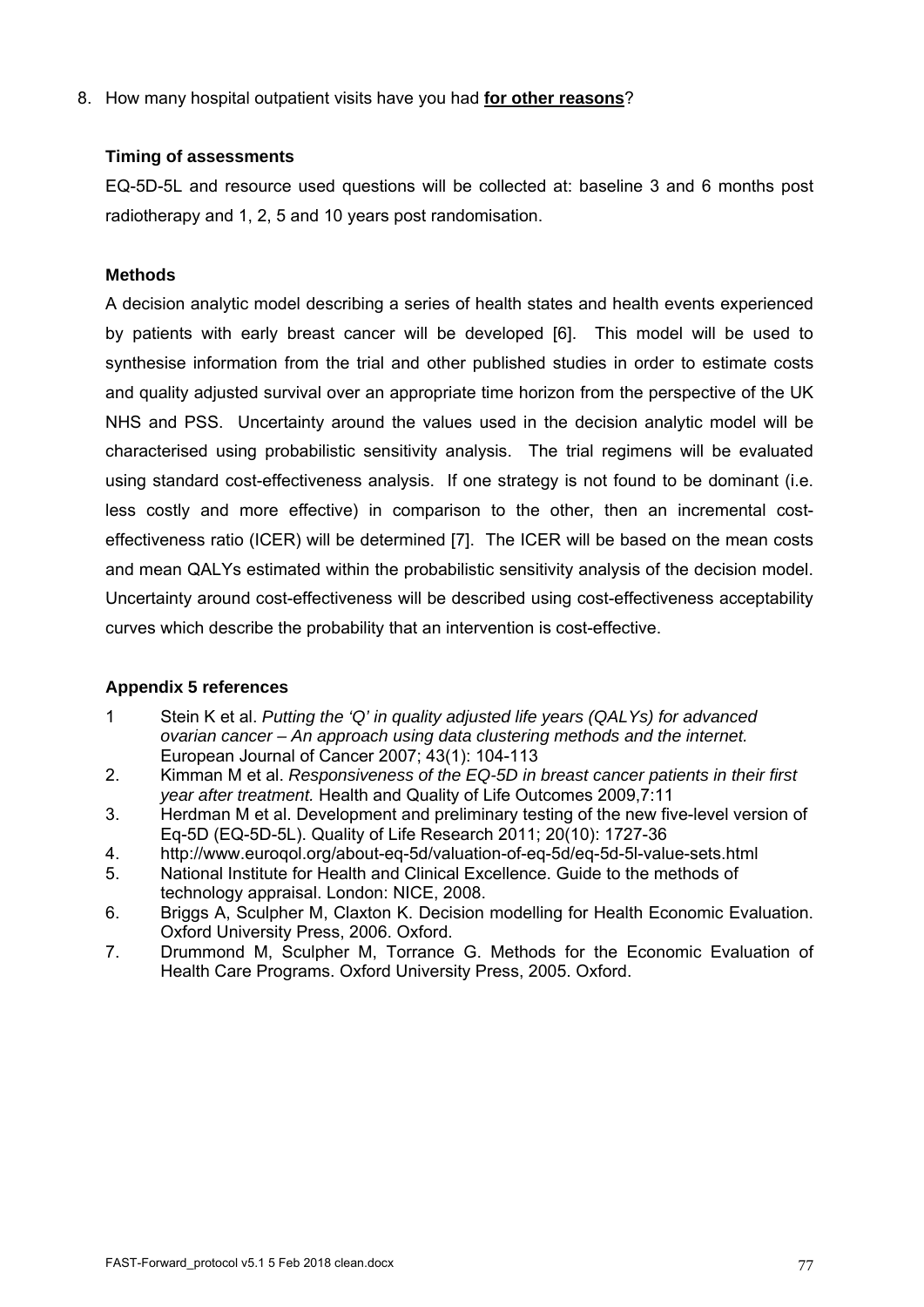| APPENDIX 6: Summary of Inclusion/exclusion criteria for the trial |  |  |  |  |  |
|-------------------------------------------------------------------|--|--|--|--|--|
|-------------------------------------------------------------------|--|--|--|--|--|

 $\mathsf{r}$ 

| <b>Eligibility Criteria</b> |                                                                                                                                                                         |                                |                                |                           |                                |                                |  |  |
|-----------------------------|-------------------------------------------------------------------------------------------------------------------------------------------------------------------------|--------------------------------|--------------------------------|---------------------------|--------------------------------|--------------------------------|--|--|
| <b>Inclusion Criteria</b>   |                                                                                                                                                                         | <b>Version 1</b><br>27/05/2011 | <b>Version 2</b><br>13/02/2013 | Version 2.2<br>02/05/2013 | <b>Version 3</b><br>08/07/2015 | <b>Version 4</b><br>24/02/2017 |  |  |
| $\mathbf{1}$                | Age $\geq$ 18 years                                                                                                                                                     | $\checkmark$                   | $\checkmark$                   | $\checkmark$              | $\checkmark$                   | $\checkmark$                   |  |  |
| $\overline{2}$              | Female or male                                                                                                                                                          | $\checkmark$                   | $\checkmark$                   | $\checkmark$              | $\checkmark$                   | $\checkmark$                   |  |  |
| 3                           | Invasive carcinoma of the<br>breast                                                                                                                                     | $\checkmark$                   | ✓                              | ✓                         | ✓                              | $\checkmark$                   |  |  |
| $\overline{4}$              | <b>Breast conservation</b><br>surgery or mastectomy<br>(reconstruction allowed<br>but not with implant.<br>Tissue expanders with<br>distant metal ports are<br>allowed) | $\checkmark$                   | N/A                            | N/A                       | N/A                            | N/A                            |  |  |
| $\overline{4}$              | <b>Breast conservation</b><br>surgery or mastectomy<br>(reconstruction allowed)                                                                                         | N/A                            | ✓                              | ✓                         | ✓                              | ✓                              |  |  |
| 5                           | Axillary staging &/or<br>dissection                                                                                                                                     | $\checkmark$                   | ✓                              | ✓                         | ✓                              | ✓                              |  |  |
| 6                           | Complete microscopic<br>excision of primary<br>tumour                                                                                                                   | ✓                              | ✓                              | ✓                         | $\checkmark$                   | $\checkmark$                   |  |  |
| $\overline{7}$              | pT1-3 pN0-1 M0 disease<br>(superseded)                                                                                                                                  | ✓                              | $\checkmark$                   | ✓                         | N/A                            | N/A                            |  |  |
| $\overline{7}$              | pT1-3, pN1-2, M0 disease<br>(superseded)                                                                                                                                | N/A                            | N/A                            | N/A                       | ✓                              | N/A                            |  |  |
| $\overline{7}$              | pT1-3 pN1-3a M0 disease                                                                                                                                                 | N/A                            | N/A                            | N/A                       | N/A                            | $\checkmark$                   |  |  |
| 8                           | Histological involvement<br>of axillary lymph nodes                                                                                                                     | N/A                            | N/A                            | N/A                       | $\checkmark$                   | $\checkmark$                   |  |  |
| 9                           | Indication for radiotherapy<br>to level I-III axilla and/or<br>level IV axilla (SCF)                                                                                    | N/A                            | N/A                            | N/A                       | ✓                              | ✓                              |  |  |
| 10                          | Written informed consent                                                                                                                                                | $\checkmark$                   | ✓                              | $\checkmark$              | ✓                              | ✓                              |  |  |
| 11                          | Able to comply with follow<br>up                                                                                                                                        | ✓                              | ✓                              | $\checkmark$              | ✓                              | ✓                              |  |  |
| 12                          | Concurrent trastuzumab<br>and hormone therapy is<br>allowed                                                                                                             | ✓                              | ✓                              | ✓                         | ✓                              |                                |  |  |

٦